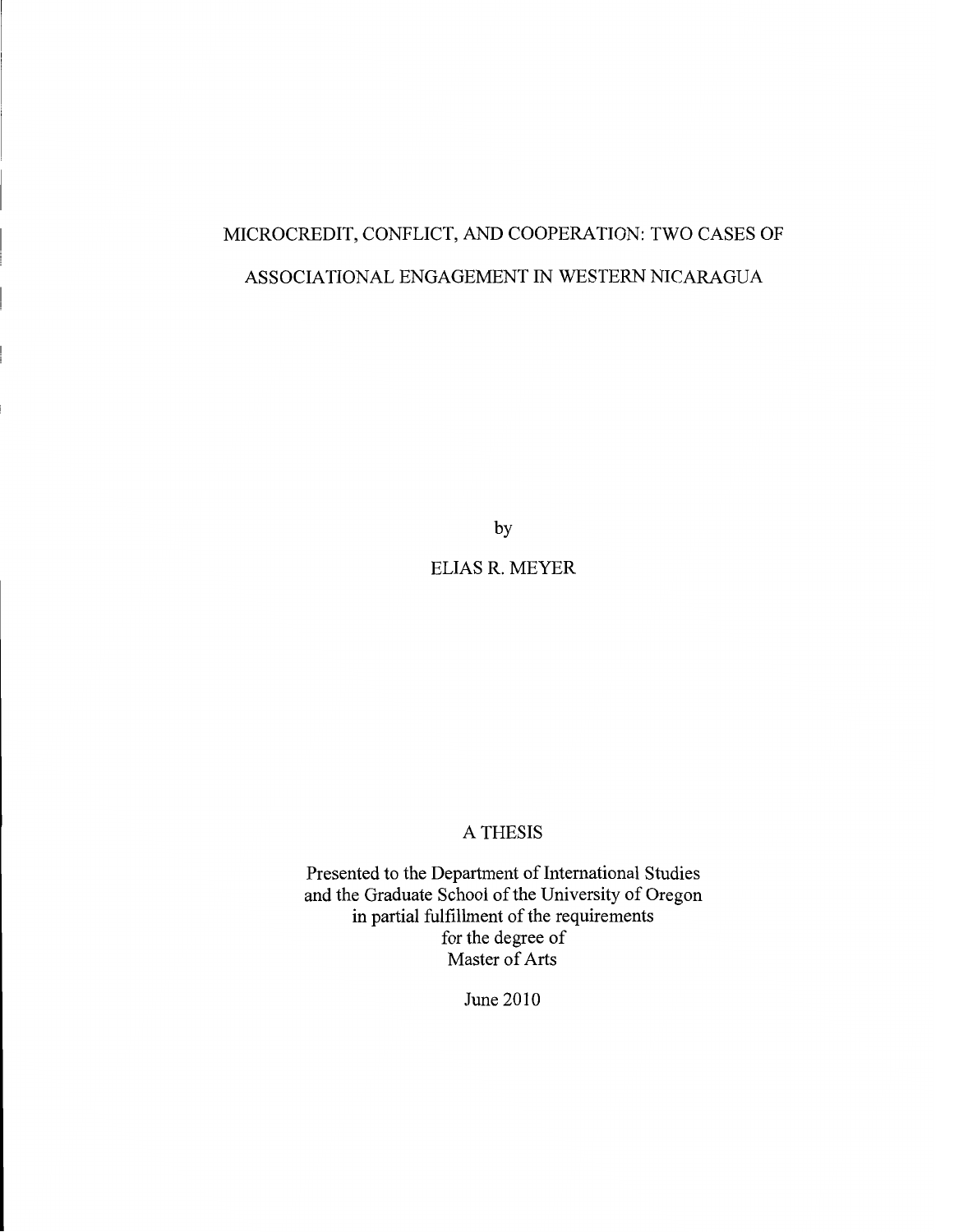"Microcredit, Conflict, and Cooperation: Two Cases of Associational Engagement in Western Nicaragua," a thesis prepared by Elias R. Meyer in partial fulfillment of the requirements for the Master of Arts degree in the Department of International Studies. This thesis has been approved and accepted by:

Dr. Derrick Hindery, Chair of the Examining Committee

 $5/28/10$ 

Date

Committee in Charge:

Dr. Derrick Hindery, Chair Dr. Dennis Galvan Dr. Carlos Aguirre

Accepted by:

Dean of the Graduate School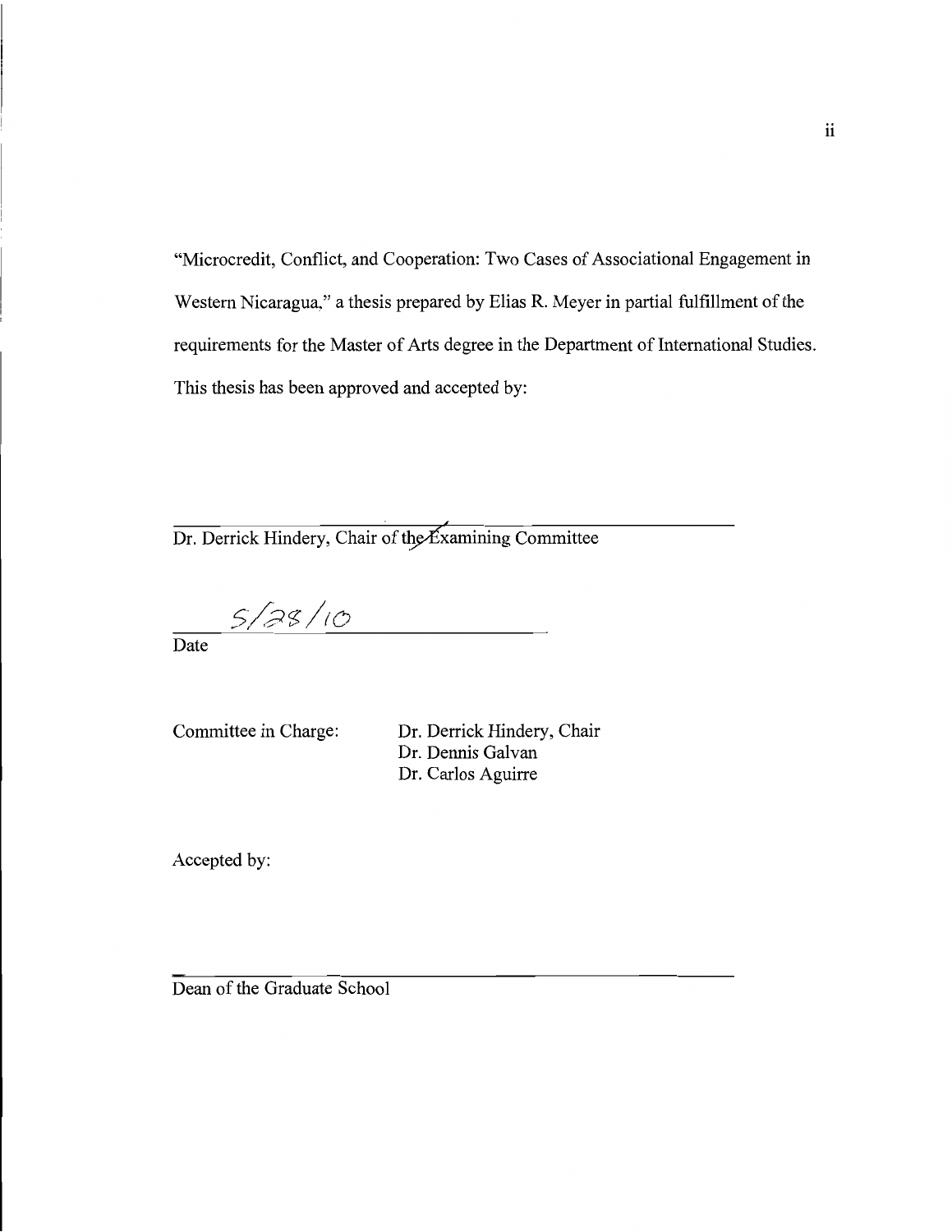## An Abstract of the Thesis of

| Elias R. Meyer                                              | for the degree of |             | Master of Arts |
|-------------------------------------------------------------|-------------------|-------------|----------------|
| in the Department of International Studies                  |                   | to be taken | June 2010      |
| Title: MICROCREDIT, CONFLICT, AND COOPERATION: TWO CASES OF |                   |             |                |
| ASSOCIATIONAL ENGAGEMENT IN WESTERN NICARAGUA               |                   |             |                |

Approved: *\_*

Dr. Derrick Hindery

Since the electoral defeat of the Nicaraguan FSLN in 1991 and, more recently, during the municipal elections in November 2008, community violence has been increasing due partly to the importance individual community members attach to political party affiliation. This thesis explores the role of microcredit groups as potential cooperation-building associations in this context. By focusing on two cases studies of microcredit, I examine these dynamics through interviews, participant observation, and municipal and media data collection. The results show that microcredit can significantly impact levels of cooperation in Nicaraguan communities. Successful bridging of community depends in part on the perceived levels of agency, inclusion, and diverse relationship-building allowed within the structure of certain microcredit groups. Conversely, microcredit groups that remain rigid, top-down, and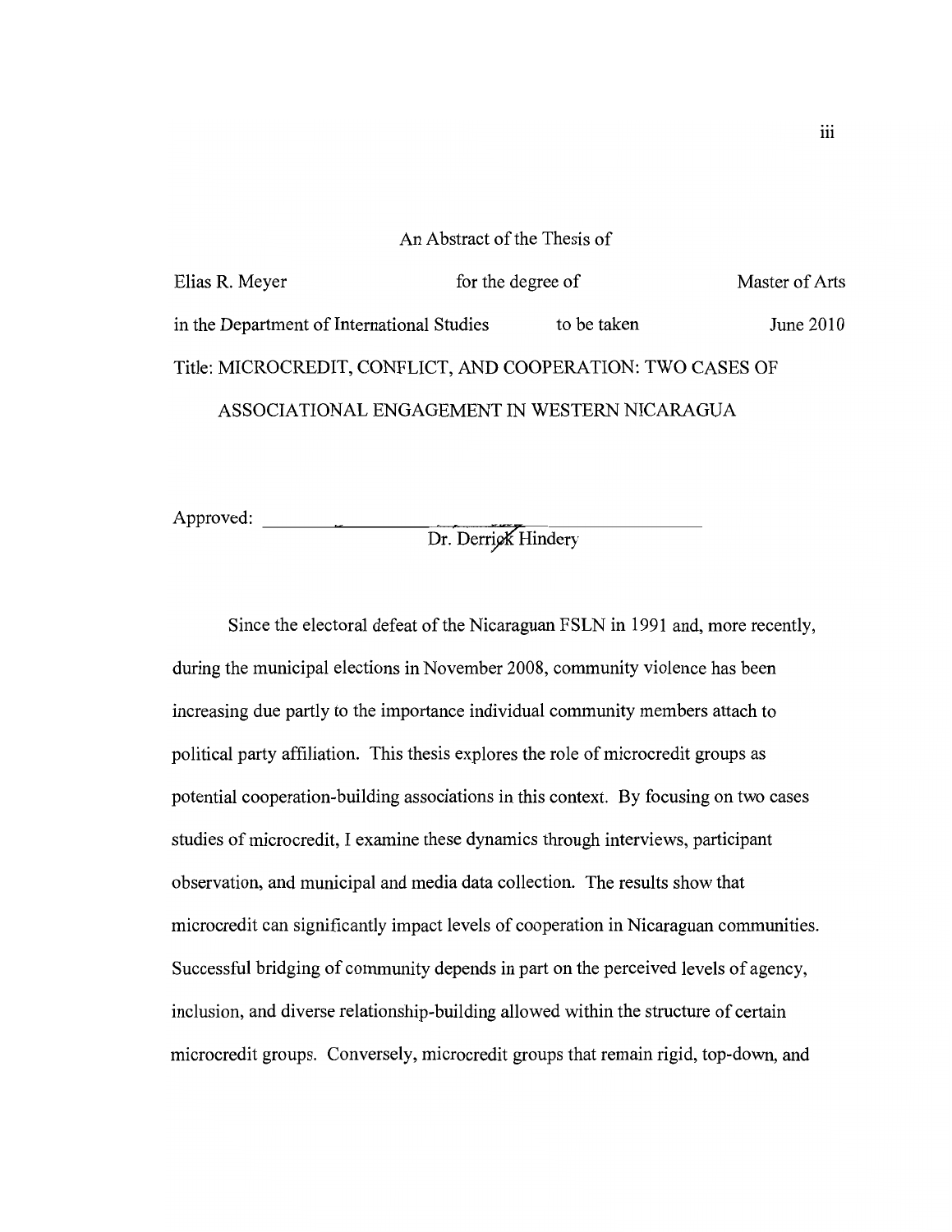exclusionary risk exacerbating pre-existing social divisions based on cultural and political identity.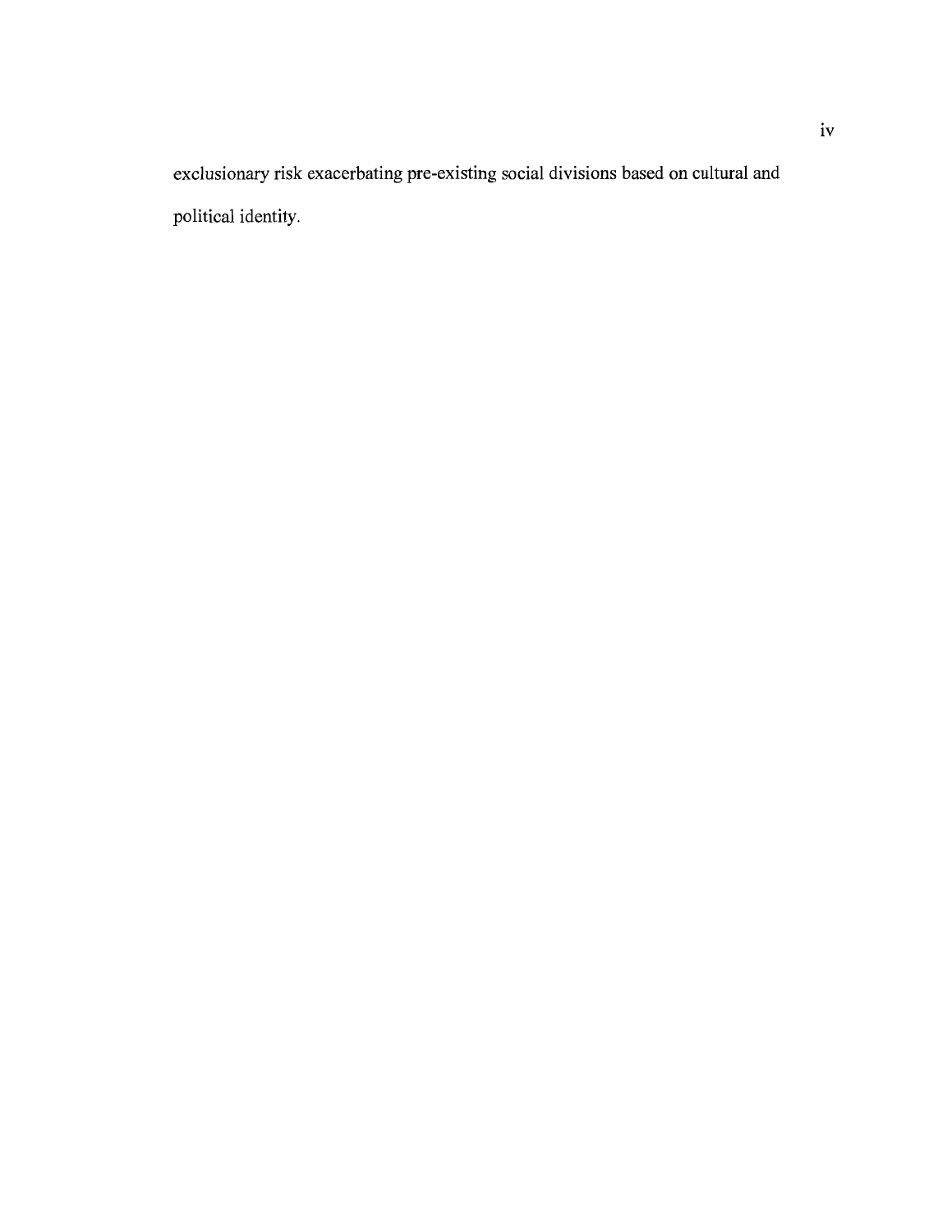### CURRICULUM VITAE

### NAME OF AUTHOR: Elias R. Meyer

#### PLACE OF BIRTH: Renton, Washington

DATE OF BIRTH: July 1, 1975

## GRADUATE AND UNDERGRADUATE SCHOOLS ATTENDED:

University of Oregon, Eugene University of Idaho, Moscow

### DEGREES AWARDED:

Master of Arts, International Studies, 2010, University of Oregon Bachelor of Science, Business, 1998, University of Idaho

## AREAS OF SPECIAL INTEREST:

Social Movements in Latin America Identity and Conflict

#### PROFESSIONAL EXPERIENCE:

Research Assistant, Center for Latino/a and Latin American Studies, University of

Oregon, Eugene, 2009-2010

Teaching Assistant, Department of International Studies, University of Oregon, Eugene,2007-2009

## GRANTS, AWARDS AND HONORS:

Graduate Summer Research Grant, Center for Latino/a and Latin American Studies, 2009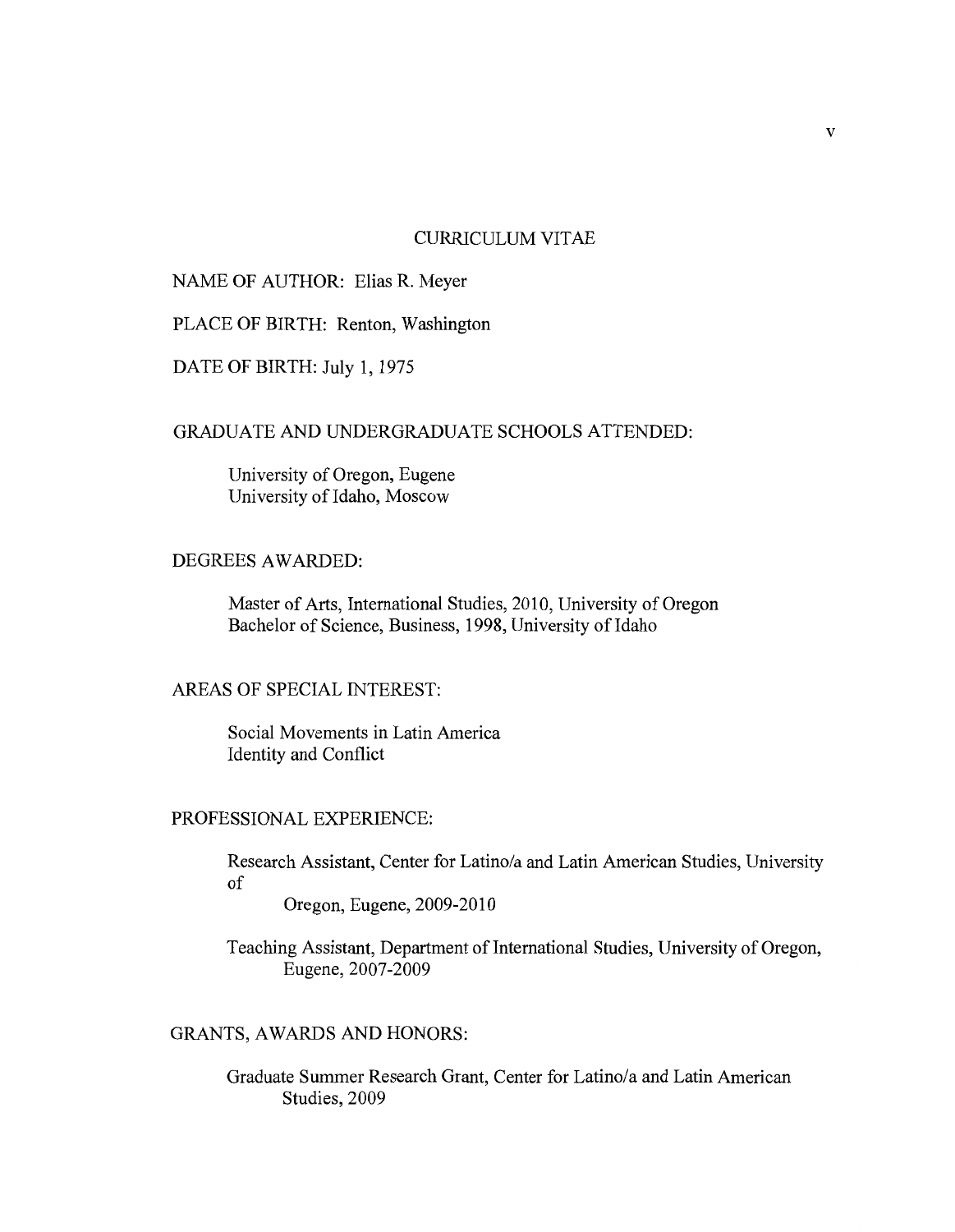Thurber Graduate Award, Department of International Studies, 2009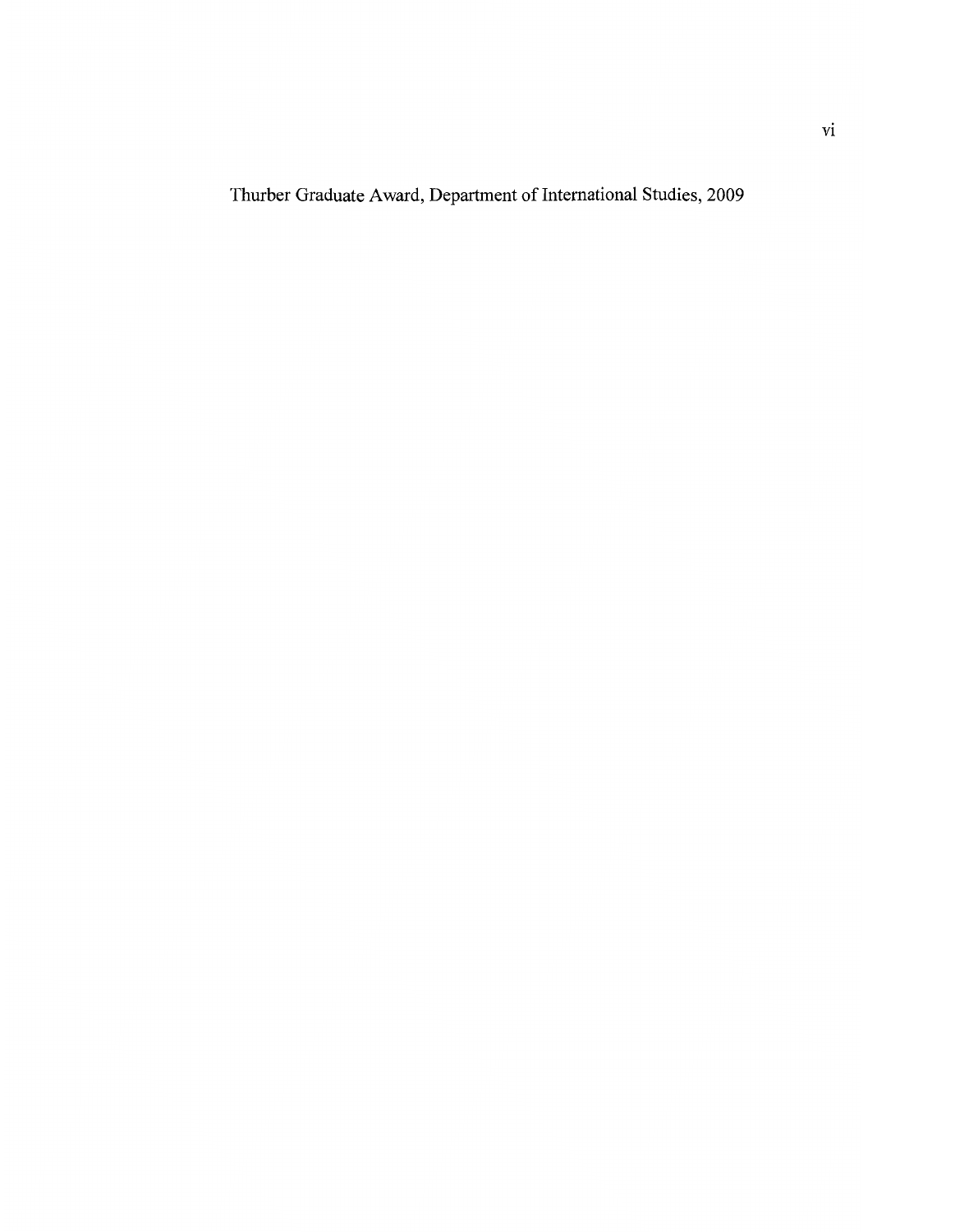## ACKNOWLEDGMENTS

I wish to express sincere appreciation to Dr. Derrick Hindery and Dr. Dennis Galvan for encouraging and supporting my research interests that culminated in this study. I thank the staff at ASODENIC and residents of Sabana Grande and Ococona in Nicaragua who generously shared their time and insights with me. In addition, special thanks are due to my friend Yader Castellon for his valuable help and input during the planning and research phase of this study. I also thank the constructive guidance offered by Dr. Carlos Aguirre and wish to acknowledge the Thurber and Center for Latino/a and Latin American Studies Awards that made this research possible. Finally, I am thankful for my friends and family who provided invaluable support and encouragement during my graduate studies and research.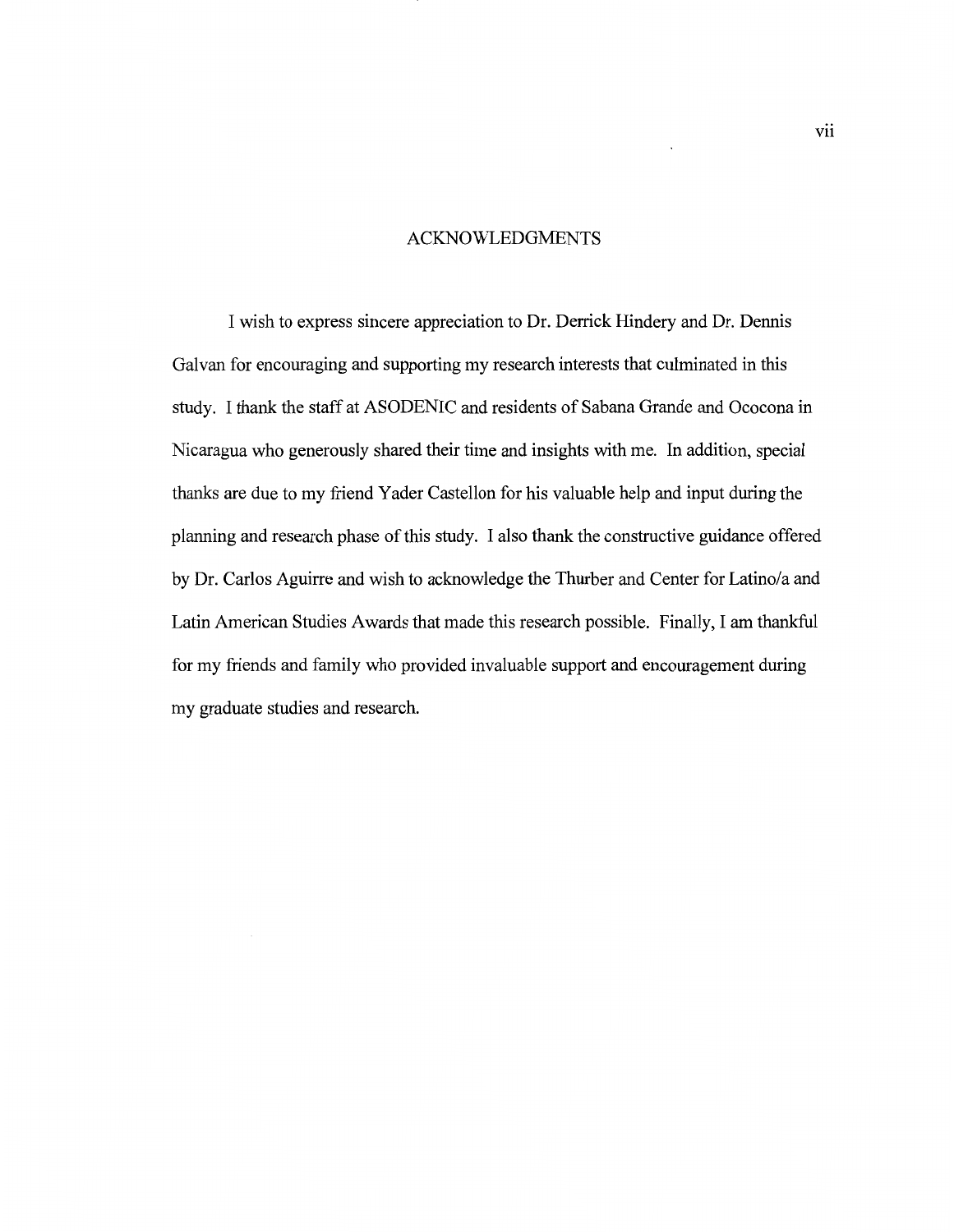# TABLE OF CONTENTS

 $\overline{\phantom{a}}$ 

Chapter Page

| I. INTRODUCTION: POLITICAL CONFLICT, IDENTITY,         | $\mathbf{1}$   |
|--------------------------------------------------------|----------------|
|                                                        | $\mathbf{1}$   |
|                                                        | 3              |
|                                                        | 5              |
| II. THEORETICAL FRAMEWORK: IDENTITY, ASSOCIATIONAL     | $\overline{7}$ |
|                                                        | $\overline{7}$ |
|                                                        | 10             |
|                                                        | 13             |
|                                                        | 16             |
| III. BACKGROUND: POLITICAL IDENTITY AND MICROCREDIT IN | 18             |
|                                                        | 18             |
|                                                        | 21             |
|                                                        | 23             |
|                                                        | 32             |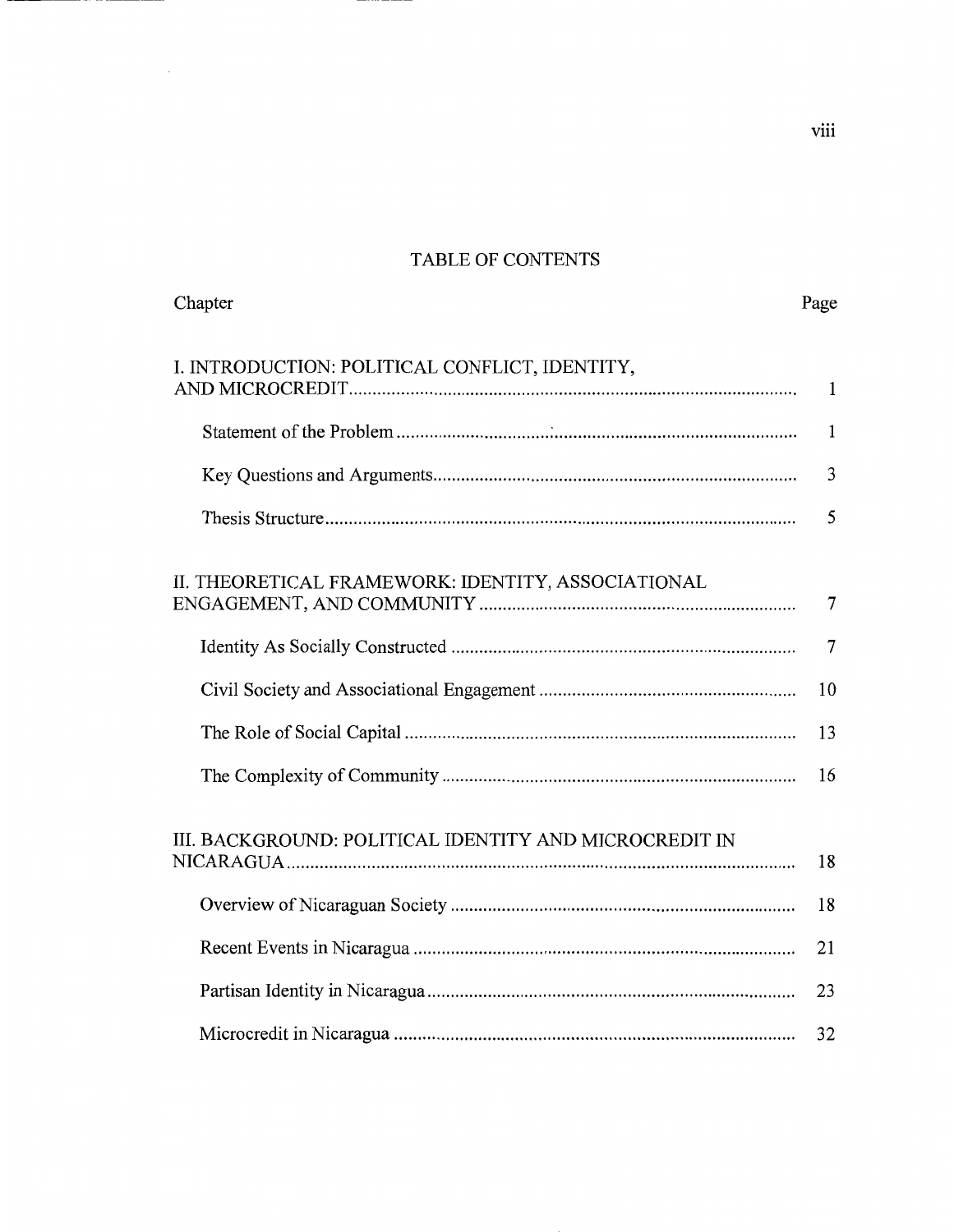| Chapter | Page |
|---------|------|
|         | 35   |
|         | 35   |
|         | 39   |

| 49 |
|----|

| VII. INTERPRETATIONS: ASSOCIATIONAL ENGAGEMENT, POWER, |    |
|--------------------------------------------------------|----|
|                                                        |    |
|                                                        | 76 |
|                                                        |    |
|                                                        |    |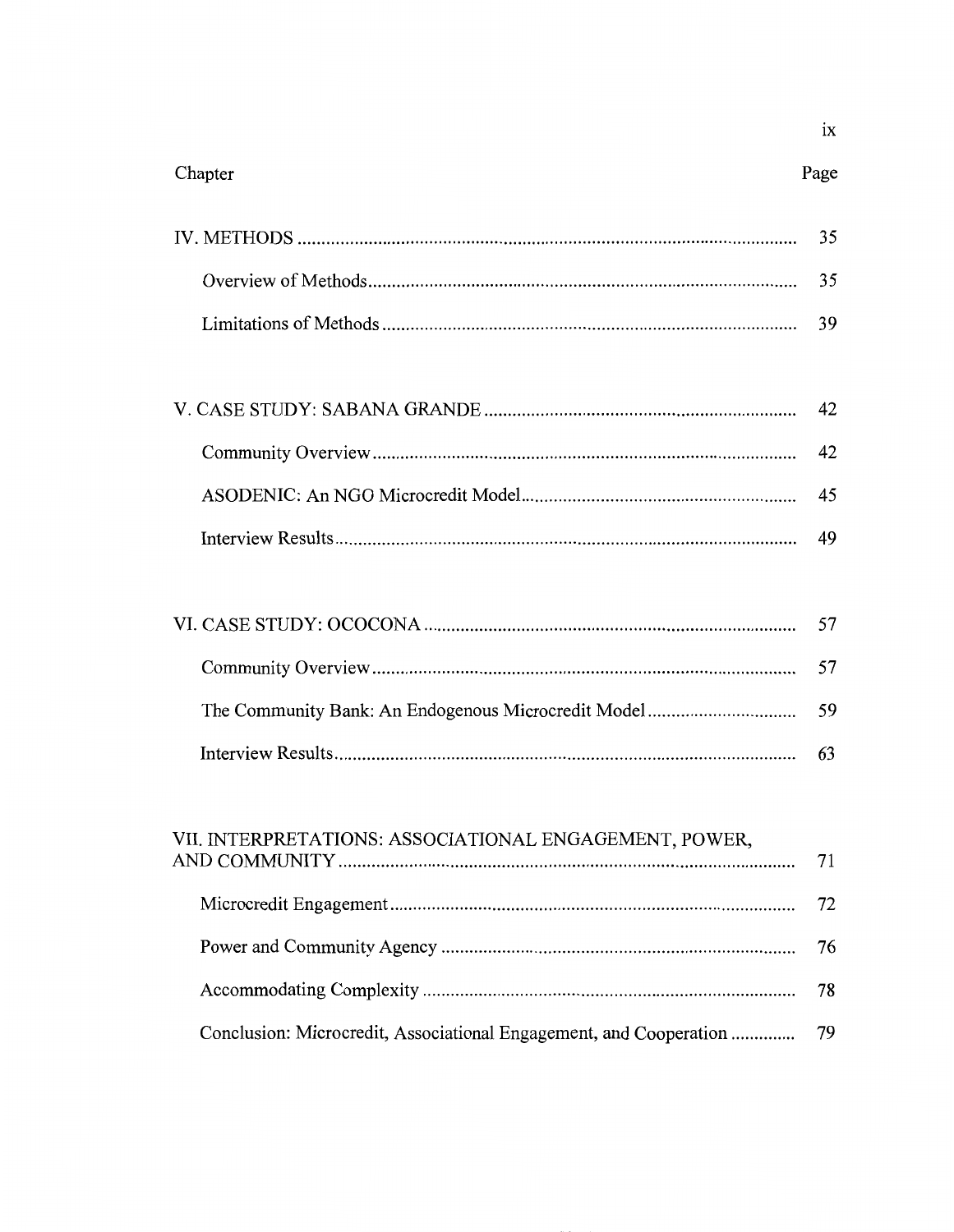| Chapter |    |
|---------|----|
|         |    |
|         | 82 |
|         |    |
|         |    |

x

 $\bar{\mathcal{A}}$ 

|  | 85 |
|--|----|
|--|----|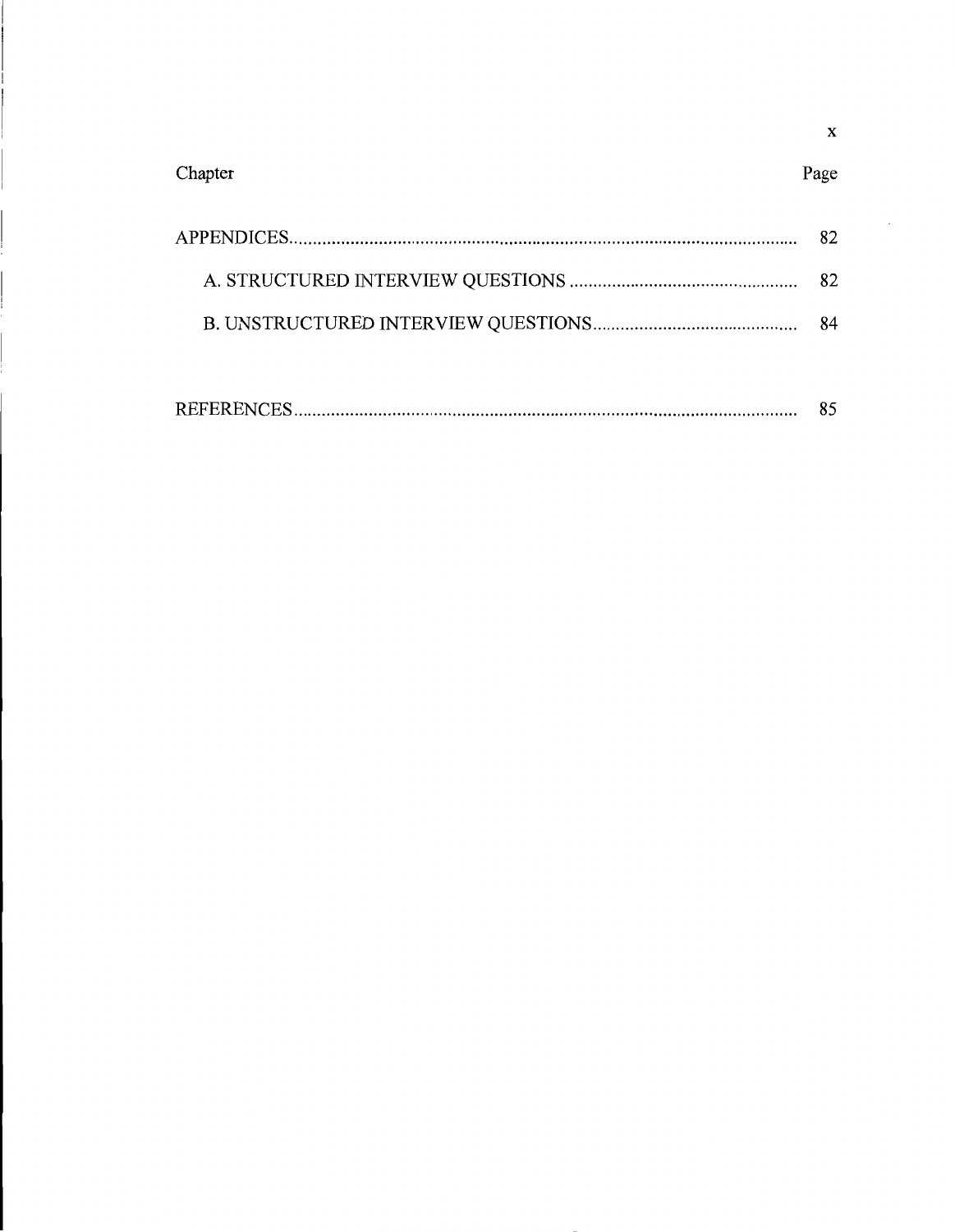#### CHAPTER I

# **INTRODUCTION: POLITICAL CONFLICT, IDENTITY, AND MICROCREDIT**

### **Statement of the problem**

During the Nicaraguan municipal elections in November 2008, violence broke out in many rural communities as well as in the *barrios* of Managua. As the political map changes throughout the countryside, existing partisan tensions among the population can escalate, leading to horrible acts of violence.<sup>1</sup> Community violence in this context includes rioting, stone-throwing, vehicle-burning, and machete attacks. Political party affiliation as an identity marker becomes a real source of conflict between individuals and families. This type of conflict is not unique to Nicaragua; there are countless examples throughout Latin America and beyond.

Much has been written on conflict, cooperation, and identity across disciplines and in myriad communities around the world. Associational engagement, or the interaction of community members within clubs, civic groups, or community associations, has been examined in many contexts. When dealing with violent conflict, whether in Rwanda, Palestine, or Colombia, community members have found varying levels of peace-building success by engaging in activities that build civic bridges

<sup>1</sup> Daniel Ortega and the FSLN (Frente Sandinista de Liberacion Nacional) won the presidency in 2006 after 16 years of neoliberal rule. Also, in 2008, the FSLN defeated the PLC (Partido Liberal Constitucionalista) in many municipal elections, gaining a large mayoral majority.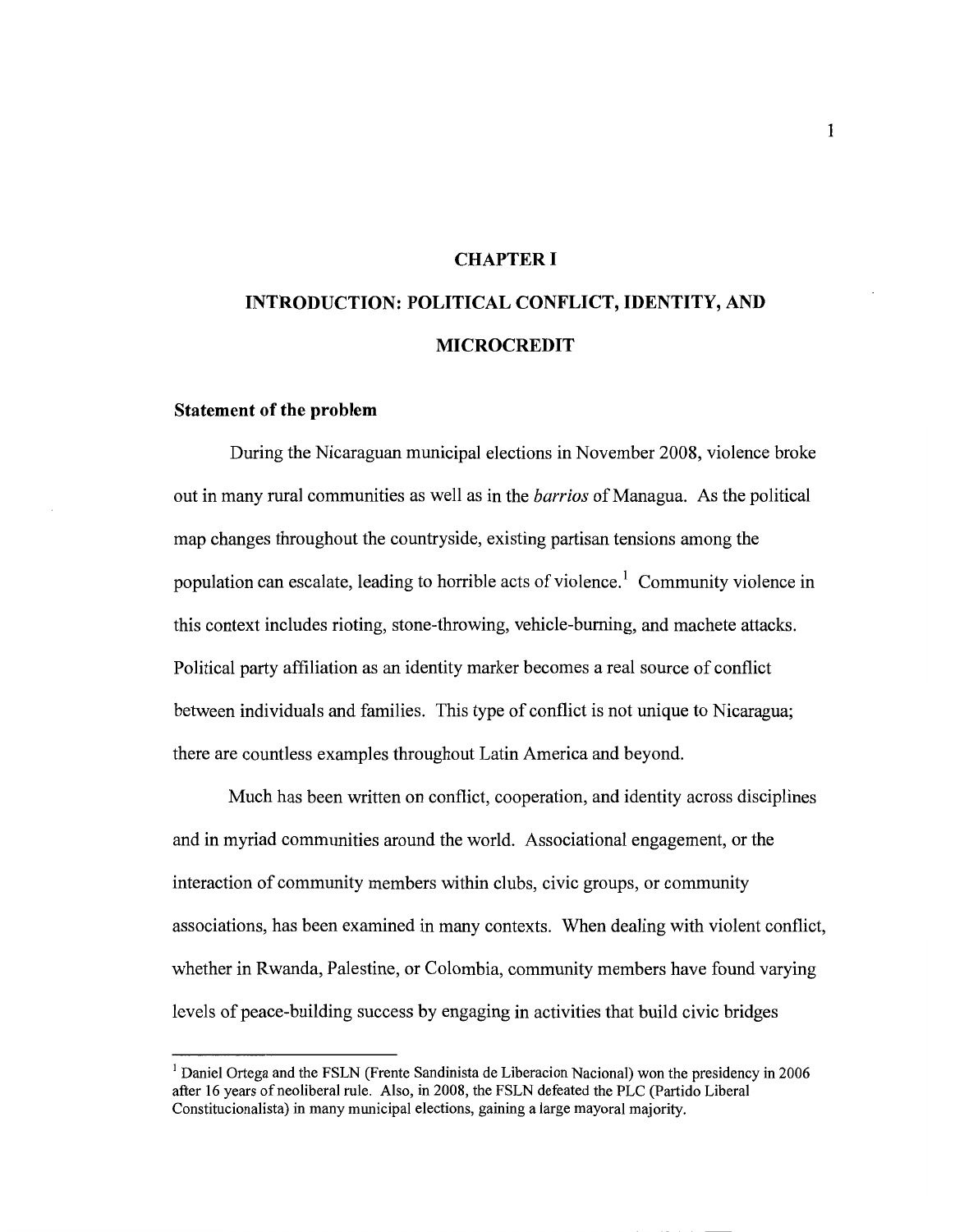between two contesting cultural identity groups. This thesis will look at similar activities, namely microcredit groups, within the Nicaraguan context.

Why focus on microcredit versus other forms of community associations? First, microcredit is now being utilized extensively in the developing world as a popular form of community development. Since the well-documented success ofthe Grameen Bank in Bangladesh, large development organizations such as USAID, the World Bank, and the United Nations Development Program have strongly supported microcredit as a new paradigm in market-based local empowerment. The more microcredit becomes prevalent, especially in communities where tensions exist between political, ethnic, or religious groups, the more influential microcredit groups become in affecting community social dynamics.

Also, this thesis focuses on microcredit groups because of their unique characteristic as community associations that strive to build *financial forms ofcapital* as their main goal. This contrasts with common types of community associations that focus on other forms of capital. For example, literary groups focus on building social and intellectual capital, youth groups focus on educational and social capital, and political parties focus on building political capital. Microcredit groups, by definition, attempt to build financial capital within their constituencies. Therefore, this thesis is interested in how this distinct form of building community capital, combined with its ubiquity and rapid growth, affects cooperative dynamics within communities.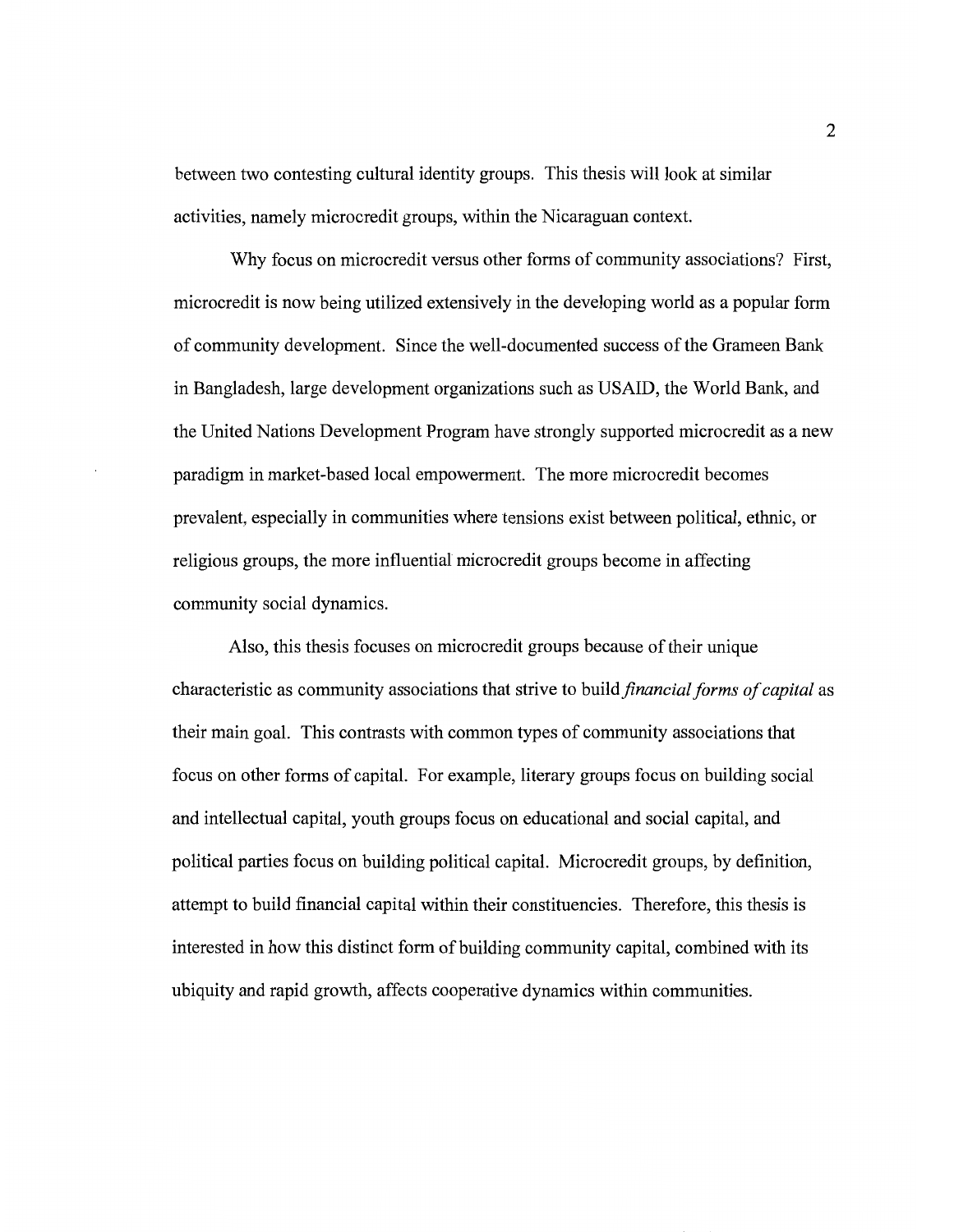## **Key questions and arguments**

Oftentimes in microcredit schemes social pressure from the community is employed to urge repayment of loans, which in turn facilitates loans for other members within the same community. This form of collateral is known as a mutual responsibility system within microcredit parlance. These systems link the success of microcredit schemes to a cohesive sense of community identity and high levels of pre-existing social capital. If microcredit success relies on community identity, conversely, does the formation of a microcredit group affect the (re)construction of community identity? Building on empirical research showing how intergroup or *bridging* associational engagement can build cooperation in communities with competing cultural identity groups, this thesis will examine two cases of microcredit in western Nicaragua to explore the relationship between microcredit and cooperation. **In** this context, the competing cultural identity groups are political parties and party affiliation becomes not only a position of ideology or interest, but also an important cultural identity marker. Specifically, the research will address the following questions:

- Can the formation of microcredit groups play a significant role in bridging cultural identity groups?
- To what extent do microcredit groups contribute to or detract from the social capital of a community?
- Ultimately, do microcredit groups act as forms of associational engagement that bridge partisan differences in the Nicaraguan context?

The findings of the two case studies indicate that microcredit can serve to bridge competing cultural identity groups and build cooperation. The correlation between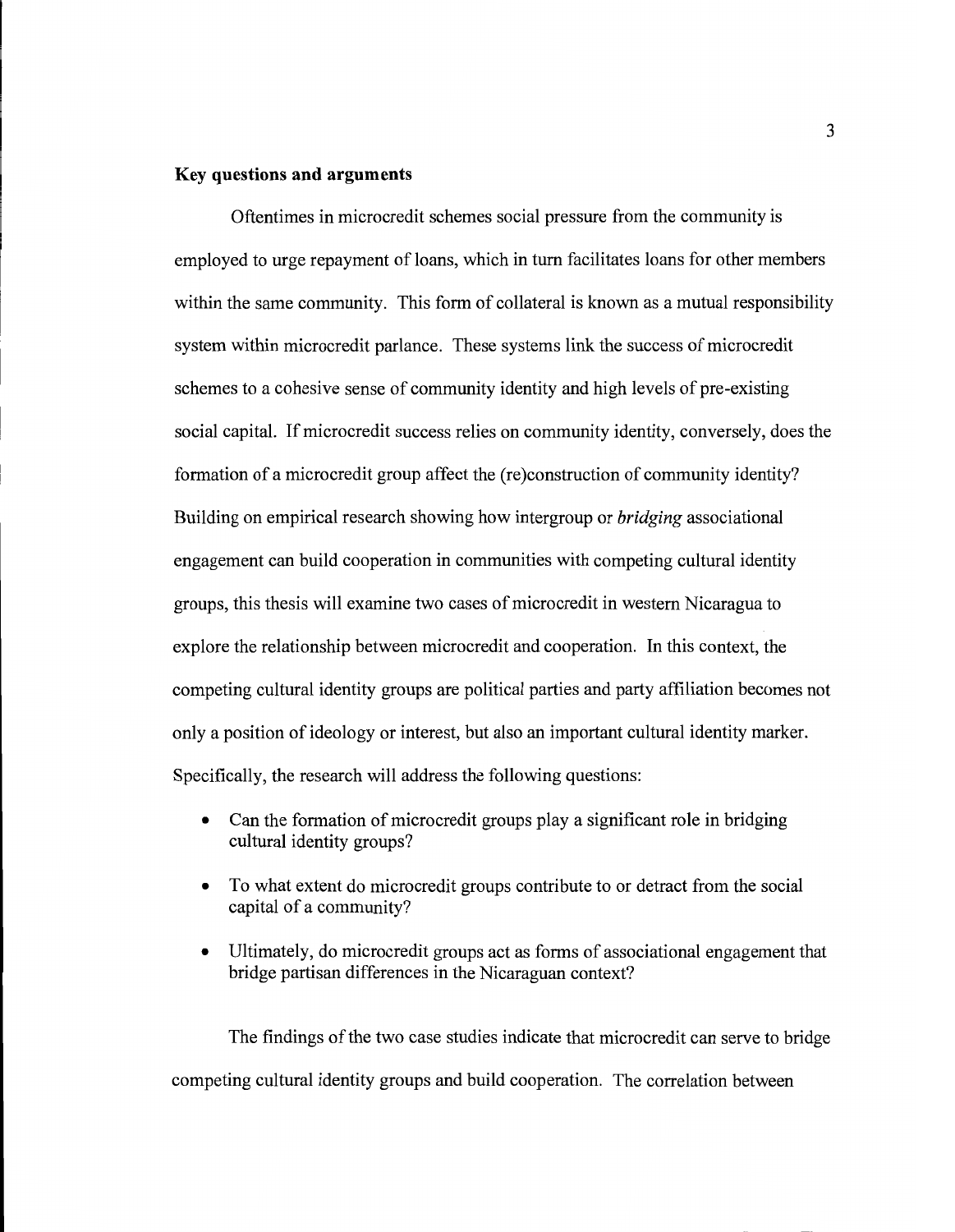higher levels of partisan cooperation and specific structural aspects of the microcredit group in the second case study of Ococona is corroborated by data gathered by in-depth interviews with community members. The first case study of Sabana Grande reverses this correlation and supports claims about how the specific nature of microcredit can serve to further exacerbate community divisions based on power and identity.

Correlation does not equal causation, nor does this thesis attempt to prove causation. Rather, the compelling results serve to underscore key implications about the larger issue of how microcredit may playa significant role in affecting community cooperation. The results of the comparison between the two cases show that three distinct considerations must be taken into account when considering microcredit structure. First, bridging relationships (relationships between competing cultural identity groups) based on increasing levels of social capital create more cooperative dynamics than bridging relationships based on financial capital. Therefore, microcredit groups that can *build social capital as well asfinancial capital* can contribute more effectively to levels of cooperation. Indeed, the results of the case studies indicate that microcredit groups that focus solely on building financial capital, when mapped onto communities with pre-existing partisan tensions, risk politicizing microcredit benefits and further dividing communities. Second, microcredit groups that decrease barriers to entry as well as allow for maximum community agency may also reduce politicization ofmicrocredit benefits. As the Ococona case study shows, community members feel that they have more ownership and control over microcredit policy and outcomes because they are not beholden to outsiders. Finally, microcredit groups that remain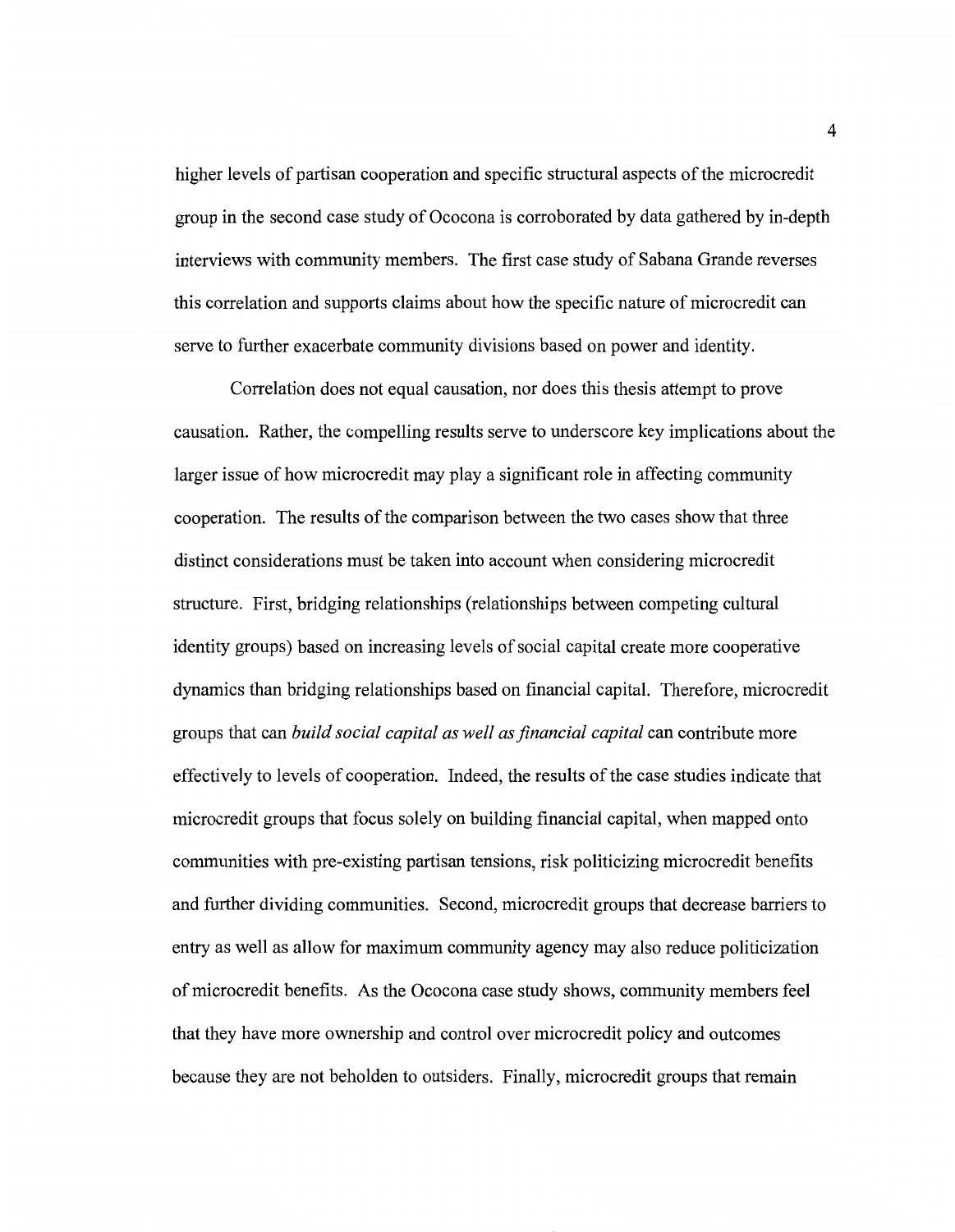open to local forms of knowledge as well as accommodate rapidly changing community environments increase propensity for intergroup cooperation. These implications fall in line with many claims about the benefits of bottom-up forms of community development.

Ultimately, this research serves to remind readers of the complexity of community and the importance of endogenous agency in building cooperation as well as development. The results should also serve as a warning. Despite the good intentions of development planners to improve economic conditions by providing communities a vehicle to accumulate capital, microcredit proponents need to understand the risks of unforeseen consequences. The case study of Sabana Grande shows perceptions of partisan exclusion and mistrust even though many of the microcredit policies are similar to those in Ococona. If microcredit schemes remain rigid and inflexible to the needs of complex communities, especially communities dealing with intergroup conflict, intended benefits from development can become politicized and cause further divisiveness.

#### **Thesis structure**

This thesis consists of seven chapters. Chapter two discusses current theoretical debates that frame the research and analysis. Themes include the social construction of identity, associational engagement, forms of community capital, and the complexity of community. Chapter three provides a brief history of identity and partisan conflict in the Nicaraguan context. It is important for this analysis to view political party affiliation not only as a position of political interest but also as a marker of personal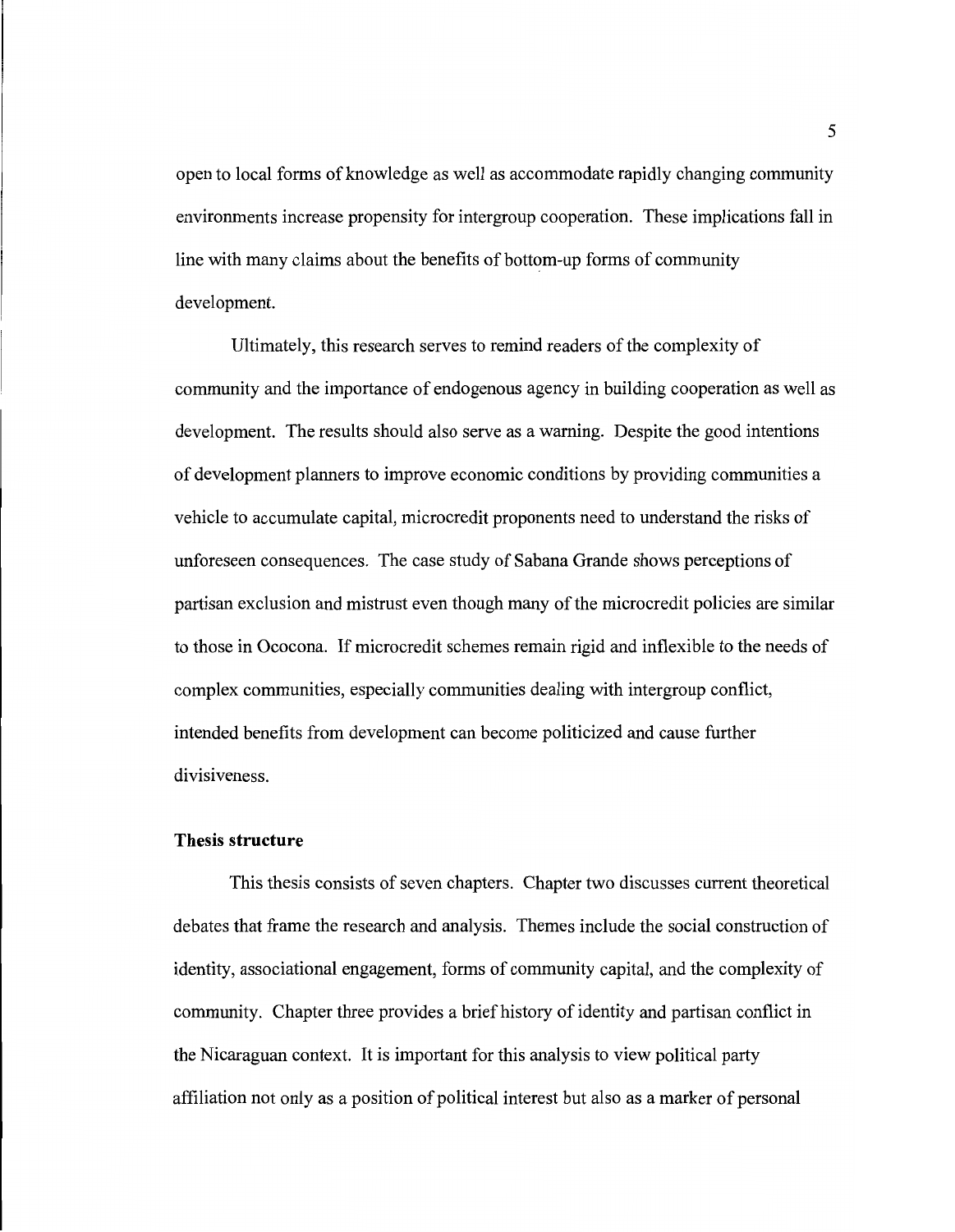identity and cultural identity group affiliation. Then I give a brief overview of methods used in examining the two case studies of Sabana Grande and Ococona. Chapters five and six provide the empirical findings for the thesis and chapter seven develops a comparative analysis of the cases studies. The analysis and discussion at the end will revisit the research questions of this thesis and provide concluding remarks.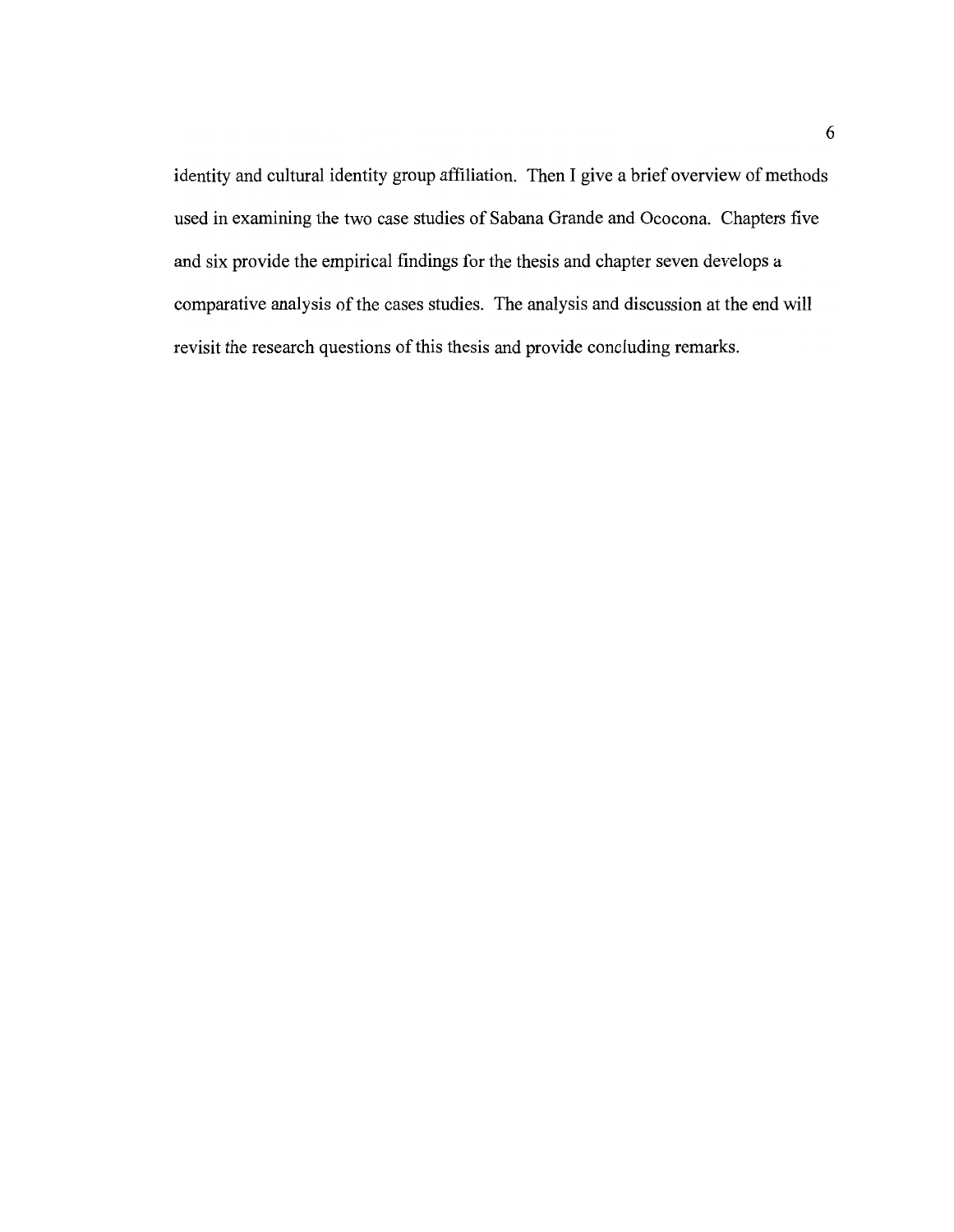### CHAPTER II

# **THEORETICAL FRAMEWORK: IDENTITY, ASSOCIATIONAL ENGAGEMENT, AND COMMUNITY**

In order to better assess the social impacts of microcredit in Nicaragua this chapter will establish a theoretical framework from which to begin. Because the actors in this study have complex relationships with their social environs, it is necessary to discuss the complex nature of identity, community, and civic participation. This chapter presents literature on current debates regarding identity construction, civic engagement, and social capital as a theoretical point of departure. I will return to these key themes when analyzing the two case studies in the conclusion.

#### **Identity as socially constructed**

The analysis of community dynamics in this theses starts from the theoretical standpoint that identity is socially constructed. In other words, although identity markers such as race and ethnicity are loaded with cultural, social, and political meaning they are not genetically essential. Moving away from such primordial thinking on identity, contemporary theories of cultural identity formation discuss complex mixtures of historical social forces and individual agency. One such social force influencing identity is nationalism. Benedict Anderson's (1983) classic work on nationalism illustrates, through a complex historical analysis, how the people of the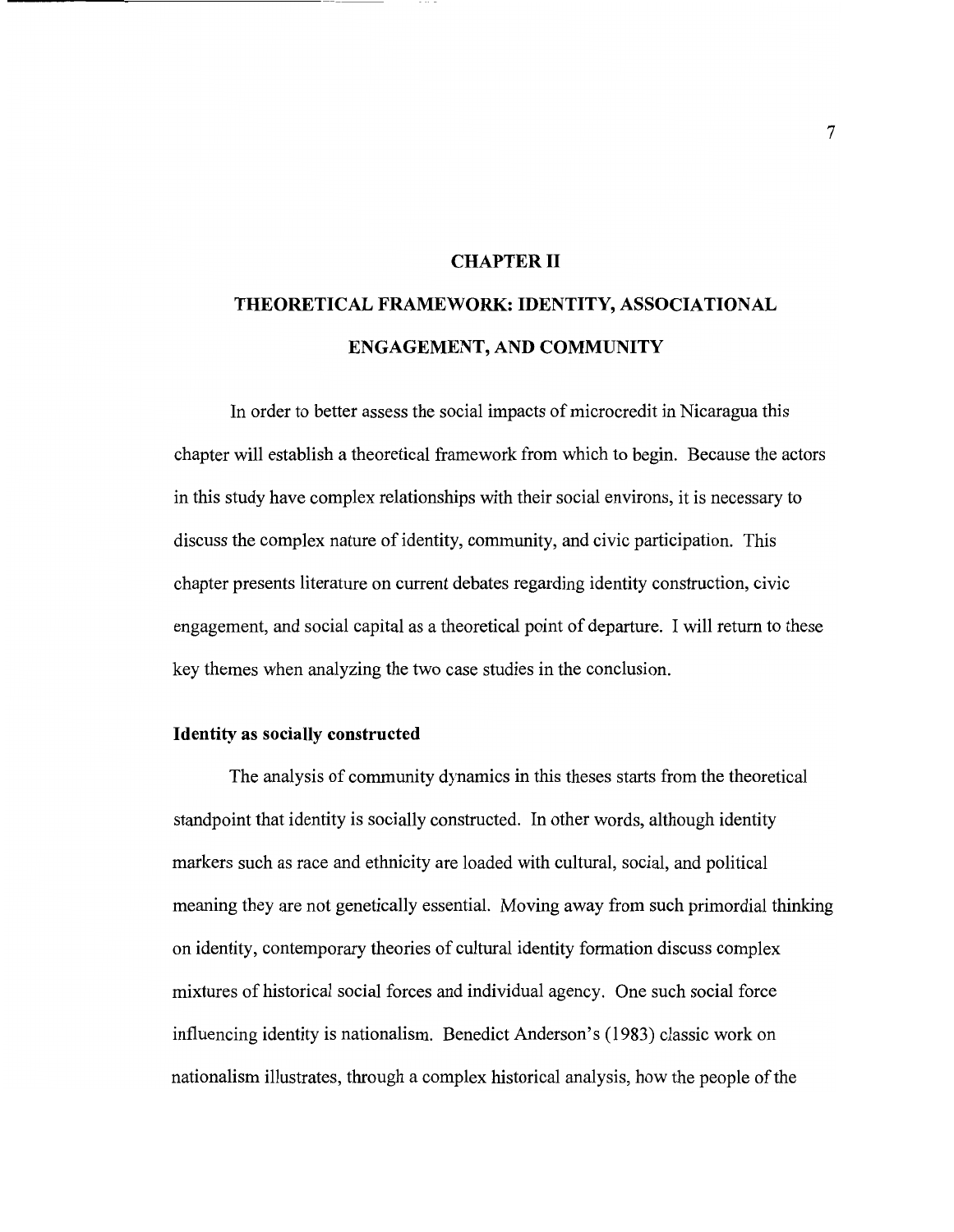West, through the processes of colonialism and capitalism, moved from dynastic allegiances to citizenship in an "imagined community" or nation. Now, nationality, as a cultural identity marker has become universal and normalized. It is hard to imagine a person without a nationality.

Structural forces such as nationalism both influence and are influenced by contested narratives from a bottom-up perspective. **In** her work on ethnic identity construction, Nagel (1994) shows that cultural identity is constructed between cultural groups, in relation to larger social structures, and from the choices of individuals. Ethnic groups solve questions of history, membership, and culture through the construction process. 'Tradition' has been stripped of its primordial definition as well. Hobsbawm's (1983) classic work of essays shows, through various cases, that 'tradition' is constructed to instill particular values and norms of behavior that are popularly perceived as historically grounded and essential.

The constructivist nature of identity can best be seen among people who have life histories that span differing cultures. The life narratives of people who identify as non-Western and multicultural attach differing levels of meaning to identity, depending on the context (Sparrow, 2000). For example, a person who was born in one country but has lived a significant time in another country can identify as a national of either country or a member of a diasporic community, depending on personal circumstances. Furthermore, research shows that attachment to a cultural community in a multicultural context creates meaning and perspective that allows for better understanding of multiple cultural realities situated in the wider world (2000).

8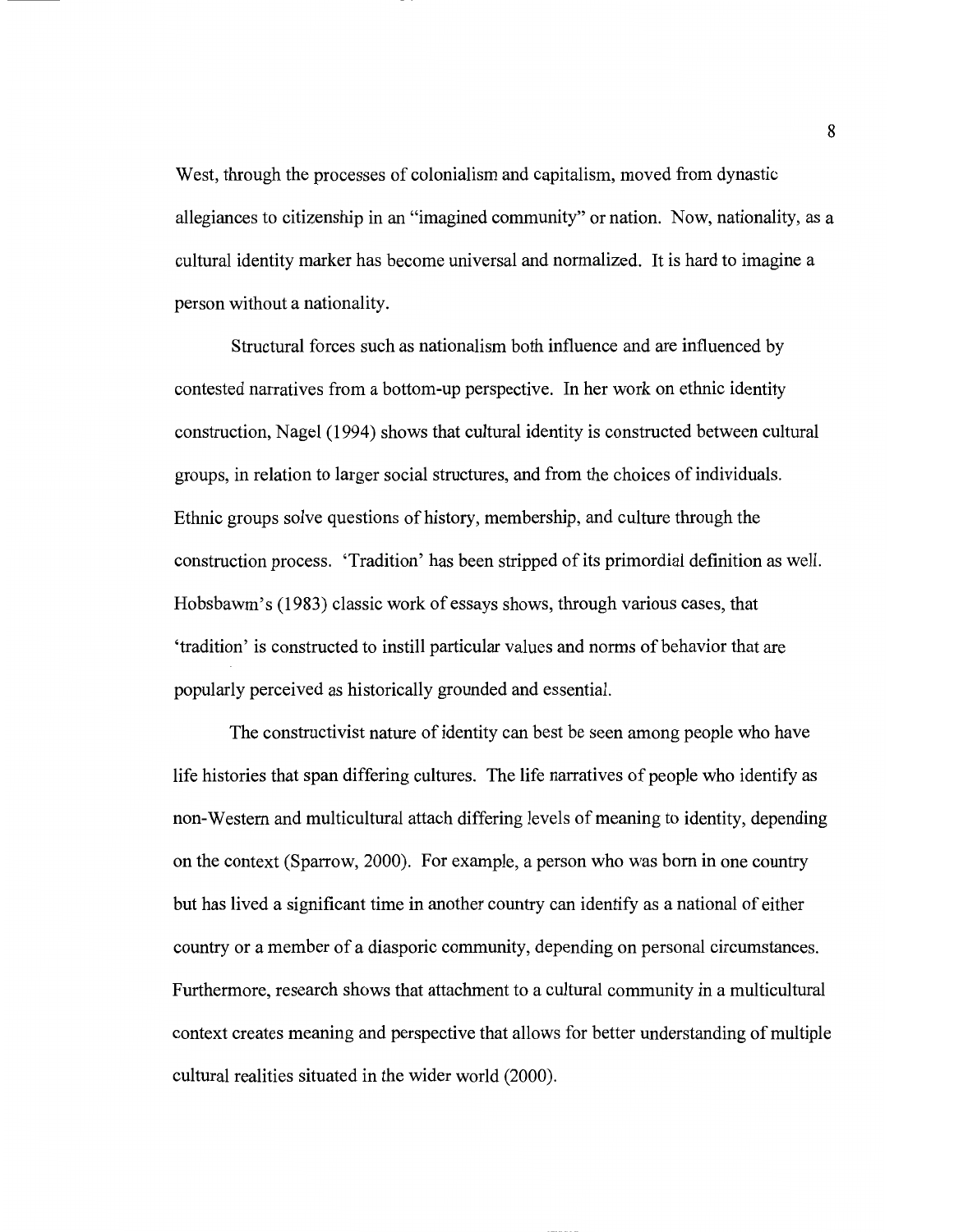The structural influence of hegemony also plays a significant role in identity construction. In his investigation into the political culture of the Yoruba of Nigeria, Laitin (1986) links the importance of hometown affiliation over religion to the history of colonialism and the nature ofindirect rule, as a *hegemonic* force. Hegemony constructs culture and builds "webs of significance" that are often unknown to the culture's constituents. Another example of hegemony at work can be found in linguistic change. Globalization and English are deeply intertwined as a worldwide cultural hegemon (Tsuda, 1999). "The dominance of English operates as a means of promoting globalization...Globalization, in turn, assumes and encourages the use and dominance ofEnglish" (1999). **In** other words, through globalization and the embedded hierarchies of power, English represents an imperial cultural force that leaves no culture untouched by Americanization and McDonaldization.

Notions of structure and identity come from other strands of cultural critique as well. **In** Wallerstein's (1987) world systems theory, the construction ofrace maps onto the creation of exploitable labor and the core-periphery dichotomy during early capitalist development. Race, as a social category, is only possible through the existence of the capitalist world economy. Memory also plays a vital role in cultural engineering (Cochran, 2002). Politicians, leaders, and elite groups selectively utilize cultural memory as an agent of control while subaltern groups use memory to keep oppressed identities alive.

Cultural identity is also constructed from below, demonstrating individual and community agency. Conzen (1992) looks at immigrant culture in America and

9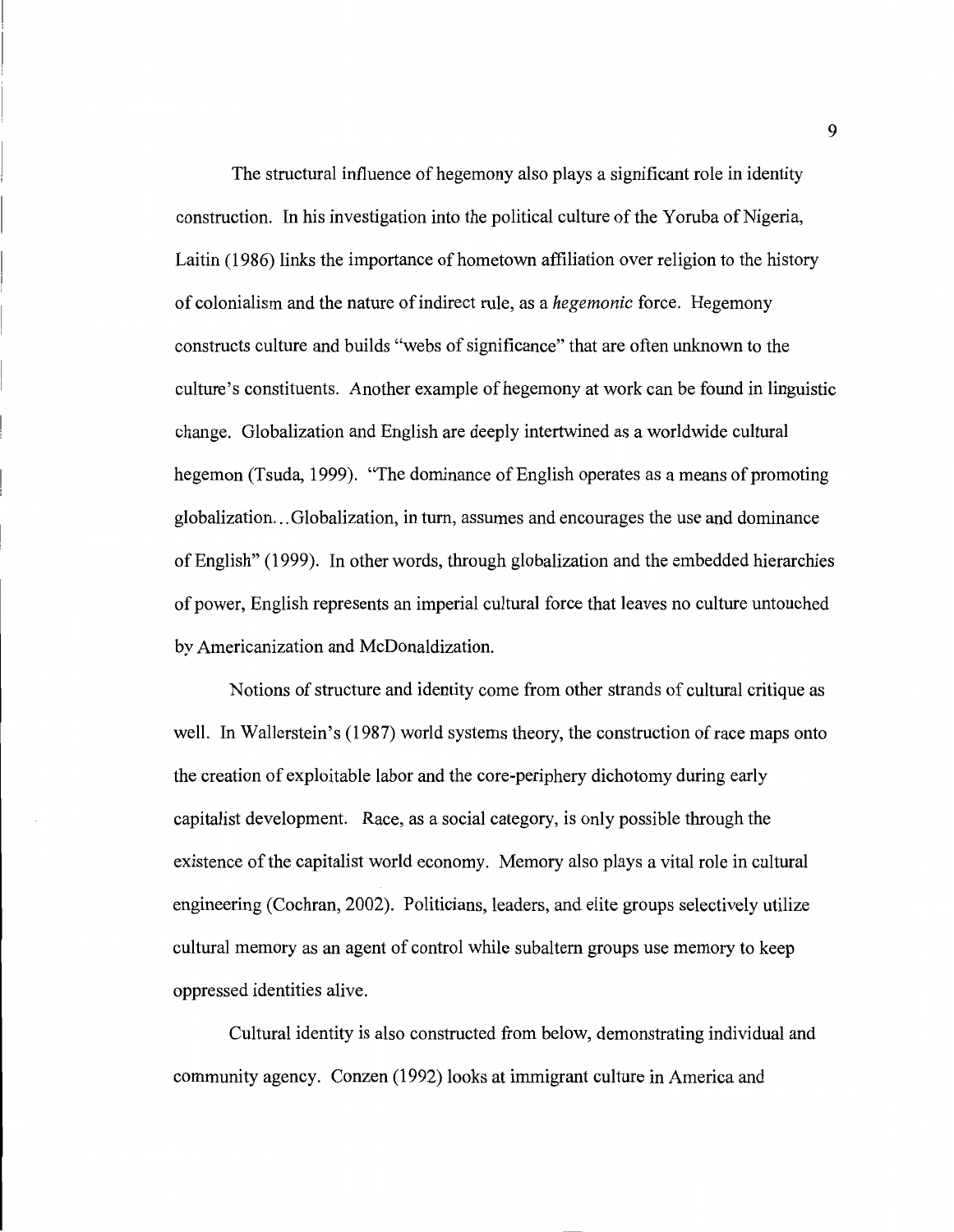stipulates that a contested view of identity construction between "foreigners" and American culture more accurately reflects the invention ofimmigrant ethnicity. Minority groups in the US reflect agency by adapting identity through opposition to hegemony. In other words, identity is not solely created by outside forces, nor do subjects freely choose their own identity. Identity is more accurately defined relationally from a complex array of dialectics such as inside-outside, disadvantageprivilege, and similarities-differences (Conzen, 1992; Martin & Nakayama, 1999).

It is with this complexity in mind that I will examine the social dynamics between microcredit groups and community cooperation in Nicaragua. Chapter three charts the historical development of political identity in everyday life in western Nicaragua. Political identity in this context is cultural in that people identify themselves as Sandinista or Liberal based not only on political ideology or interest politics but also on the complex array of factors discussed above in this section. Before looking at these historical factors the next section examines literature on the role of associations in civic life.

#### **Civil society and associational engagement**

Although microcredit groups can be established through government programs, this thesis looks at groups that arise and engage the community as components of civil society. Civil society has become an important part of how communities successfully negotiate social, political, and economic forces. This review will use Catherine Barnes'  $(2005)$  working definition of civil society as "the web of social relations that exist in the space between the state, the market (activities with the aim of extracting profit), and the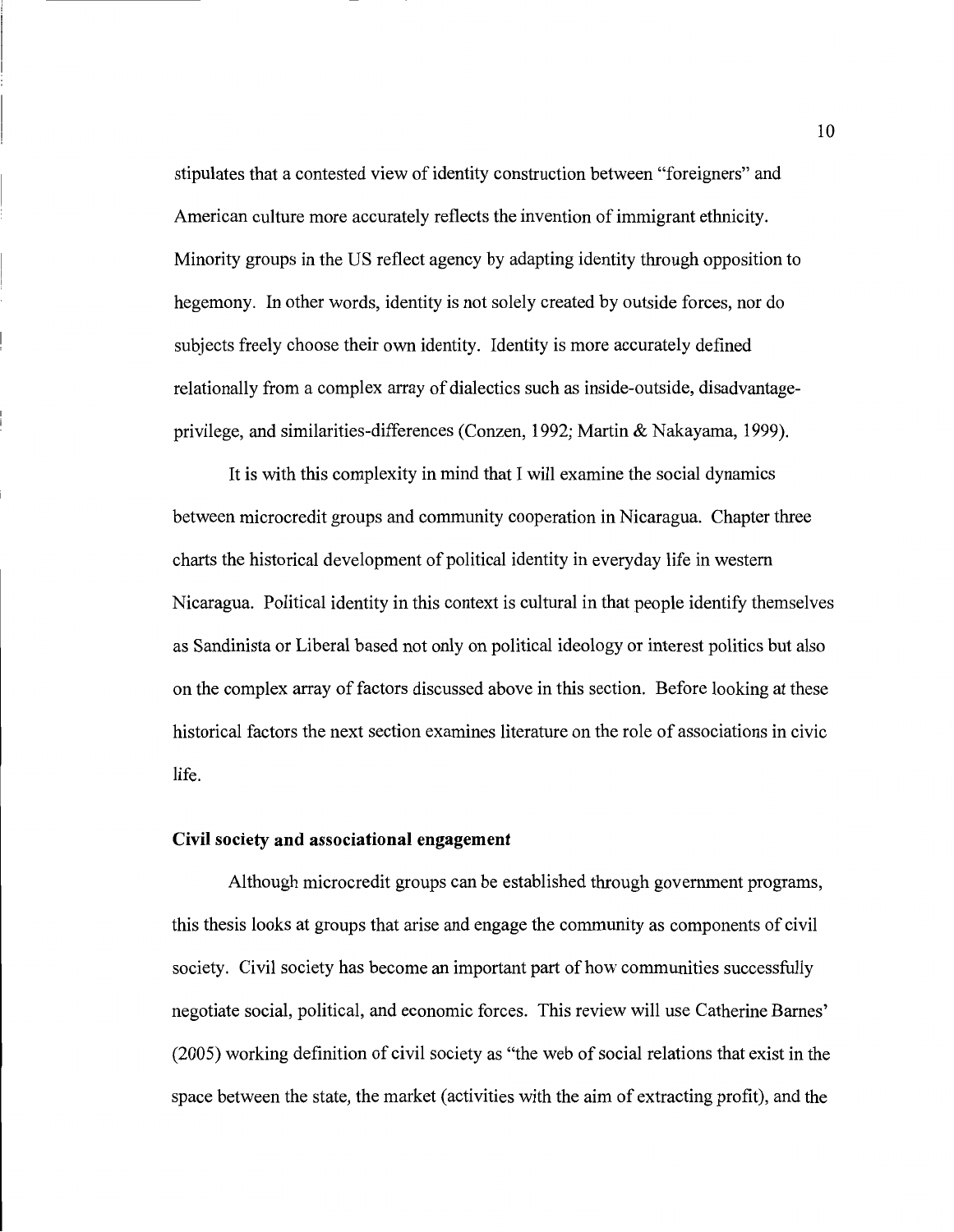private life of families and individuals." Civil society is comprised of formal and informal institutions, associations, and community groups. Associations may include churches, interest groups, social clubs, business associations, trade unions, and NGOs. The recent growth in civil society can be seen as a reaction to globalization and the retreat of the state within liberal democracies (Bowden, 2006). Indeed, civil society is even seen as essential for the effective functioning of democracy (2006).

How does civil society mediate conflict between groups? According to Barnes (2005), civil society opens a space for cultivating cooperative values in the public sphere through the mediation of power between different groups. She distinguishes civil society relationships from patron-client relationships, often endemic in state structures. The success of civil society organizations to prevent conflict and build cooperation depends on many external and internal factors (McKeon, 2005). Factors include communal attitudes (degree of sectarianism), amount of political space open to civil society, community history, and resources available.

The analysis of case studies in this thesis will employ the theoretical framework of associational or civil society engagement. Civil society associations that network across ethnic, religious, or partisan lines build bridges that reduce the probability of violence in times of conflict. Varshney (2002) examines intergroup associational engagement, or civic groups and networks that bring different cultural groups together, as a means of preventing violent conflict between Muslims and Hindus in urban areas of India. By comparing communities that are demographically similar but have differing historical levels of ethnic violence, his study concludes that *intergroup* associational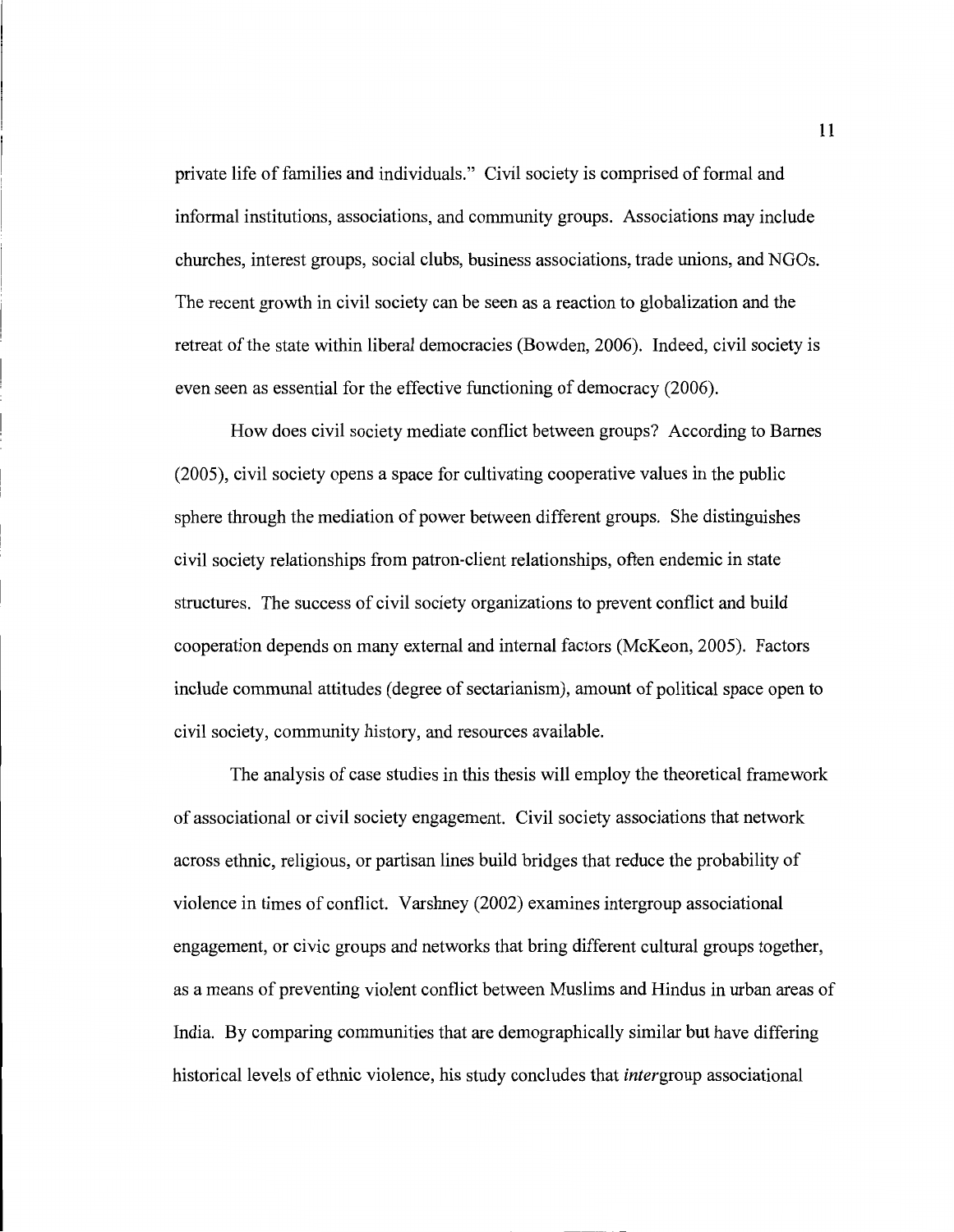engagement is more successful than intragroup associational engagement in reducing the probability of violence between Muslims and Hindus. Also, Varshney posits that associational engagement is more effective than everyday civic engagement (relationships built through individual or family interactions within a community) as population increases. Although day-to-day interactions between Muslims and Hindus help to prevent violent conflict in small communities, intergroup connections become more resistant to sectarian violence through civic associations in more populous urban areas. Varshney's study positions intergroup associations as historically constructed from the ideology of Mahatma Gandhi and Indian independence. In comparative terms, Varshney poses the question, "Can movements smaller than India's independence movement forge intercommunal civic networks where associations and everyday life have continued to be highly segregated?" (Varshney, 2002, p. 290). This thesis will use Varshney's inquiry as its point of departure for exploring the role of microcredit groups in Nicaraguan community dynamics.

Examples of successful associational engagement in building community cooperation are abundant. In Montana and South Dakota, Native Americans and white ranchers, two groups historically in conflict, have formed alliances based on a common interest: protecting the local environment from outside threats (Grossman, 2003). In this example cross-racial alliances both reinforce differences and build bridges between groups, resulting in stronger cooperation among all stakeholders in the community. Lazaro (2009) reports on another poignant example of associational engagement between Muslims and Christians in Nigeria. A small church is creating a new worship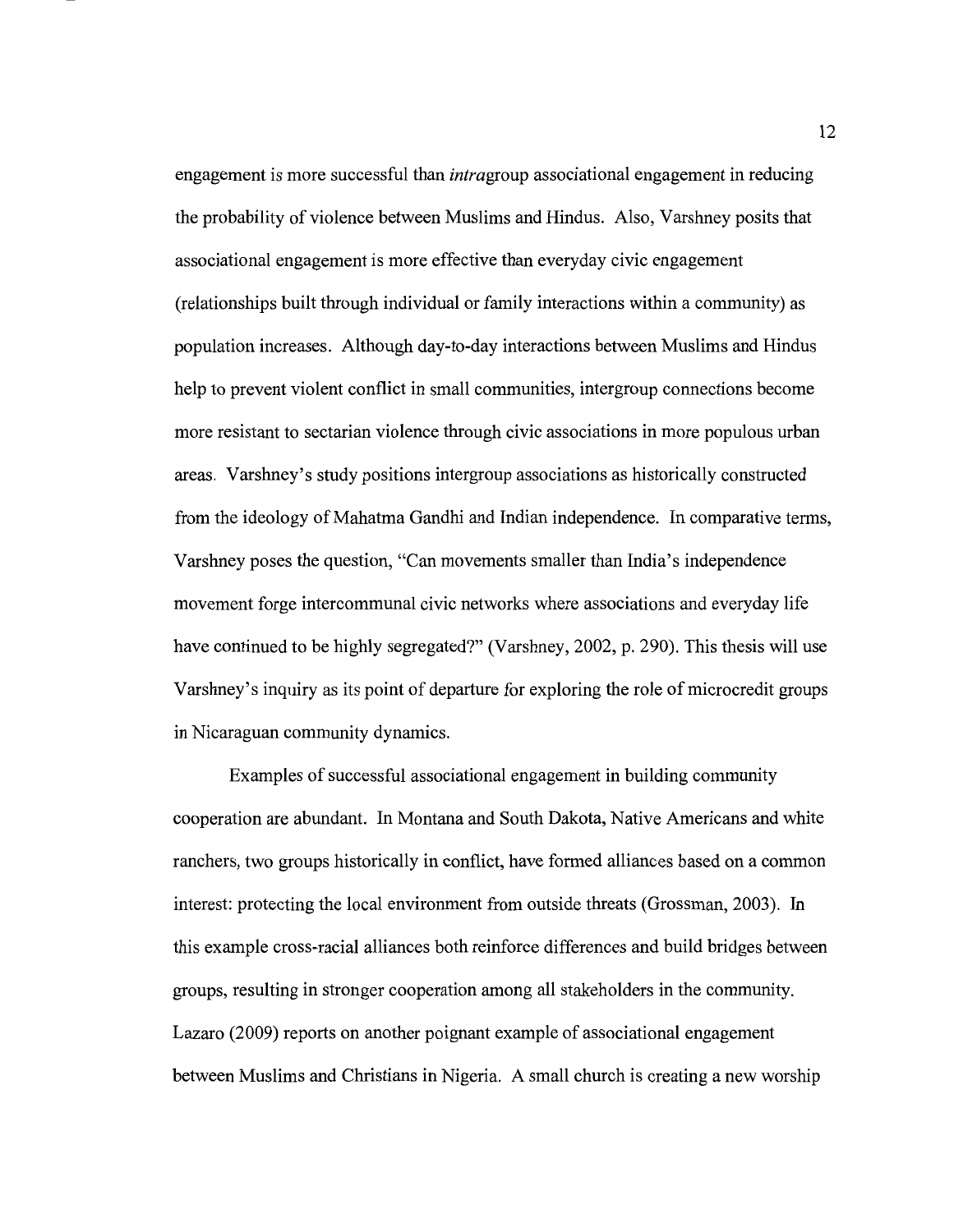community of tolerance by blending the two faiths into "Chrislam." On spiritual engagement, Johnston (2005) states, "Accepting the fact that religion is both powerful and persuasive, it becomes important to look beyond the secular approaches to conflict prevention or resolution and examine the potential of faith-based interventions." These examples demonstrate that associational engagement can represent a powerful mechanism within civil society to facilitate intergroup cooperation.

#### **The role of social capital**

Theorists and development practitioners have developed and utilized theories of community capital to understand the sociology of communities. Community capital in this sense can be considered accumulated forms ofresources that the community can employ for their own development. Bourdieu (1991) divides capital into cultural, economic (financial), functional, linguistic, political, social, and symbolic. As mentioned in the introduction to this thesis, microcredit deals with financial and social capital. The extent to which civil society fosters cooperation can be examined through the metric ofsocial capital. According to Robert Putnam (2000, p. 19), "social capital refers to connections among individuals-social networks and the norms ofreciprocity and trustworthiness that arise from them." Social capital is used to explain the erosion of community bonds in the United States over the last two decades (2000). Putnam measures social capital by examining data on participation trends in various sectors of society as well as opinion polls that attempt to capture public perceptions of community trust.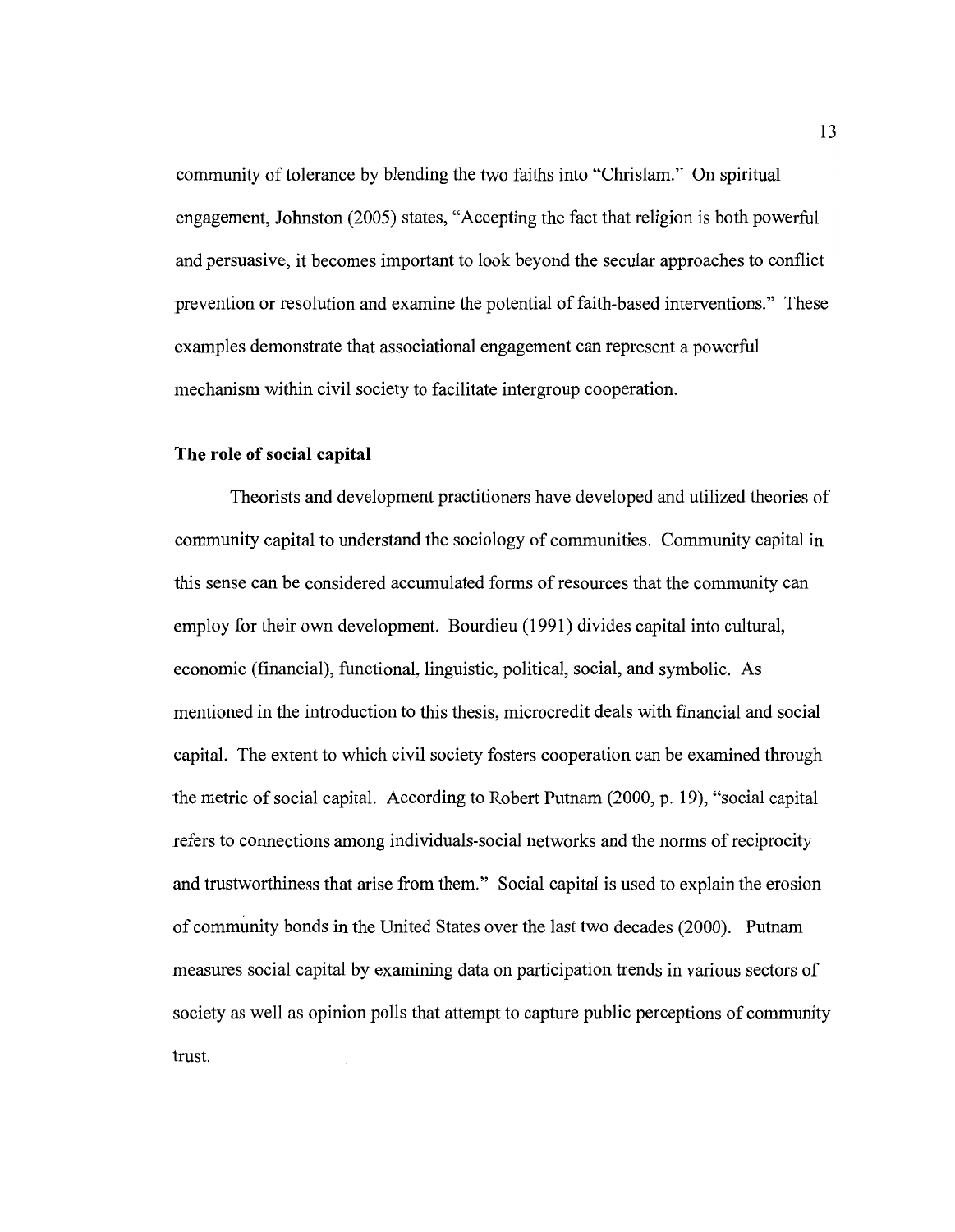DeFilippis  $(2001)$  puts forth a legitimate critique of Putnam's version of social capital. When discussing development, social capital cannot be separated from other forms of capital and larger structural considerations of power. Specifically, DeFilippis has a problem with how Putnam removes social capital from considering economic capital and that community development has to account for material considerations. I find Putnam's theory of social capital and community trust useful for two reasons. First, because the research is more focused on community cooperation than material development, social capital becomes the most viable form of community capital to examine. However, this research will also move towards a more complicated, holistic understanding of community dynamics which will take into account other forms of community capital and historical power relations. Second, the nature of microcredit as an explicit mechanism for building financial capital automatically forces us to consider other forms of community capital and how they interact with the cooperative nature of social capital. Therefore, to the extent possible I will keep DeFilippis' critique in mind when assessing social capital.

The literature on social capital suggests that associational engagement plays a significant role in fostering community bonds. Putnam's study of American civic participation divides social capital into two types: bonding versus bridging. Bonding social capital builds networks within the same identity group, which, according to Putnam, provides more opportunities for in-group members to build outside antagonisms. Conversely, bridging social capital builds social networks across cultural identity lines, which can help to mend social cleavages (Putnam 2000). Interestingly,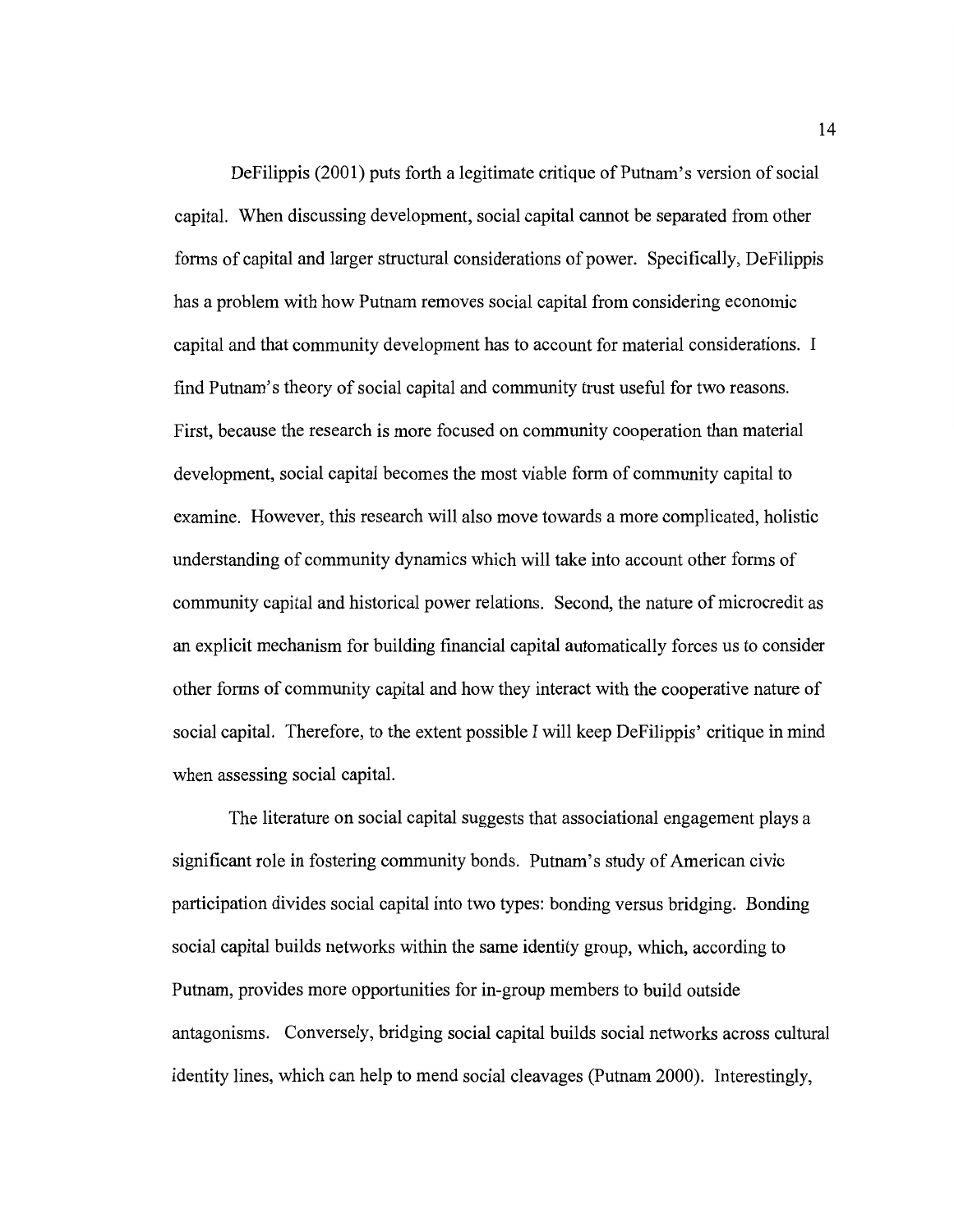Putnam's two social capitals maps onto Varshney's discussion of associational engagement in India. Intergroup associations foster bridging social capital, while intragroup associations focus on building bonding social capital. Andrews' (2009) study provides further evidence of a positive correlation between intergroup associational engagement and social capital in heterogeneous communities in England.

Researchers have also looked at the precise mechanisms at work in fostering social capital. Pickering's (2006) work calls for the use of social network theory in evaluating social capital that bridges ethnic divisions. Specifically, social capital can best be measured by accounting for "embedded resources" that are rooted in social interactions (Lin, 2001). Additionally, social network theory calls for associations that diversify membership among cultural groups that do not self-select and that promote continuous interaction between groups (Mondak and Mutz, 2001; Seligman, 1997). Associations that are based on rules of social networking are found to more successfully build trust between cultural groups.

Microcredit groups represent unique types of associations that focus on building financial capital within their constituencies. Although loan-taking is an individual activity, a microcredit group concentrates capital accumulation into a solidarity group, usually from the same community. The effects ofthis concentration equate to an overall infusion of financial capital into the community through investment in entrepreneurial activities. In this way microcredit groups are associations that strive to build financial forms of capital within communities. Of course these characteristics do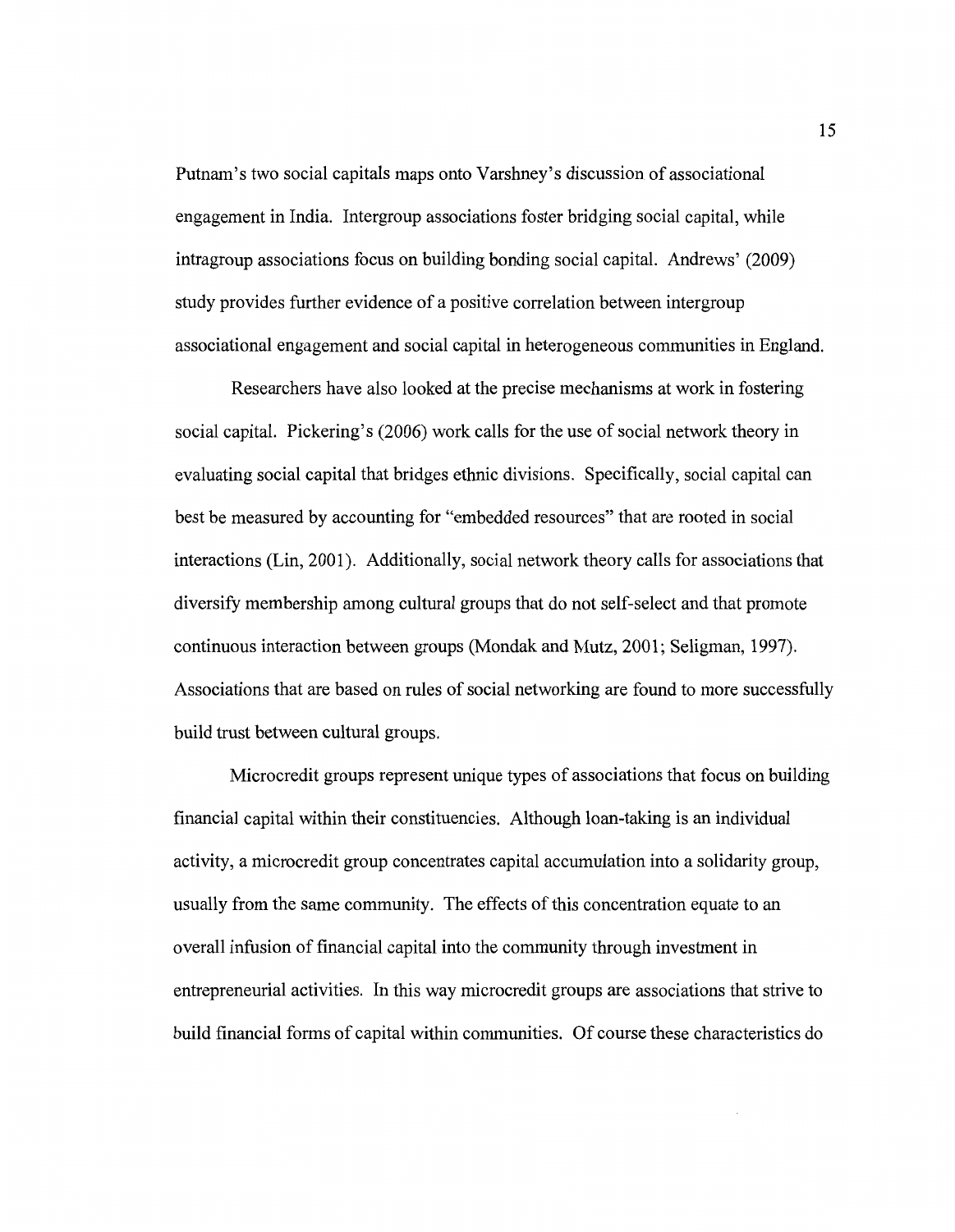not apply to all microcredit groups but represent a viable framework from which to examine the case studies in this thesis.

## **The complexity of community**

It is important to highlight the complex dynamics at work within communities. Although theoretical concepts such as associational engagement and social capital help to frame narratives and lived experiences of community members, these theories should not be used rigidly to simplify complex social phenomena. James C. Scott's thorough study of state planning initiatives shows how futile reductionist thinking about communities can be (Scott, 1999). According to Scott,

Diversity and certain forms of complexity, apart from their attractiveness, have other advantages...As long as the task environment of an institution remains repetitive, stable, and predictable, a set of fixed routines may prove exceptionally efficient. **In** most economies and in human affairs generally, this is seldom the case, and such routines are likely to be counterproductive once the environment changes appreciably. The long-term survival of certain human institutions-the family, the small community, the small farm, the family firm in certain businesses-is something of a tribute to their adaptability under radically changing circumstances. (p. 353-354)

Although Scott discusses the complexity of economies, institutions, and human affairs generally, his call for adaptability under radically changing circumstances ofthese institutions can be applied to communities. For Scott, a dynamic community in a rapidly changing environment requires associations and institutions that can adapt in a commensurate fashion. Also Scott discusses the pairing of association with purpose:

An institution, social form, or enterprise that takes much of its shape from the evolving métis of the people engaged in it will thereby enhance their range of experience and skills...Where that [human] purpose is narrow, simple, and invariable over time, it may well be that codified, hierarchical routines are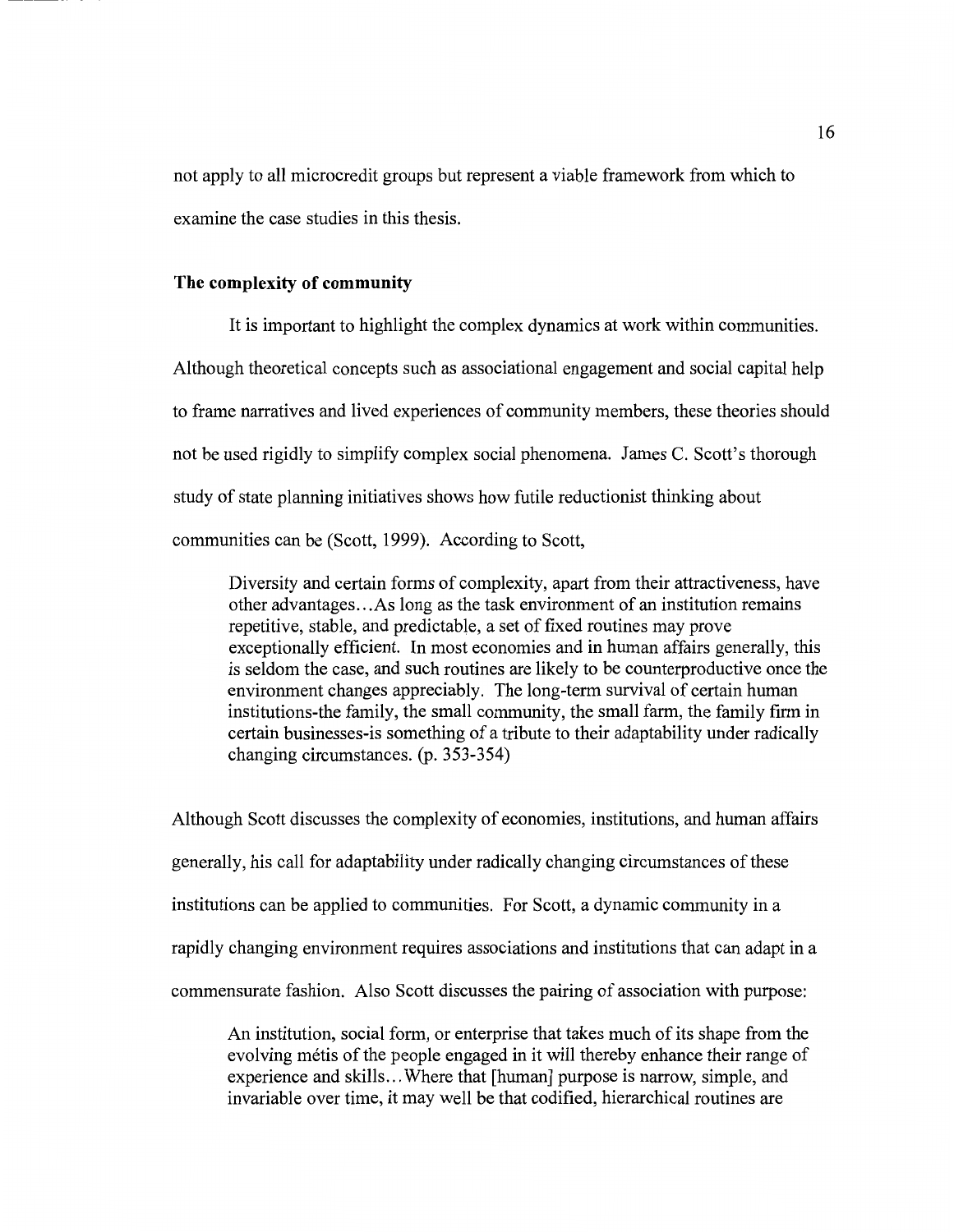adequate and possibly the most efficient in the short run...Whenever, on the contrary, the quality of the institution and its product depends on engaging the enthusiastic participation of its people, then such a litmus test makes sense. (p. 356)

Metis in this context is local forms of knowledge that have been developed through the complex historical experience of the community. Although some may assume that the purpose of a microcredit group is narrow, simple, and invariable over time, the research presented in this thesis will complicate this assumption.

It is necessary to keep these complex views of identity, associational engagement, and community in mind when examining the interactions between microcredit groups and the larger community. The next chapter will briefly outline relevant historical developments in Nicaragua in order to better contextualize the issues of politics and identity endemic in the following case studies.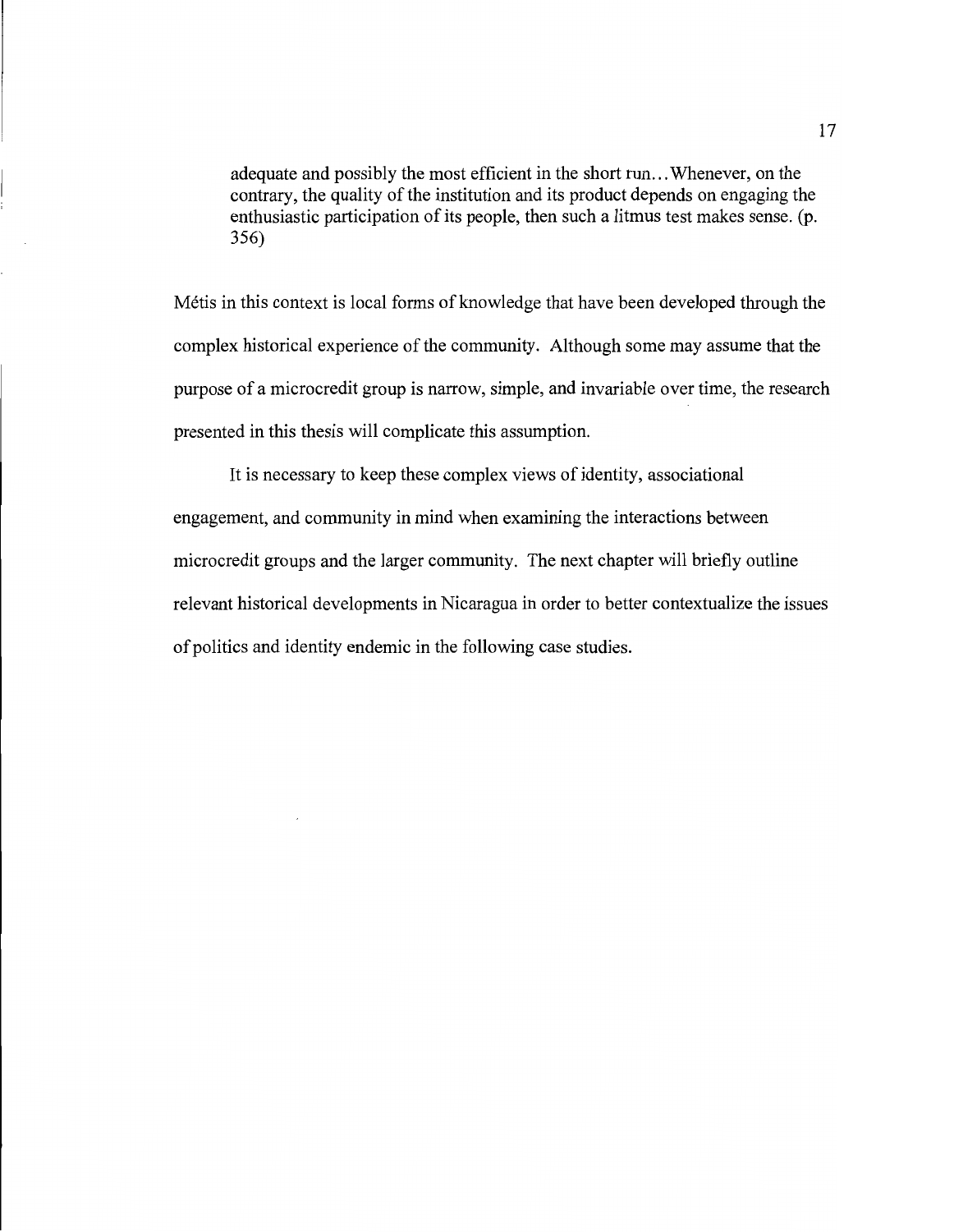#### CHAPTER III

# BACKGROUND: POLITICAL IDENTITY AND MICROCREDIT IN **NICARAGUA**

This chapter contextualizes the two case studies in this thesis by examining political identity and microcredit in Nicaragua. I start with an overview of major demographic, economic, and social indicators that situate Nicaraguan society within the language of identity and social capital. Next, the chapter discusses recent electoral events in Nicaragua, highlighting the rise in everyday violence associated with partisan identity and politics. Then, I provide a background to contemporary political identity in Nicaragua by outlining major political events and social processes that have influenced forms of political participation since the Sandinista revolution of 1979. Finally, I briefly discuss the presence of microcredit in development and, specifically, its prevalence in Nicaraguan society.

#### Overview of Nicaraguan society

The purpose of this chapter is not to generalize the diverse experiences of Nicaragua's people and communities, but rather to establish a background understanding of political conflict and identity as an [don't use the collective "we" or "our"] analytical starting point, which is essential to understanding how microcredit affects cooperation. This section [I suggest using present tense. I won't fix future spots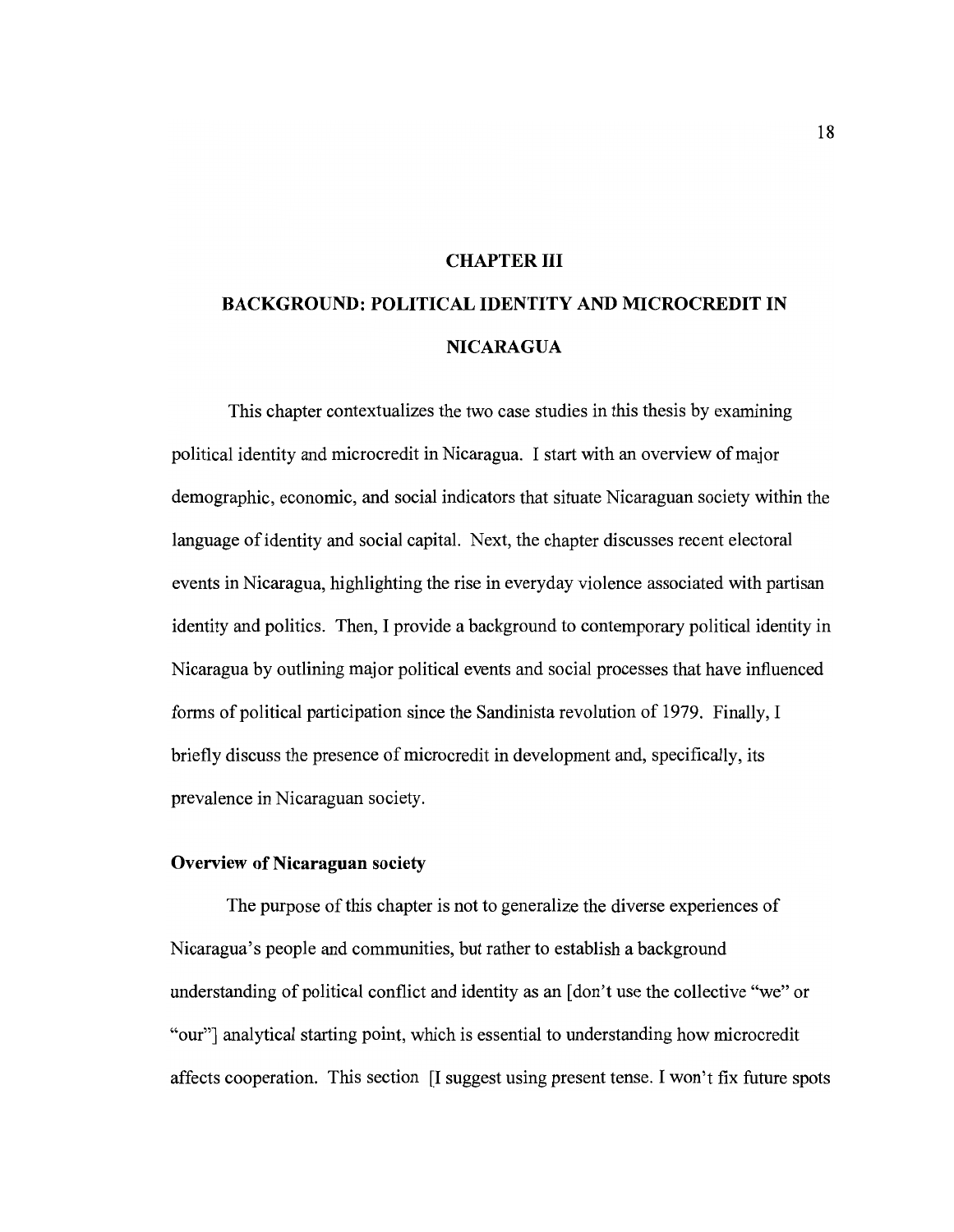like this]outlines the current cultural and economic situation to better situate the two case studies examined in this thesis. I will first look at general demographics, mainstream economic and development indicators, and end with a discussion of general cultural and community structures. It is important to keep in mind that Nicaraguan society is diverse and complex, with many urban-rural, ethnic, and regional distinctions. These distinctions will be highlighted in chapters four and five for the areas in which I conducted research.

With the largest total land area in Central America, Nicaragua has a population of approximately 5.9 million people, making it the most sparsely populated country in the region (CIA, 2009). Nicaragua, like many other countries in Latin America, describes itself as a *mestizo* nation. 'Mestizo' is a problematic term referring to racial and cultural mixing of indigenous peoples and Europeans.<sup>2</sup> The people of western Nicaragua are generally described as mestizo, while the Atlantic coast regions boast significant populations of Miskito and other indigenous groups, as well as Afrodescendant Creole communities. Ethnically, 69 percent of Nicaragua's population identifies as mestizo, 17 percent white, 9 percent black, and 5 percent identify as indigenous (2009).

In order to better highlight the importance of microcredit as a form of community life, this analysis must illustrate why such development schemes are popular. According to large development agencies, poor economic figures,

<sup>&</sup>lt;sup>2</sup> For more information on current debates on mestizo identity in Latin America, read Alonso (2004), De La Cadena (2005), and Wade (2005).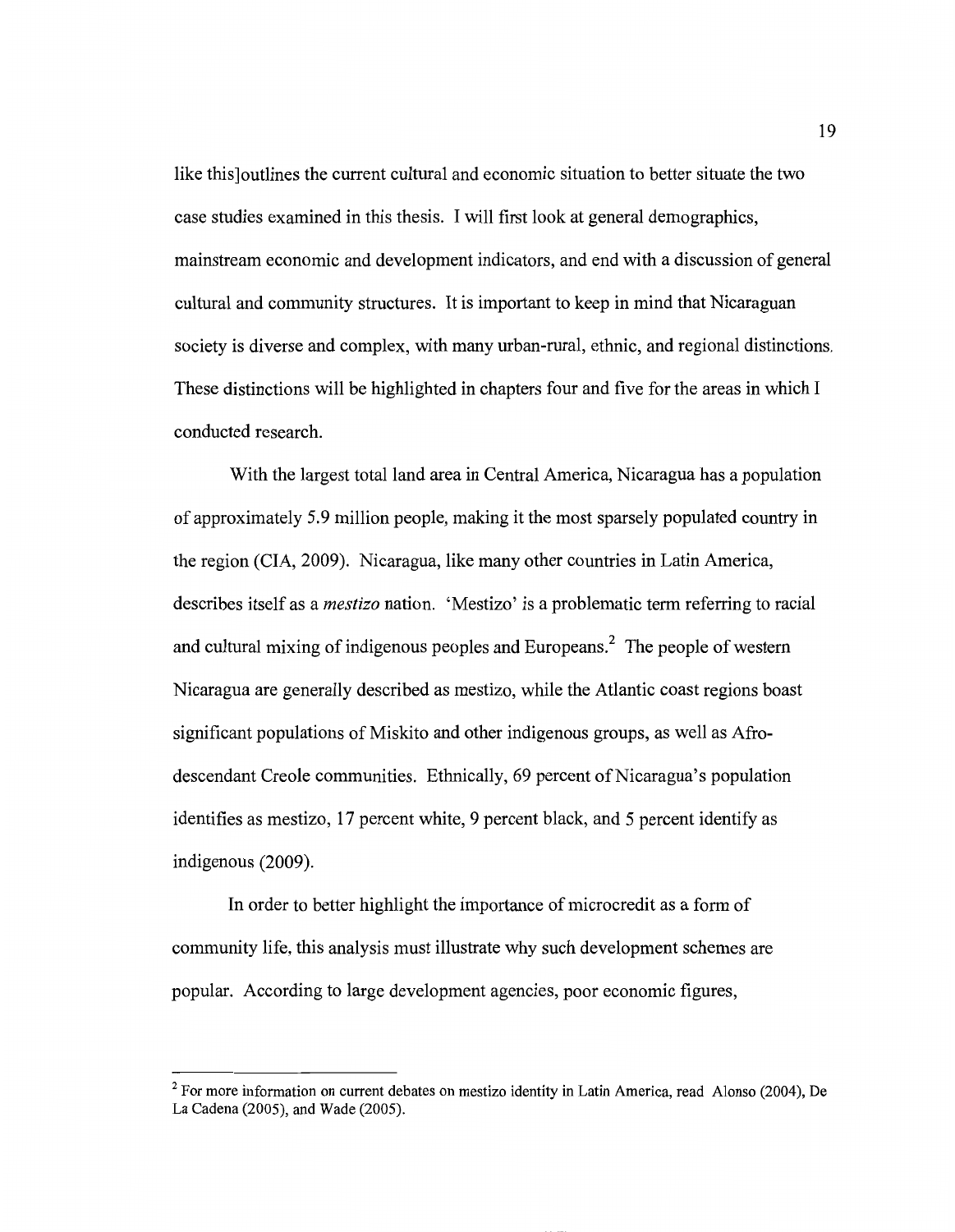environmental issues, and high urbanization rates plague Nicaraguan society.<sup>3</sup> Currently, the country has the second lowest per capita income in the Western Hemisphere, with 15 percent of GDP made up in remittance payments (CIA, 2009). [right but you need to contextualize this as Escobar problematizes poverty. These are the sort of stats that justify mainstream development] The most serious environmental issues include deforestation, soil erosion, and water pollution. Fifty-seven percent of Nicaragua's people reside in urban areas, which are growing at a 1.8 percent urbanization rate (2009). In the context of these social, economic, and environmental challenges, Nicaraguans find diverse ways to construct livelihoods within dynamic communities and cultural structures.

In most Nicaraguan communities, the family represents the most basic and essential unit of a community's social fabric. In rural areas (like the areas examined in this thesis), families are often large. Beyond the nuclear family, people in rural communities closely relate with aunts, uncles, cousins, and surrogate kin (term citation?). By surrogate kin I refer to close family friends who act as kin, which includes godparents, godchildren, co-mothers, co-fathers, close friends who have earned the status of cousin and so on. In many ways, these familial networks also provide avenues to jobs, development aid, and forms of community status that become crucial in creating livelihoods. Although these kinship bonds are fundamental for community cohesion and can be quite strong, they have also been broken by forces such as economic hardship, land disputes, political differences, and war.

<sup>&</sup>lt;sup>3</sup> For more on the historicity of poverty in Nicaragua and the Global South, see Escobar (1995) and Rist (2009).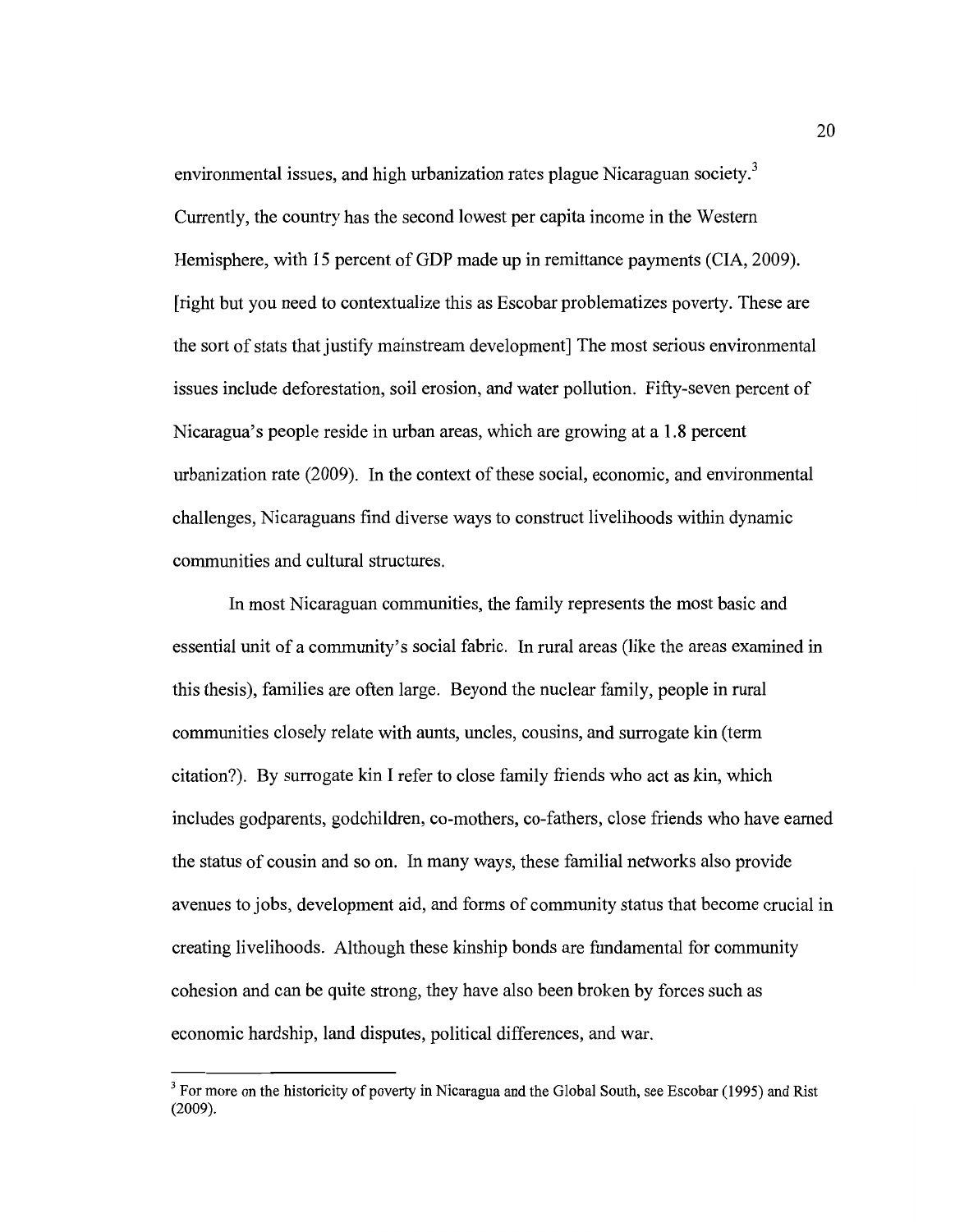Social capital in Nicaragua can be hard to measure. Participation and trust factors have to be considered in the context of Nicaragua's many divisions. Of course, the main division explored in this thesis is political partisanship; however, a long history of poor governance, economic inequality, and religious divisions (mainly between Catholic and evangelical Protestants) has created complexities in the structure ofNicaraguan social capital. Like other societies, Nicaraguans rely heavily on civic engagement to build networks of community trust in the face of these divisions. Andrew Mitchell and Thomas Bossert (2006) surveyed elements of civic engagement in six Nicaraguan communities. They found that 62 percent of households surveyed reported being involved in at least one civic organization. Nine percent ofthose were involved in "Credit groups," second only to "Religious groups" (39 percent pick one rule about whether to spell out numbers  $\&$  stick with it) in popularity. Other categories included NGOs, political groups, and agricultural groups. This thesis will mainly investigate participation in credit groups and how this participation affects social capital and partisan identity. Before further examining partisan identity and microcredit, the next section will briefly outline recent political events in Nicaragua.

#### **Recent events in Nicaragua**

The two major political parties that dominate national and municipal politics in Nicaragua are the Liberal Constitutional Party (Partido Liberal Constitutionalista, PLC) and the Sandinista National Liberation Front (Frente Sandinista de Liberacion Nacional, FSLN). The FSLN led a popular revolution that ousted the long time dictator Anastasio Somoza in 1979, leading to a decade of Sandinista rule. In 1991, Daniel Ortega was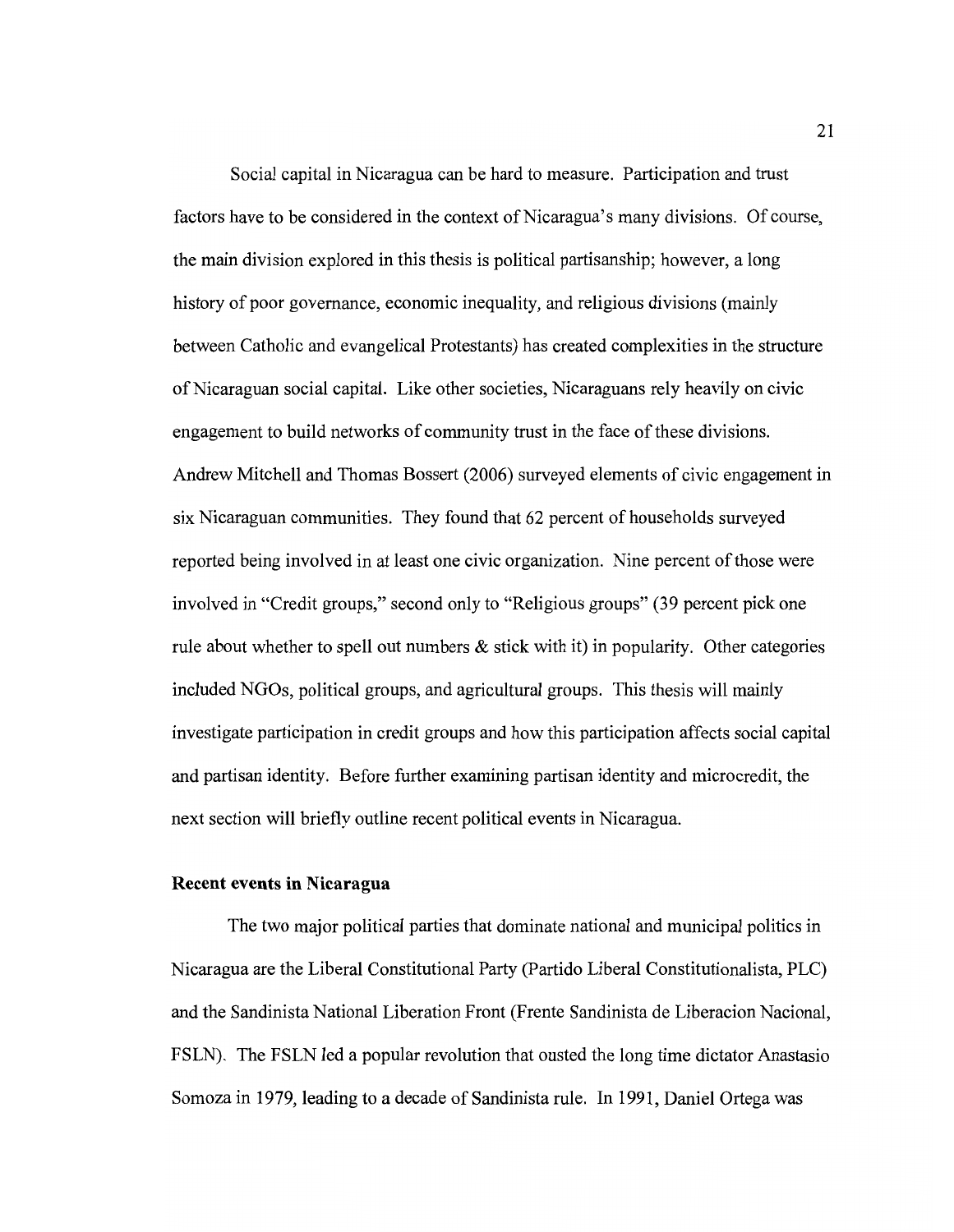voted out of office and the popular conservative candidate, Violeta Chamorro, was voted in. This electoral change ushered in 15 years of PLC-dominated politics, backed by US resources. During this time, Sandinistas built strong grassroots networks and held many municipal offices. Daniel Ortega was re-elected to the presidency in 2006 and the Sandinistas made huge gains in the municipal elections of 2008. The PLC still identifies itself as the pro-American party while the Sandinistas identify themselves as the anti-imperialism platform, making positionality in relation to America a dominant discursive compass in political identity formation. The effects ofthis cleavage can be quite severe, as seen by recent acts of violence during the municipal elections.

In November of 2008 Nicaragua suffered increasing violence due to the strong Sandinista mayoral wins in many municipalities (Schmidt, 2008 and Lacey, 2008). According to Amnesty International, "Hundreds of supporters from [both major political parties] clashed in Managua on 18 November. They used sticks, stones, homemade mortars, guns and machetes. Many people were wounded but no official figures are available" (Amnesty International, 2008). In the region in which I conducted research many people told me informally that they were surprised over the uncharacteristic outbreak of violent acts that occurred leading up to the municipal elections. I will give official statistics of violence for each community in the case study chapters. The next section will examine historical forces that drive contemporary partisanship in Nicaragua.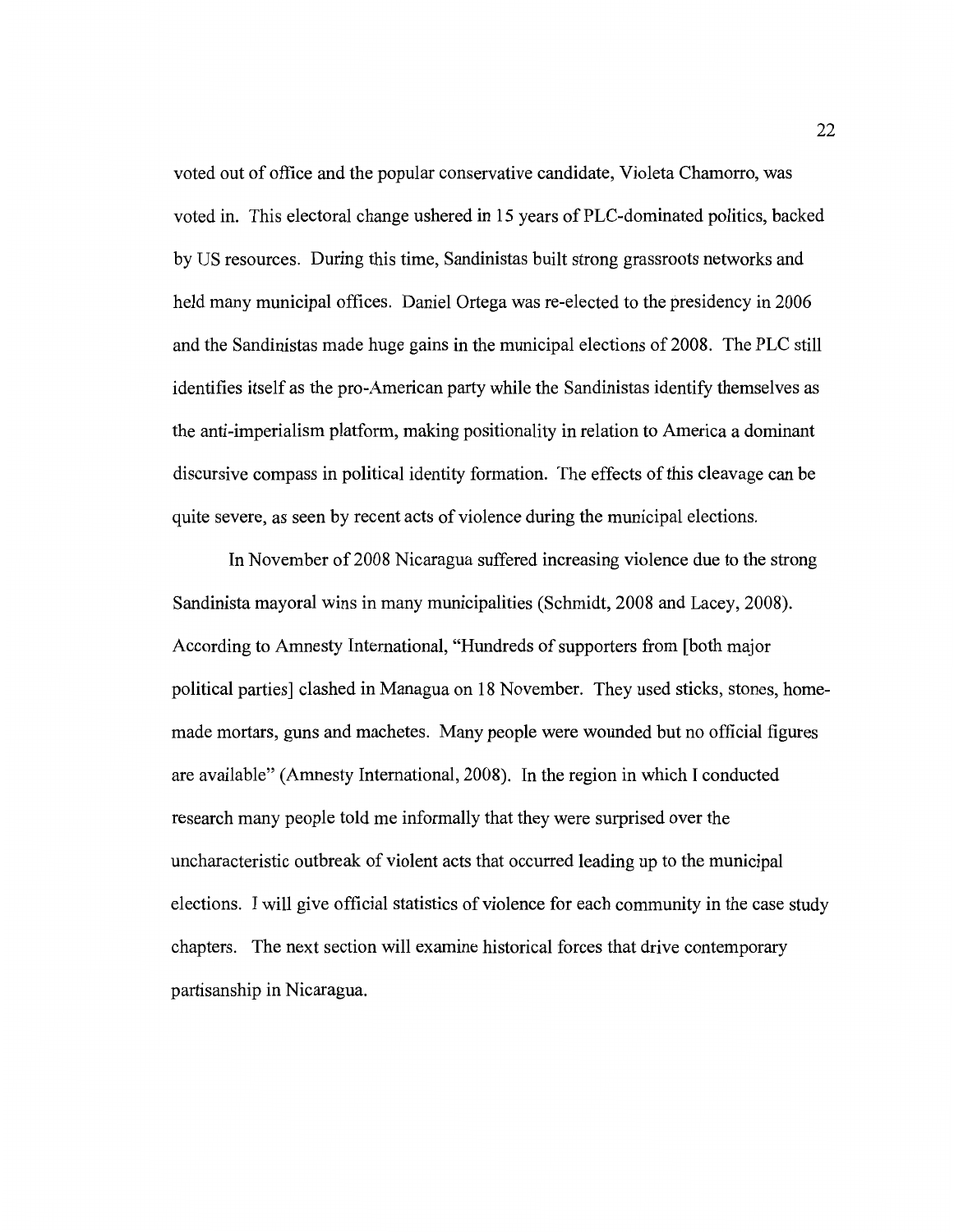#### **Political identity in Nicaragua**

When examining the relationship between associational engagement and cooperation, this thesis mainly examines community divisions based on political affiliation. This section charts the historical development of partisanship as something more than simply a position of rational political choice, but rather as a salient identity marker in everyday Nicaraguan life. Although splinter groups do exist in national and municipal politics, most Nicaraguans associate themselves politically with the PLC or the FSLN. Constituents ofthe PLC call themselves Liberals and those ofthe FSLN call themselves Sandinistas. This section will contextualize the polarization endemic in the PLC-FSLN dichotomy by looking at major political and social developments in Nicaragua since the Sandinista revolution in 1979. It is important to note that identity construction is a heterogeneous, complex and ongoing process that cannot easily be generalized. Looking at big-picture hegemonic processes, however, can be useful in framing history in a way that builds a foundation from which to examine locally distinct experiences in partisan culture.

**In** 1958, Carlos Fonseca, a Nicaraguan student dissident influenced by the works ofMarx and Engels, Faulkner, and Dostoyevsky, wrote an influentia1joumalistic account of his travels, titled *Un Nicaraguense en Moscu.* After being wrongly imprisoned by Nicaraguan president Luis Somoza in 1956 and traveling to the Soviet Union and East Germany in 1957, Fonseca found new energy as a political activist against the repressive Nicaraguan dictatorship. **In** 1961, Fonseca and a core group of revolutionaries who had been highly influenced by the Cuban revolution founded the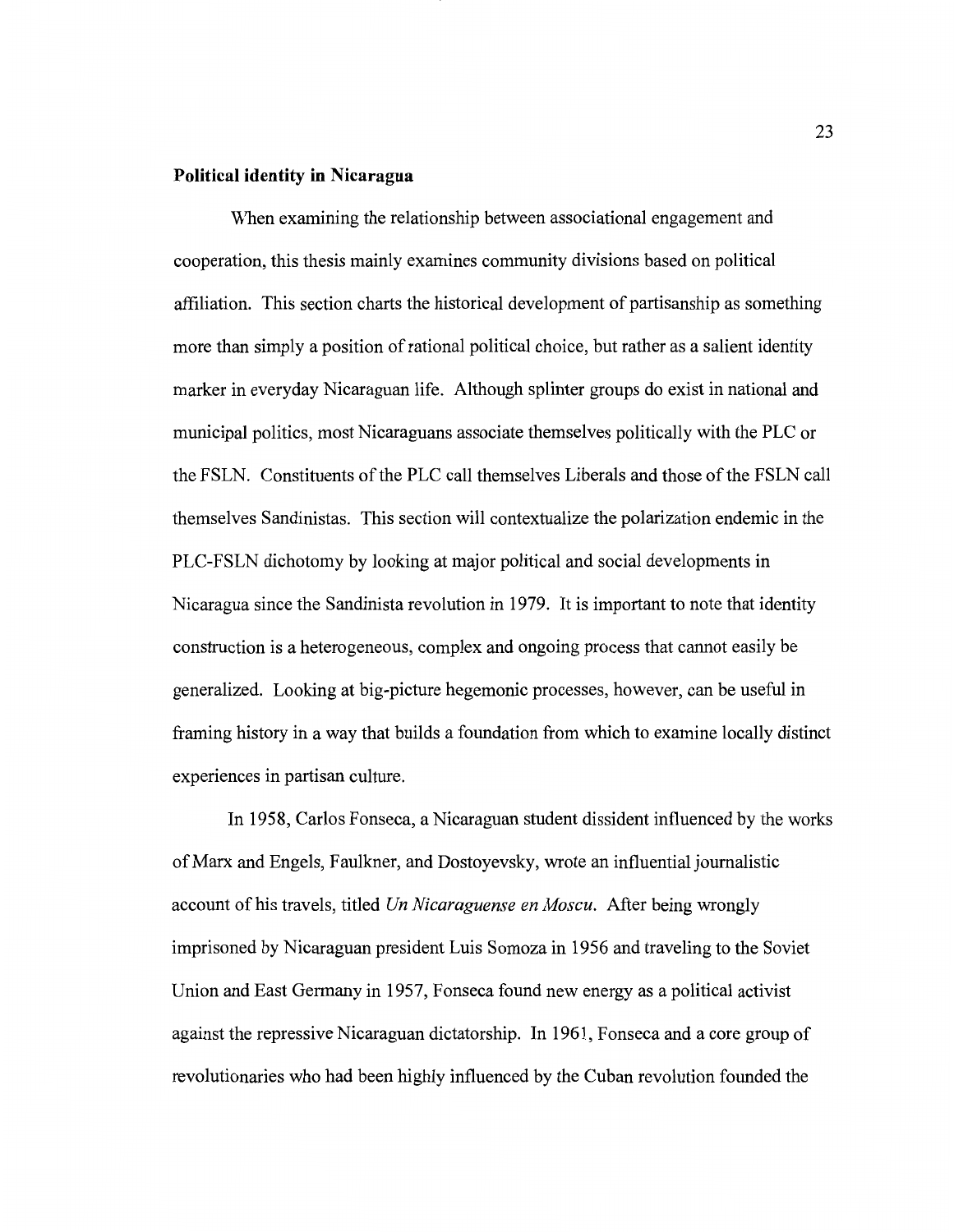FSLN with the sole purpose of overthrowing the Somoza dynasty and implementing reforms that would lead to a more just society. This historical moment marks the official beginning of *Sandinismo,* named after the famous Nicaraguan anti-imperialist Augusto Sandino, as a rising national ideology of social change in Nicaragua. In 1979, the FSLN led a successful popular revolution to oust the long-time Somoza dictatorship and establish a new national framework based on this new ideology of anti-imperialism and social justice.

Although leftist political parties existed in Nicaraguan politics before the rise of the FSLN, the traditional Liberal-Conservative dichotomy reigned in political discourse. Following independence, in the mid-19<sup>th</sup> century, Nicaraguan society found itself deeply divided between the interests of Liberal elites in Leon and Conservative elites in Granada. The history of this partisan polarization, the details of which will not be discussed within the scope ofthis thesis, is common throughout Central America, stemming from the struggle for independence and the initial establishment of the United Provinces of Central America (Herring, 1968). Independence of Central America opened long-lasting political divisions between conservative supporters of the Spanish crown and liberal supporters of the creole nationalists.

The 1979 revolution caused a rupture in Liberal-Conservative dichotomy by removing the long-standing dictator, Somoza, from power and fundamentally changing political discourse. The new political space created by the FSLN would present an identity vacuum in which Nicaraguans would have the opportunity to establish new rules of political participation, national identity, and social structure. However, this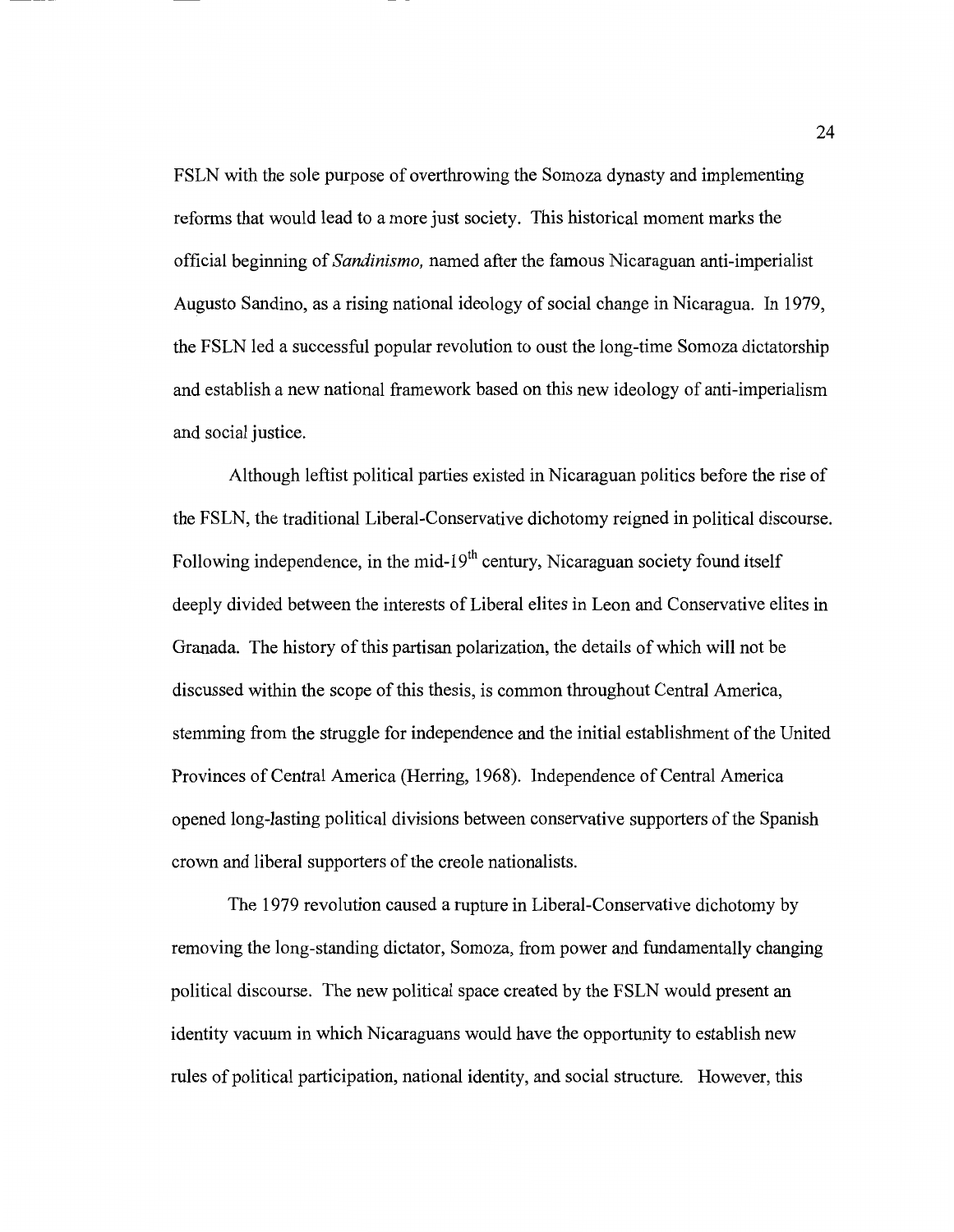political space would also present an opening for the influence of other powerful forces in recreating partisan identities.

The complexities inherent in building a revolutionary movement necessarily create contradictions and forms of resistance. The building of the hegemonic discourse on revolution in Nicaragua starts of course with the Cuban revolution. Zimmerman (2000) concisely links Carlos Fonseca's ideological development with the Cuban revolution. She states:

**In** less than two years, Fonseca went from being a campus activist who read books about Marxism to being a practitioner ofrevolutionary war. The impetus for this sea change in Fonseca's approach was the Cuban revolution, starting with the guerrilla war of 1958. The victory of the July 26 Movement, more than anything else, convinced him that something more radical than the PSN's perspective of electoral blocs and labor organizing was possible in his own country.  $(p.61)$ 

Fonseca's change in ideology toward a model of guerrilla revolution marks the beginning of a long process in which everyday Nicaraguans came to define themselves and their political struggles in terms of revolutionary aims.

As soon as Fonseca linked revolutionary struggle to citizenship, the foundation was set for an emergent hegemony of revolution in popular imaginings of the nation. In Zimmerman's analysis of *Viva Sandino,* she writes, "Fonseca believed that Sandino's struggle-along with the tradition ofresistance to Spanish colonialism-had given birth to the sovereign Nicaraguan nation, and that only those who identified with this struggle had the right to call themselves Nicaraguans" (Zimmerman, 2000, p. 149). **In** fact, Daniel Ortega, the current president of Nicaragua, and the FSLN continue to frame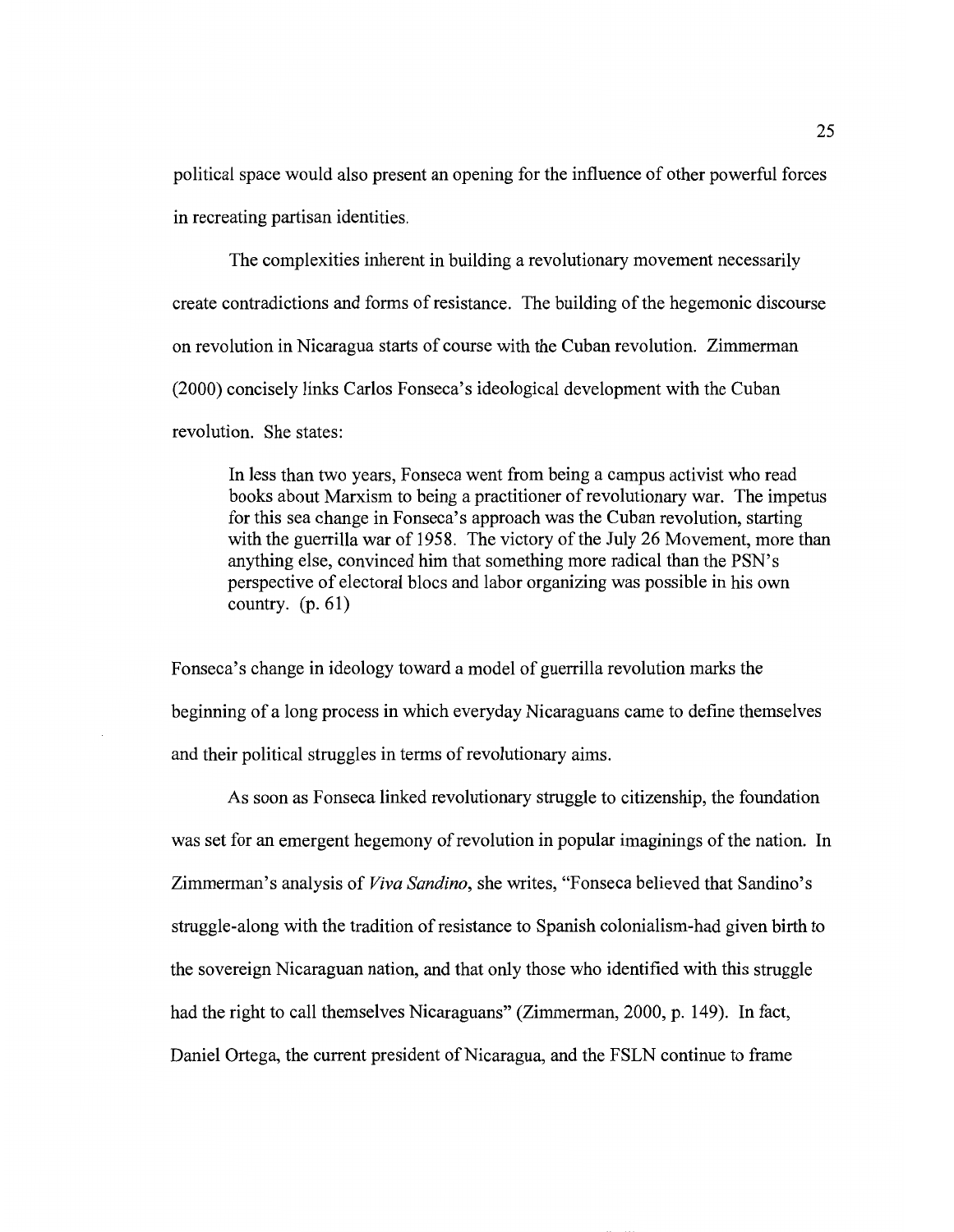political action and threats in revolutionary terms.<sup>4</sup> In other words revolutionary ideology became an important element in reconstructing the nation and, by extension, [look up rules on use of commas  $\&$  fix throughout the thesis. You have quite a few comma errors] the rules for political participation.

Although a revolutionary form of nationalism grew throughout the 1970's, not everyone supported it. Many people who opposed the Somoza dictatorship also opposed armed struggle as the appropriate course of action. Despite heterogeneous forms of opposition, I argue that the success of the FSLN in 1979 gave much more legitimacy to revolutionary nationalism, almost to the point of drowning out all other conceptions of participation. Revolution, as an important concept, can be seen in contemporary rhetoric and celebration from both the PLC and the FSLN. For example, liberal politicians now commemorate the "Liberal Revolution" that ended thirty years of Conservative rule in 1893 as a day to revisit national party strategy (Cerda & Uriarte, 2009). Conversely, the rhetorical usage ofrevolution by liberals has prompted outcries from those who have a different definition of revolution (Monterrey, 2000). Despite philosophical disagreements about the definition ofrevolution, political identity in both political parties attaches itself to notions of a revolutionary citizenry.

Intervention and influence by the Unites States also represents an important factor in contemporary political identity. The history of US intervention in Nicaragua goes back to the early days of independence. Beginning with the Monroe Doctrine, the US played an active role in the region's politics and economics as tensions with the

<sup>4</sup> See Cerda *"Sapos y culebras" en el discurso de Ortega.*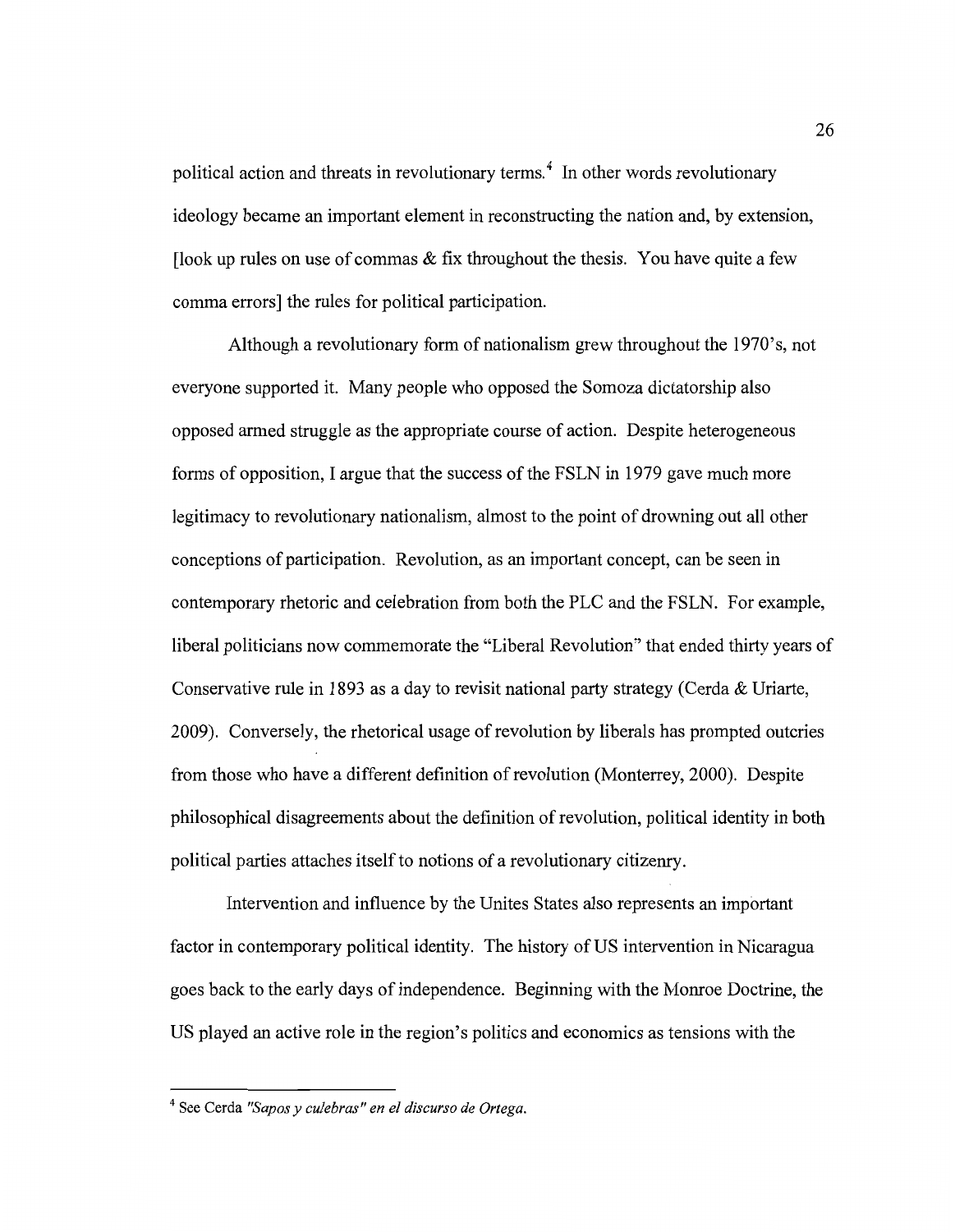British Atlantic coast increased. From 1910 to 1933, the US Marines occupied Nicaragua intermittently to protect US business interests. Famously, Augusto Sandino was given credit for US withdrawal in 1933 shortly before his assassination in 1934 by the newly formed US-backed National Guard. Arguably the most influential intervention was the Reagan Administration's participation in the Contra war from 1981 to 1990. However, US influence in Nicaraguan politics remained strong well after the defeat of the FSLN. In the 2006 presidential campaign, the US State Department made extensive threats, including the interruption of remittance payments to Nicaragua, should Daniel Ortega return to the presidency ("US returns to meddling in Nicaragua", 2006). Even today the front pages of Nicaraguan newspapers give substantial ink to the opinions ofthe United States regarding national policy. No one can deny the omnipresence of the US in Nicaragua's past and present affairs.

The concept of hegemony also plays an important role in understanding political culture in Nicaragua. David Laitin's (1986) study of Yoruba cultural identity in Nigeria provides a useful comparative tool. He linked the Yoruba's tendencies to vote based on ancestral home town affiliation over religious affiliation to a form of historical hegemony. In colonial Nigeria, the British system of indirect rule allocated power and resources to town chiefs, not religious leaders. Over time this division of power thickened the cultural importance among the Yoruba of identifying oneself with hometown (1986). The Yoruba in Laitin's study considered the importance placed on hometown affiliation as normal, not as a result of historical hegemonic processes.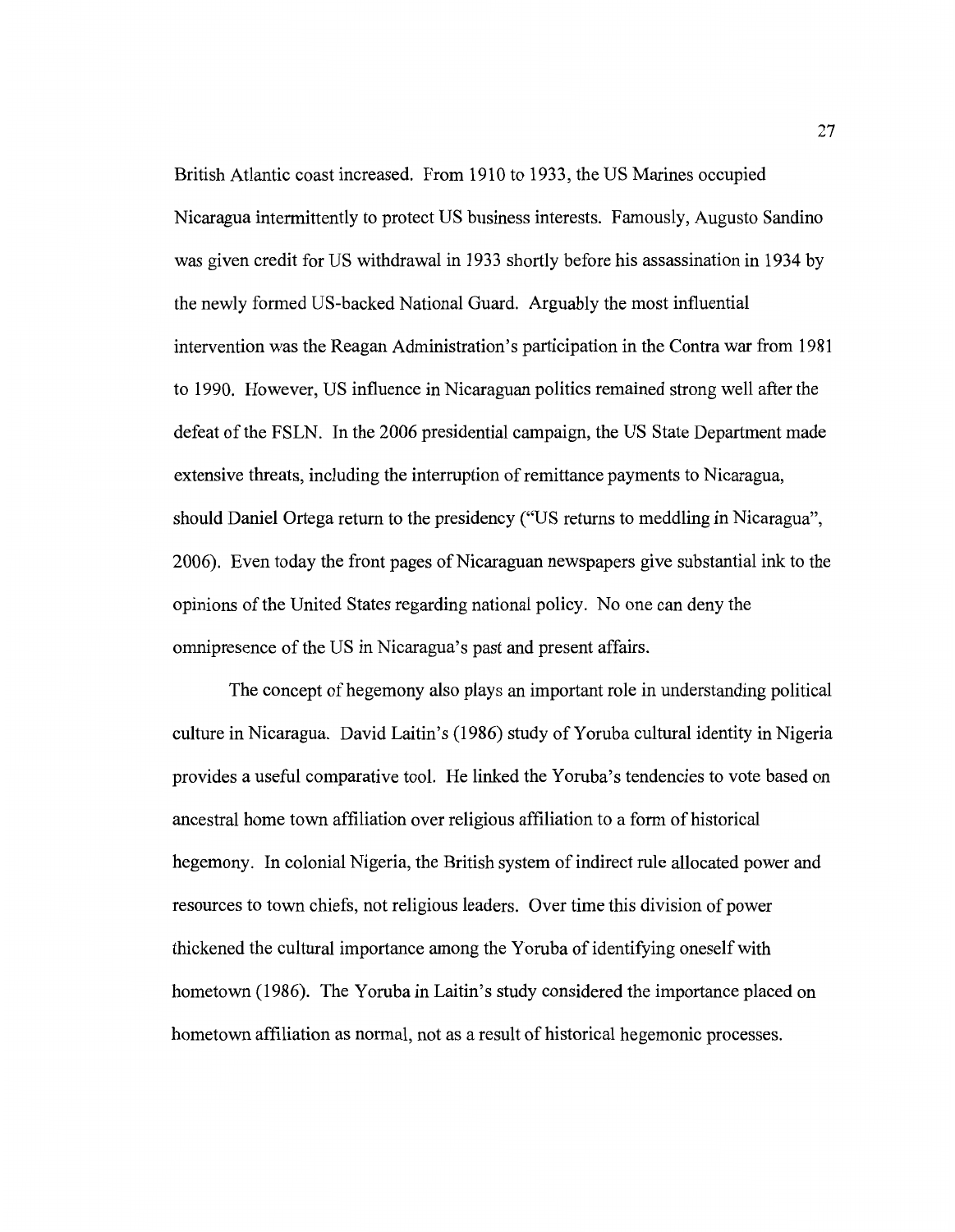Interestingly, we can find Laitin's hegemony at work in Nicaragua as well. In his article on anti-Americanism in Nicaragua, Ryan (2004, p. 116) states that animosity towards the United States is "intimately linked to the process of Americanisation, US power and the relative impotence of small states...These relationships imply that there is a combination of US economic and ideological hegemony that provokes and invites resistance." It is this resistance to hegemony, among other factors, which fueled the Sandinista revolution against the US-backed Somoza dictatorship in the late 1970s. Once the Sandinistas had overthrown Somoza and started the process ofreshaping the country, the Reagan administration chose to intervene by supporting Contra soldiers to incite civil war. The bloodshed, influenced heavily by the United States, lasted throughout the 1980s, further thickening the dividing line between those who supported the Sandinistas and those who did not (Kinzer, 1991). As recent events show, memory intersects with hegemony to further polarize partisan identity. Today, Nicaraguans who support the PLC, the pro-America, anti-Sandinista political party, include many families who remember grimly having to stand in line for food rations, being forced to serve and fight in the civil war, and having their farms confiscated and transformed into state-run cooperatives. Political affiliation today can strongly be linked to the memory of the 1980s as much as ideology.

In addition to promoting ideological Americanization, the US dedicated substantial resources in the 1980's to foment anti-Sandinista political action. William Robinson (1996) charts the history of the US strategy to transform elite opposition into a critical mass of political opposition. He states, "The US plan called for mobilizing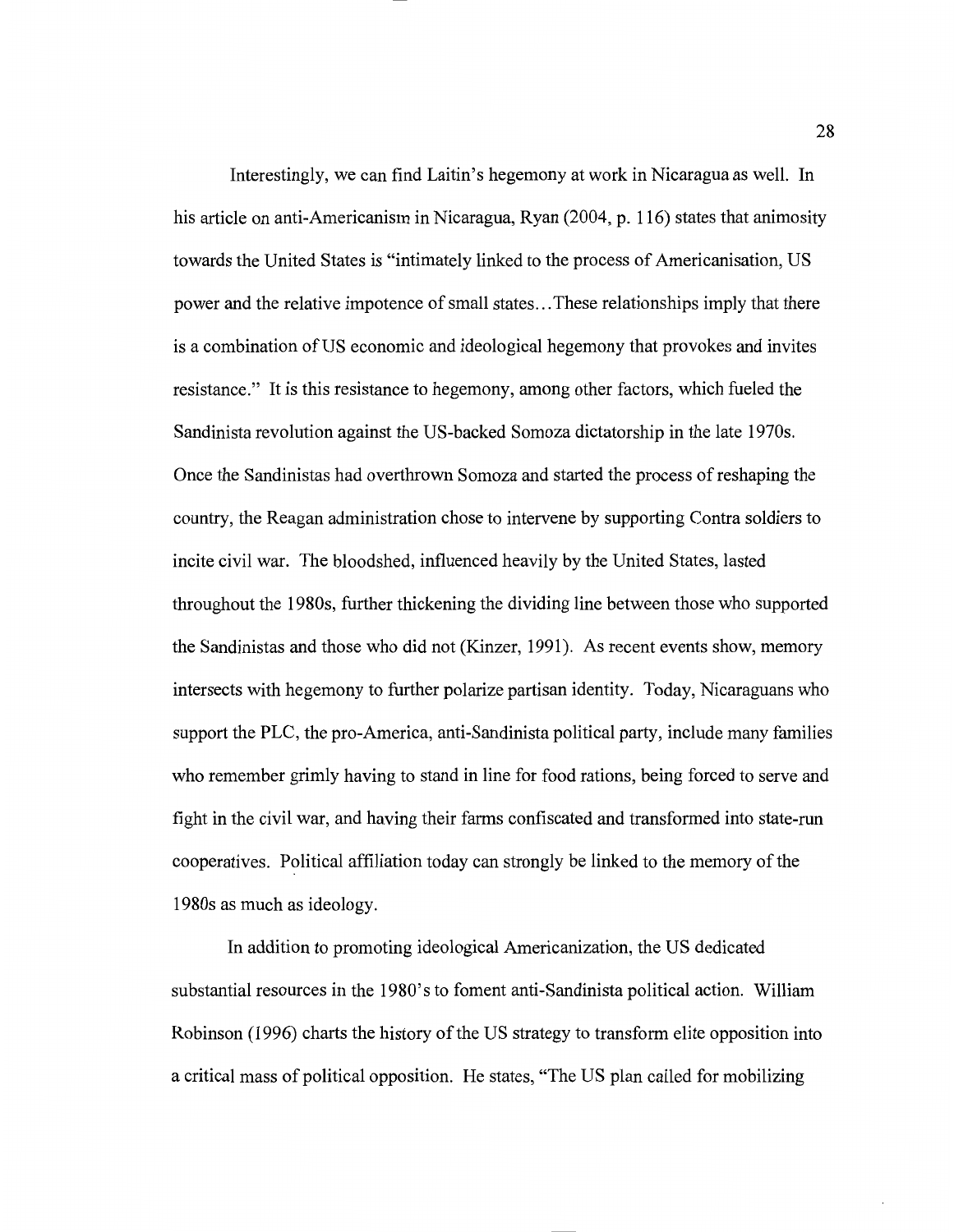two main bodies: a political coalition to oppose the Sandinistas, and a network of mass civic organizations, or what US strategists referred to as a 'civic opposition front,' ... " (p.223). Furthermore, Robinson shows that by framing political aid as "democracy promotion," the US has continued to support the anti-Sandinista coalition (PLC) since the 1990 electoral defeat of Daniel Ortega. The mass infusion of US resources, as well as its rhetorical cause of supporting democracy, has played a significant role in establishing and maintaining the Sandinista-Liberal polarization.

Although US intervention in Nicaragua has been thoroughly documented and analyzed, this analysis shows that the material realities ofintervention have also led to interventions in the way Nicaraguans participate in electoral politics and identify with a political party. Of course, the Nicaraguan people are not static and completely beholden to outside forces. In fact, many complex and contradictory social forces operate within the political citizenry. Before finishing this section, I will briefly discuss two such factors that make notions of partisan polarization messy: the image of Sandino and the generation gap.

The first such factor is the symbolism of Sandino as an iconic hero. Is he a Sandinista partisan hero, national hero for all Nicaraguans, or both? What do Nicaraguans who do not affiliate themselves with the FSLN think about the historical role Sandino played? Was he just a bandit or a source of national pride? These questions have different answers depending on the perspective of the person being asked. A well-educated Nicaraguan from a more affluent urban area may have a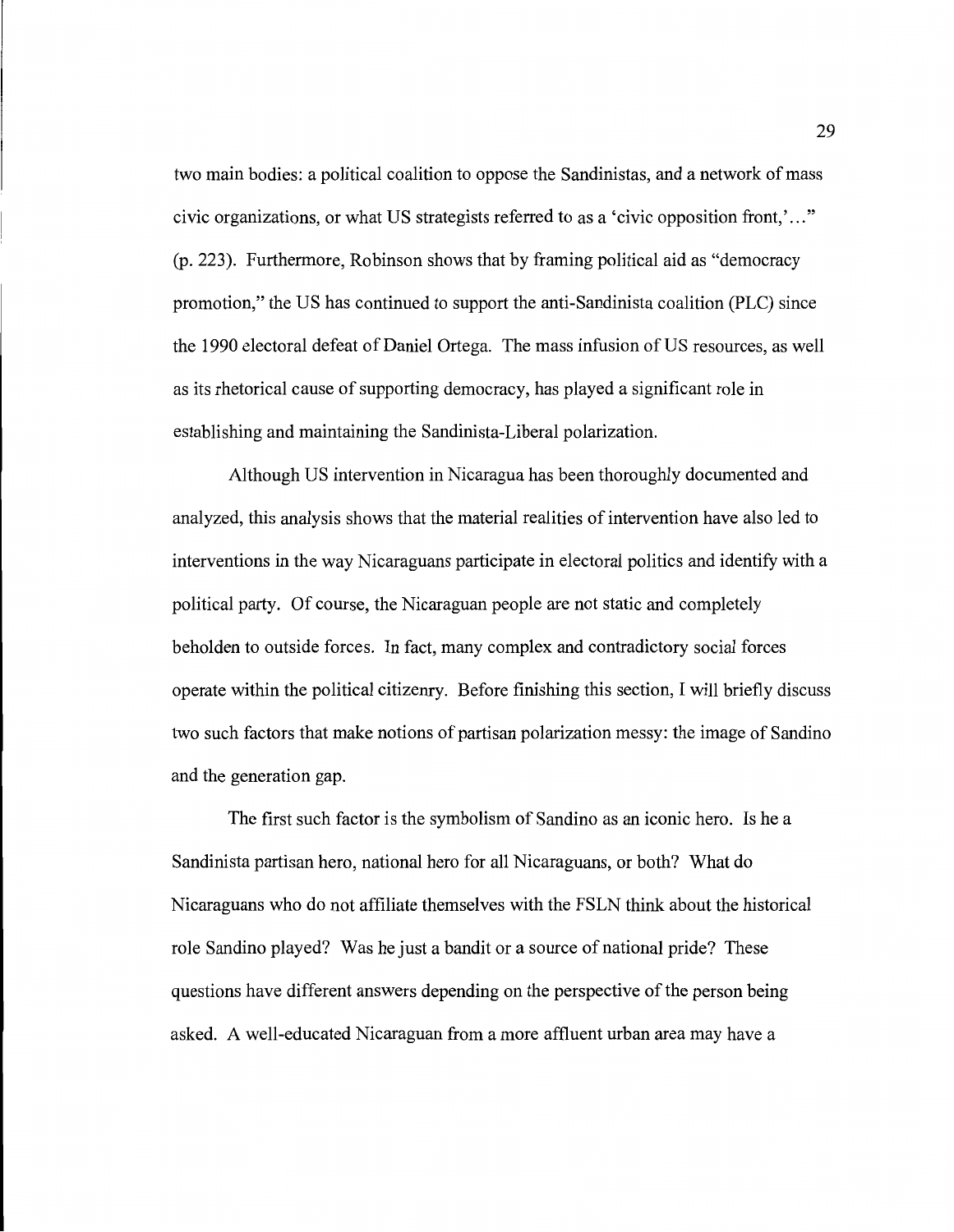different conception of Sandino than a subsistance fanner in the *campo,* even if both people are of the same political party.

In the editorial pages of *La Prensa*, one of Nicaragua's daily papers, much debate exists on who has the right to appropriate the memory of Sandino. Sandinistas claim (as Carlos Fonseca did) that the root of Sandino's activism was anti-imperialism, a foundational motivation of the FSLN ("¿Qué diría Sandino?", 2009; El regreso de Sandino,2002). However, Liberals claim that the FSLN has distorted and used the memory of Sandino to promote repression and corruption. Liberals point to the fact that Sandino was actually a member of the Liberal party, not a communist party. Both parties agree that utilizing the image of Sandino is essential to capturing the imagination of the citizenry, and therefore plays an important and slightly different role with each partisan identity group.

Another factor that makes Sandinista-Liberal polarized identity problematic is generational differences in political participation. Contemporary social movements, involving the energy of youth participants that do not remember or were not alive during the 1979 revolution and much of the 1980's, can be seen as tamed outgrowths of the previous revolutionary movement (Beverly, 2009). However, these movements, often coined as the 'New Left' have lost their militancy, which drives new generations of activists to participate in the political system differently compared to their parents (2009).

In the minds of many young Nicaraguans, the speeches of Daniel Ortega and other politicians do not represent their idea of Sandinismo. In fact, recent surveys have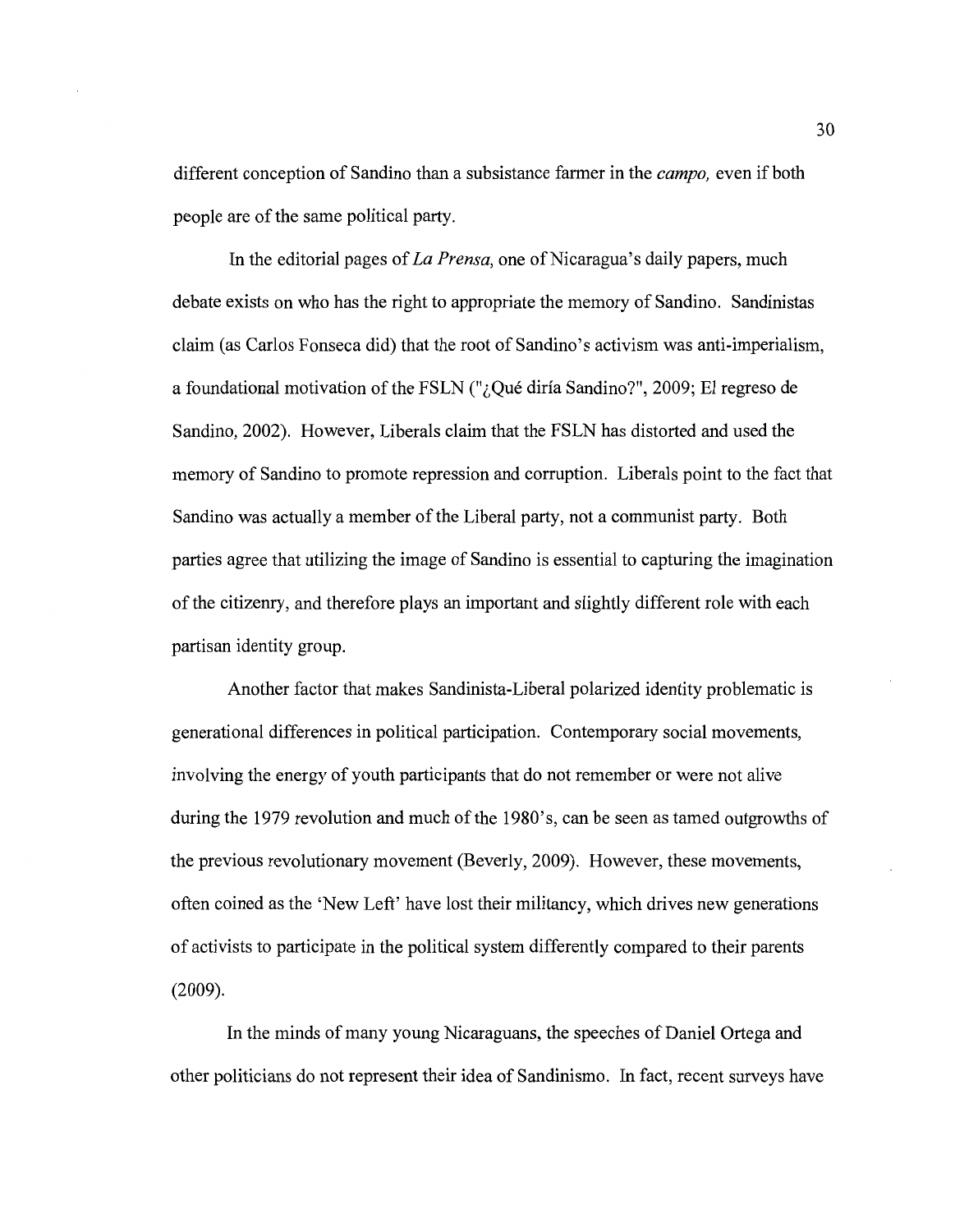shown a decline in interest on the part of Nicaraguan youth to work within the institutional political system, including the existing party structure (Luna, 2008). Instead, youth are forming movements outside of traditional party structures to address issues important to them such as transportation costs, education, and youth influence in national policy. Meanwhile, the citizenry grows more discontent with the consolidation of the revolution; many feel that current party leadership does not represent the core values ofthe party (Lopez, 2009). In other words, a distance is emerging between political party leadership and how constituents identify themselves as political participants.

Although identity construction is always heterogeneous, dynamic, and complex, this section has attempted to situate contemporary political identity in Nicaragua within a historical context of major hegemonic processes. In the case of Nicaraguan partisan identity, we can see the major processes of revolution, US intervention, and nationalism at work in popular conceptions of being a Liberal or Sandinista [good wrap up]. The complexity in this polarization is underscored by the increase in partisan violence in recent years and the contradictory movement away from tradition notions of party affiliation. The case studies in this thesis will illuminate the nuanced way partisanship is played out as a lived experience at the community level and how a certain kind of civic engagement, microcredit, affects this dynamic. The final section in this chapter will briefly summarize the role of microcredit and microcredit groups in Nicaraguan society, thereby establishing the final piece necessary to address the key research question which links partisan cooperation and associational engagement.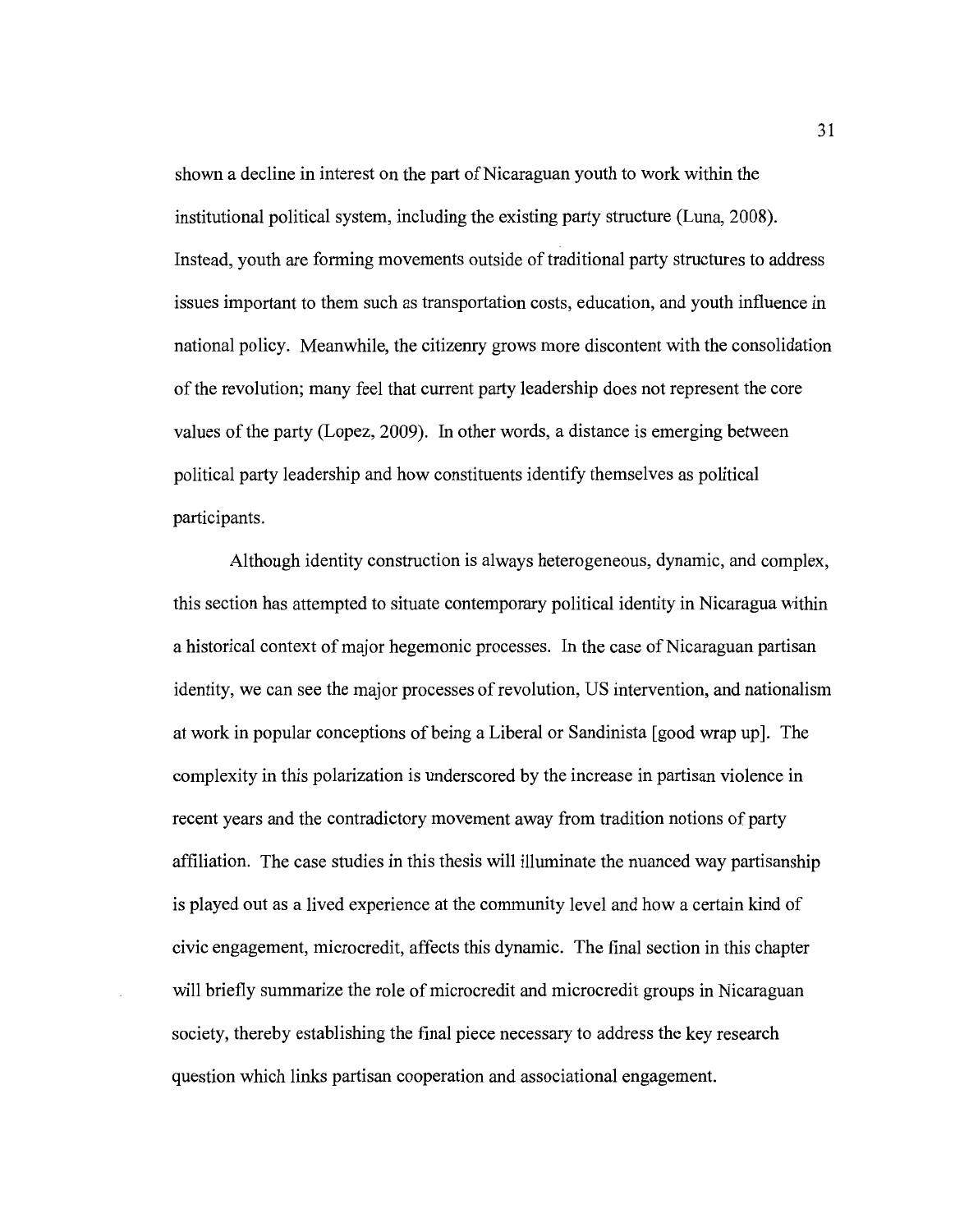#### **Microcredit in Nicaragua**

Microcredit, as a form of economic empowerment, has become ubiquitous in development studies. Mohammed Yunus, founder of the Grameen Bank in Bangladesh, originally put microcredit into conversation by creating an innovative way of giving small loans to women's groups. The financial viability (represented by the payback rate) of Grameen loans was fortified by a system of mutual responsibility, whereby loan-seekers would only receive a loan once fellow community members paid back their loan (Yunus, 1997). A system of mutual responsibility serves as effective collateral on the loans as the power of community identity and social capital is deployed. Microcredit schemes have since assumed myriad forms and functions. Most, if not all, societies utilize microcredit as a normative form of community development.

For the purposes of this thesis microcredit organizations are associations or groups that extend small loans to individuals or groups that have no other way of accumulating capital. Typically, loan seekers have no collateral or credit history that would allow him or her to acquire a traditional bank loan. The reasons for extending credit are diverse but usually include spurring entrepreneurial growth within the community. The forms in which these organizations take are also quite diverse. Credit can be extended by government programs, banks, NGOs, or community-based organizations. They can be large, encompassing whole communities, or small with only a handful of members. Groups can loan only among themselves or provide credit to nonmembers. The case studies in this thesis will look at two very different forms of microcredit, one set up by an NGO and the other created within the community.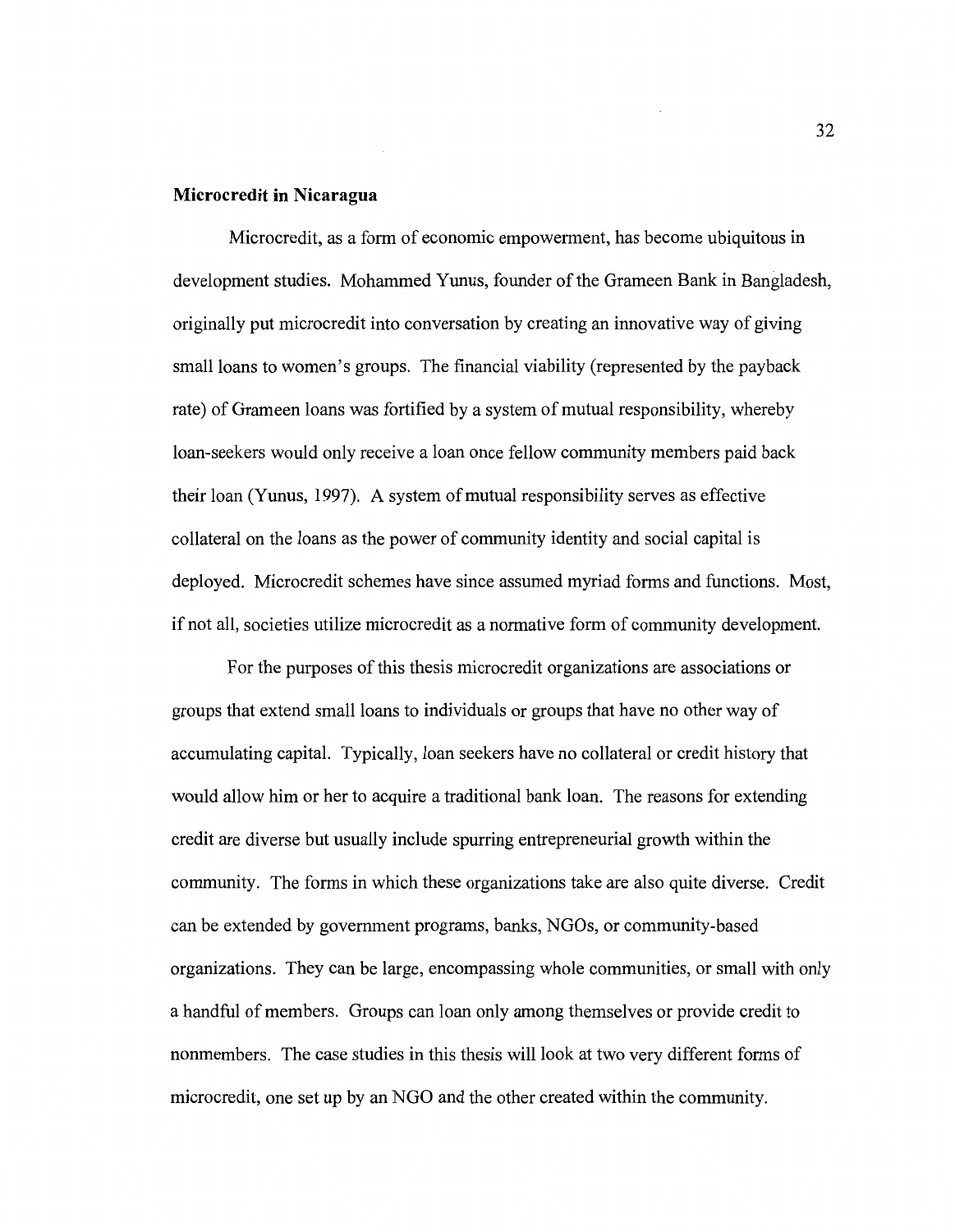In Nicaraguan, microcredit programs and groups are numerous. According to the Nicaraguan newspaper, *EI Nuevo Diario,* in 2006 the informal economy gave employment to 87.5 percent of the working population (Acevedo, 2006). The small start-up businesses that make up informal sector activities typically cannot access traditional lines of credit. It is this economic environment that generates widespread support for microcredit. One prominent international NGO, Finca International, supports over 2500 microcredit groups in Nicaragua (FINCA, 2009). According to their website, 80 percent of the loans are made to women with an average loan size of \$298. In August of 2009 *La Prensa* reported that the FDL (Fund for Local Development) and the BCIE (Central American Bank for Economic Integration) would extend microcredit loans to an additional 12,000 start-up entrepreneurs in Nicaragua (Ewest, 2009). In fact, microcredit has become so ubiquitous in the Nicaraguan countryside that antimicrocredit movements have emerged in response to exploitative practices (Ewest, 2008). Daniel Ortega, the leader ofthe FSLN and Nicaraguan president, has tapped into populist anger directed at microcredit schemes and has publicly denounced the practice (Alvarez, 2008). It is no surprise then that microcredit and credit groups can be found in even the most remote of rural areas as a normative element of community structure [but any figures on how many people total in the country are participating in microcredit?]. It is also important to note that the politics of microcredit play out much differently at the community level than in the national arena. Based on the results of this research, no consistent anti-microcredit sentiment could be found correlating with political identity.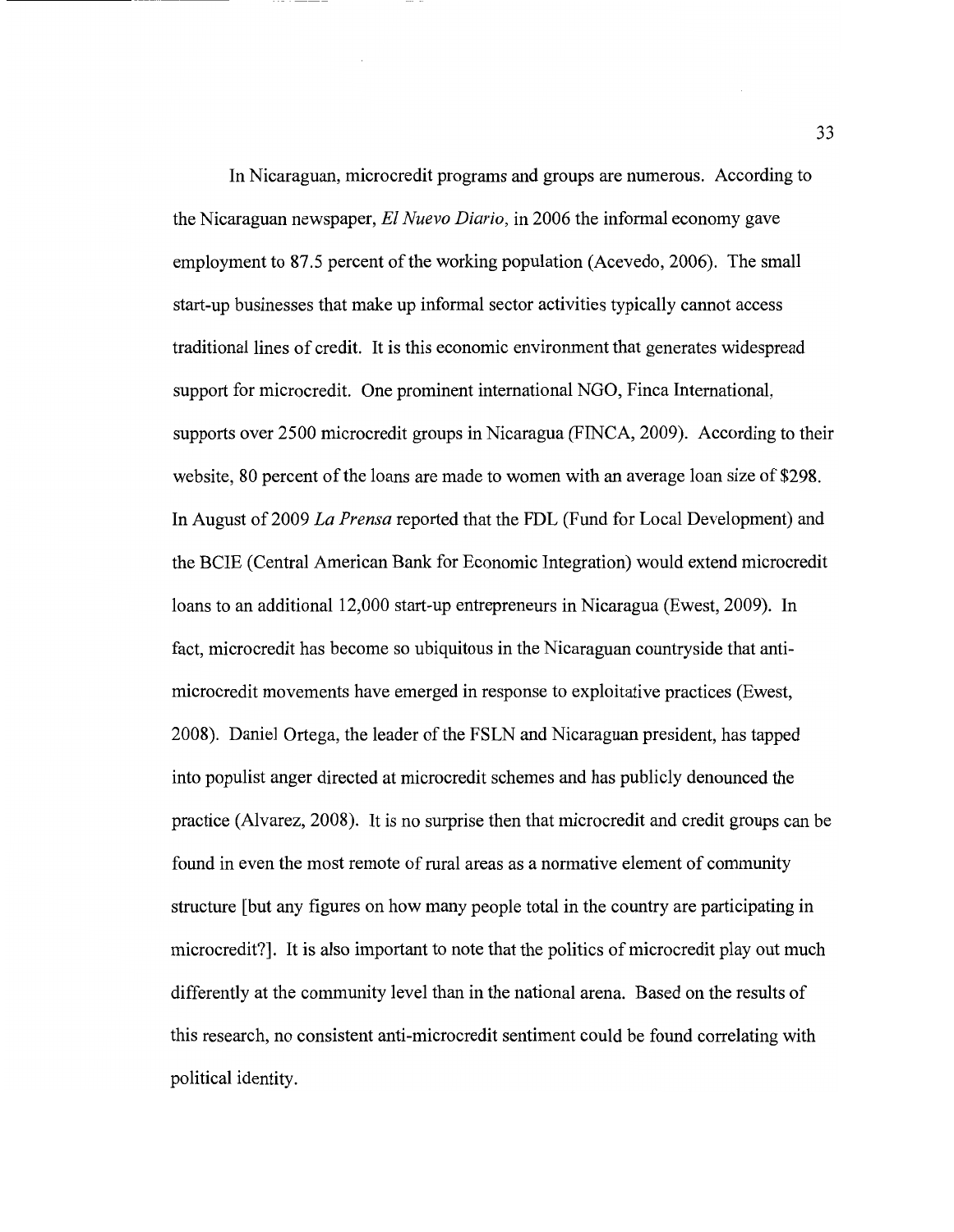The merits and pitfalls of microcredit as a viable tool for community development fall outside of the scope of this thesis, and will not be discussed as such. Microcredit groups are important to this study, however, in that they represent increasingly popular forms of civic association in Nicaraguan communities. In other words, microcredit groups have become normalized spaces of interaction between community members. As mentioned before, in many microcredit schemes a mutual responsibility system takes the place of material collateral. In order for a mutual responsibility system to work, a certain level of social capital must exist from which to enforce loan repayment. As defined in chapter two, social capital derives from a group's sense of shared identity and solidarity. Although a causal relationship may be established between group identity and loan repayment rates (and the ultimate success of microcredit as a concept), can the relationship be reversed? In other words, can the establishment of microcredit groups lead to greater solidarity and playa role in reshaping dimensions of group identity? As mentioned previously, the dimension of group identity most important to this study is political party affiliation. Chapter two discussed a comparative study showing how community associations contributed toward bridging divisions between Muslims and Hindus in India. Microcredit groups, if employed as forms of bridging associations, may represent a similar opportunity to bring differing groups together. With these questions in mind, I will now discuss the two communities of Sabana Grande and Ococona and their respective experiences with microcredit and partisan identity.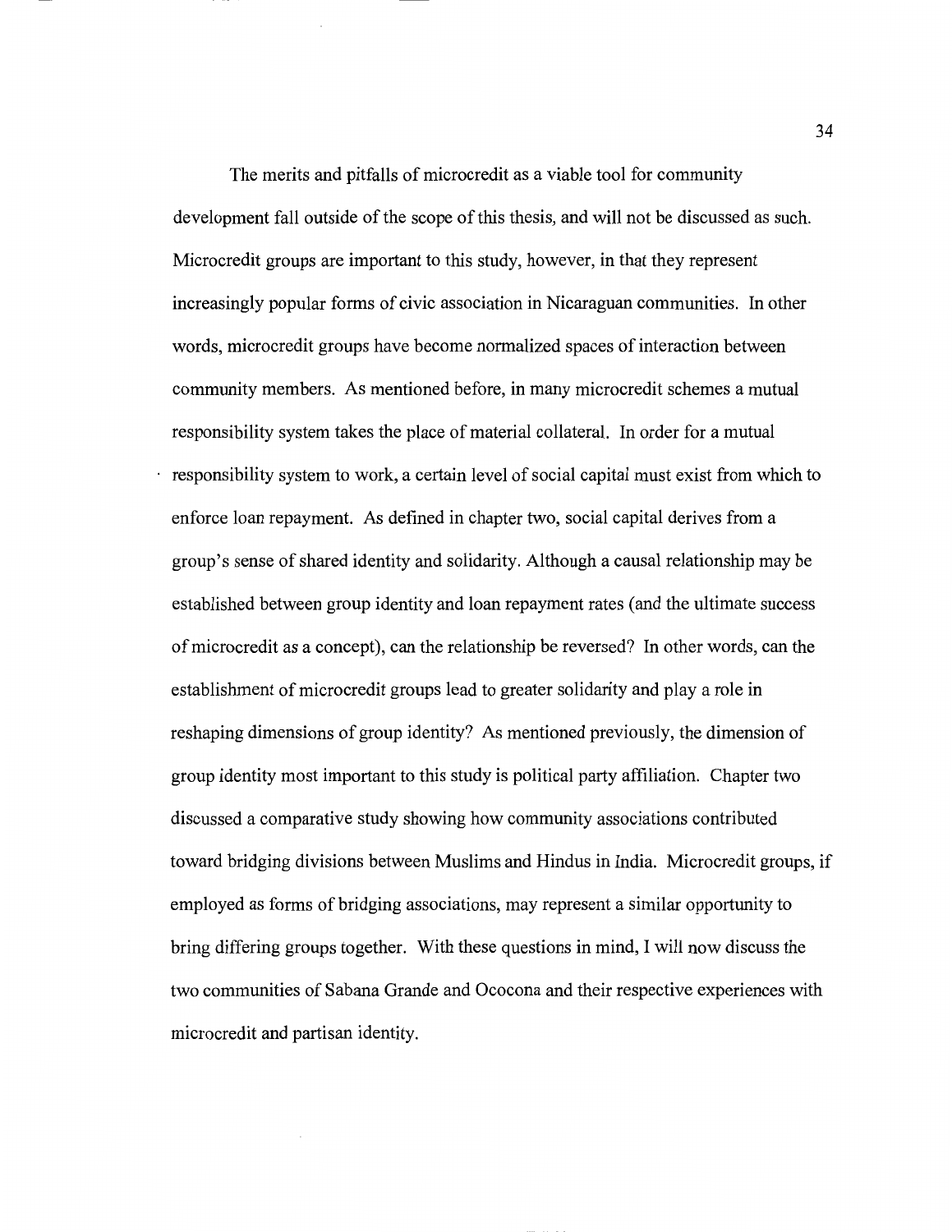# CHAPTER IV

### **METHODS**

This chapter outlines specific methods used in analyzing the two cases of microcredit in this thesis including case and interview sample selections. The chapter concludes with a discussion of limitations and strengths of the study.

#### **Overview of methods**

This thesis research can best be defined as a qualitative exploratory study. I used data on participation, opinions, and observable interactions relating to microcredit and political conflict in order to operationalize the concepts of associational engagement, social capital, and cooperation in my case studies. My intent was not to prove causation or necessarily to prescribe a 'fix' that would build future cooperation in similar contexts. Rather I strove to lay a foundation that would provoke further research in how microcredit associations bridge, divide, or alter existing community social and political dynamics. Furthermore, this research builds on a growing body of literature that complicates the notion of community and local dynamics in a way that moves away from reductionist and static interpretations of the 'local.'

Specifically, I used a combination of primary and secondary data collection methods, including media reports, participant observation, structured and unstructured interviews, organizational websites, and institutional statistics to build primary data sets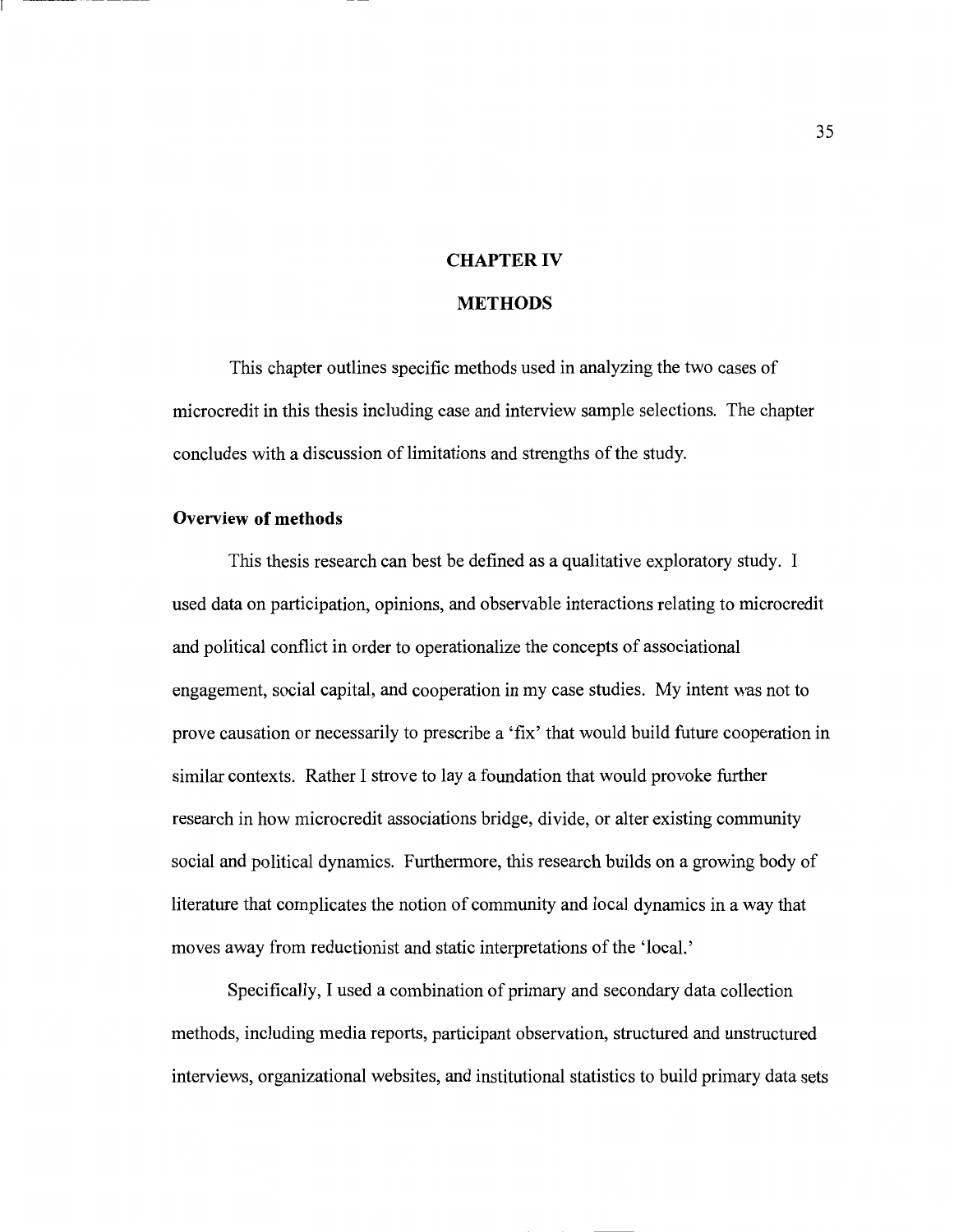for the case studies of microcredit in Sabana Grande and Ococona. I spent approximately three months prior to the research period selecting cases and making initial contacts in each community via telephone. The research period was August 1, 2009 through September 21,2009, during which time I stayed with a friend who lived in a town close to both subject communities.

For general trends in microcredit and national/regional opinions on politics I collected relevant newspaper articles. I visited the mayors' offices and police stations of each municipality to gather statistics on demographics, politics, and violent conflict. Because I could not find published data on certain economic and demographic aspects ofthe subject communities, I relied on participant observation and unstructured interviewing to gain some background information. The core of my research efforts included interviews with two groups of people: those who did not participate in the microcredit groups but lived in the host communities; and those who participated in the microcredit groups. I used structured interviews (see appendix) with members of the microcredit groups in order to gather data on how participation in microcredit affected relationships and perceptions within the community.

All interviews were conducted in Spanish. No translator was used as I have reached an advanced level of Spanish through my Peace Corps service in Nicaragua. All interview data was gathered by note-taking and later translated by me from Spanish to English for the purposes of this thesis.

Three basic criteria were used for selecting the case communities: both communities had to be similar in population; both communities had to have similar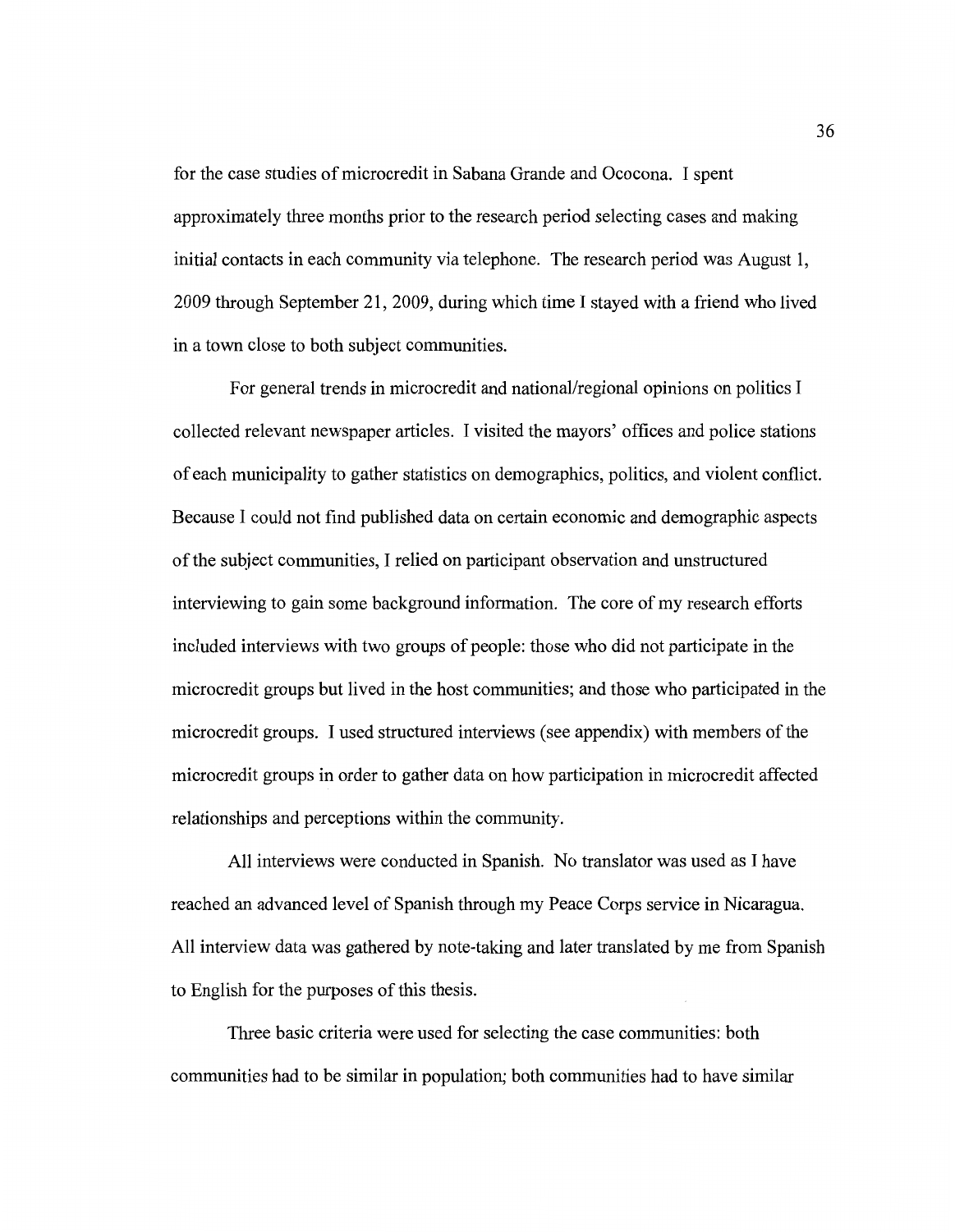electoral histories; and both communities had to have a microcredit group that had been in the community for at least five years. I chose these minimum criteria to partially control for demographics and common political experience. Of course, many communities in Nicaragua contain these characteristics. As a Peace Corps volunteer from 2004 to 2006 I was relatively familiar with the region's culture and economy. I chose Sabana Grande because, other than the criteria listed above, I had already spent a significant amount of time as a volunteer in the community and had established relationships with many community members. I ultimately chose Ococona because a fellow Peace Corps volunteer who served in Ococona was able to introduce me to various community members. Therefore, Sabana Grande and Ococona, both of which fit my research criteria, were the most accessible communities due to my preexisting connections.

I selected unstructured interview participants using a convenience sampling method based on my ability to enter into conversation with them and on their status as a resident of the subject community. I collected unstructured interview data from six community members in Sabana Grande and five community members in Ococona. **In** Sabana Grande I interviewed four women and two men and in Ococona I interviewed four women and one man. I also recorded anecdotal information based on brief interactions with other community members as well as participant observation.

Structured interview participants were selected differently in each community based on the nature of my introduction to each. In the case of Sabana Grande, I was given the name and email address of a coordinator of the Association of Nicaraguan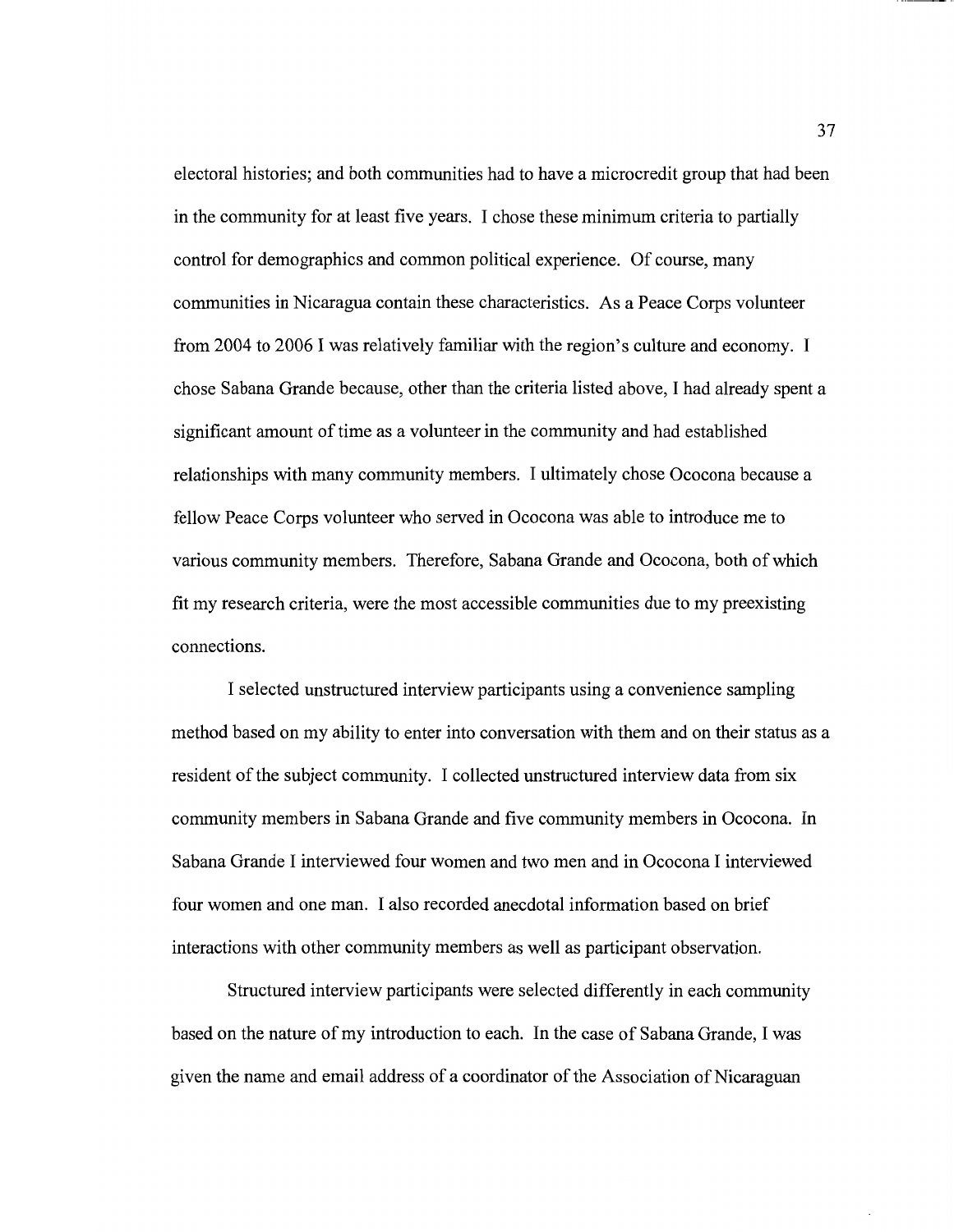Opportunity and Economic Development (ASODENIC) from a Nicaraguan community leader who lived near Sabana Grande. When I arrived in Nicaragua I scheduled a meeting with the coordinator and she invited me to an initial meeting with members of the trust bank in Sabana Grande where I scheduled interviews with all willing participants in attendance. The trust bank had a total membership of one man and eighteen women. Ten women were present at the meeting and all agreed to participate. According to the coordinator of ASODENIC the political composition of the microcredit group members in Sabana Grande is approximately evenly divided between the two main party affiliations of Sandinista and Liberal. My sample was made up of four Sandinistas, five Liberals, and one respondent who did not identify with a political party. Therefore, my sample was politically representative of the microcredit group.

In the case of Ococona, my Peace Corps contact gave me the contact information of three community bank leaders. I scheduled a visit to one of the community bank meetings through one of the leaders. At this meeting I discussed my research with the community bank participants and the community bank board chose ten members for me to interview. Unlike Sabana Grande I insisted on interviewing a sample of five Sandinistas and five Liberals. In this respect my sampling was stratified by political affiliation but did not completely match the demographics ofthe community as a whole, which has a higher percentage of Liberals.

My goal was to address the research questions in chapter one using a combination of comparing case studies and illustrating the lived experience of each community as distinctive narratives with distinctive stories to tell. In other words, the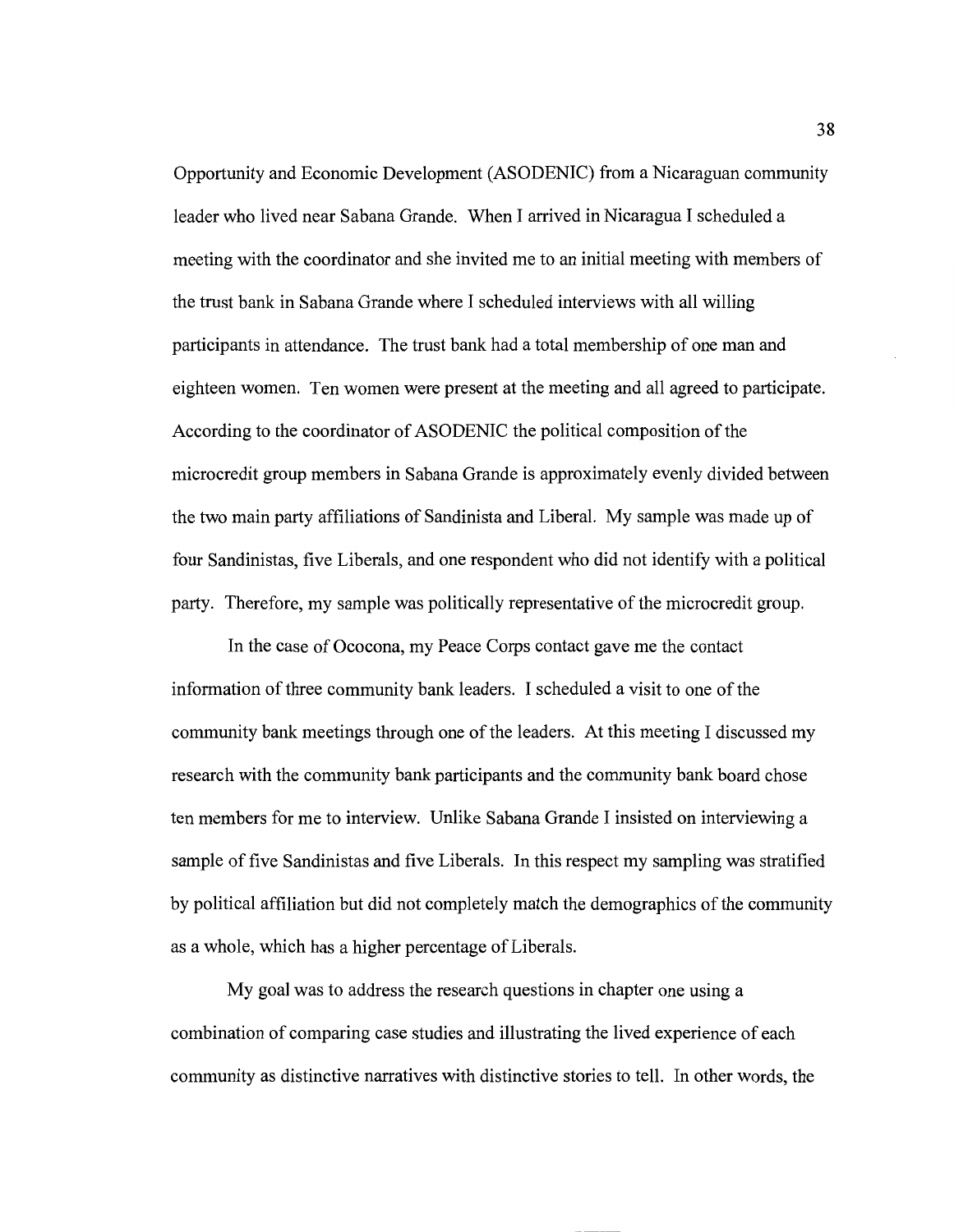project looked at similarities between the communities as well as umelated differences of each community. Although these two methodologies seem contradictory, the combination of the two also better reflects the inherent complexities of community dynamics.

#### **Limitations of methods**

My methods presented limitations. This section will discuss four of what I consider to be the most important limitations: sample size; subjectivity; cross-cultural issues; and community complexity. The end of this section will show that despite these limitations the findings are compelling and important.

The interview sampling size in this research is relatively small with no more than ten structured and five unstructured interviews in each community. It is difficult to generalize based on qualitative date from a small, non-random sample. However, I attempted to compensate for this limitation by spending much time and depth in each interview, drawing out as much narrative as possible in order to provide a rich level of texture within each interview. This helped to paint a more holistic picture of each community member's lived experience in relation to the topics of the research. Furthermore, proportionally the sampling size was more significant in the case of Sabana Grande's trust bank than Ococona's community bank due to the disparity in group membership of each.

Also, my historical experience with each community was different. In the case of Sabana Grande, I had had much more experience interacting with the community and even with some members of the trust bank from my two years as a Peace Corps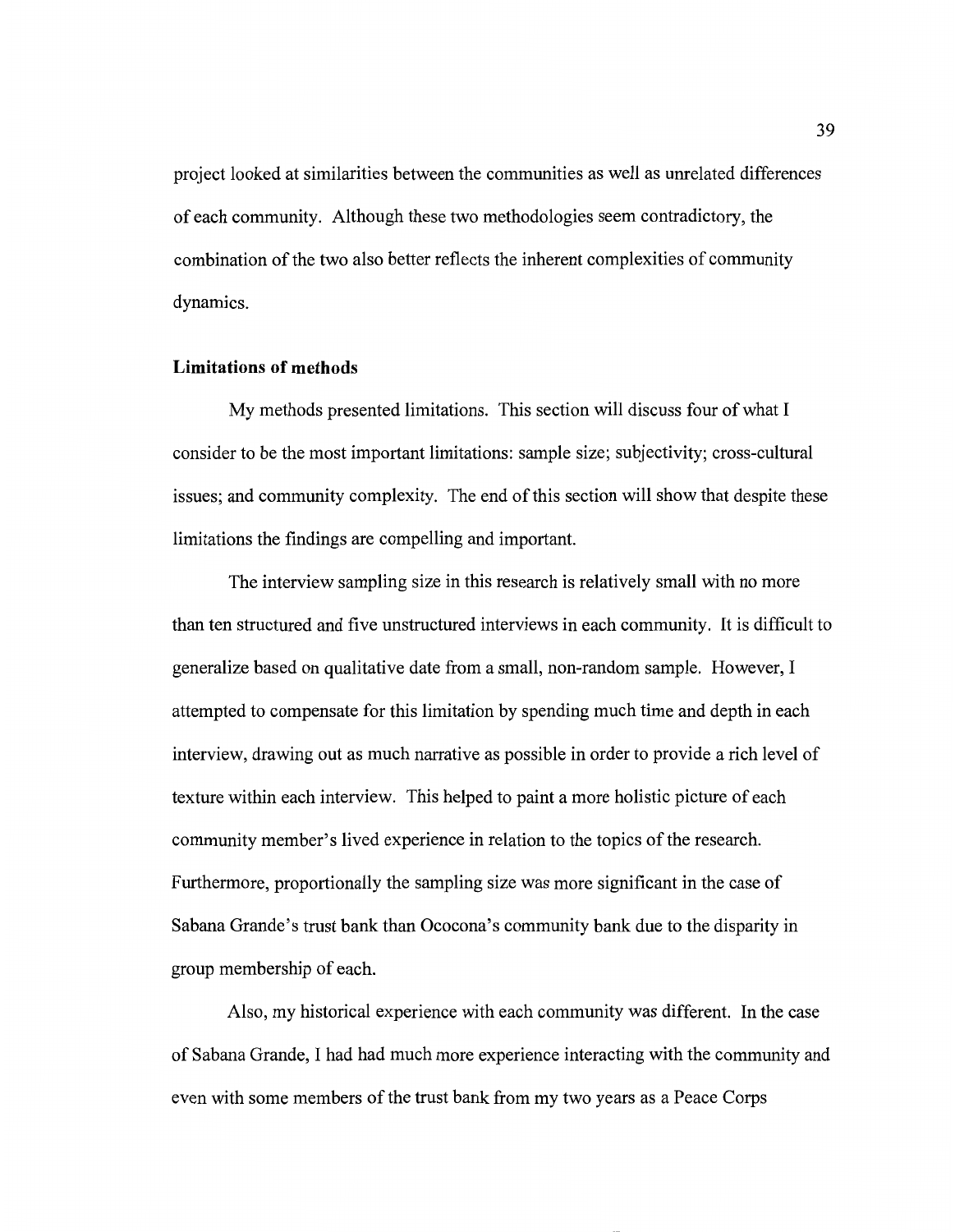volunteer. Prior to this study I had never been to the community of Ococona. My Peace Corps contact, who is seemingly well-liked in Ococona, provided the initial legitimacy for my research among community members. These different experiences in my background with each community may have caused a differential in how interview participants responded to questions in each community. For example, it is possible that more embedded trust could be found between participants and myself in Sabana Grande due to my prior links to the community. Conversely, participants in Ococona may have been more guarded during interviews because they did not know me as well.

Also, cross-cultural issues were ever present. Although my Spanish language ability was advanced and I had extensive prior experience working and living in Nicaragua I was still considered an outsider. My role as foreign researcher raised implicit questions of hidden power and social asymmetries between me and my subjects which may have affected subtle ways in which questions were answered and information was given. My friendship with Nicaraguans and Peace Corps volunteers as well as my knowledge of social rules allowed me to partially mitigate some of these concerns, but not all. Furthermore, I attempted to gain more legitimacy by first speaking with leaders in each microcredit group first, who then introduced me to other members. Finally, it is important to mention the complexities of community. By focusing research activities on perceptions from a limited number ofrespondents and observable phenomena I inevitably left out other dynamics such as hidden historical and social processes at work within the community. Also, within the course of two months, one cannot get the full picture of power relations and subtle contentions between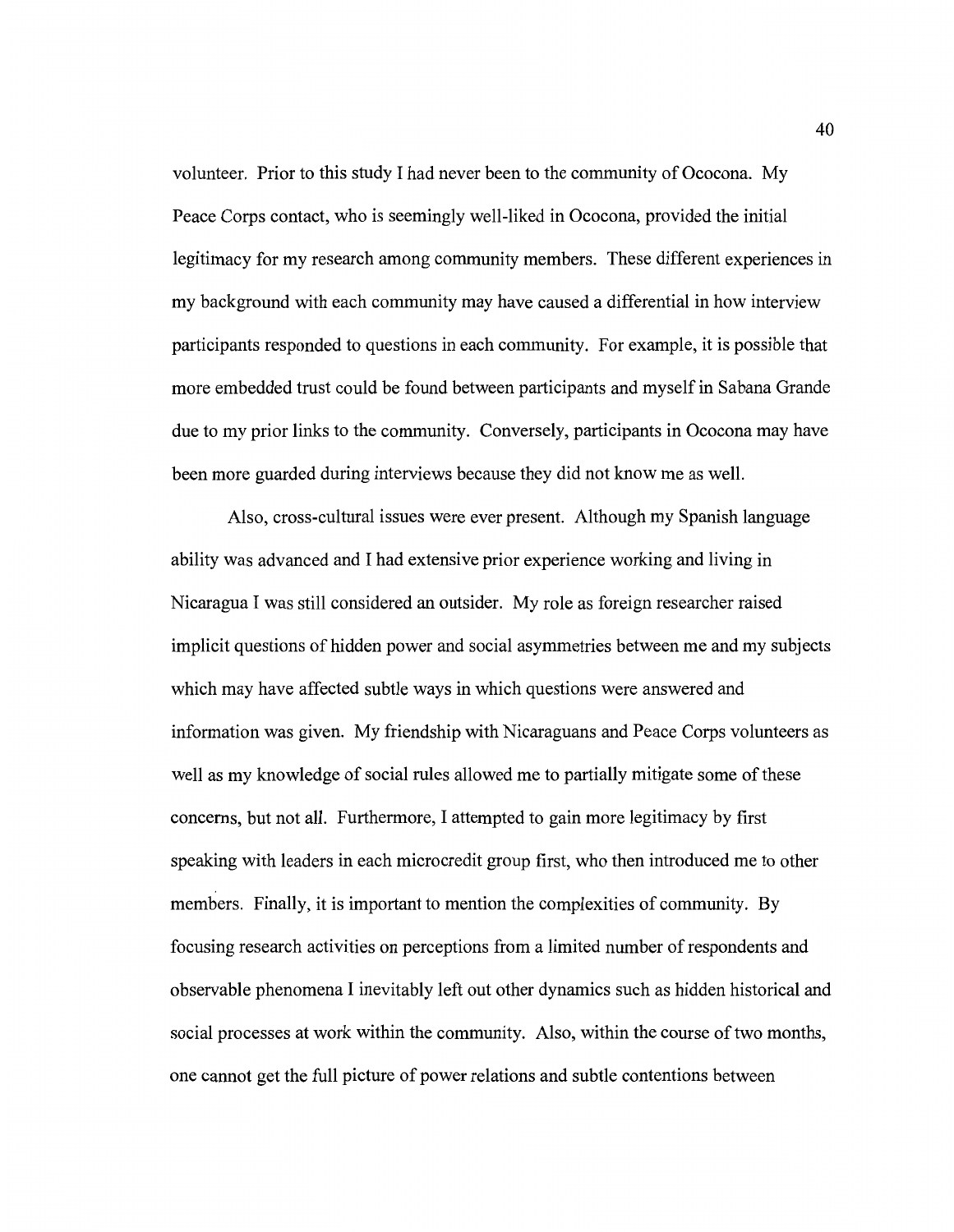various actors within even the smallest and outwardly simplest community. Microcredit participation and conflict were measured over a very short time period: five to seven years. This short time period also limits sustainability of social effects that are proposed by the study.

------------------ -----

When taken individually each of these limitations could significantly debilitate the validity of the research findings. However, due to the exploratory and narrativebuilding nature of the project combined with the diversity of data sources used the implications become compelling. Biases in the process make each specific aspect of the research refutable, but taken as a whole, the study builds a mosaic of data that illustrates the central message of this thesis. Although limitations of exploratory qualitative studies create challenges in generalizability and causation, this study seeks to contribute to the body of knowledge that helps create a clear picture of connections between associational engagement and community cooperation.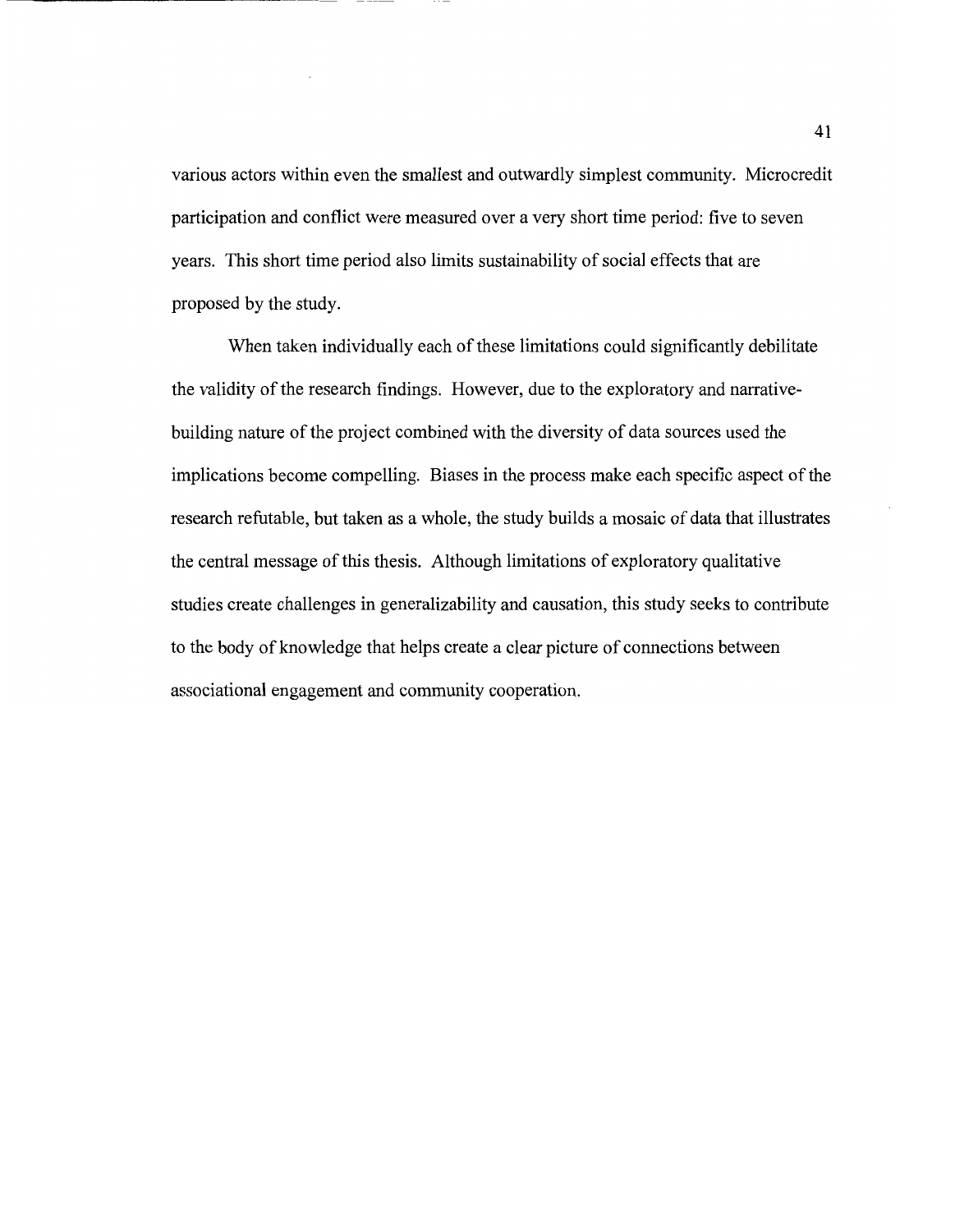#### CHAPTER V

#### **CASE STUDY:** SABANA **GRANDE**

This chapter examines a case of microcredit in the community of Sabana Grande, Nicaragua. The first section gives an overview of the community of Sabana Grande in terms of geography, economy, people, and experience with political violence. Next, I detail the nature and structure of microcredit in Sabana Grande, paying close attention to how the group interacts with the community. Finally, I discuss my findings from interviews conducted with community members inside and outside of the microcredit group in Sabana Grande. Ultimately the purpose of this chapter is to illustrate key components of the complex dynamics between microcredit, community cooperation, and partisan identity.

#### **Community overview**

Sabana Grande represents one of seven communities in the municipality of Totogalpa and lies in a fertile valley within the Segovia Mountains of northern Nicaragua about fifty kilometers from the Honduran border. According to the office of the municipal mayor, Sabana Grande has a total population of approximately 1,800 people. The municipality contains approximately 11,000 residents. The town of Totogalpa serves as the municipal seat and contains the mayoral office which provides services to all seven communities, including Sabana Grande. The main north-south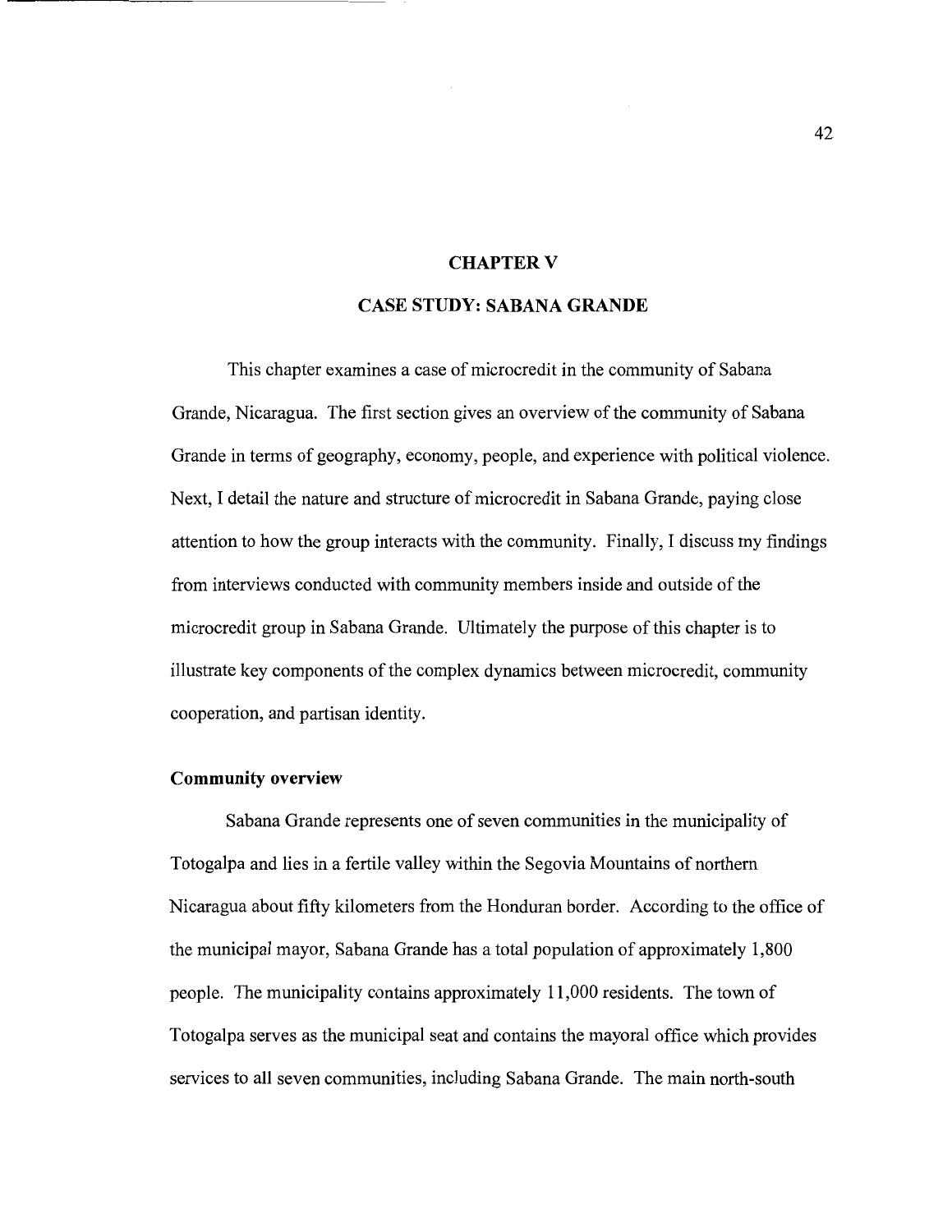highway linking Nicaragua's capital, Managua, to northern cities passes through Sabana Grande, making the community very accessible for transportation, commerce, and tourism.

Geographically, Sabana Grande is located in a narrow region called the *zona seca* or dry zone. Unlike the coffee-producing cloud forests of nearby Dipilto and Matagalpa, the municipality of Totogalpa is semi-arid with relatively low amounts of annual rainfall. Surrounding hills are marked with cacti, pine trees, and other native dry tropical plants. Due to the dry climate and years of deforestation, the municipality increasingly must deal with problems of soil erosion, mudslides, and drought. Many residents told me that the main river in the area, the Rio Coco, which is barely a trickle for half of the year, was a strong flowing river all year long just ten years ago. Over the past ten years the area's agricultural harvest has increasingly become vulnerable to drought.

The majority of Sabana Grande's residents work in local agriculture. Many families have small plots for subsistence crops, the surplus of which are taken to local markets. Farmers grow beans, corn, tomatoes, and peppers in the rainy season of June through September. Seasonal labor needs in other parts of Nicaragua, as well as Costa Rica and EI Salvador, provides supplemental income opportunities to many families in this region. Many school-age sons spend the December school break with their fathers or uncles working around the clock during the coffee harvests. Coffee provides a counterbalance to the August and September dry crop harvests. In addition to income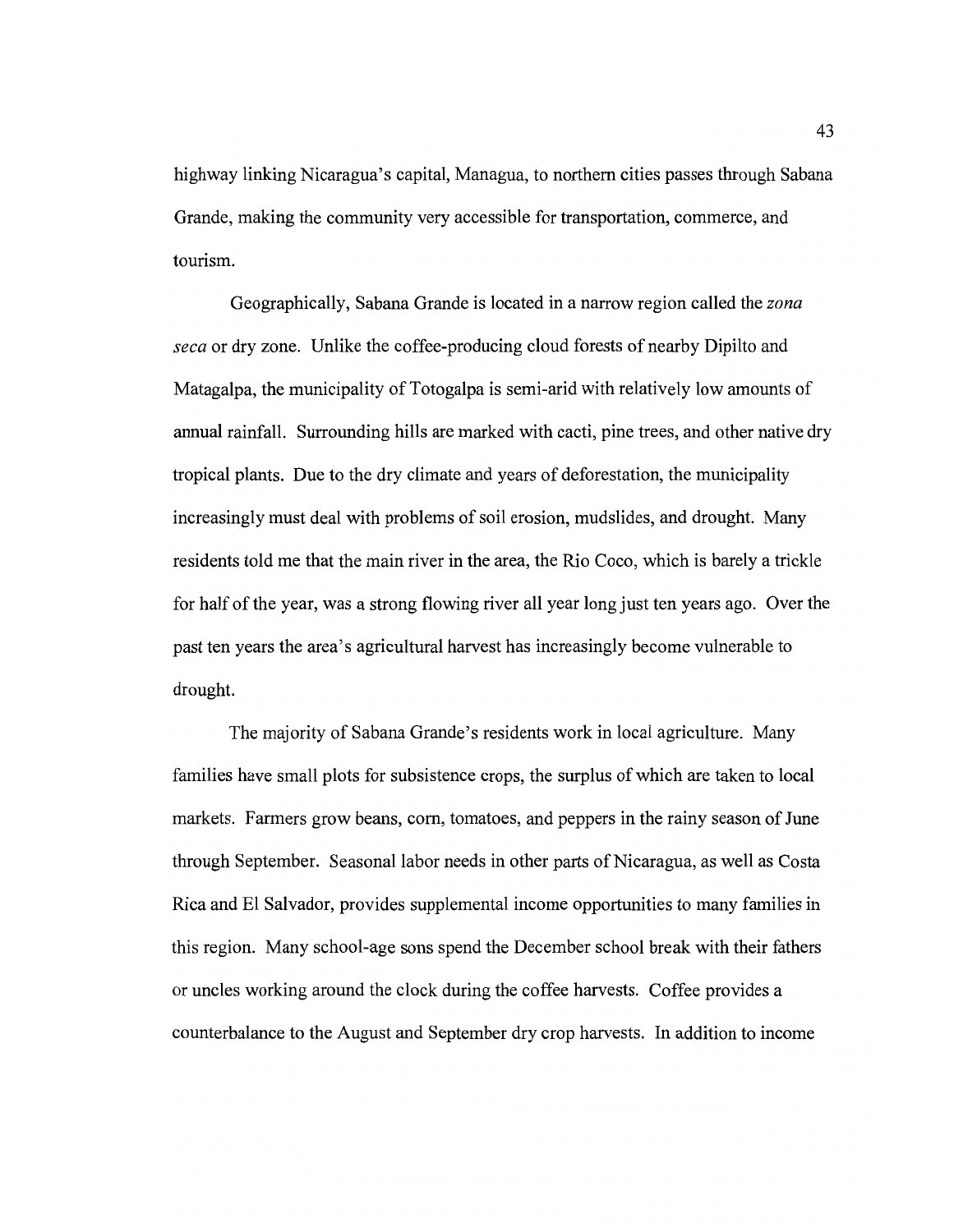flows from regional harvests, some families benefit from remittances from the United States or Spain.

Politically, most people identify themselves and their families as either Sandinista or Liberal. When asked, most people agreed that the majority of families in rural areas of the municipality identify themselves politically as Liberals while the majority of the people living in the municipal seat of Totogalpa identify as Sandinistas. The municipal elections are often fraught with stories of dirty politics, corruption, and heated exchanges. In the elections of November 2008, many people said that the area experienced unprecedented violence not seen since the Contra War in the 1980s. The police officially reported 15 violent acts due to partisanship during the month leading up to the elections. However, some people told me that the police do not have the capacity to track and report all incidents of violence in the geographically large municipality and that much more violence occurred. One person who was working in the mayor's office at the time told me that he personally knew of 26 cases of partisan violence in the month leading up to the elections. Beyond the statistics, my interview results below will speak to the respondents' perceptions of political violence in Sabana Grande.

After Daniel Ortega became president in 2007, the FSLN seemed to grow stronger in Totogalpa and elsewhere. Since 1991, Totogalpa had been administered by non-Sandinista mayors. **In** November 2008, the FSLN won the mayoral race, which prompted many stories of corruption and lost ballots. **In** fact, many previously Liberal municipalities across the country flipped to Sandinista control during the 2008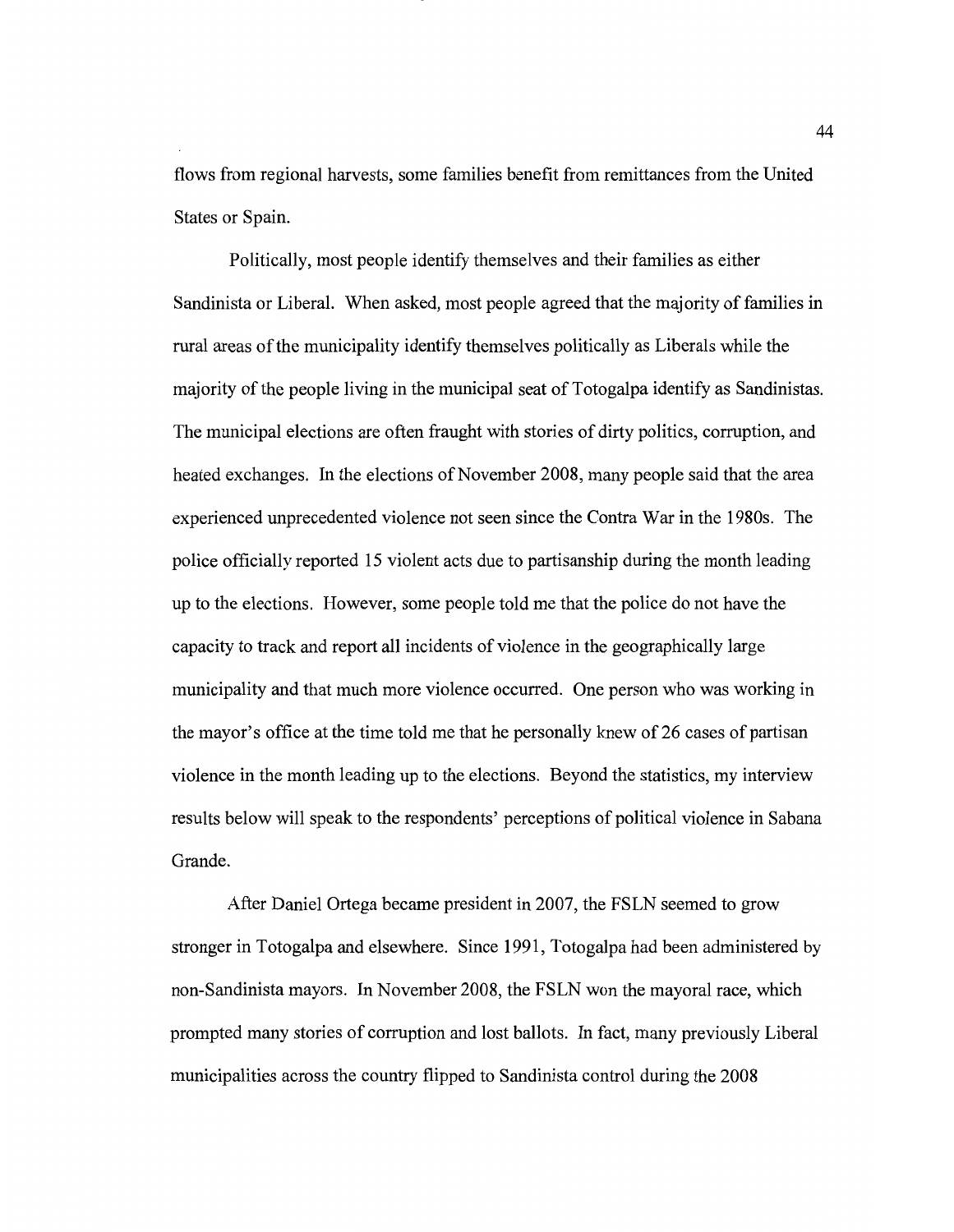elections. The change in the electoral map was not without controversy. Many sources reported claims of election fraud and intimidation leading up to the elections (Lacey, 2008). These events and the resulting Sandinista success led to a deepening of the divide between those who identify as Liberal and those who identify as Sandinista. This increasing partisan divide has the longer-term effect of damaging relationships built through informal and formal organizational relationships. Before assessing the change in social capital and examining the lived experiences of community members in Sabana Grande, I will briefly outline the microcredit model that has arisen in Sabana Grande.

#### **ASODENIC: An NGO microcredit model**

The microcredit group operating in Sabana Grande is best described as an NGO microcredit group, meaning that it is made possible and supported by a Nicaraguan NGO that, in tum, receives funds from an international organization. The Nicaraguan NGO is ASODENIC *(fa Asociacion de Oportunidad y Desarrollo Economico de Nicaragua* or the Association of Nicaraguan Economic Opportunity and Development), whose regional office can be found in the departmental capital of Somoto, about 30 kilometers away from Sabana Grande. ASODENIC opened its doors in 1995 and currently has 14 offices in Nicaragua. The following mission statement is taken from ASODENIC's website: "To contribute with Christian love to the economic and social development of the Nicaraguan family in the neediest communities" (ASODENIC 2010).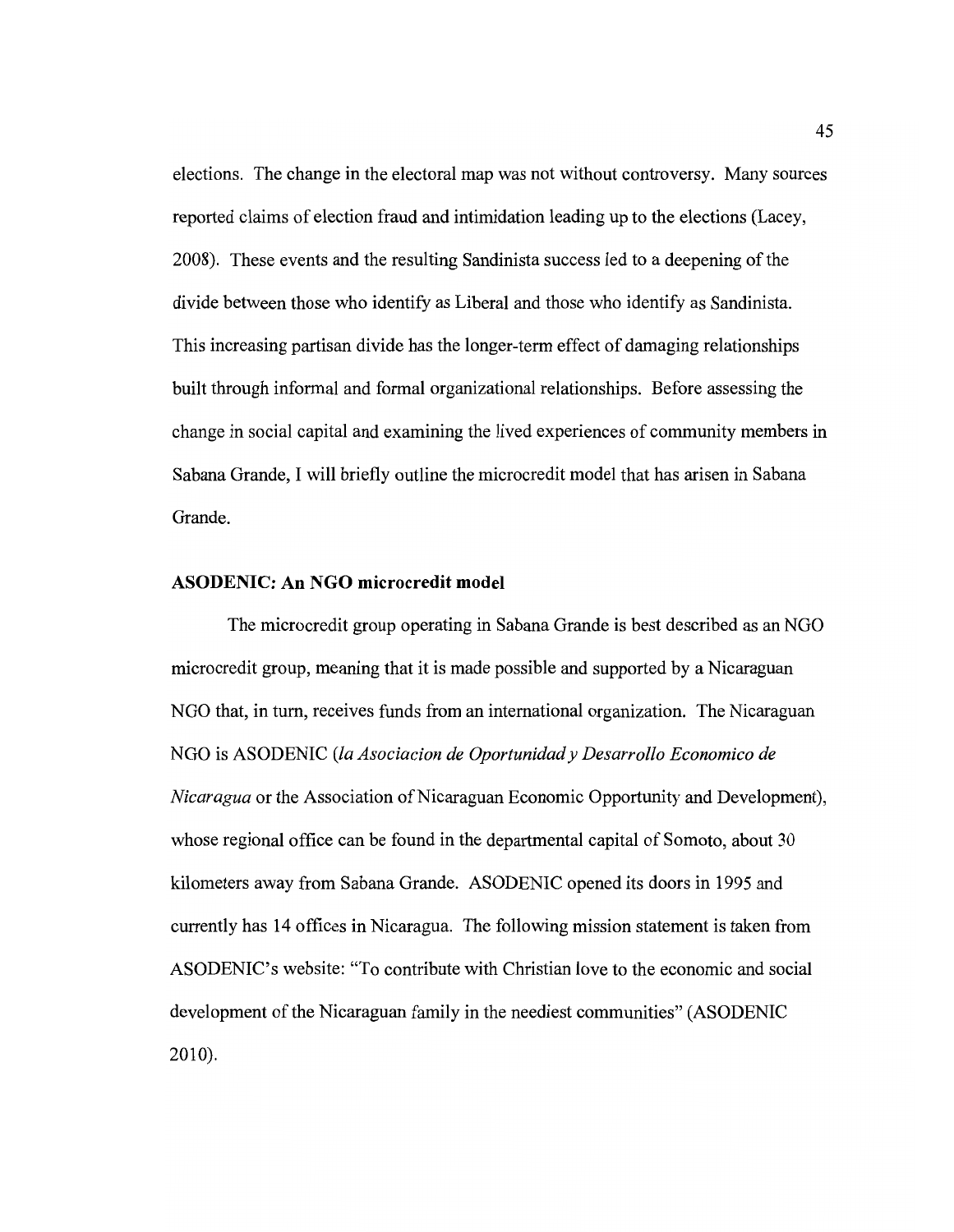The microcredit mechanism in Sabana Grande has many of the same characteristics as the solidarity lending model ofthe Grameen Bank in Bangladesh. ASODENIC sets up *bancos de conjianza,* or trust banks, in communities with a focus on small or informal businesses. The organization seeks to establish trust banks that are comprised of people who have already started a small business. After a series of training workshops, the trust bank members elect a board of directors and begin administering and managing small loans. The following is a list ofrules and characteristics regarding the establishment of a trust group:

- 1. The group should be made up of 15 to 35 people from the same community who have started small businesses
- 2. Members must be between 18 and 65 years of age
- 3. Members must attend all meetings/trainings facilitated by ASODENIC
- 4. Members must have legal identification
- 5. Group member businesses are very small and usually family businesses
- 6. Group member businesses have little or no collateral for traditional loans
- 7. Solidarity between group members constitutes collateral for ASODENIC loans (ASODENIC 2010)

Once the trust bank is formed, the above elements serve as requirements for persons interested in new membership. The actual growth of the trust bank in Sabana Grande over the past six years has been relatively slow [raises the question why], starting with 10 members and reaching 19, all but one of whom were women. The below results shed light on the reason behind this slow rate of growth. Loans are only made to members of the trust bank. The following is a list of conditions for loans made to members of the group:

> 1. The recipient business must be at least six months old (according to one of the coordinators that works with Sabana Grande)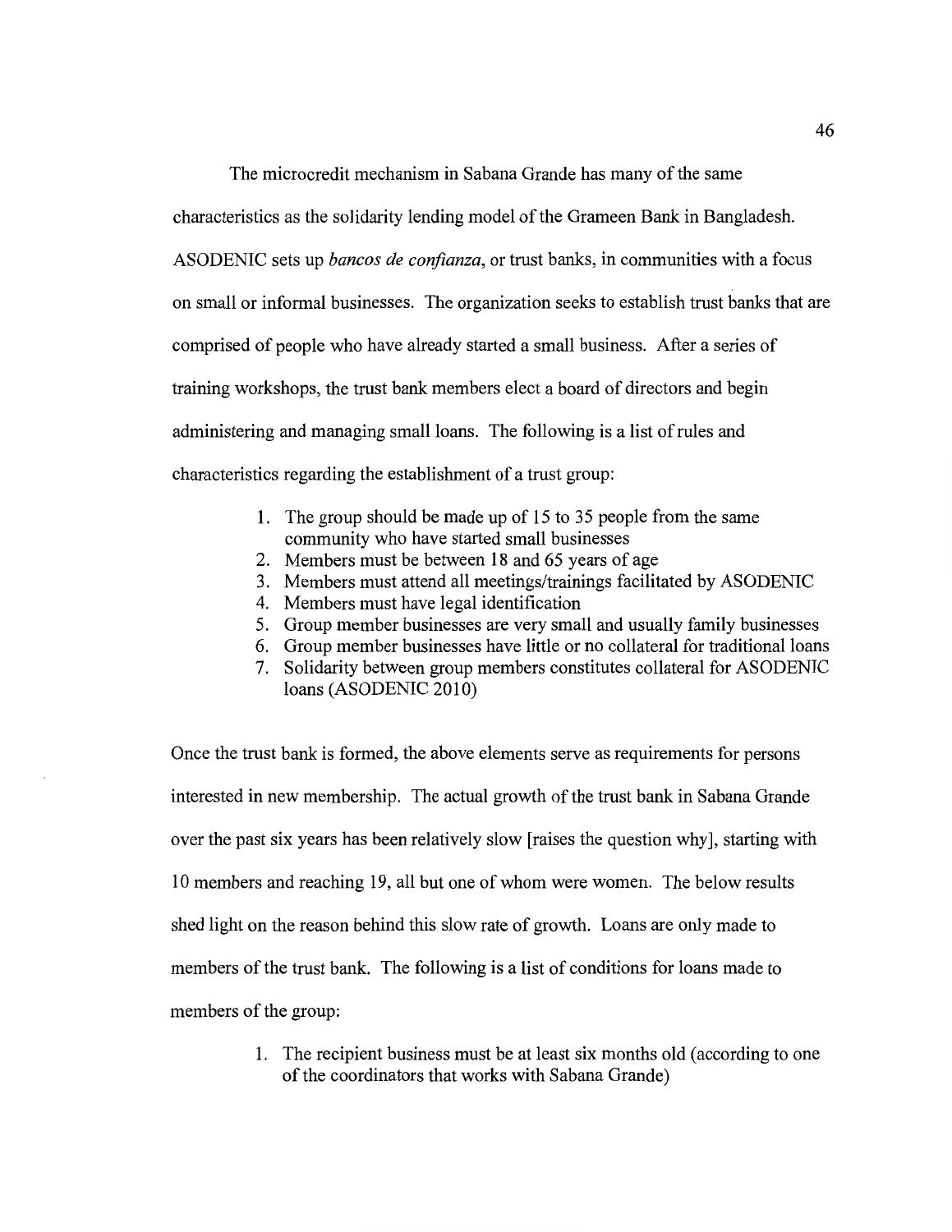- 2. The business must function as a "communal" business<sup>5</sup>
- 3. Business owners must perform their own administration and management
- 4. Loan-seekers should be coordinated through a board of directors who have been elected democratically
- 5. Each loan seeker will present an investment plan for the requested loan amount
- 6. Loan amount is between \$100 and \$300 (ASODENIC 2010)

Once a loan is obtained, the loan holder must pay back the full amount of the loan within 4 months. After a member has successfully taken and paid back two loans with ASODENIC they then become eligible to lengthen the loan period from 4 to 6 months. According to the ASODENIC website, loan payments must be made weekly; however, the employees of ASODENIC as well as bank members in Sabana Grande reported that payments were to be made every two weeks. As is the case with other popular microcredit models, loans are backed not by tangible collateral but by the solidarity of trust bank group members. Perceptions of this form of collateral will be explored in the following section.

Where do the funds for these loans come from? ASODENIC is wholly funded by a large international organization based in the United States called the Opportunity International Network (OIN). OIN funds locally-based NGOs that work to establish microcredit groups within the parameters of OIN. ASODENIC receives 100 percent of its funding from OIN, which in turn is funded by a mix of individual, business, and government moneys. According to OIN's website, strategic partners, a common

 $<sup>5</sup>$  The term 'communal business' was never clarified in the course of my research. However, based on my</sup> interviews, the members of the trust bank tend to help each other by sharing best business practices and, to a certain extent, communal management of loan payback.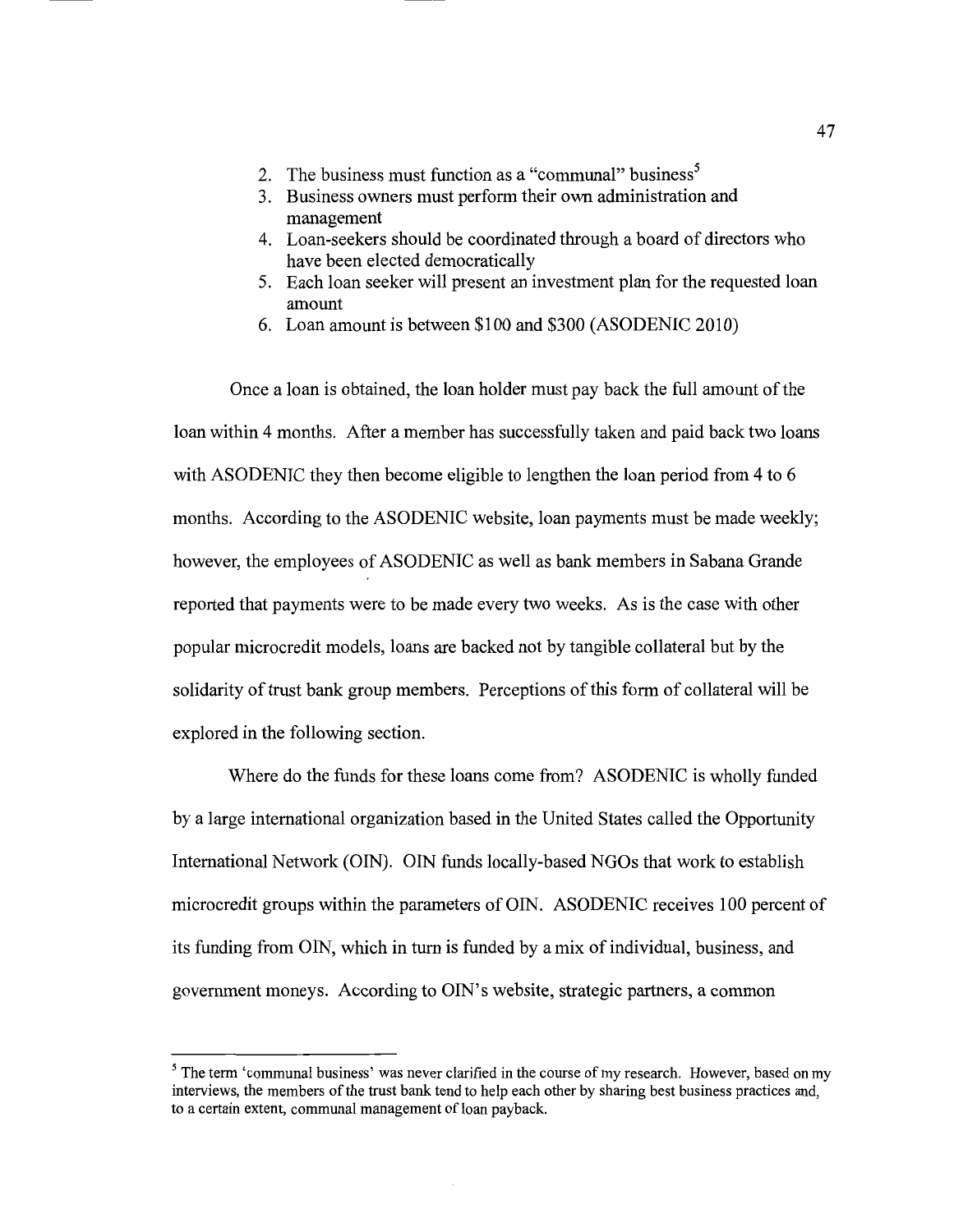euphemism for 'donors,' include the Bill and Melinda Gates Foundation, the Citigroup

Foundation, and the Inter-American Development Bank, among others (OIN 2009).

The following is OIN's mission statement taken from its website:

The Opportunity International mission is to provide opportunities for people in chronic poverty to transform their lives.

**Our vision** is a world in which all people have the opportunity to provide for their families and build a fulfilling life.

**Our belief** is that small-scale entrepreneurs can be big change agents in overcoming global poverty.

**Our mission** is to empower people to work their way out of chronic poverty, transforming their lives, their children's futures, and their communities.

**Our method** is to provide microfinance services, including lending, savings, insurance, and transformational training, to people in need. To do this, we build and work through sustainable, local microfinance institutions.

**Our motivation** is to respond to Jesus Christ's call to love and serve the poor.

In conversations with ASODENIC coordinators, I learned that some trust bank policies are set with each community in mind. For example, ASODENIC facilitates a series of trainings for the members of the trust bank in Sabana Grande. These trainings, which require attendance by all members of the trust bank, cover topics of loan management and business best practices. Although not technically invited, many community members who are not affiliated with the bank attend the trainings out of curiosity. A second community-specific policy is interest charged. According to the coordinators of ASODENIC at the time of my research, interest rates for loans to trust bank members in Sabana Grande were 4.6 percent monthly, or 55.2 percent annually.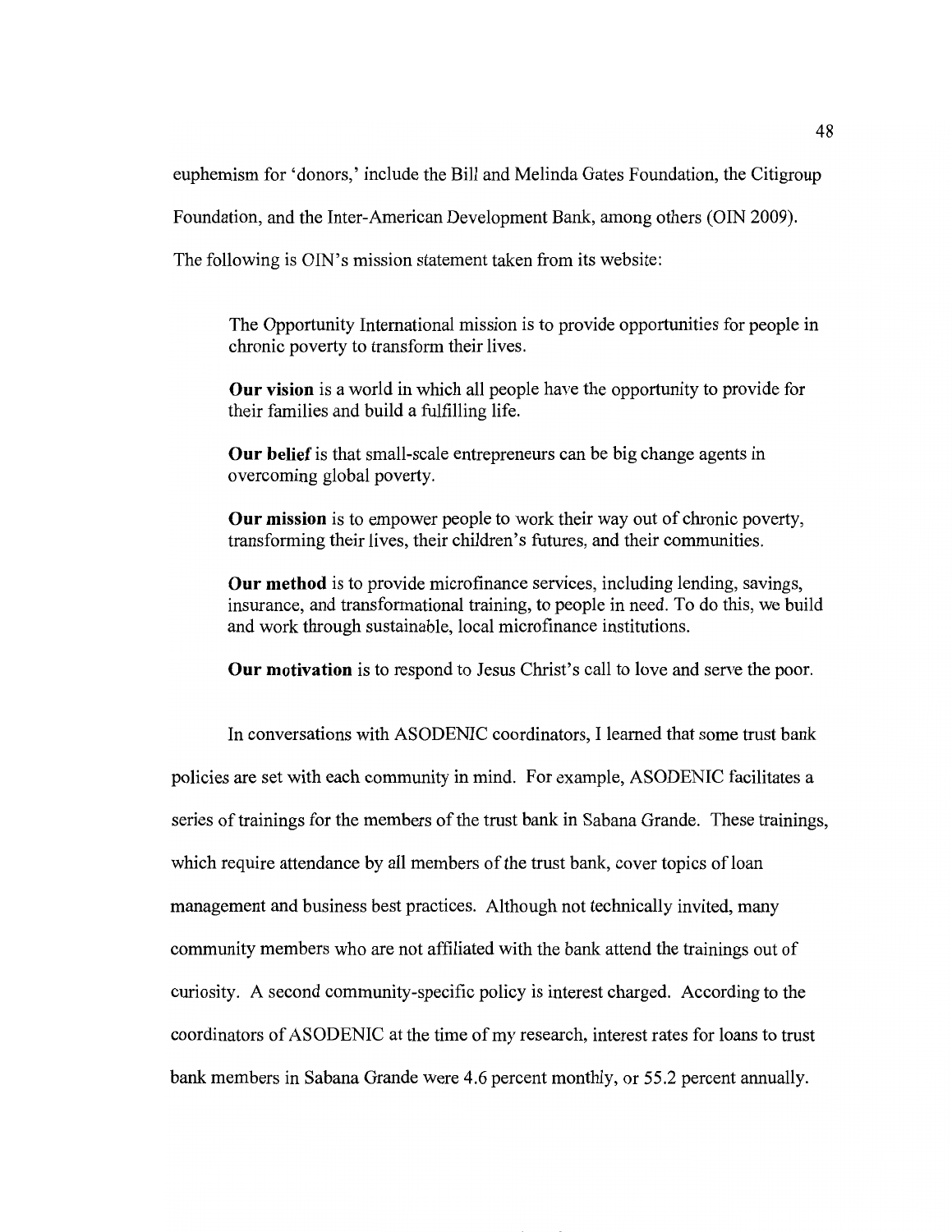Although this rate seems high, and is higher than loans issued from traditional bank lenders in Nicaragua, it falls within the average range of microloan interest rates (between 30 and 70 percent) charged in other parts of the global South (Pachico 2009; Fernando 2006).

Many of the characteristics defining the trust bank in Sabana Grande are commonly found in other microcredit projects both within Nicaragua as well as in other countries. The next section will attempt to shed light on the lived experiences and perceptions ofthe community of Sabana Grande in relation to the trust bank. Again, it is important to note that this study is more concerned with the trust bank's impact on the social dynamics of the community than with the success of the trust bank as a vehicle for economic development.

#### **Interview results**

This section examines responses from in-depth interviews conducted with participants of the trust bank established by ASODENIC. The concluding chapter discusses the significance ofthese responses and show how they link to the research questions ofthis thesis. Interview topics covered four key areas: lived experience with microcredit; perceptions of community trust and changes in trust; perceptions of political parties and party politics; and perceptions of political conflict within the community. I will also add anecdotal information from my interactions with community members who are not participants in the trust group to add more context to the dynamics ofthis case study. It is important to note that my intention is to analyze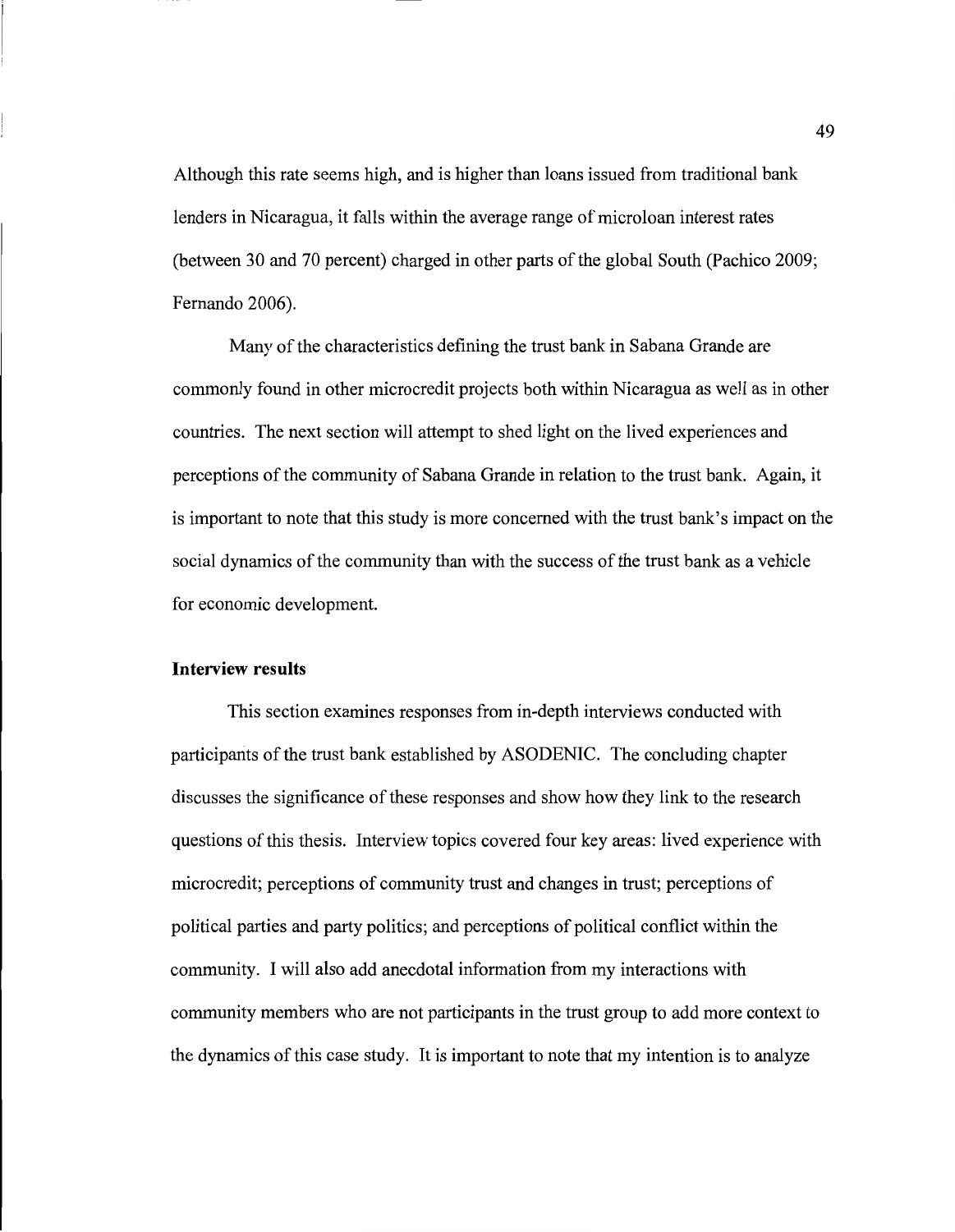this case ofmicrocredit not from the standpoint of community development but rather as a form of bridging associational engagement.

Overall, the members of the trust group in Sabana Grande reported a positive experience with microcredit. One woman said, "It has been a good experience. I have learned a lot, like how to sell things. A person can get a little ahead with these small loans. I now sell tortillas and bread out of my house." Another young woman explained, "I started by learning how [trust] banks help people. Because of our economic situation, it is a good way to start bettering our lives. For example, a person could use a microloan to buy a pig. This is very important." From a relatively comfortably house with one car, another woman explained the benefits to her family, "It has been very important for me and my family. My husband started building and selling furniture ...he is now doing well with his business. I sell *nacatamales* out of our house to the people in our neighborhood." Most people positioned microcredit as a new option for sustaining a livelihood through access to small loans from the trust bank. When asked who benefited from the trust bank most respondents said that only direct members and associated family members benefited materially from microcredit in Sabana Grande.

Although most respondents reported positive experiences with microcredit, most also voiced complaints about banking policies dictated by ASODENIC. These complaints included difficulties in meeting the frequent payback schedule and high interest rates on loans. As noted in the previous section trust bank members are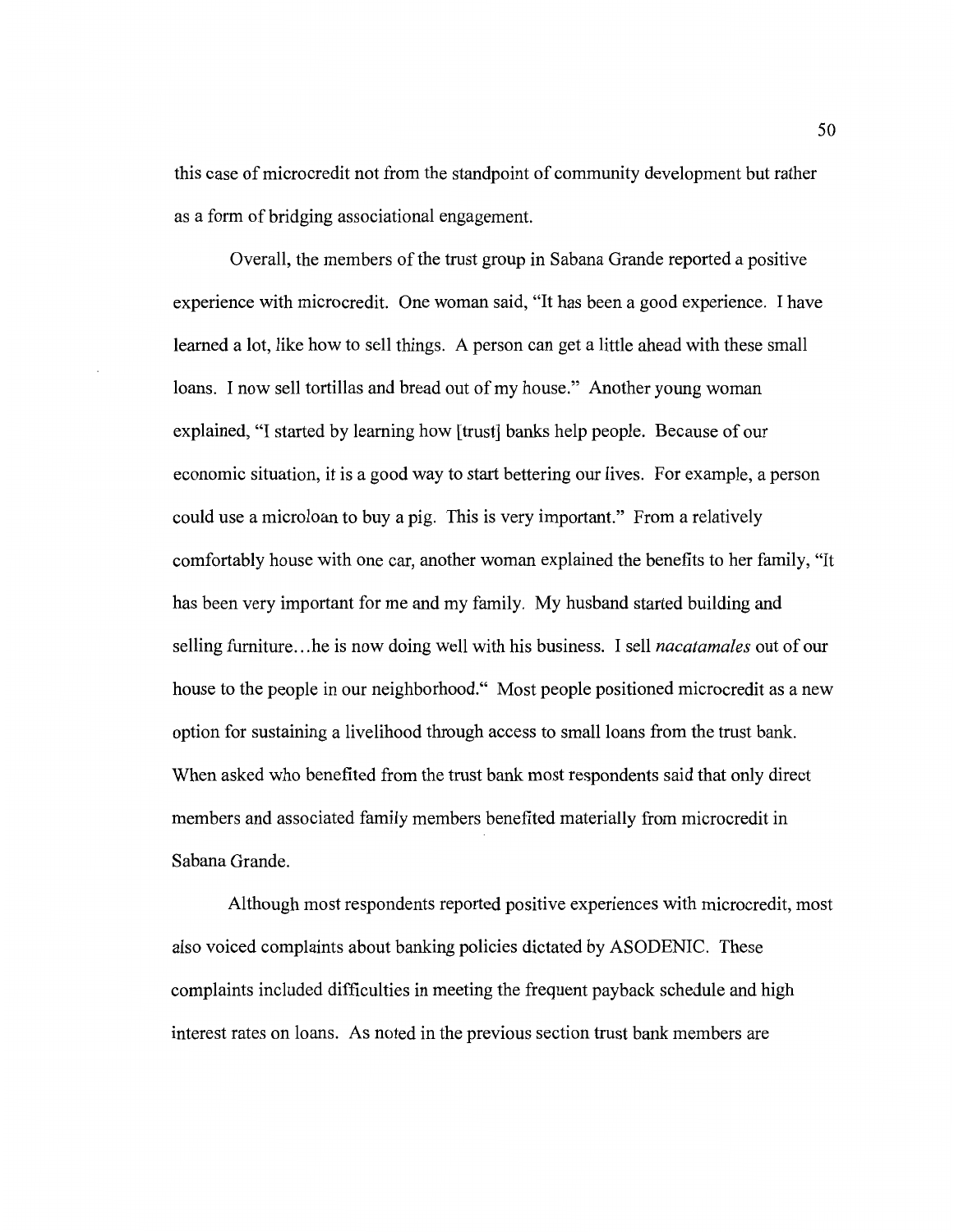required to make loan payments every 15 days, starting immediately. One woman

made the same comments multiple times in one interview:

The interest rate is expensive. We have to pay every 15 days and we have to pay fines if we are late. But we like to work with ASODENIC, even though ASODENIC takes some out of every loan for themselves. I have had a good experience with them overall.

#### A younger entrepreneur explained,

There are people who are afraid to get involved with microcredit and with the [trust] bank because they have to pay every 15 days. It is a very short time for people to have to make payments. Someone with a small business would have to work every single day for many hours in order to be able to make the payment in 15 days.

Furthermore, most people viewed ASODENIC as a profit-making business, not a nongovernmental organization concerned with community development. In terms of common perceptions based on my interviews, no difference existed between a traditional Nicaraguan commercial bank and ASODENIC.

I interviewed one family who did not participate in the trust bank but who had a cousin who did. After the interview I asked them if they had any questions for me. They posed questions about the consequences to them should their cousin not pay back her loan. Despite ASODENIC's stated policy of not requiring traditional collateral for loans, these relatives of a trust bank member were visibly worried that the organization would come and take their home away. I also spoke with other people in Sabana Grande who were wary of involvement because they did not want an outside organization exercising control over their property. These interactions highlight the distance between ASODENIC's development policy and community perceptions.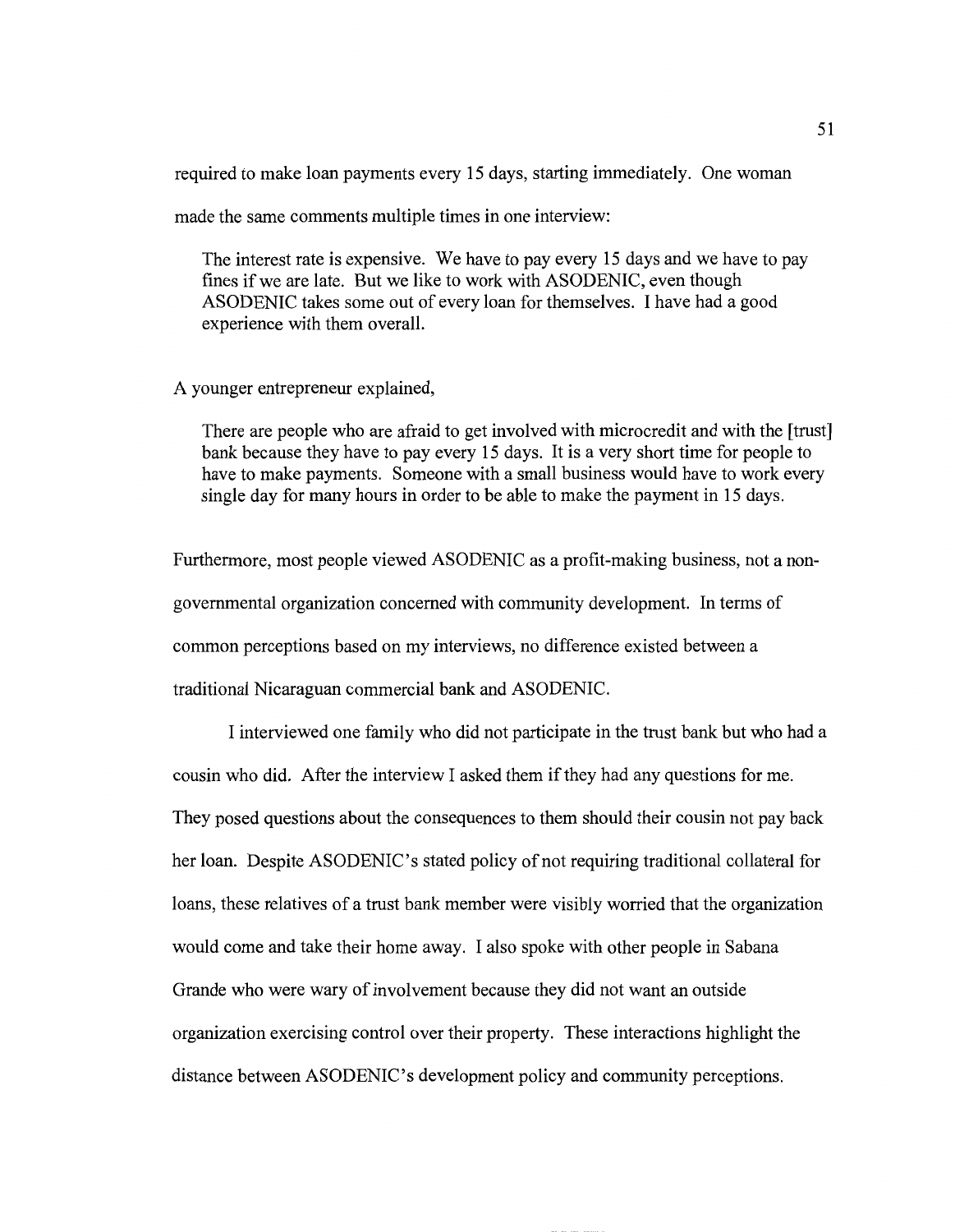When asked about levels of community trust, all respondents reported an increase in community trust over the same time period as the trust bank's existence. Most people reported that their relationships had improved and that they had built more relationships with other community members. Those who did not report improvement in community relationships simply stated that relationships had stayed the same. One young woman gave the following reponse to questions about changes in her personal relationships and overall community trust due to her involvement in the trust bank:

There is more trust. I know people in my community better because I deal with them more through my business. Over five years I have built more trust with people in the community. I now give advice to others who want to start small businesses.

Another business owner stated, "People here have treated me well. I sell fruits and vegetables to everyone and everyone knows my name. People generally trust each other here. The community is well organized." Interestingly, although respondents generally spoke about improved relationships, almost all respondents reported their roles as new sellers of products and services as the driver of these improved relationships. One woman who sells a certain food product from her house is now well known as *the* person to provide that product.

The other driver of relationships between members of the trust bank and other community members are their roles as educators. Many bank members would actively situate themselves as emerging experts in small business and loan management (which falls in line with the stated ambitions of the coordinators from ASODENIC). For example, one woman reported: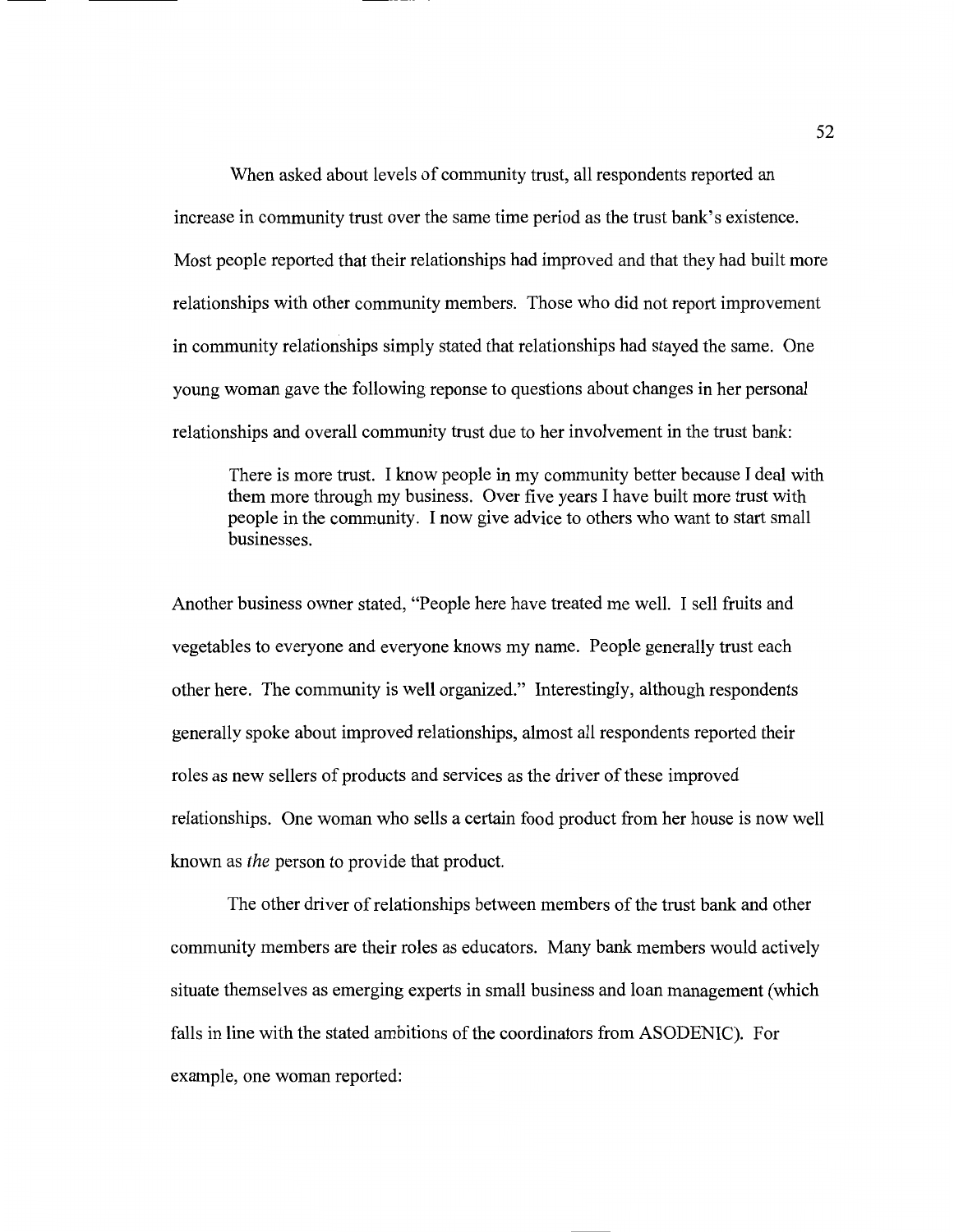With the [trust] bank I have become closer to other people because I train them on how to use credit. This is not part of my function with the microcredit group. I voluntarily help people. Sometimes people need credit and don't know how to get it. So through my experience I am able to help them.

Members of the trust bank reported providing advice to existing friends and relatives. By actively engaging with the community in this capacity, the bank members could seek out future members of the bank. One question that was left unanswered in my research is why, despite the evangelical intentions of ASODENIC and the trust bank members, did subsequent bank membership grow so slowly? Follow-up interviews could uncover the underlying historical dynamics behind this phenomenon.

Chapter four explained that the trust bank in Sabana Grande is comprised of a mixture of people who identify as Sandinistas and those who identify as Liberals? In terms of political parties and conflict, my interviews uncovered a deep level of distrust and bitterness with politicians, especially national politicians. Many people interviewed reported proximate violent acts such as stone-throwing and machete attacks in Sabana Grande in the months leading up to the 2008 municipal election. Some even reported being harassed and threatened by other community members. Most attributed this violence to the opposite political party.

When discussing politics, most of the Trust Bank members framed community problems and conflict in strict partisan terms. For example, when asked about recent political violence, one young Sandinista trust bank member said, "During the elections there were fights and people in the streets throwing rocks. The problems occurred because the PLC was going to lose for the first time and they were scared." Another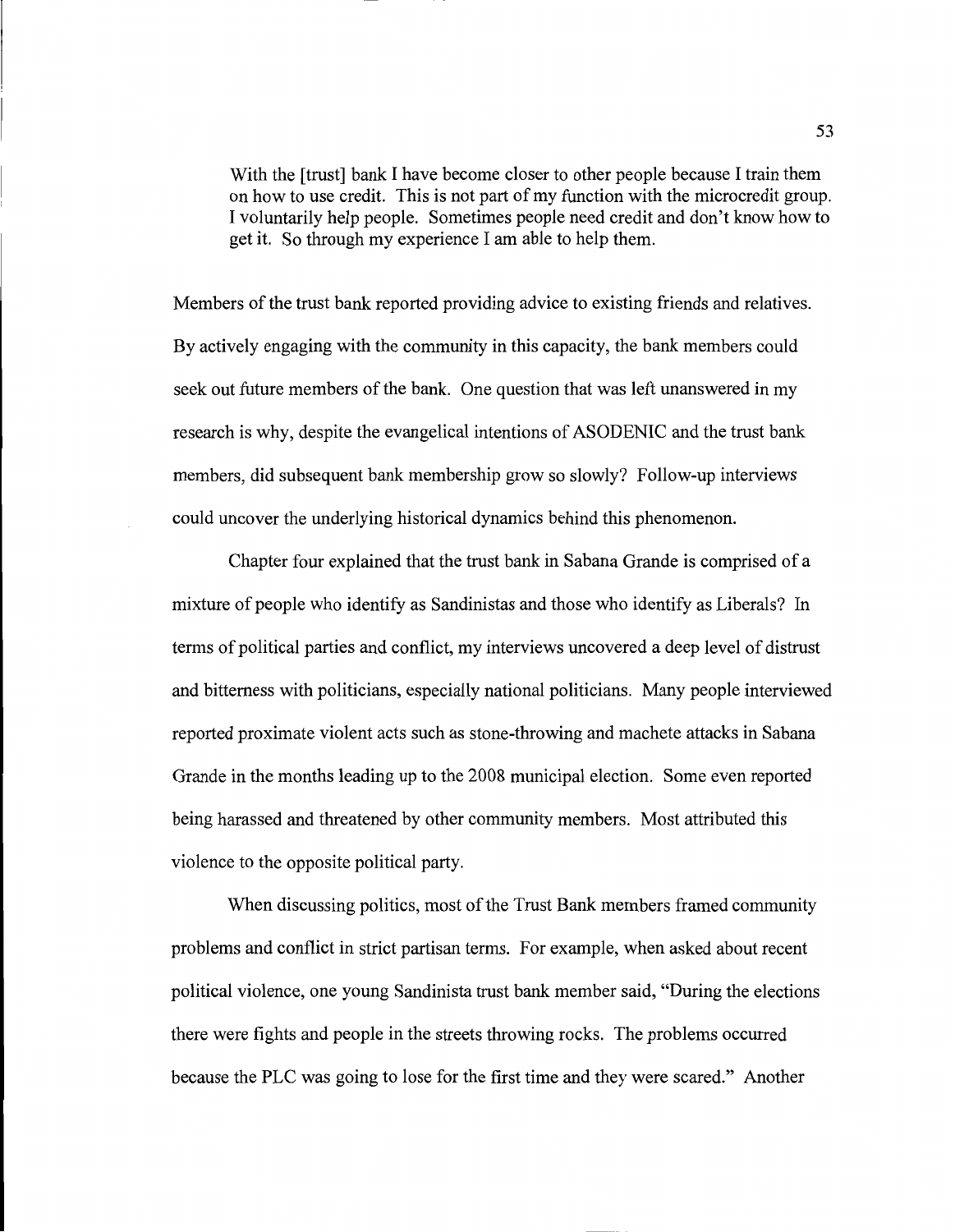person claimed that the community's lack of development was due to the corruption endemic within the current Sandinista mayoral administration. Most of the people interviewed in Sabana Grande agreed that politics and partisanship was a significant problem, while at the same time denouncing the actions of the opposite political party.

One elderly woman complained of proximate partisan tensions,

In some places there was violence. There are always people who are not well organized that start problems. For example there are some families who live on this street that do not talk to me because of my political party. Even the families of some ofthe bank members will not talk to me.

Another person mentioned her leadership role in one of the political parties and claimed that people try to keep her from speaking in the community and threaten her because of her political participation.

When speaking with one family, the husband told me the people in Sabana Grande were poor because the old Liberal government just gave handouts to people which promoted laziness. He went on to say that the old government helped the same families over and over while the new Sandinista government will be more inclusive. This notion of laziness also stretched into my conversations about the bank activities. Current members often mentioned how they had learned how to help pick themselves up and not rely on handouts. These comments echo the intentions of ASODENIC to help promote entrepreneurship and help people pull themselves out of poverty through access to credit.

A common perception of exclusion seemed to cloud the trust bank in Sabana Grande. Because of the requirements set by ASODENIC for inclusion into the trust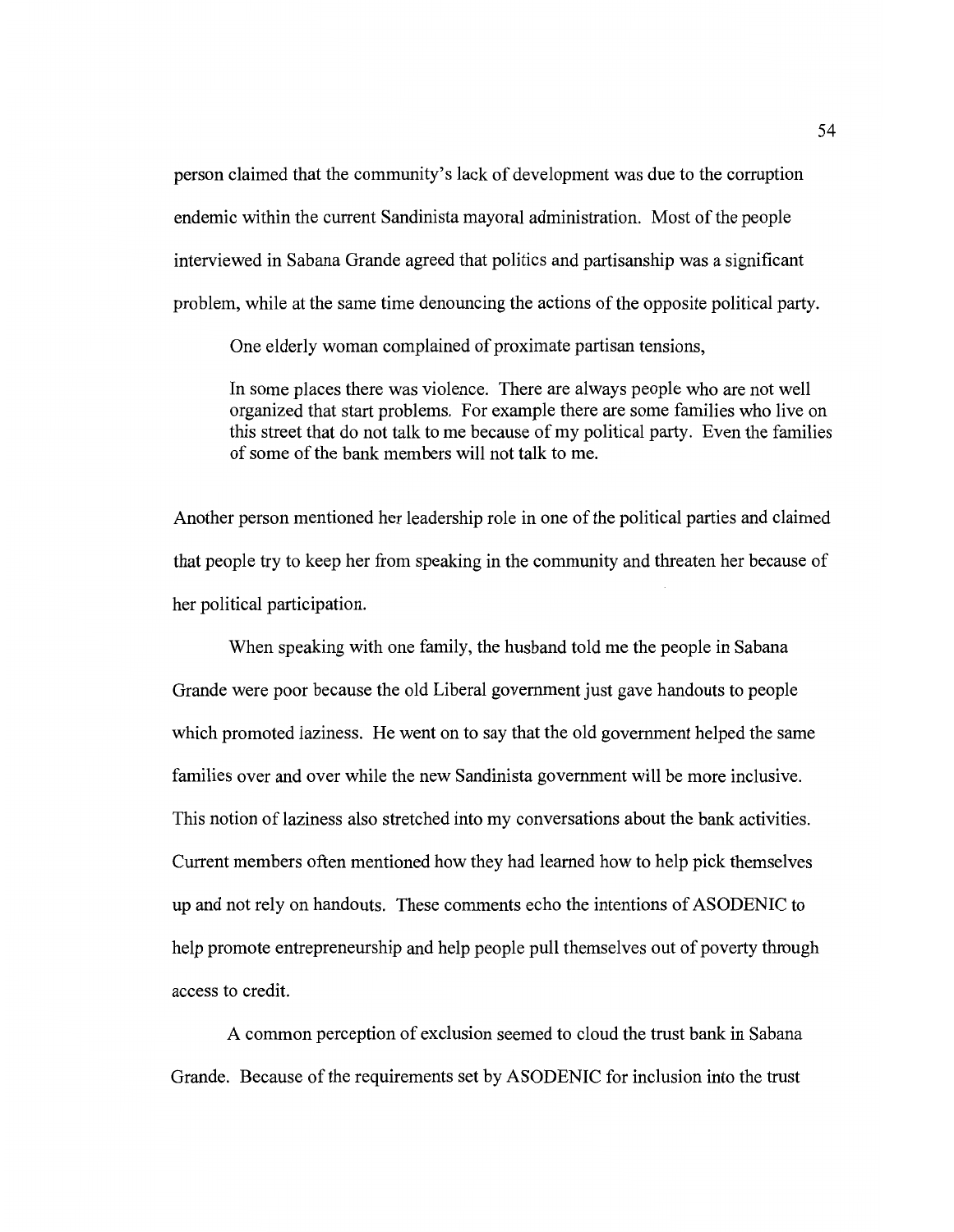bank many community members evaluated this process through their existing partisan framework. One person not affiliated with the community bank explained that although ASODENIC has policies of non-discrimination, one could easily see that only certain families (in fact, families that have benefited from past projects) currently benefit from the trust bank. One person who identified herself as Liberal told me the bank was comprised of all Sandinistas, while another person who identified as Sandinista said the bank was in fact dominated by Liberals. These claims overlooked the fact that the trust bank actually held roughly an even mixture of Sandinista and Liberal members and had no official policy that discriminated against members or potential members based on political affiliation.

Community members outside of the trust bank reported envy among some community members over not being part of the group. Some community members recognized that there was a learning process that had to happen before one could be admitted as a member to the trust bank. Many of the members of the trust bank also participated in other community groups, which gave the perception of an exclusive club.

As I was waiting to conduct my first interview in Sabana Grande, I chose to sit on a bench near a path that led to the house ofthe interviewee. A woman walking down the path stopped to greet me. She politely asked what I was doing in her community and I responded by explaining my project and that I was about to conduct my first interview. Her reaction was surprising, and later I would find the interaction quite telling. She said, "I would love to be a member of the trust bank, but ASODENIC are a bunch of Sandinistas so I could never get in." Later that day I told a Nicaraguan friend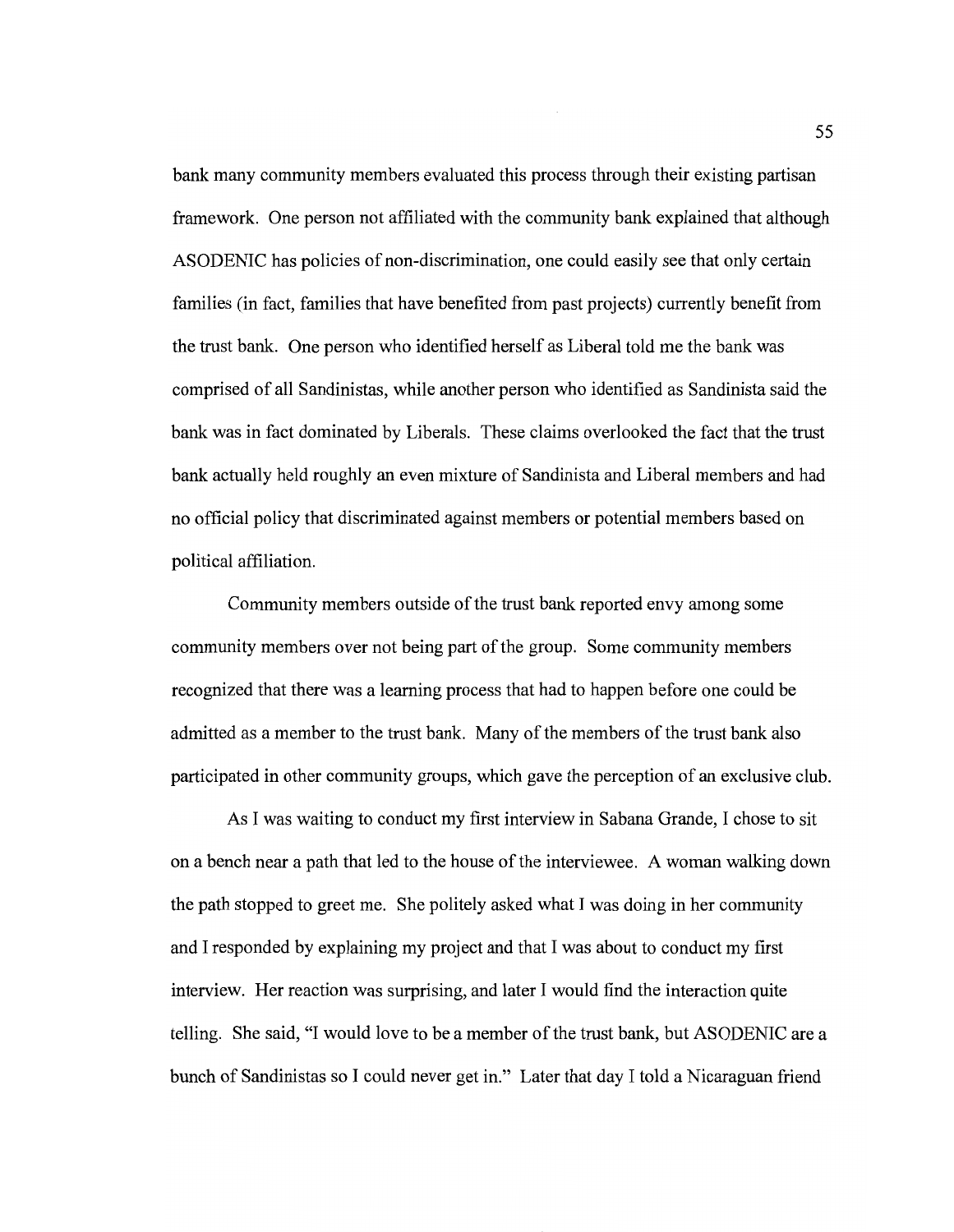about this reaction and he told me, "Of course she said that, she's a Liberal and that's how she makes sense of the problems in her community."

The next chapter will look at the contrasting case of Ococona and its alternate model of microcredit. Although my intention is not to conduct a straight comparison of the two cases, I will describe certain aspects of Ococona by placing them side-by-side with corresponding aspects of Sabana Grande in order to enrich my interpretations of the communities' lived experiences with microcredit, social engagement, and politics.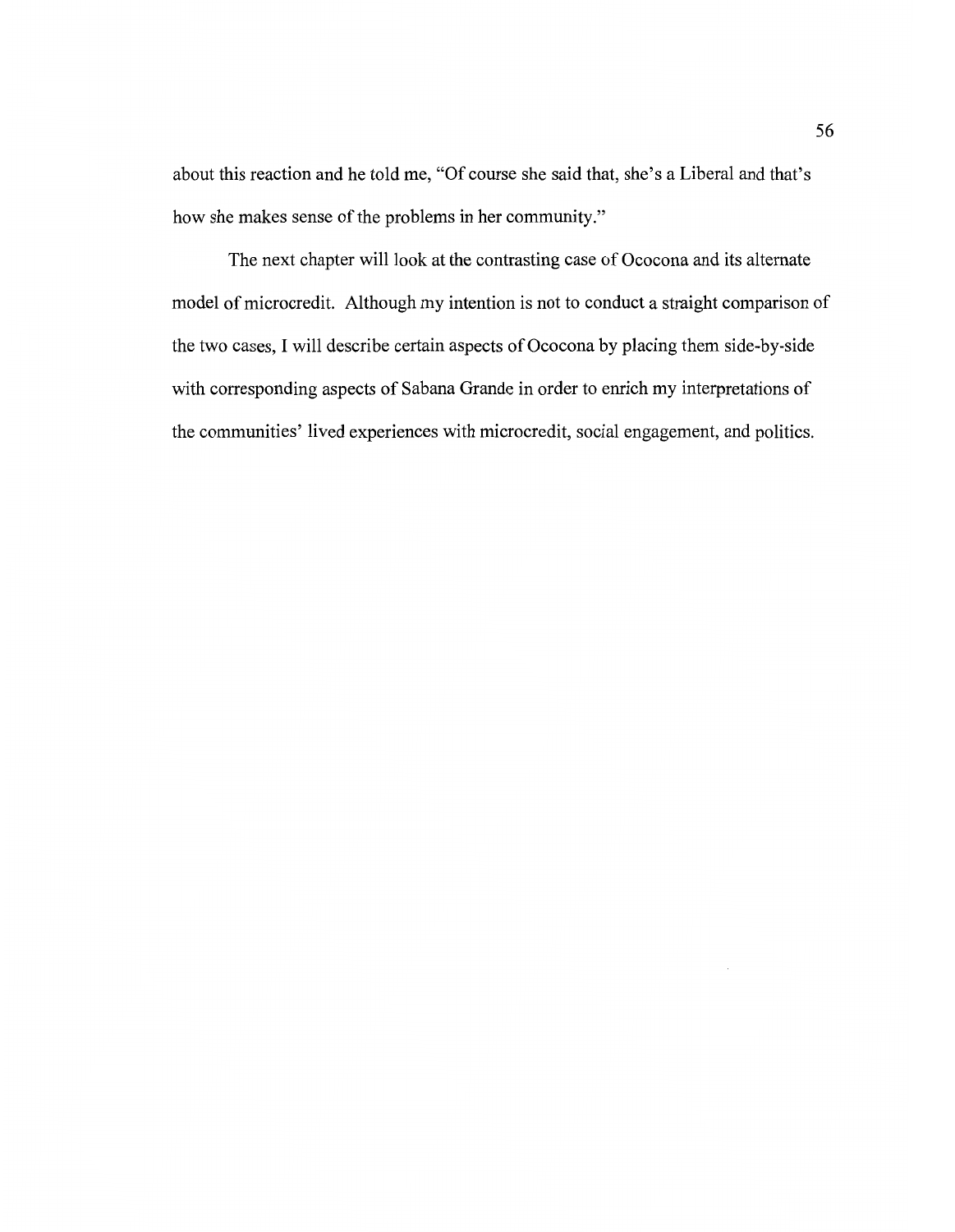## CHAPTER VI **CASE STUDY: OCOCONA**

This chapter examines microcredit and conflict in the community of Ococona, Nicaragua. The first section compares the community of Ococona with Sabana Grande in terms of geography, economy, demographics, and experience with political violence. Next, I will detail the nature and structure of microcredit in Ococona, again, paying close attention to how the group interacts with the community. Finally, I will discuss my findings from interviews conducted with community members inside and outside of the microcredit group. As in the previous chapter, the interview questions focus on perceptions of microcredit, politics, and conflict within the community.

#### **Community overview**

Ococona is similar in many ways to Sabana Grande. Geographically, the two communities are relatively close together: about 30 kilometers. However, because of the rugged topography of the Segovia Mountains in northern Nicaragua and the poor condition ofthe road between Ocotal (the departmental capital) and Ococona the two communities remain isolated from each other. Ococona resides in the municipality of Macuelizo. Like Sabana Grande, Ococona is a periphery community which relies on the administrative support of the larger municipal head town of Macuelizo. The municipalities of Macuelizo and Totogalpa are similar in population, political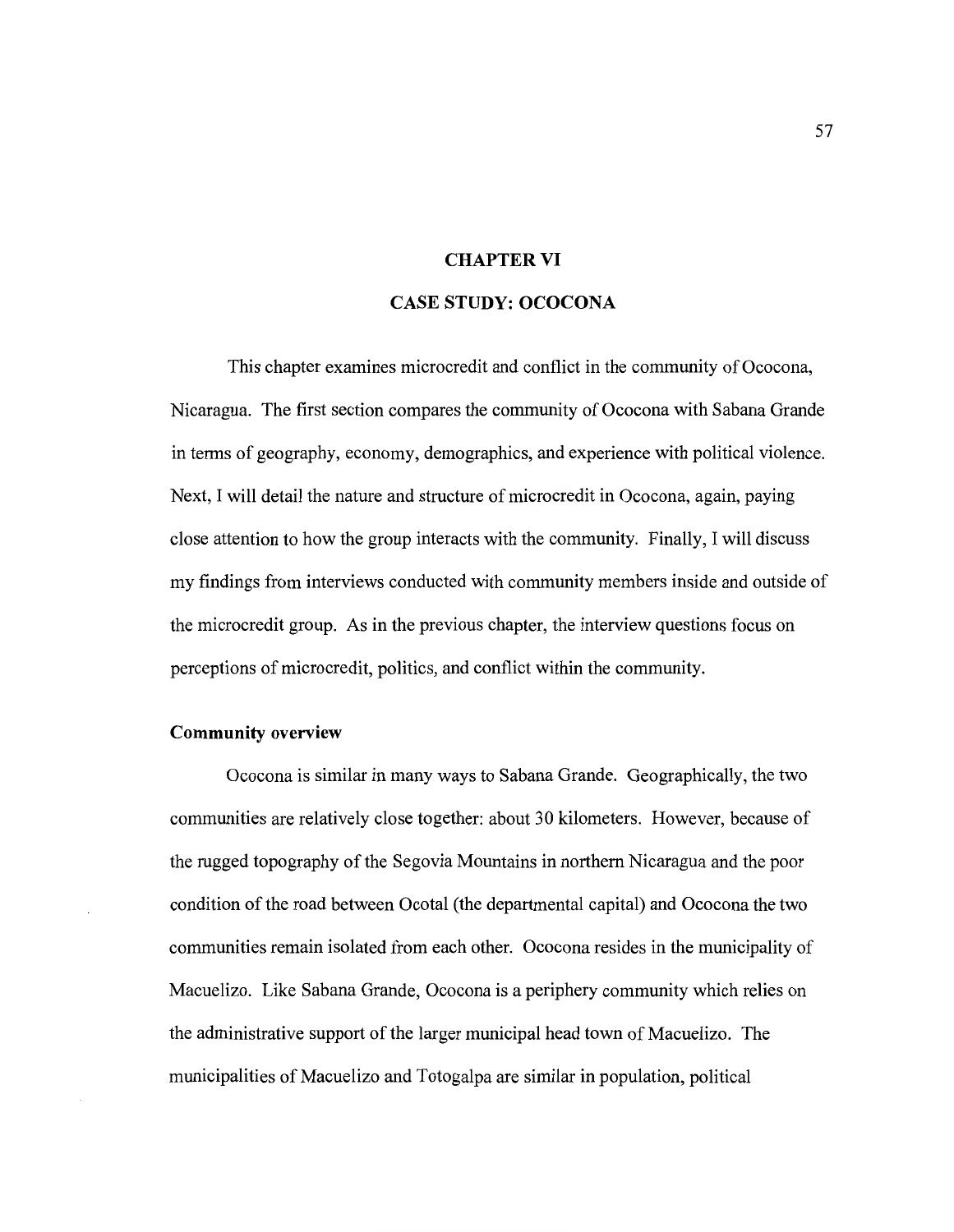demographics, and economy. The community of Ococona and outlying rural areas has a population of approximately 1,100 people. Unlike the easy access to the community of Sabana Grande, a dirt road connects Ococona to Ocotal. It is impossible to travel to and from Ococona in one day by public transportation. Two buses (often only one is running) travel out to Ococona in the afternoon and return early the following morning to Ocotal. However, Ococona receives a high level of traffic from NGO workers, cargo trucks, and other private vehicles.

Ococona lies close to the edge of the dry zone, giving residents a one-day walk to the coffee-producing cloud forest mountains of Dipilto and southern Honduras. Contrasting with the experiences of migrant workers in Sabana Grande, residents of Ococona have easier access to seasonal coffee-picking jobs, making it easier for residents to return to their homes on the weekends. Many of Ococona's residents work in similar subsistence agricultural products to those of Sabana Grande: com, beans, vegetables, and cattle. I was unable to gather sufficient quantitative data that would illustrate the remittance levels in Ococona, but I did speak to a few families that relied on remittances from the United States. A casual observer quickly notes that although Ococona has a similar landscape and ecosystem to that of Sabana Grande, the community is surrounded by less deforestation. Healthy stands of pines and other dry tropical plants can be found in the area's landscape. However, this environmental difference does not keep the Ococona from experiencing years of drought in the dry season and flooding in the rainy season similar to Sabana Grande. Although further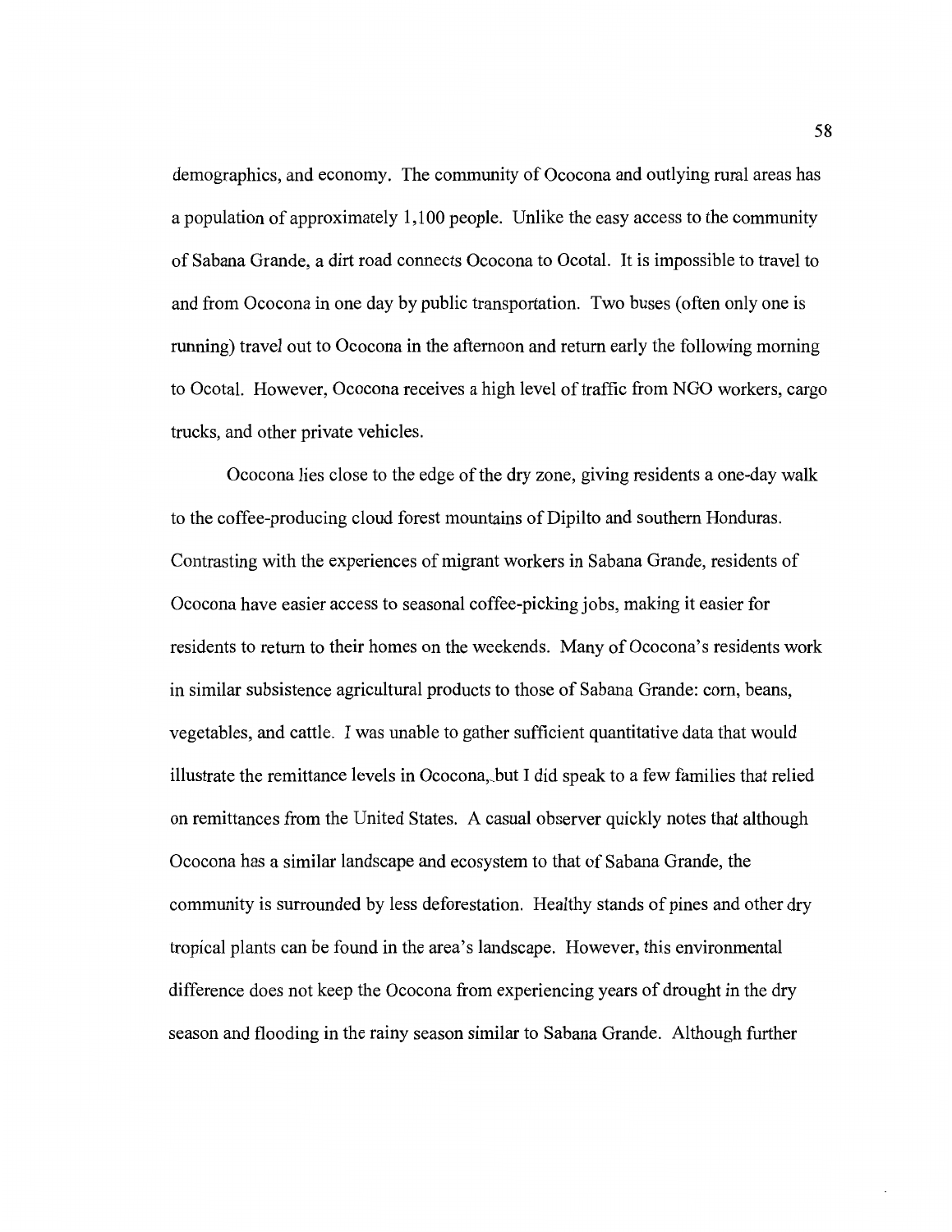research could uncover more nuanced social, political, and environmental differences between the two communities, they are quite similar in many respects.

Ococona also has a similar recent political history to Sabana Grande. Because Ococona is located in the Segovias near the Honduran border, the community shares Sabana Grande's proximity to the Contra War in the 1980's. This similarity feeds the same historical development of the Sandinista-Liberal dichotomy that influenced political identity in much of western Nicaragua (see chapter 3). As with Sabana Grande, Ococona was governed by a Liberal mayoral administration until the 2008 elections which ushered in the municipality's first Sandinista administration. Unlike Sabana Grande, there was little in the way of conflict, let alone violence, in or near Ococona before and after the election. According to the municipal police office, there were zero incidents of violence related to partisanship leading up to the election. The following interview data corroborates this statistic.

#### **The Community Bank: An endogenous microcredit model**

I have labeled the model of microcredit in Ococona as *endogenous* due to the degree to which the bank evolved and has been maintained from within the community. The initial idea for the bank did not originate in the community; it was introduced by a Peace Corps volunteer who lived in Ococona for two years. However, once the idea was presented the Peace Corps volunteer had little influence on the functioning and ongoing iterations of the bank. Therefore, while imperfect, the label of endogenous microcredit will serve as a suitable comparative description, which will become clearer as the model is further explained.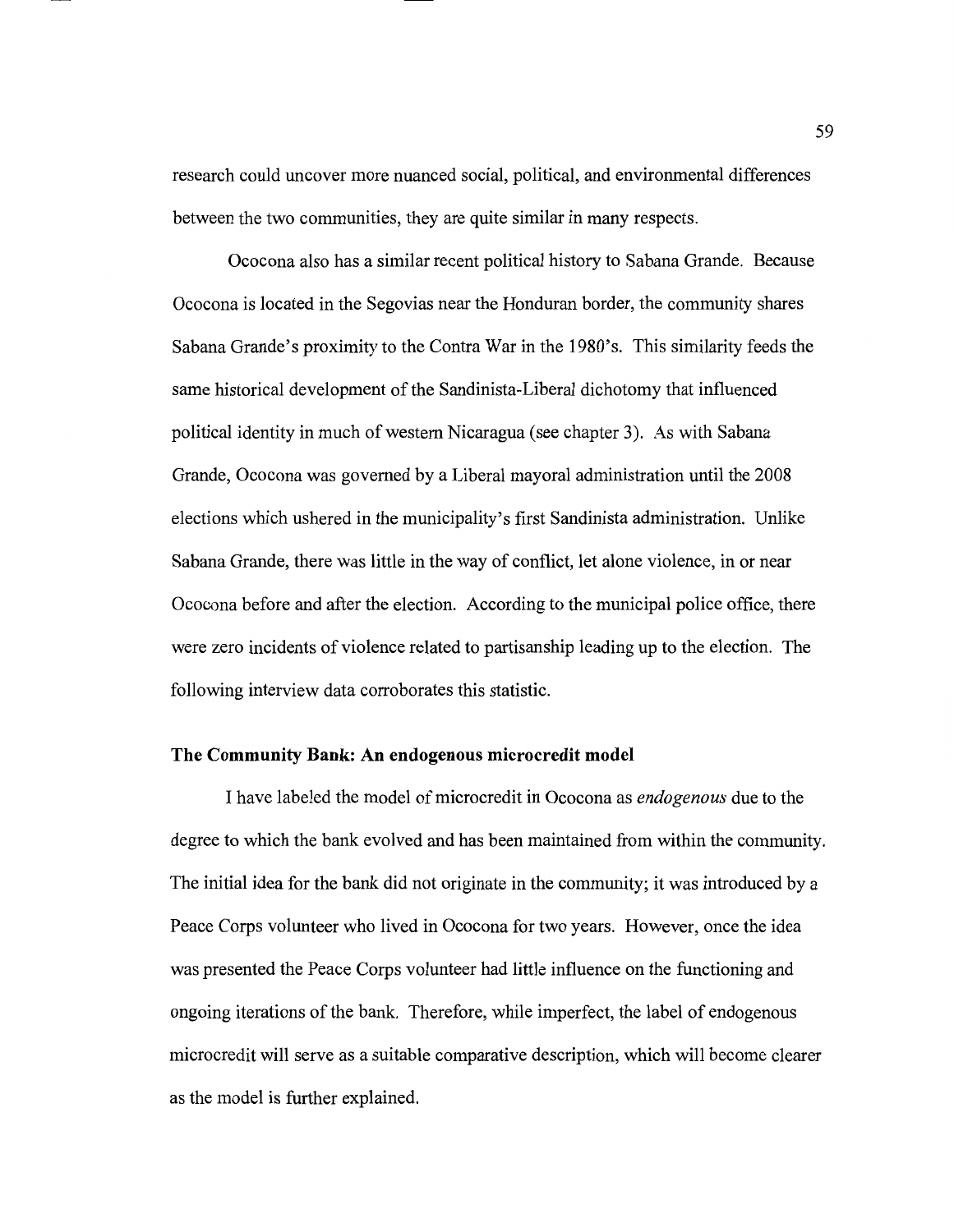The group started as a women's group of 17 members in 2004, which was called *Las Mujeres avanzando por unfuturo mejor* (Women working for a better future). Since then, the group has grown into a community bank which is currently comprised of 57 community members, both men and women, women making up the grand majority. Like the trust bank in Sabana Grande, the members of the community bank of Ococona are the only direct beneficiaries of loans within the bank. The bank has a board of directors made up of 5 people, each of whom is responsible for a certain aspect of managing the bank. Bank meetings, which are mandatory for all members, are held every two weeks without fail.

There are significant differences in structure and process between the community bank in Ococona and the trust bank in Sabana Grande. First, unlike a more conventional solidarity lending group, the community bank in Ococona can best be thought of as a savings and loan model. The community bank receives no funds or direction from outside of the community. Each of the 57 bank members are required to deposit a small amount of money (one dollar) every two weeks. In 2004 the bi-weekly deposit requirement was 50 cents. These bi-weekly deposits, as well as subsequent interest and fees, form the financing by which the bank can make loans available to the same group of depositors. Second, the bank closes and dissolves at the end of each calendar year. In January the bank starts meetings and operations for the year. Every November the bank closes and the funds are divided up equitably among the participating members. In other words, a fully contributing member will receive his/her deposits plus a proportional share of interest and fees collected during the year's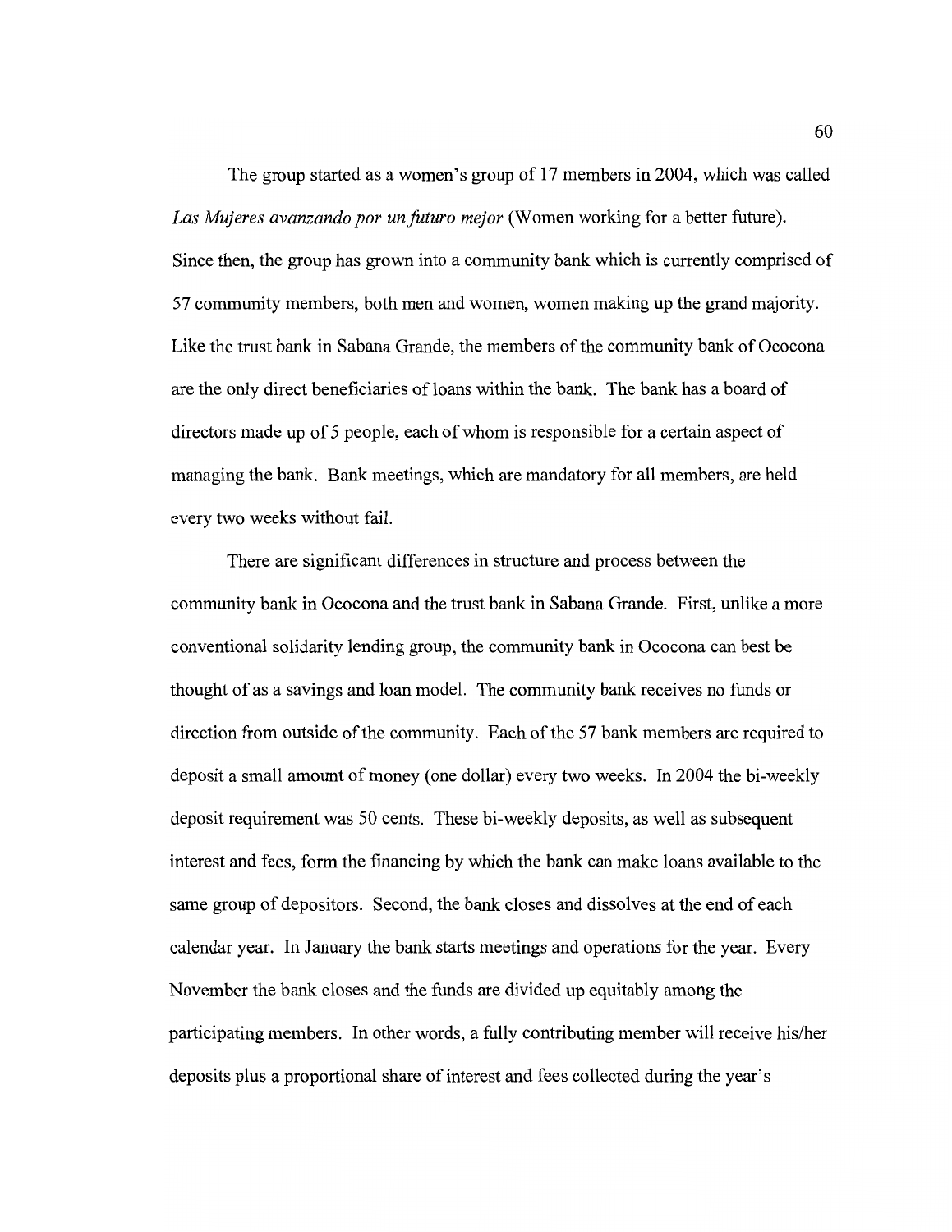operation. This policy was created to meet the higher family expenditure demands for school graduation in November and Christmas. Third, policies regarding form and function of the bank are created, changed, and eliminated due to the will of the 57 members (not the board of directors). My research uncovered many interesting policies that were implemented over the course of the bank's evolution to more adequately fit the bank model to the needs of the community.

As part of my first interaction with the community bank in Ococona, I attended a bi-weekly bank meeting and observed how the board of directors managed the meetings. The bank funds were kept in a wooden box with three locks. The president, vice-president, and treasurer each had a key to one of the locks. First, members of the bank would be called up individually to contribute his/her deposit. Next, any outstanding penalty fees (see below) would be called out by the board. Then the bank was open for loans, meaning that any person needing a loan could approach the board at that time. The following is a list of loan parameters:

- 1. Only depositing members of the community bank are eligible to take out a loan
- 2. Loans cannot exceed \$50
- 3. Loans must be paid back within three months
- 4. All loan payments are accompanied with a 10 percent simple interest charge (equating to 40 percent simple annual interest)
- 5. Loans can be used for any purpose

According to bank participants, loans have been used for a wide variety of reasons including student supplies, college tuition, farming tools, and small business investment. Compared to the loan requirements of ASODENIC, the community bank in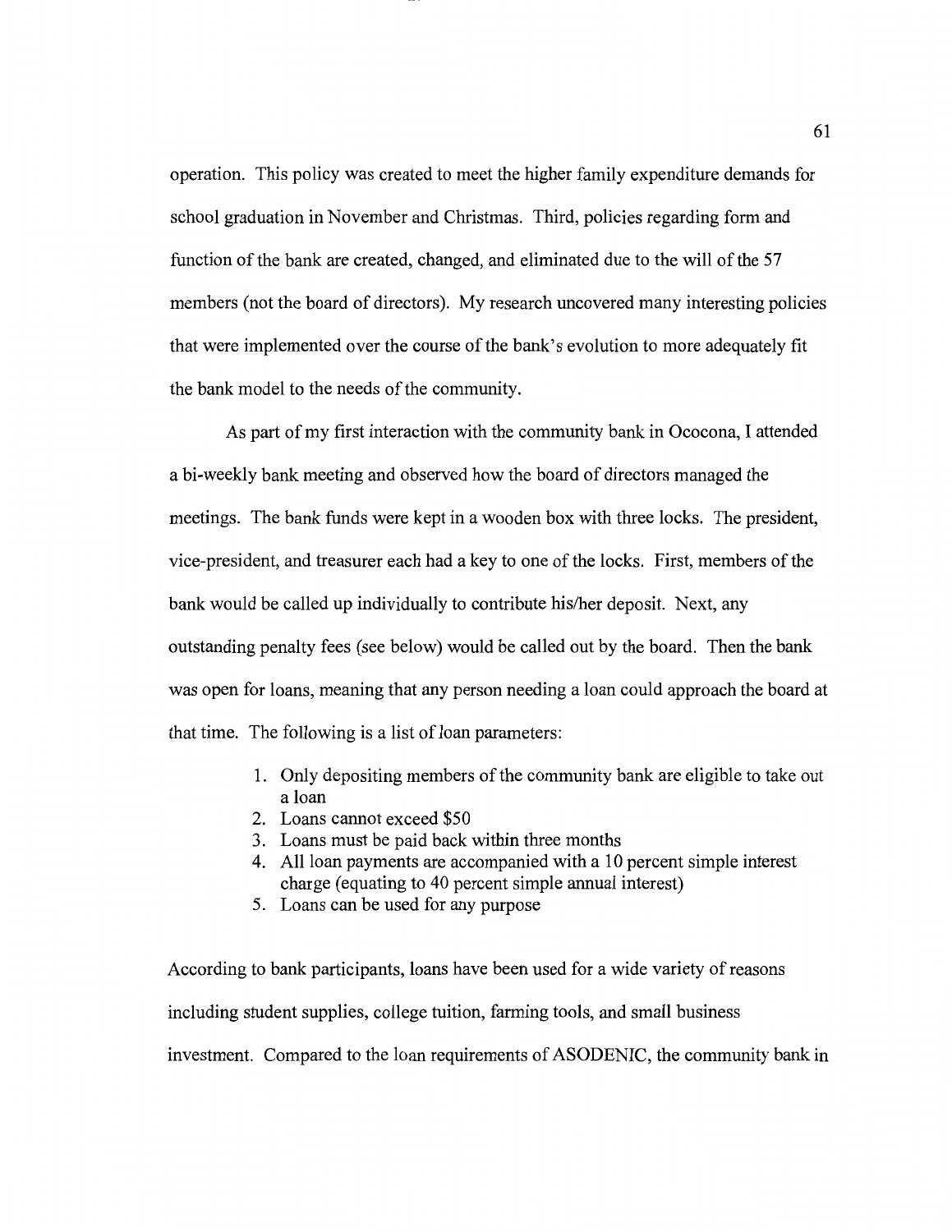Ococona gives smaller loans without usage requirements. The payback timeline is a month shorter and the annualized interest rate is a little lower as well.

Beyond loan interest, the bank also generates money due to fees imposed on its members. If a member does not show up to a meeting, they are assessed a fee of 10 cordobas, or about 50 cents, and if they send a written note with an explanation for their absence they only pay 5 cordobas. Fees are also assessed on loans that are not paid back within the required three months. These extra fees contribute to the amount that is available to loan out as well as the sum total that is distributed among bank members at the end of the year.

Since the inception of the community bank, members have created additional bank policies to adapt the organizational function to specific needs of Ococona. First, the bank now administers loans from a "social fund." Members or groups of members who have experienced an emergency (illness, natural disaster, etc.) can take a zerointerest loan to cover related expenses. Typically this process involves the whole membership of the bank to coordinate, administer, and pay back loans from the social fund. Unfortunately, I did not gather any information on specific instances or frequency by which this fund had been used. Also, due to the widespread membership ofthe bank (most families in the community have at least one member in the bank), the meetings are now used to conduct other community-related business such as addressing socioeconomic problems affecting the area. Lastly, the bank now holds a celebration each month for members who have birthdays within the month. A small amount of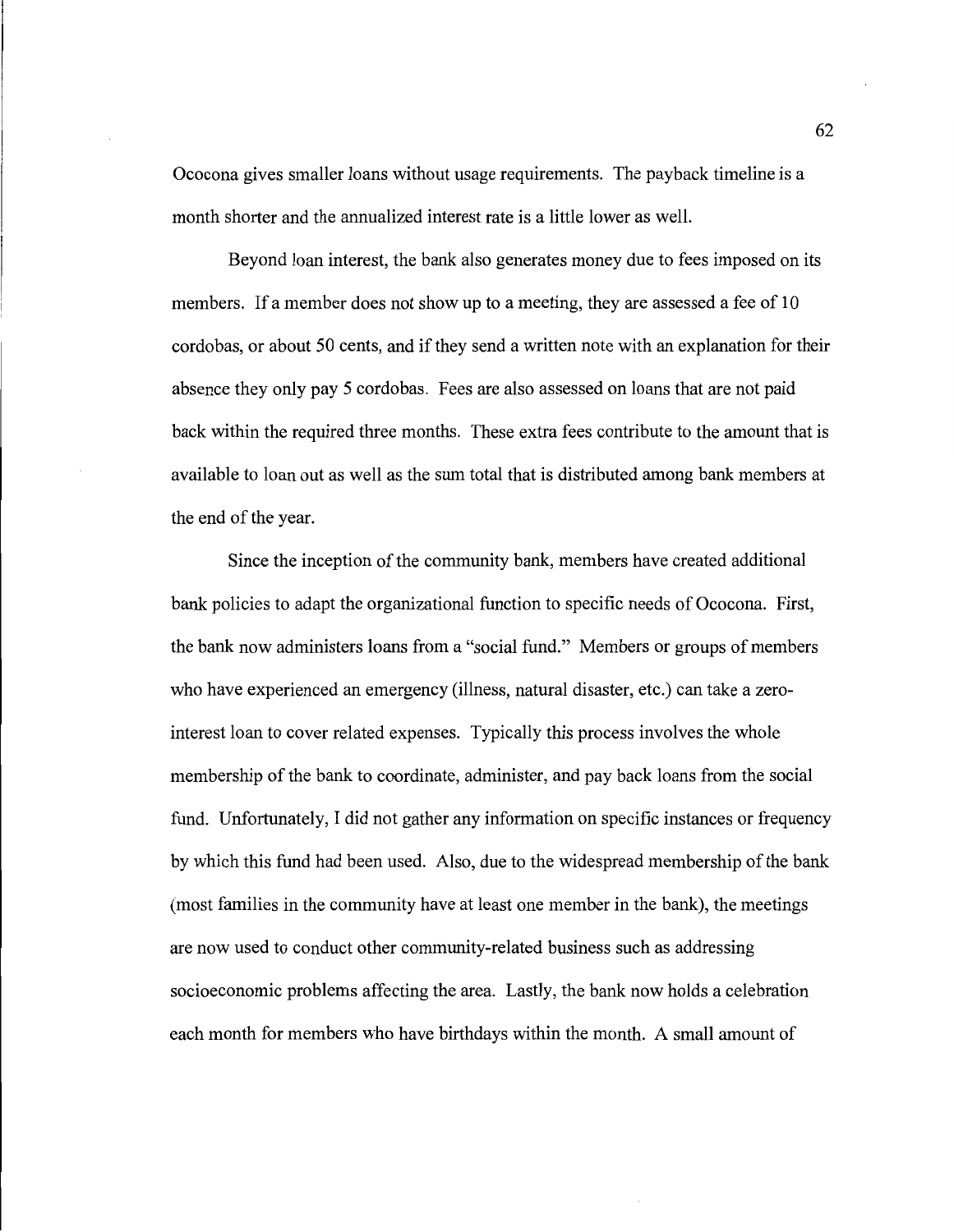bank funds are used to buy a cake. According to participant interviews, these changes evolved from an internal process of consensus among bank members.

The members of the community bank of Ococona have decided to cap the growth of membership into the bank to its current size. As a result of this cap and increasing demand to participate, community members have started other banks. There are currently seven community banks in Ococona and outlying areas, including a youth bank and a women's bank. My research yielded no indication that these banks competed with each other and in fact many members of the main bank were also members of one or more other banks. The growth in demand and participation in the community bank model indicates how well the model has been received by the community. The next section will illustrate the lived experiences of the bank's members through examining interview results, using the same framework used with interviews in Sabana Grande.

#### **Interview results**

This section will compare the lived experiences of the community members of Ococona with those of Sabana Grande in relation to the four key interview topics: lived experience with microcredit; perceptions of community trust and changes in trust; perceptions of political parties and party politics; and perceptions of political conflict within the community. The experience of Ococona with microcredit, social capital, and cooperation contrasts strongly in many respects with that of Sabana Grande.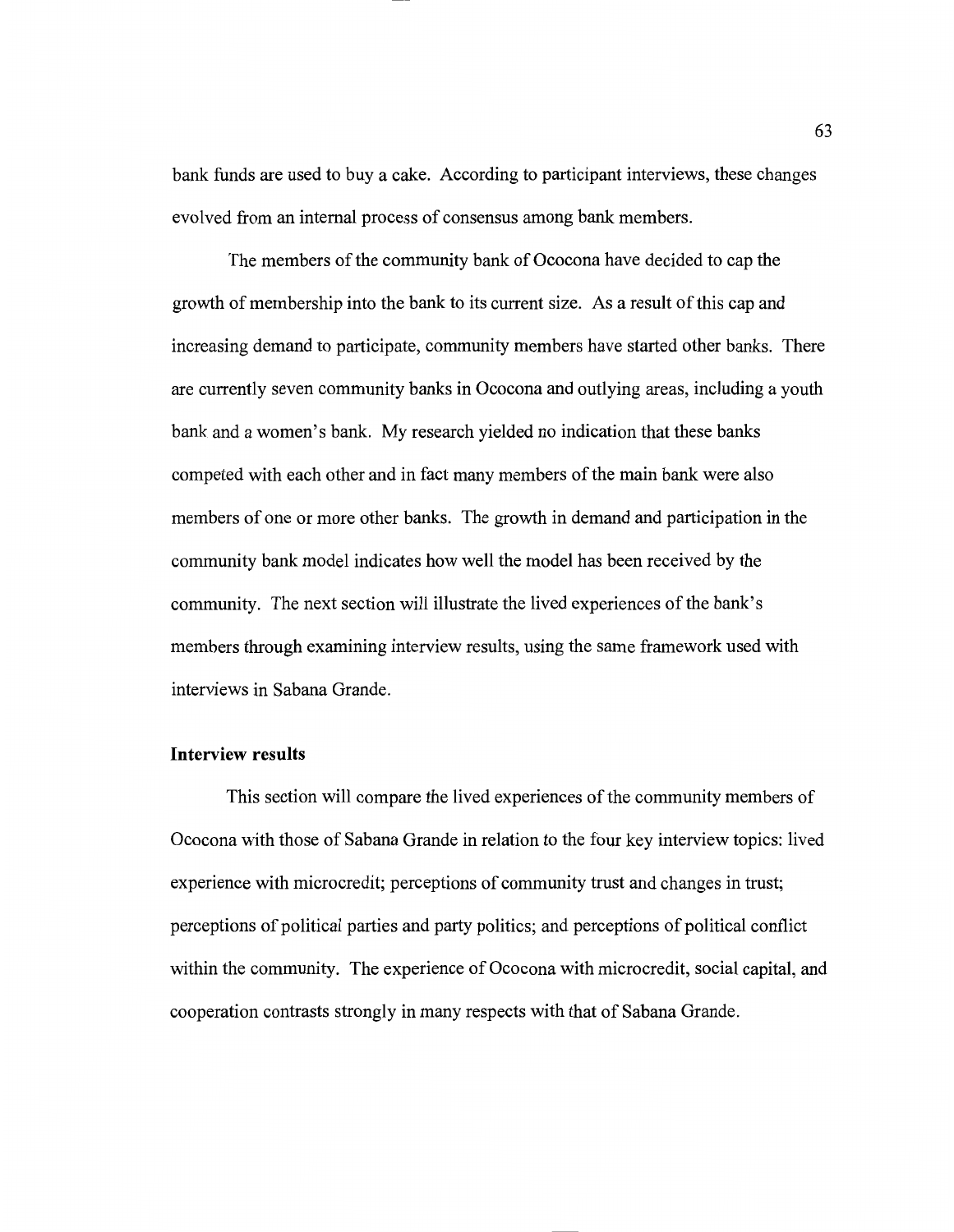All respondents reported good experiences with the community bank of Ococona. The following is a statements made by a young school teacher when asked to describe her experience:

The experience has gone very well for me. When we have financial needs the bank gives us access to funds. This [community bank] is the same model that was started in Ecuador...We have a lot of trust in the board of directors of the bank.

A young woman going to school explained, "I've received loans for secondary school and the university. Now I'm studying math. I've seen very positive changes because of the bank. It has bettered my self-esteem and it helps me manage my money." In most of the respondents' commentaries, the community bank played a more heterogeneous role in the community than the trust bank in Sabana Grande. The bank served as a source of financial capital but also served as a source of building trust, networking with other sectors ofthe community, and building an overall sense of community pride.

I heard no complaints or reports of problems with the community bank while conducting interviews in Ococona. Unlike the disparate views on the benefits of microcredit in Sabana Grande, community members in Ococona seemed to agree that the bank had brought strong benefits to the community, both economically and otherwise. Since the goals ofmy research did not involve assessing tangible economic impacts of the microcredit models, I did not collect data to compare development outcomes in the two communities. However, there exists a stronger perception of overall betterment in Ococona due to the activities of the community bank.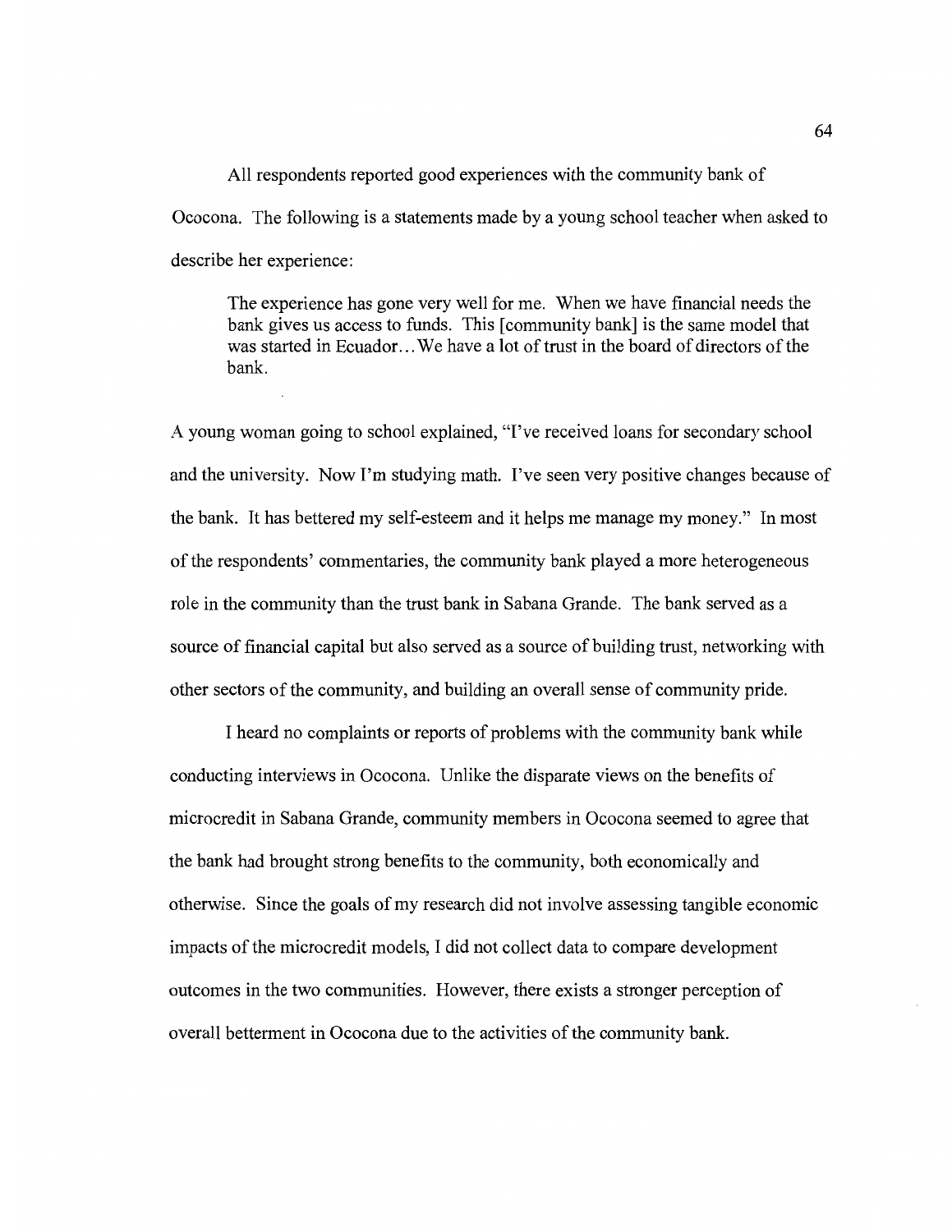How has the community bank in Ococona affected social capital and levels of cooperation through associational engagement? Below is a quote from an interview with a young farmer who was answering questions about bank benefits and how his relationships with other community members have changed through the bank process. Particularly relevant text is italicized:

The bank helps us during the planting season. To meet every 15 days is really helpful. We can *share our difficulties..* .it's like a *community help group.* We celebrate birthdays every month as well as special occasions like mother's day or father's day. Since the bank closes every December, we have money at the end of the year to help with school expenses and Christmas.

Another young student stated, "[The community bank] has helped. A person can remain secure knowing that their money is secure. I take out many loans per year. I *also help others get loans so I've strengthened those relationships."* This student became a de facto source of information for other community members which indicates similar forms of relationship-building as in Sabana Grande.

Relationships were based on other circumstances as well. One community member stated, "The other great thing about the bank is that if someone in the group has a problem paying their part one month, *people unite* to help them pay." When discussing other benefits of the bank, one school teacher explained,

The bank meetings also serve as a way to have fun and *organize ourselves as a community.* We also organize other types of activities in the meetings. We also share our experiences with other people. The other good thing is that everyone in the community is welcome. There is no discrimination.

Another young woman discussed the networking dynamics of the bank: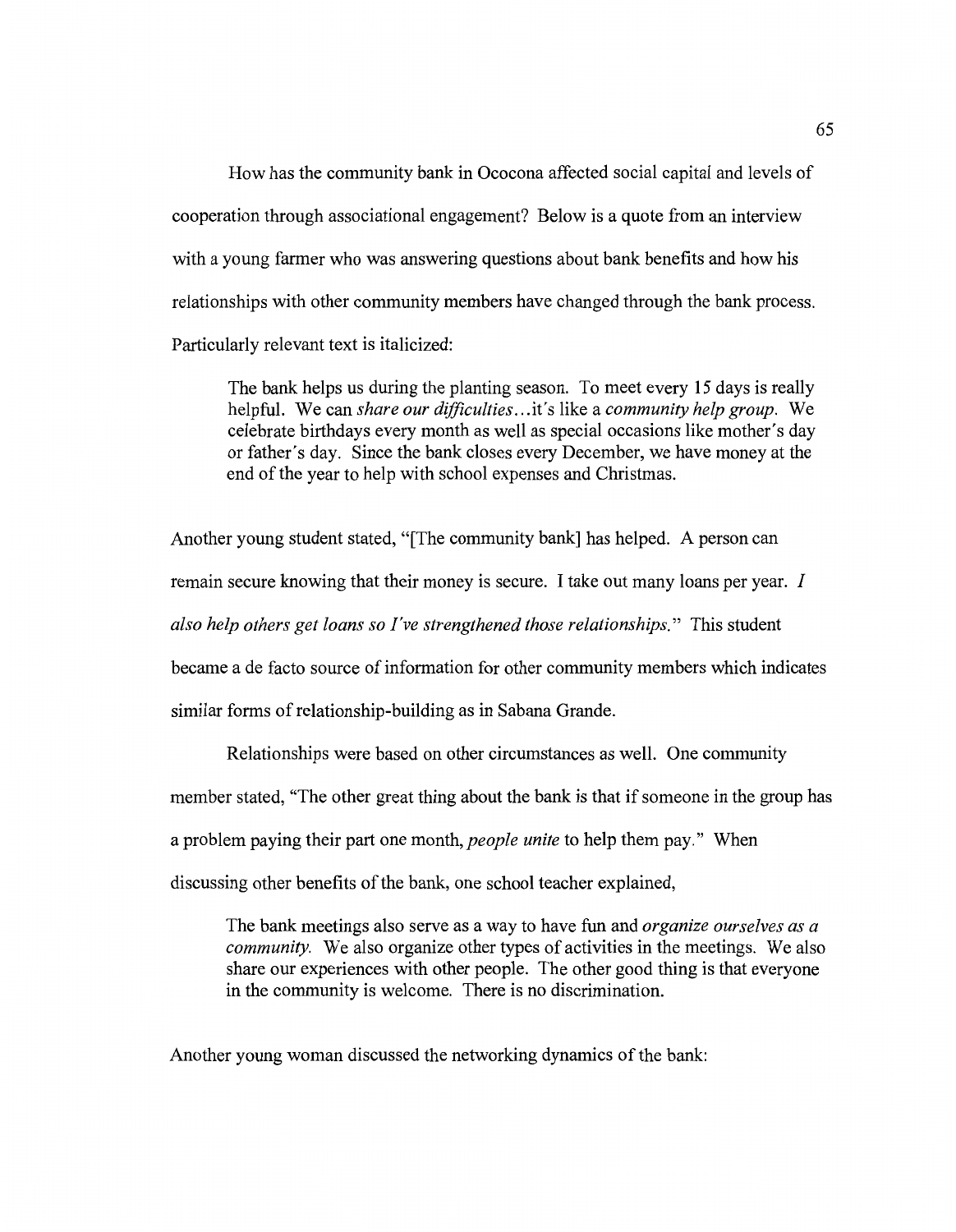I've helped others to participate in the bank. I've networked through other organizations and groups to *include more people in the process.* Along the way I've *built better relationships with people.* It has helped me. Before the bank, I never met with these people. Now we meet every 15 days. We chat and get caught up on each other's lives.

A secondary school student explained how the bank had evolved into a communal gathering spot. He said, "We also celebrate birthdays every month in the bank meetings. For example, for everyone who has a birthday in that month we celebrate with one cake at the bank meetings." A common statement made by respondents was that before the bank, they knew a lot offaces but did not know people's names or anything about them. Now, after participating in the bank they feel like they are very close to these community members. Obviously, it becomes easy to romanticize the experiences and relationships in Ococona based on the overwhelmingly positive comments made from respondents. More research needs to be conducted in order to problematize this idyllic sense of social capital by peeling away historical issues involving power relations, exclusion, and conflict. It is important to consider these findings while knowing that a more nuanced picture is always desirable.

With these limitations in mind, one can see a stark contrast with the interview results from Sabana Grande. While relationships in Sabana Grande were seen to be affected mostly by business and mentorship interactions, relationships in Ococona were strengthened by a more holistic interaction between community members. Participants discuss business and commerce, but also interface on important community and family issues in the bi-weekly community bank meetings. I detected no sharing of this nature between the members of the trust bank in Sabana Grande.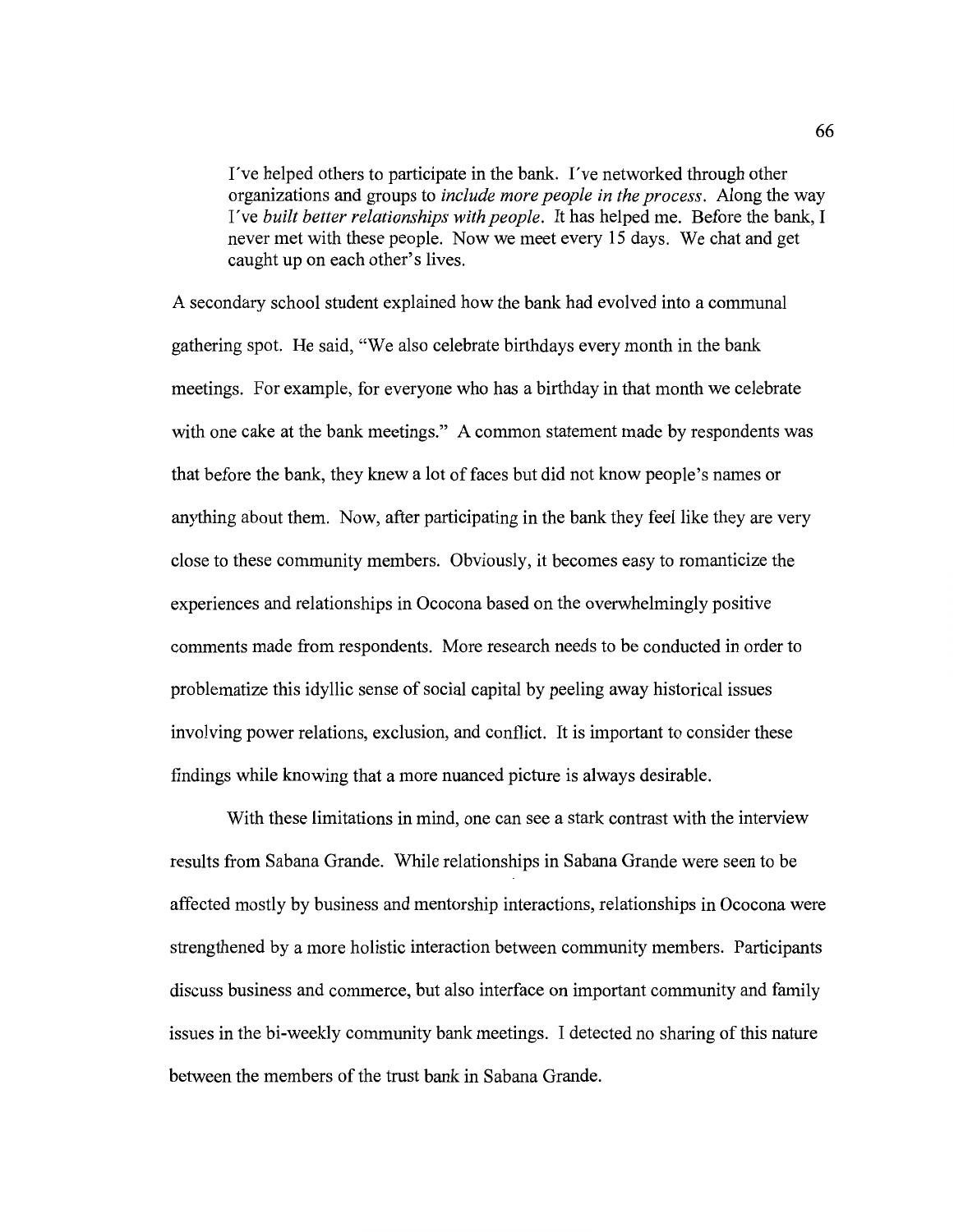As mentioned above, many key aspects of the bank were implemented after its inception in response to a diverse set of community needs. Through my interviews, I was able to catalogue many of these evolutionary aspects of the bank. Recent policies included the creation of a social fund, use of funds for special celebrations, and birthday recognition. Such new policies have served to further improve relationships and build community social capital. Furthermore, because these policies were developed within the bank, participants feel that they have ownership over the process and outcomes of the community bank.

In addition to improved relationships, respondents reported increasing community problem-solving engagement in bank meetings. When the bank first started, bank meetings were exclusively used for bank business. However, over time participants realized the value of taking advantage of the relatively high participation and frequency of meetings to address other community issues. In other words, the community bank meetings have also become a *de facto* space for frequent town hall meetings. This aspect of the bank provides yet another example of how the participants were able to utilize community agency to mold the microcredit model to their particular situation.

Inclusion was a common theme in Ococona interviews as well. People interviewed felt that community members could join or resign from the community bank at will, without restrictions. Most described this aspect of the bank as nondiscriminatory. As is shown in the comments above, one respondent explicitly states, "There is no discrimination [in the community bank]." Informal interviews with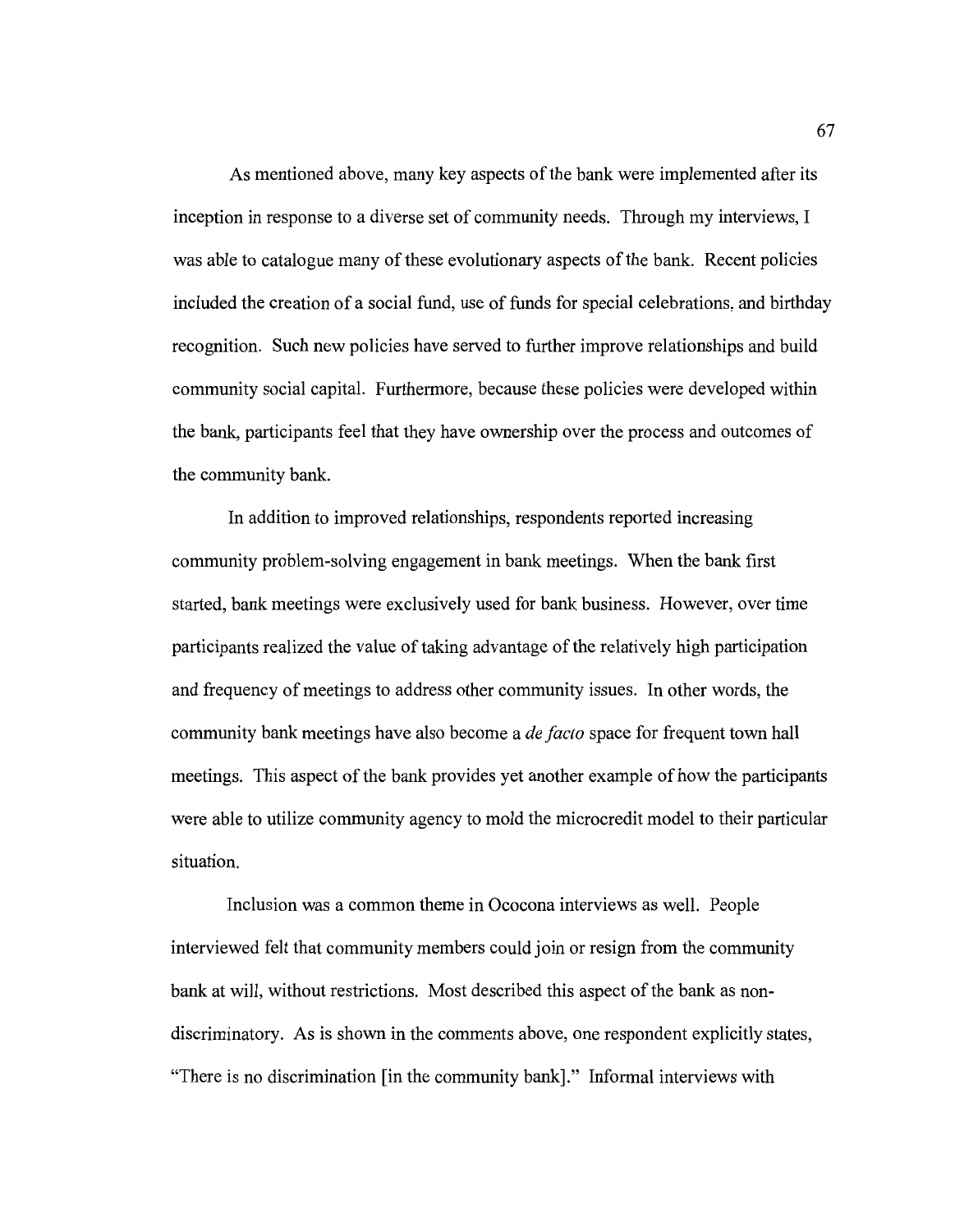community members who did not participate in the bank corroborated this sentiment. All agreed that the bank was beneficial and that if they wished to join in the bank they easily could. In fact, all outside respondents had at least one family member who participated in the bank at the time of the research.

Perceptions of politics and partisan identity fall in line with the lack of statistical violence reported from the municipal police department. Only one respondent in Ococona reported partisan conflict and she attributed the conflict to a band of youth from another community passing through in a pick-up truck trying to incite violence. Most people interviewed in Ococona claimed that partisan violence does not occur in this area. There had been violence as recently as five years ago, but outbreaks of violence were all but unthinkable in the most recent municipal election. Contrasting with Sabana Grande, community issues are framed in a particularly nonpartisan, and even anti-partisan, way. For example, when asked about Nicaragua's current political climate, one person told me, "Each side only works for their side. If people would just unite and shed their [partisan] differences we could move forward as a country." When asked about changes in thinking about politics, another person said, "We have built more links between each other. We learn to like people who we did not like before. We now realize that we're all equal," and "Before, I had problems [with politics]. Lately, we understand that in times of trouble our neighbors help us, not political parties. Even though all of my neighbors are Sandinistas, they are now my friends." The large number of comments of this nature suggests that significant partisan bridging has occurred over the past five to seven years in Ococona. Partisan bridging or shifts in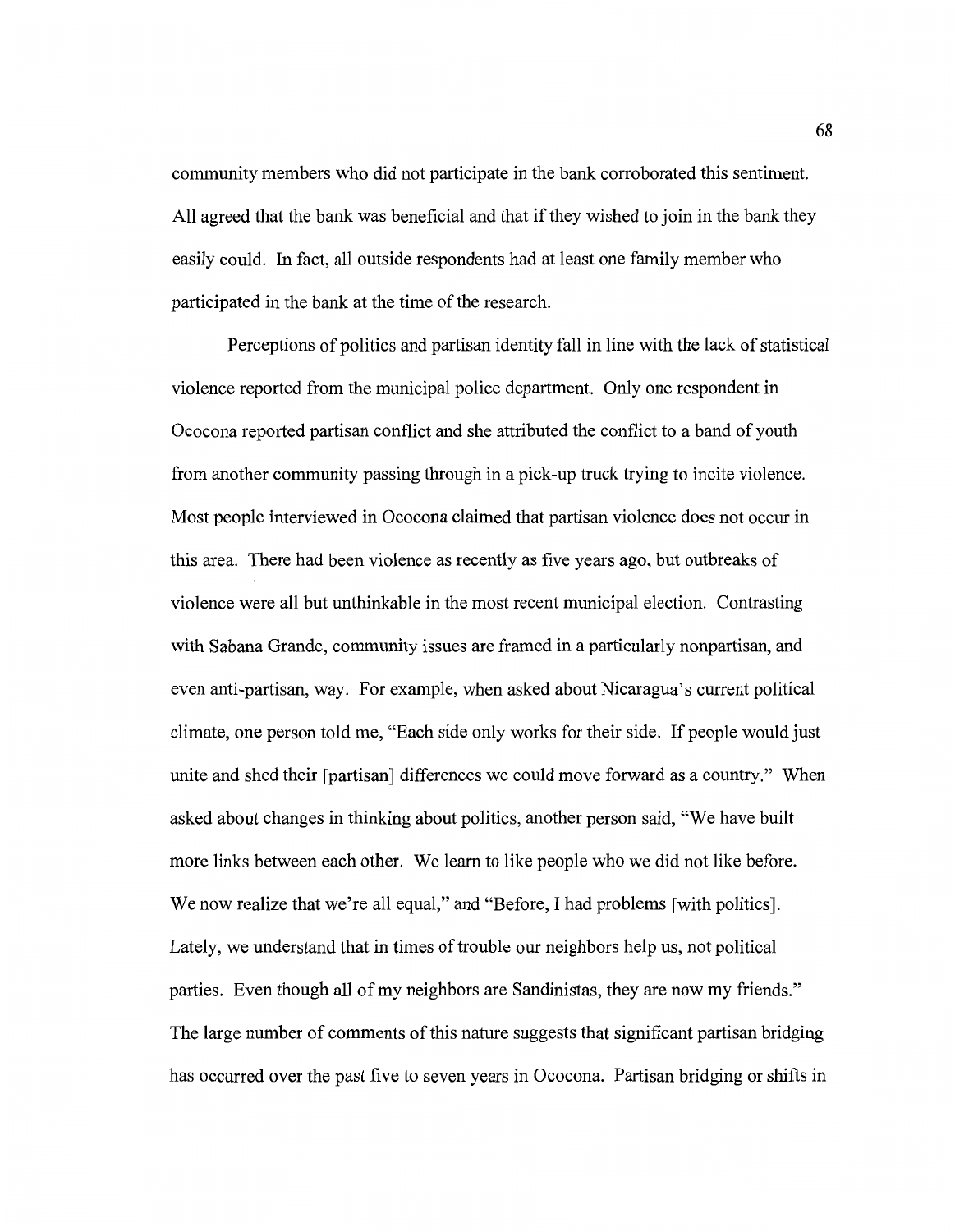importance attached to political identity probably happened in multiple facets of the community which this project did not look into. However, as shown above, interviews also uncovered perceptions of relationships strengthening in diverse ways through interactions within the community bank.

People in Ococona also seemed to be keenly aware of partisan conflict and violence inflicting other areas of Nicaragua. Most were able to discuss at length the violence that had cropped up in Managua during the municipal elections and the current politicized relationship between Nicaragua and Honduras. One person explained that years ago (the respondent could not elaborate on how long ago) neighbors and family members used to fight over partisan issues in a similar fashion but that now the community is calm. People do not identify themselves as partisan actors. Another person told me that occasionally political officials would travel to the community but people were not really interested in participating in rallies or political events. Based on these comments, one can see a reduced importance placed on political party in how community members identify themselves.

How do feelings about politics relate to Ococona's experience with the community bank? The rapidly increased associational engagement and subsequent increase in social capital in Ococona seems to temporally correlate with a decrease in identification with political party. However, the purpose ofthis study is not to establish definitive causation between Ococona's microcredit experience and a reduction in political violence. Rather, it is important to note the importance of the community's experience with the community bank in contributing to a more cooperative sense of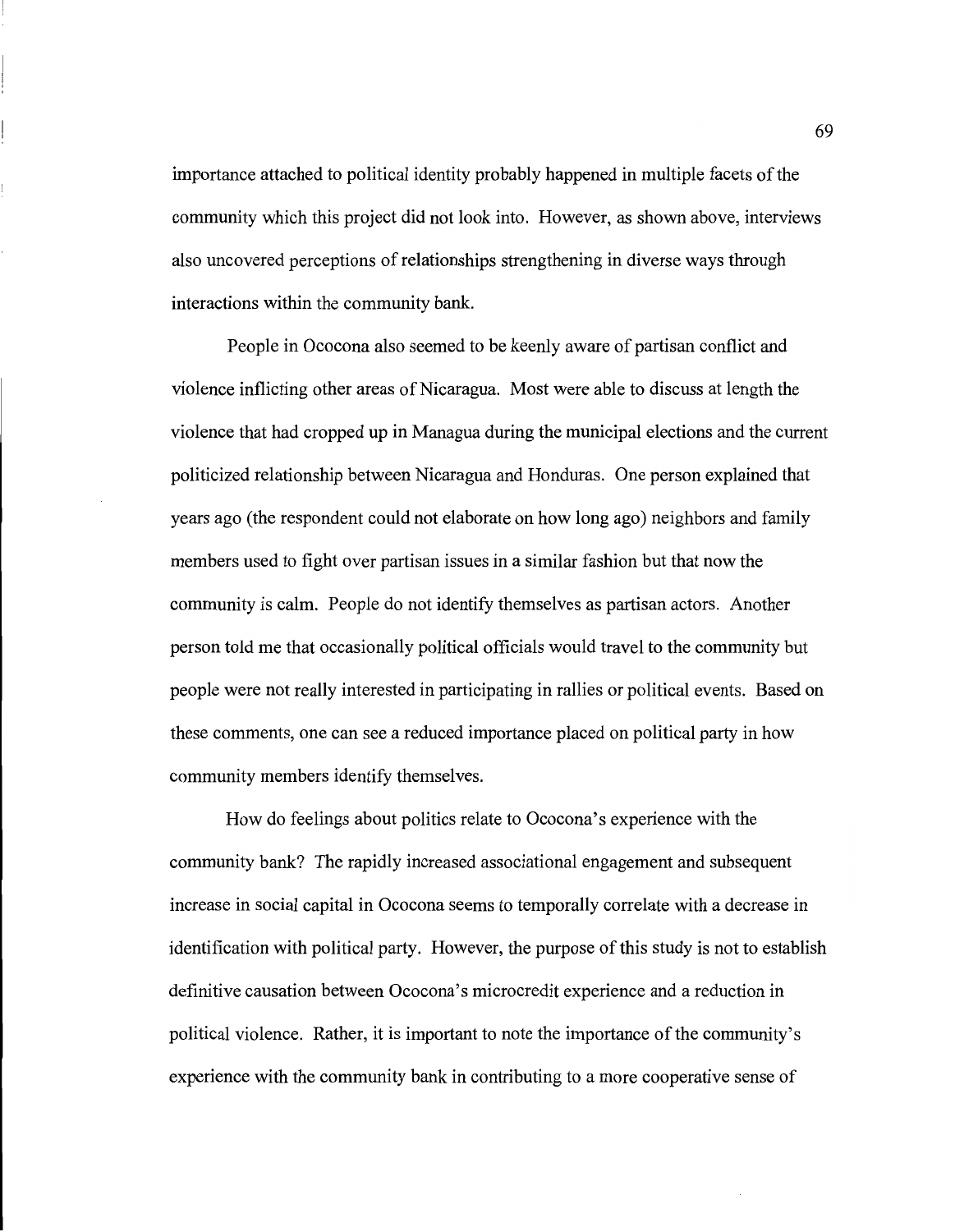community identity. Although, the most tangible indicator of this cooperation is statistics on political violence, the lived experiences and testimonials of participants in the community bank also illustrates the evolving cooperative dynamic in Ococona,

The next chapter will take a comparative look at the experiences of Sabana Grande and Ococona to better interpret the relationship between associational engagement and cooperation in this context. Also, the analysis will return to the theoretical framework outlined in chapter three and address the principal research questions of this thesis, utilizing the results from the two case studies.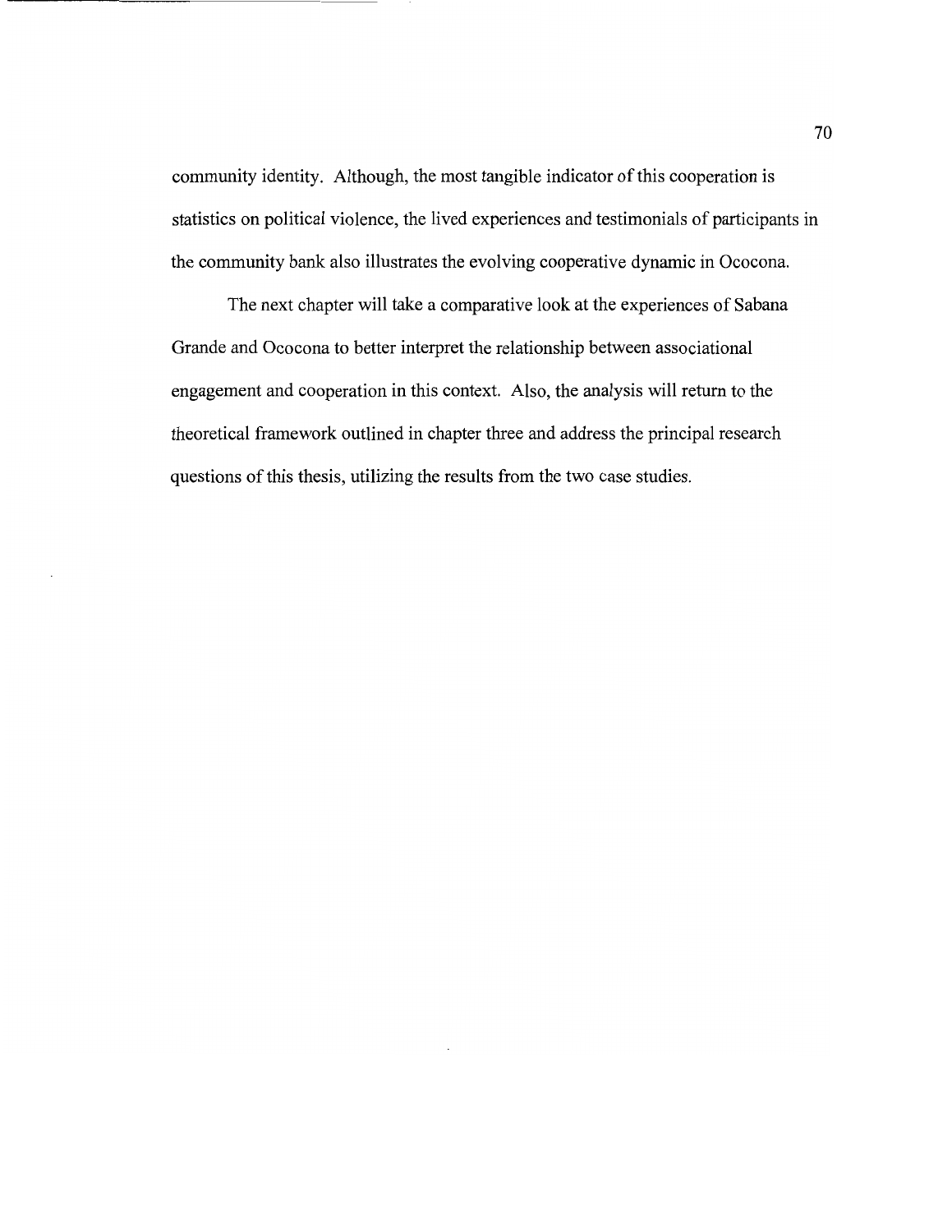#### CHAPTER VII

# **INTERPRETATIONS: ASSOCIATIONAL ENGAGEMENT, POWER, AND COMMUNITY**

Is it possible to draw conclusions about cooperation dynamics based on the case studies in this thesis? Many important social and cultural aspects of these communities are left unexplored and demand further investigation in order to get a more holistic explanation of outcome differences. However, the results do provide a compelling basis for further comparative work. Furthermore, the results contribute to existing literature on social capital and bridging associational engagement by illuminating key elements of civic relationships such as power, agency, and levels of inclusion.

This chapter will provide interpretations and discussion of empirical findings from chapters five and six. I will discuss the case studies comparatively to uncover partial explanations for disparate experiences and implications for the larger issue of connections between microcredit and community experience. Based on interview responses three theoretical dimensions can help explain the differences in community experience between Sabana Grande and Ococona. The differences are: distinct microcredit structures that in tum lead to distinct forms of bridging relationships; differences in power relations embedded in each microcredit model; and allowances for community complexity. The following sections will discuss these three dimensions as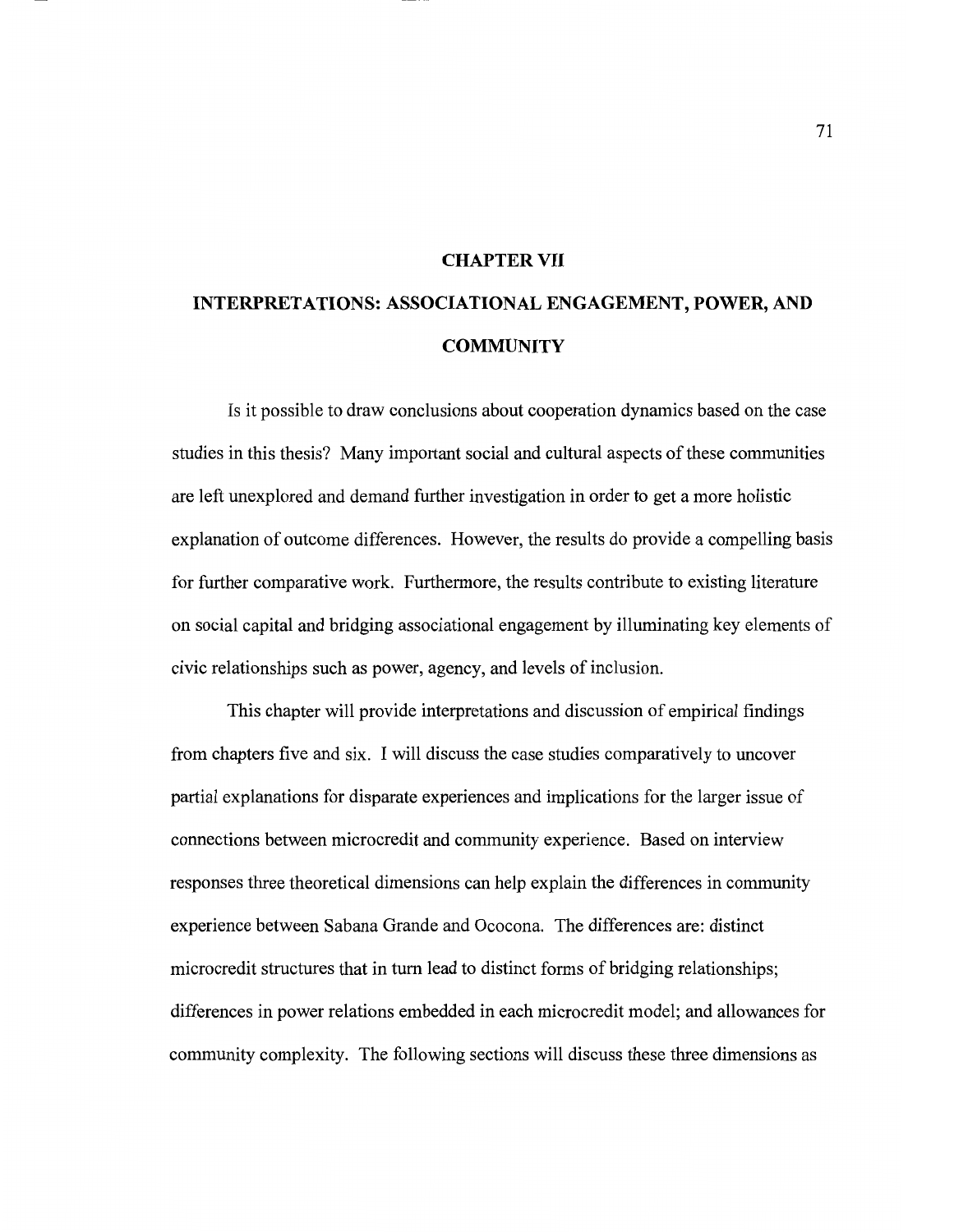they apply to the case studies. The chapter will conclude with a discussion of opportunities for further research.

### **Microcredit engagement**

As the empirical case study chapters showed, the research process uncovered very different experiences between microcredit, microcredit participants, and the community. From a purely comparative standpoint each microcredit model was very different which could account for much of the difference in community experience. Although participants generally viewed the trust bank as beneficial in Sabana Grande, they also expressed various levels of distrust and discontent over ASODENIC policies. Also, the research yielded community tensions around the trust bank due to perceived exclusion. This result contrasts sharply with the experience of Ococona, which viewed the community bank as inclusive and fundamental for building cooperation.

The trust bank in Sabana Grande had a strict policy of lending money only to group members who were entrepreneurs and who would use bank funds for related business activities. Furthermore, the bank facilitated greater interaction between bank members and the community directly through market-exchange activities. The small business requirement policy placed a limit on other forms of engagement. **In** other words, the trust bank started with building financial capital and limited its interaction to the sphere of financial capital accumulation. All else being equal, financial capital accumulation without a balance of social capital accumulation may lead to increased divisions between those who are perceived beneficiaries and those who are left out.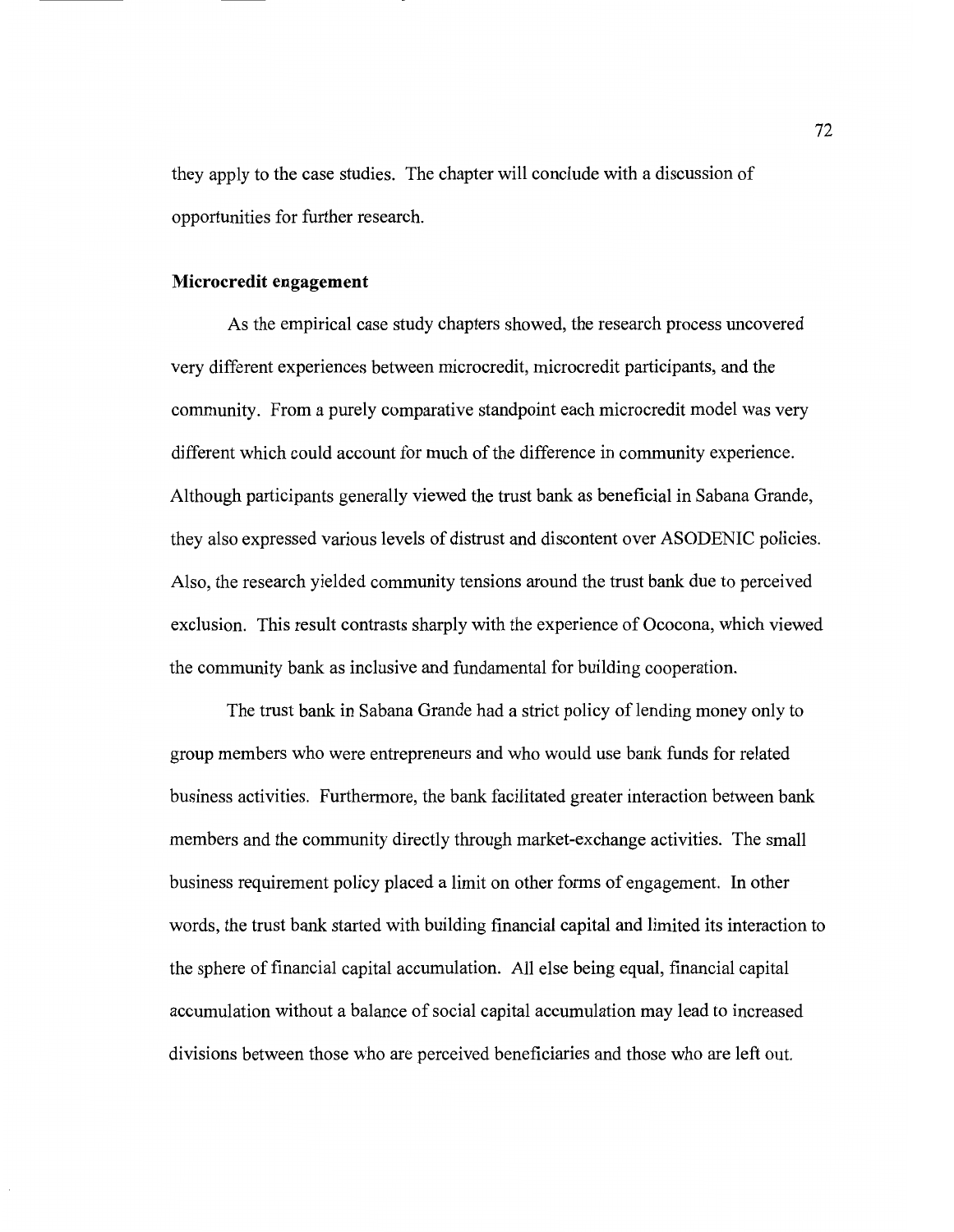Although, social capital could potentially build through intensifying networks of commerce relationships, no evidence ofthis nature was found in Sabana Grande.

In the case of Ococona, participants were able to use bank funds for any reason they deemed necessary. This has two practical effects. First, the openness ofthis policy presents more opportunities for agency and self-detennination among members of the bank. Participants feel that they have more control to creatively solve problems because they are not limited to use bank funds on business activities. Second, this space for creativity leads to relationships based on cooperative problem-solving. Participants in Ococona expressed more willingness to help their fellow community members pay back loans that were not solely taken to enhance profit-seeking activities. Because the funds are used for myriad reasons, market-exchange and non-market exchange relationships are leveraged in keeping the bank stable and functional. As the bank evolved, members took advantage ofroutine bank meetings to discuss unrelated community issues as well.

From a theoretical standpoint, the trust bank in Sabana Grande builds financial fonns of community capital and bridging relationships based on financial capital, not social capital. Alternatively, the community bank in Ococona builds financial capital, *while at the same time building social capital among its constituents.* This is true because the bank constituency in Ococona controled bank policies which promoted spaces for community interaction beyond commerce. According to the narratives of bank members, the community bank frequently utilized this interactive space to mobilize bank resources to address communal issues, such as infrastructure or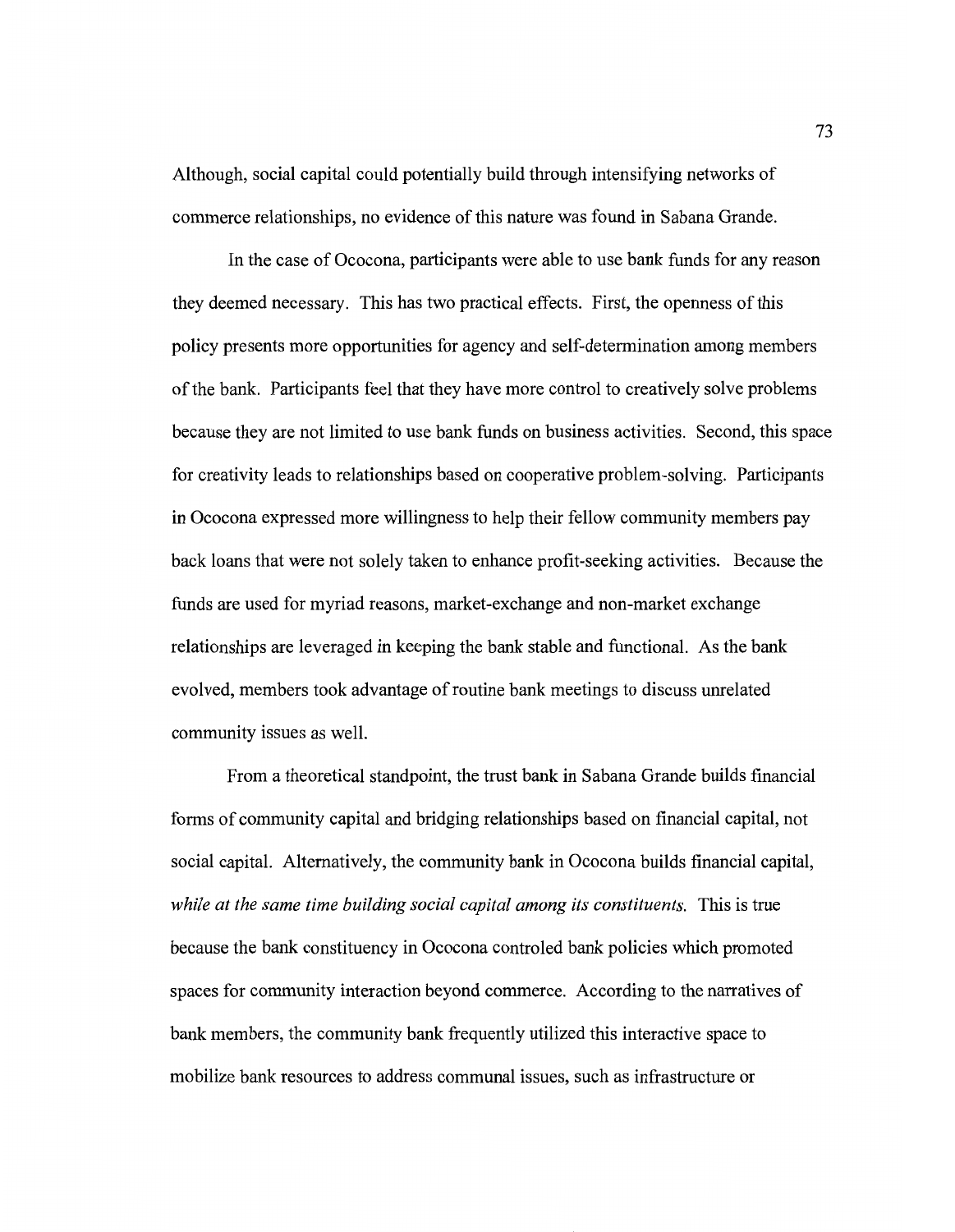community celebrations. **In** this respect, the community bank was able to bring members together to address community issues which served to increase networks of trust among constituents. Although I am not trying to prove causation of cooperation, the empirical snapshot of more diffuse and diverse relationship-building found in my Ococona interviews suggest that the community bank has been more successful at creating cooperative spaces than the trust bank in Sabana Grande. Additionally, the data on reported political violence adds one more layer of compelling evidence to the picture.

Why might these two differing experiences with community capital affect levels of cooperation? Although the findings of this research generally agree with claims by Varshney and Putnam that associations which promote bridging activities foster more intergroup cooperation than associations engaged in bonding activities, I would contend that this claim does not go far enough in its explanatory power. Both the trust bank in Sabana Grande and the community bank in Ococona foster bridging activities that build relationships between Sandinistas and Liberals. However, the difference lies in how each microcredit group generates community capital and how this dynamic maps onto pre-existing cooperative dynamics within the community.

Although financial capital builds relationships through increasing economic interactions in Sabana Grande, the benefits of financial capital become politicized, leading to increased political divisions. Respondents outside of the trust bank perceived participation as being the result of political connections. Even some members of the trust bank expressed distrust towards other members due to their political affiliation. **In**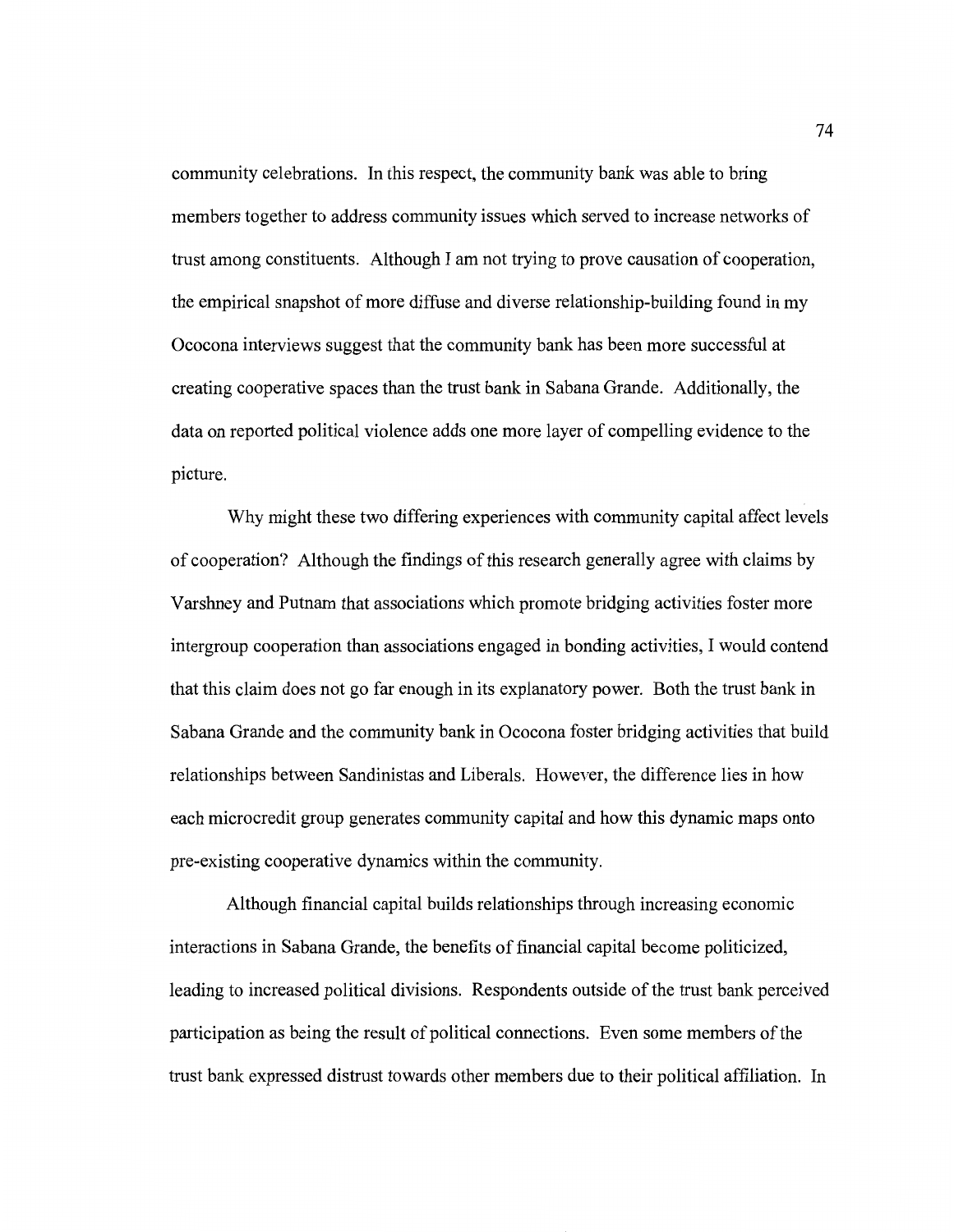this case the rigidity of the microcredit model, which limited participation and access to credit based on ownership of a small business, combined with an existing environment of political mistrust to foster perceptions of exclusion which further exacerbated tensions between partisan groups. The case of Sabana Grande illustrates how inflexible microcredit policies preclude transformation of financial capital to social capital, which ultimately affects overall cooperation dynamics.

In terms of fostering cooperation, the community bank in Ococona has three structural advantages over the trust bank in Sabana Grande. First, community bank policies are set and changed within the constituency of the bank, not from an organization perceived as 'outsider.' This allows the community to exercise agency as a cooperative group and to minimize tensions with outsiders who do not have a perceived stake in the community. Second, the community bank model places structural emphasis on building social capital as well as financial capital. This is true partially because loan amounts are relatively low, which reduces the perceived risk of anyone constituent misusing bank funds. Also, there are no official restrictions on the use of funds. In Ococona people used funds for a wide range of activities which promoted greater interaction between community members overall. For example, instead ofinteractions based solely on business transactions, one member might take money to pay for school supplies so that she might be able to go to school. A teacher, who is also a member of the community bank, now interacts more with the teenage recipient outside of the bank which generates a personal stake in the student's future. The flexibility of the use of funds spilled out to the rest of the community in the form of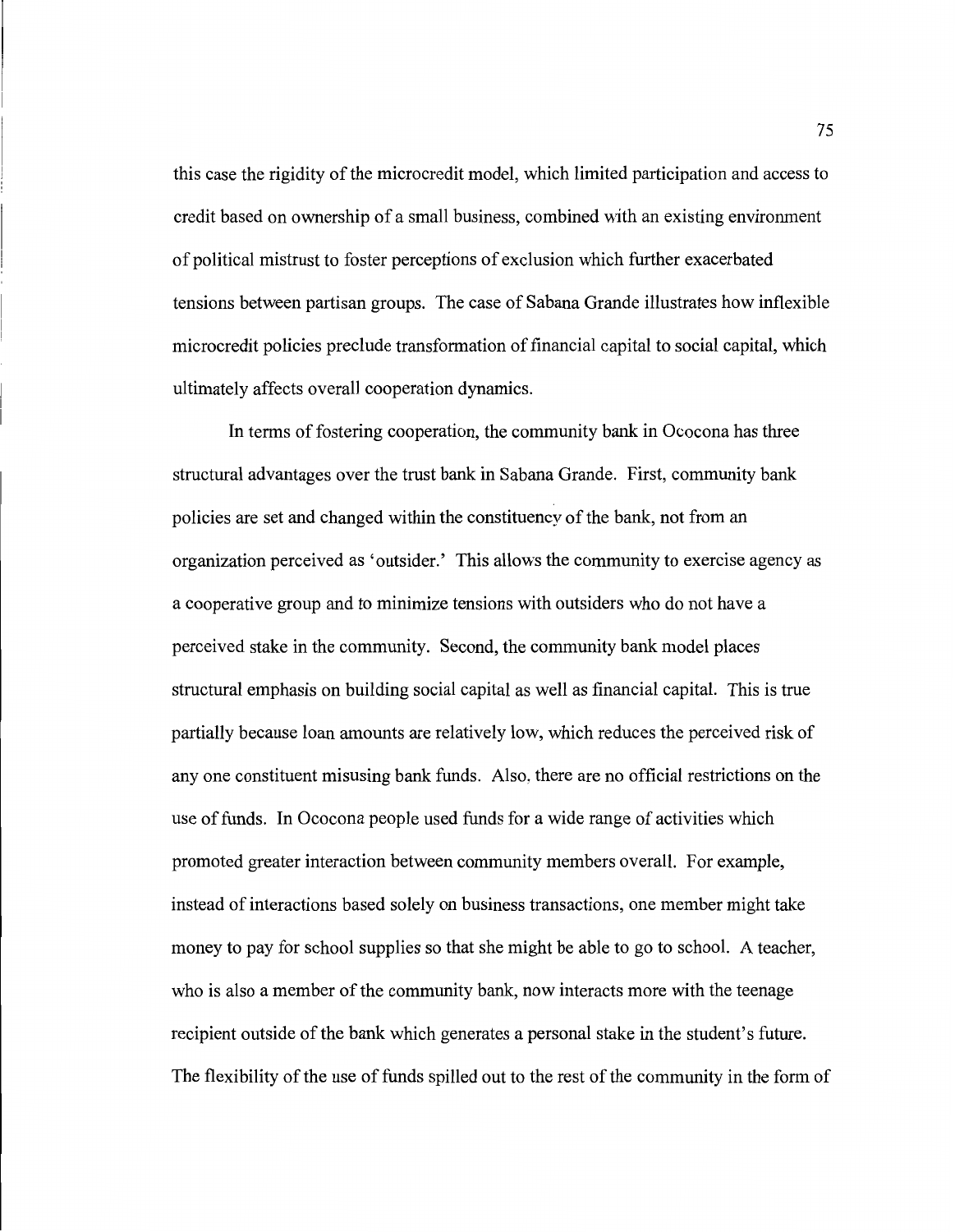more diverse forms of relationship-building. Again, these policies more effectively match the flexibility needed to address complicated family and community situations. Finally, the bank also had a structural advantage in how it allowed all members of the community who were willing to deposit regularly to join, regardless of prior experience as entrepreneurs or training in financial matters. The members viewed community bank participation as real-world training. This open-admission policy helped to counter outside perceptions of exclusion based on political or familial connections. In summary, these structural advantages allowed the community bank in Ococona to more effectively interact synergistically with the overall community.

#### **Power and community agency**

The case studies in this thesis present two contrasting pictures of powerrelations between those who set microcredit policy and those who participate in microcredit activities. Furthermore, the research suggests that the nature of these power relations also spills out to the community beyond the immediate membership of the microcredit groups. These effects represent unintended consequences not seen by development planning from outside of the community.

Many of the policies implemented by the microcredit groups in Sabana Grande and Ococona were similar. Interest rates were both around 50 percent, loan terms were comparable, and both had non-discriminatory policies in terms of political affiliation and socioeconomic status. However, in Sabana Grande interview results revealed tensions around these policies. According to respondents these tensions arose due to the fact that the policies were created from the ASODENIC coordinators who lived in the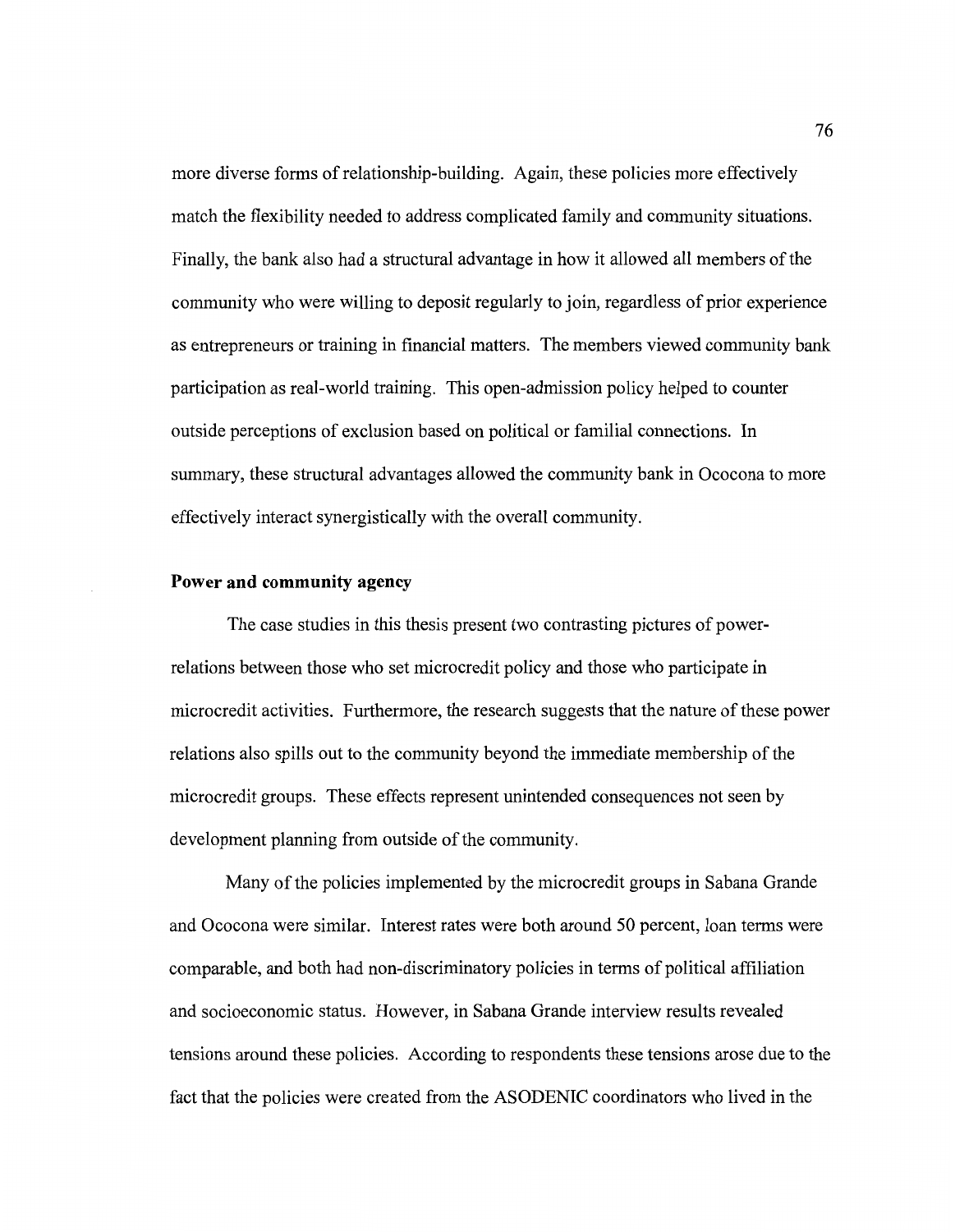nearby city of Somoto. Also, these policies were seen as benefiting a pre-designated group of people in the community and that people who were not part ofthis group would never benefit from the trust bank. Regardless of whether these perceptions are true or not, community members had stigmatized the trust bank as a source of exclusionary power controlled by outsiders.

Conversely, the case of Ococona yielded much different perceptions. Community members did not voice complaints about the interest rates or other policies of the bank. Respondents took pride in the fact that they were the sole owners, policysetters, and beneficiaries of the community bank. Even nonmembers felt that the bank would be open to their participation if they so chose. Although many factors could have contributed to this difference in perception, it is hard to overlook the frequency by which respondents expressed content and pride over their perceived agency within the bank.

Again, this thesis is not trying to prove that structuring microcredit so as to allow for maximum community agency will definitively cause greater cooperation. However, one cannot ignore the need to consider the extent to which communities can determine the rules of microcredit as an important element in this dynamic. A more comprehensive study would need to examine other microcredit cases in differing contexts to strengthen a comparative claim about causation. The Ococona experience does contribute to a body of work that discusses the virtues of bottom-up development and cooperation through civic engagement.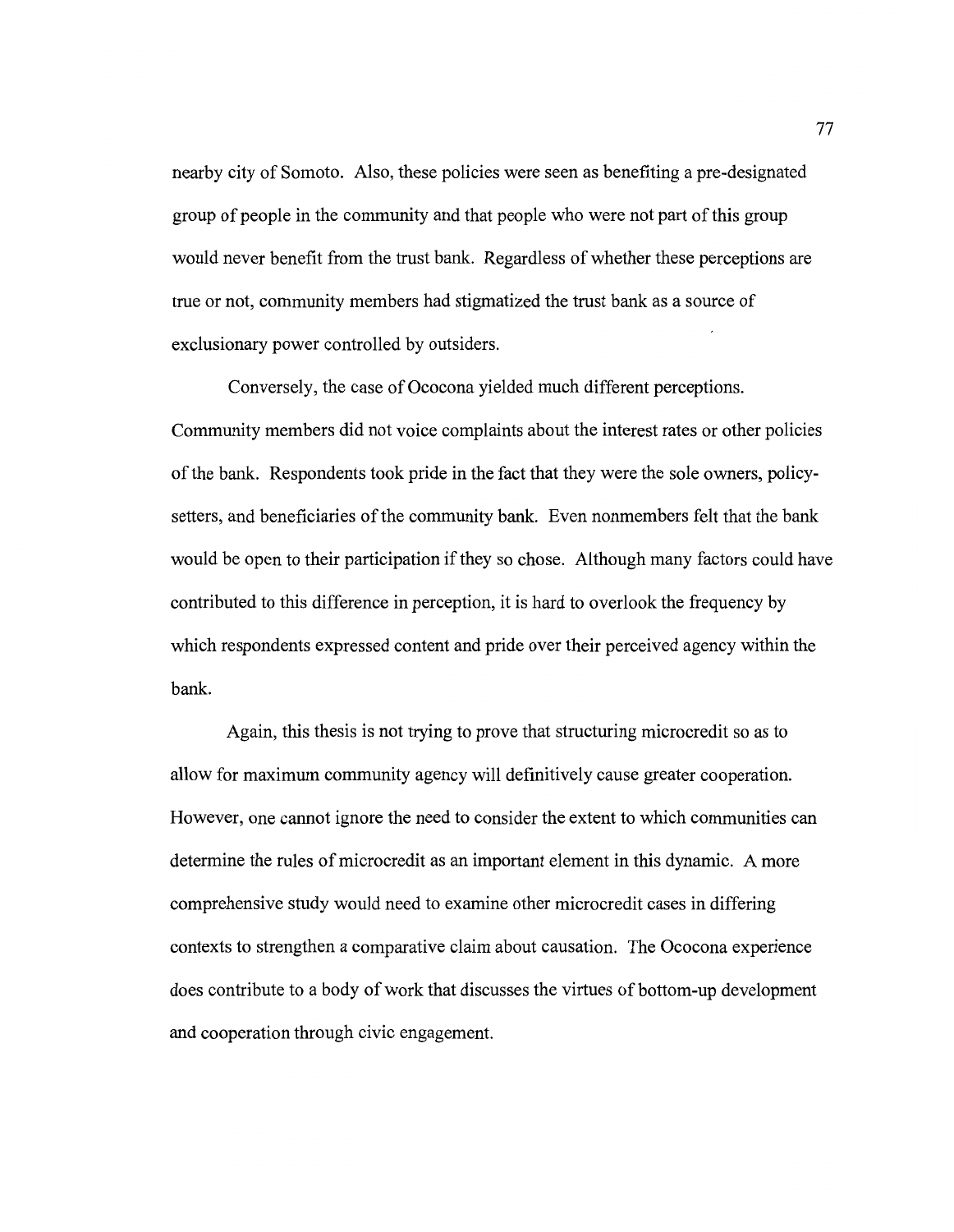#### **Accommodating complexity**

Related to levels of agency is the concept of flexibility and responsiveness. James C. Scott (1999) discusses the importance of local forms of knowledge production and the role this production should play in development planning. This concept also partially explains the empirical differences between Sabana Grande and Ococona. The trust bank in Sabana Grande was structured and standardized to promote economic growth through supporting entrepreneurial activities. Even within the arena of 'economic growth' and 'entrepreneurial activities' ASODENIC, not the community, sets the boundaries and definitions. Therefore a standardized definition of these activities is imposed on all target communities regardless of distinct historical, cultural, and political characteristics. This top-down rigidity risks contributing to social dissonance and unintended divisiveness in communities with complex cultural forces and stakeholder motives.

Although the picture of cooperation in Ococona that this thesis paints seems idyllic, it serves to underscore the effectiveness of associations and development schemes that remain responsive to local forms of knowledge and dynamic community change. The community bank creates spaces for the community to exercise its own creativity and employ its assets without outside constraints. Ococona, through strengthened social networks and organizing experience, may be more resistant to social shocks such as political violence.

Of course, this research also raises some important questions. Do the results imply that community banks like the one in Ococona are panaceas for making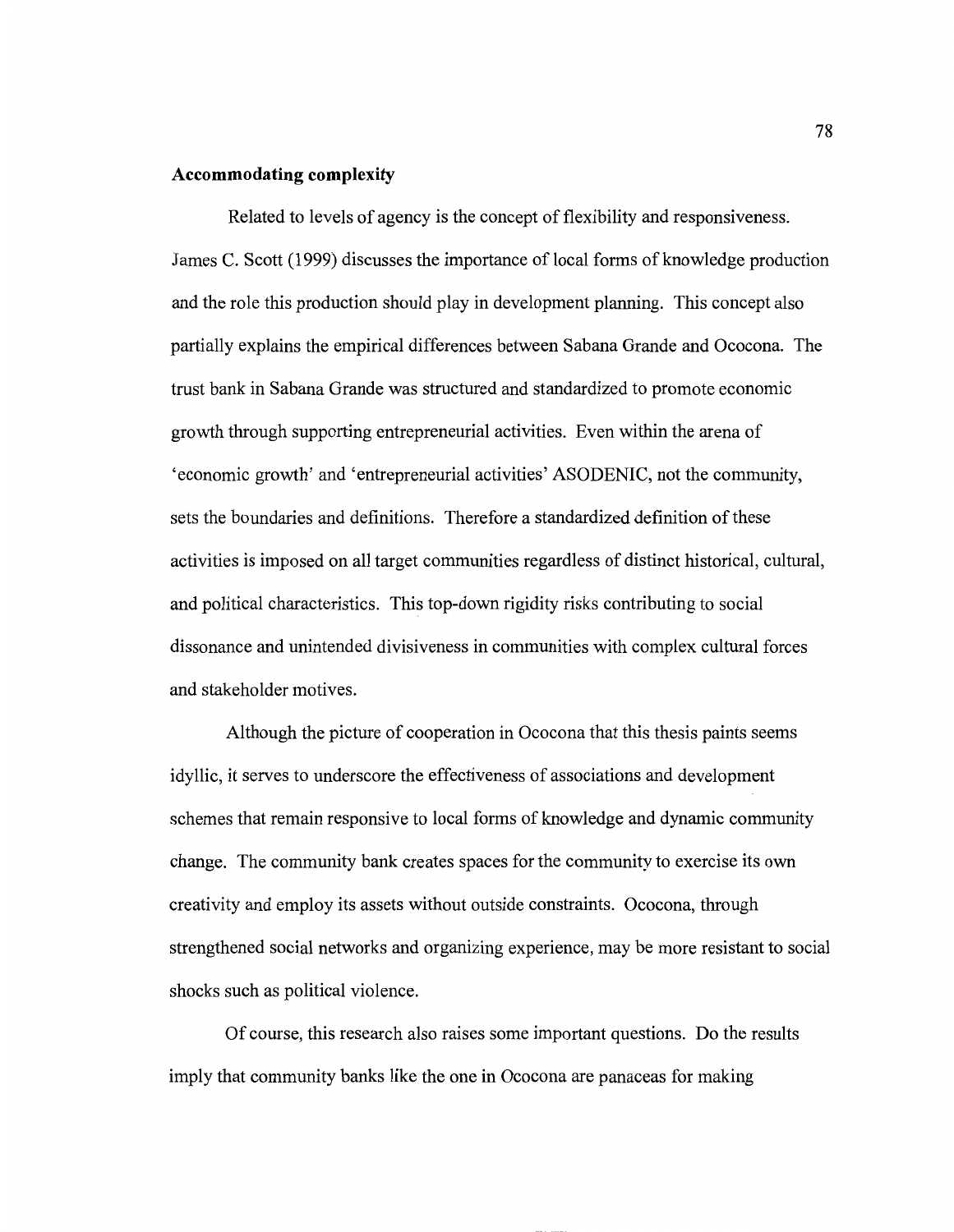communities immune to violent conflict? Can these effects be replicated in other communities? The reader should know that the results ofthese case studies are incomplete and leave much to be explored. Further qualitative research could uncover deeper social and historical forces that could surface in the face of economic or political shocks. It would be a mistake to consider the community bank as anything more than a compelling factor in the constellation of social forces at work in Ococona. In terms of replication, the community bank in Ococona can be applied to other communities to the extent that it allows for maximum agency, inclusion, and flexibility that a complex community of human beings requires.

#### **Conclusion: Microcredit, associational engagement, and cooperation**

Returning to the research questions established in the introduction of the thesis, we find both strong and contradictory answers to each question. Again, this thesis focuses on microcredit as a community association because ofits unique characteristic of building financial capital versus other forms of community capital. This research asks whether microcredit can substantially alter community member identity and strengthen levels of cooperation.

First, I asked if the formation of microcredit groups can play a significant role in bridging cultural identity groups. Results from the case studies indicate that each microcredit group helped community members build bipartisan relationships. However, it is not enough to simply measure the increase in social links between Sandinistas and Liberals. Research must look deeper into these connections to examine whether longterm cooperation can be fostered, which leads into thinking about community capital.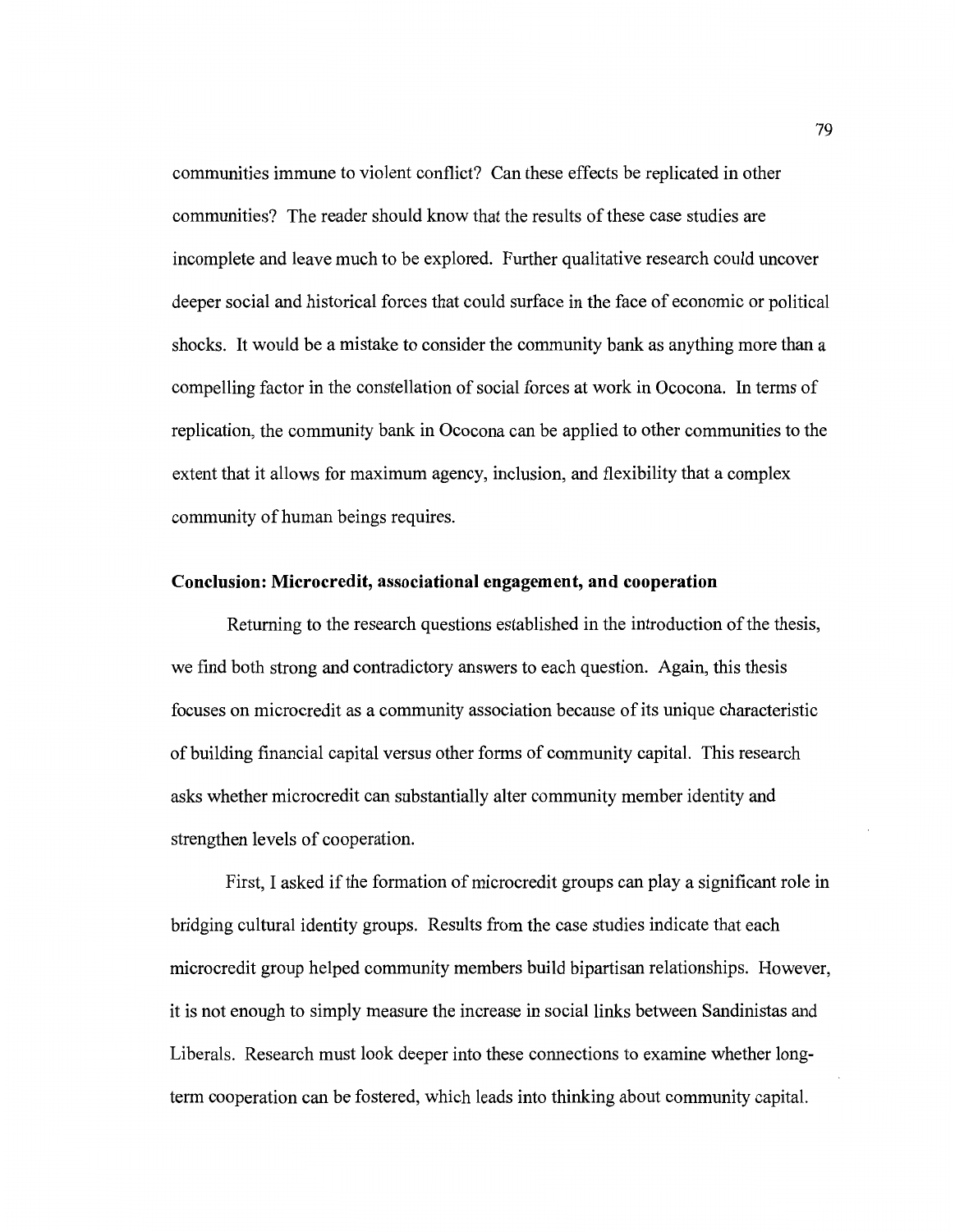The second research question asks to what extent microcredit contributes to or detracts from the social capital of a community. The perceptions of respondents indicate that microcredit can contribute to social capital if it remains open to local forms of knowledge, community agency, and changing situations. The microcredit model that remains rigid, top-down, and does not match community social dynamics can detract from social capital and potentially increase divisiveness. Due to its ubiquitous availability by development institutions combined with inherent activities that alter forms of community capital, microcredit can represent a resource for communities to reshape identity and significantly affect social capital.

Ultimately, if we assume that increased social capital through bridging relationships leads to more intergroup cooperation, then we can address the third research question in this thesis. Do microcredit groups act as unique forms of associational engagement that foster greater cooperation in the Nicaraguan context? The results from this thesis imply that the possibility exists for microcredit groups to serve as vehicles of cooperation-building. However, this thesis should also serve as yet another warning sign about unintended consequences of narrow development schemes. A rigid microcredit model that stubbornly sticks to building financial capital and supporting entrepreneurship as its only task has a greater propensity of causing negative social effects. Perceptions of exclusion, outside policy imposition, and fostering relationships based on asymmetrical economic exchange all risk exacerbating conflict within communities.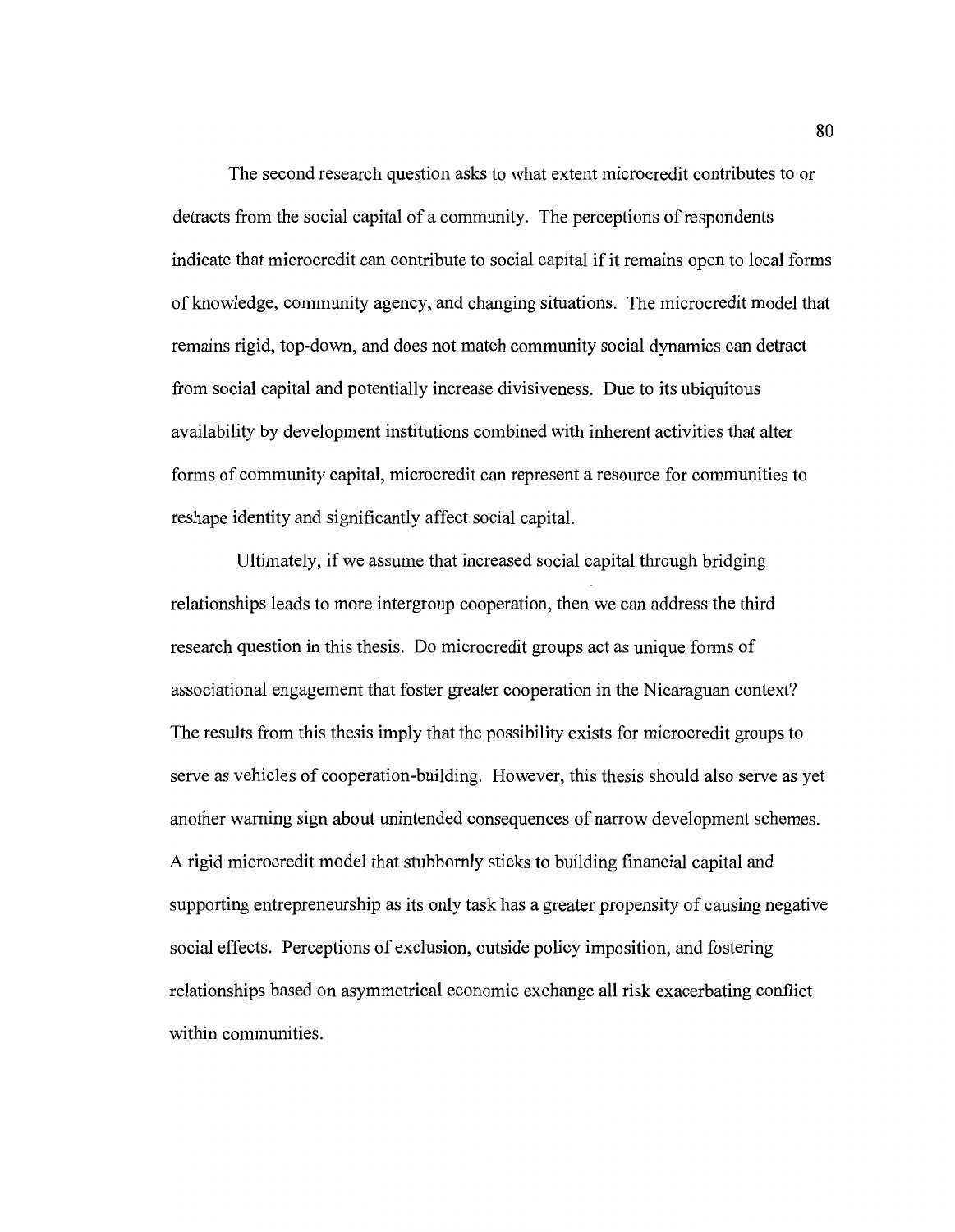On the other hand, the case of Ococona shows a promising case of flexibility and dynamic microcredit that may strengthen relational networks within the community while solving tangible financial problems. Care should be taken to maximize inclusion of multiple cultural identity and partisan groups and allow for community agency in both structure and policy within microcredit groups to make these associations truly bridging in nature. Ultimately, this research highlights the ever-important task of refocusing the development lens away from narrow conceptions of economic growth, and instead on community complexity, agency, and empowerment. Furthermore, there may be little distinction between 'development' and 'cooperation-building' when it comes to the effects of microcredit around the world. Clearly more empirical work is needed to explore this important connection.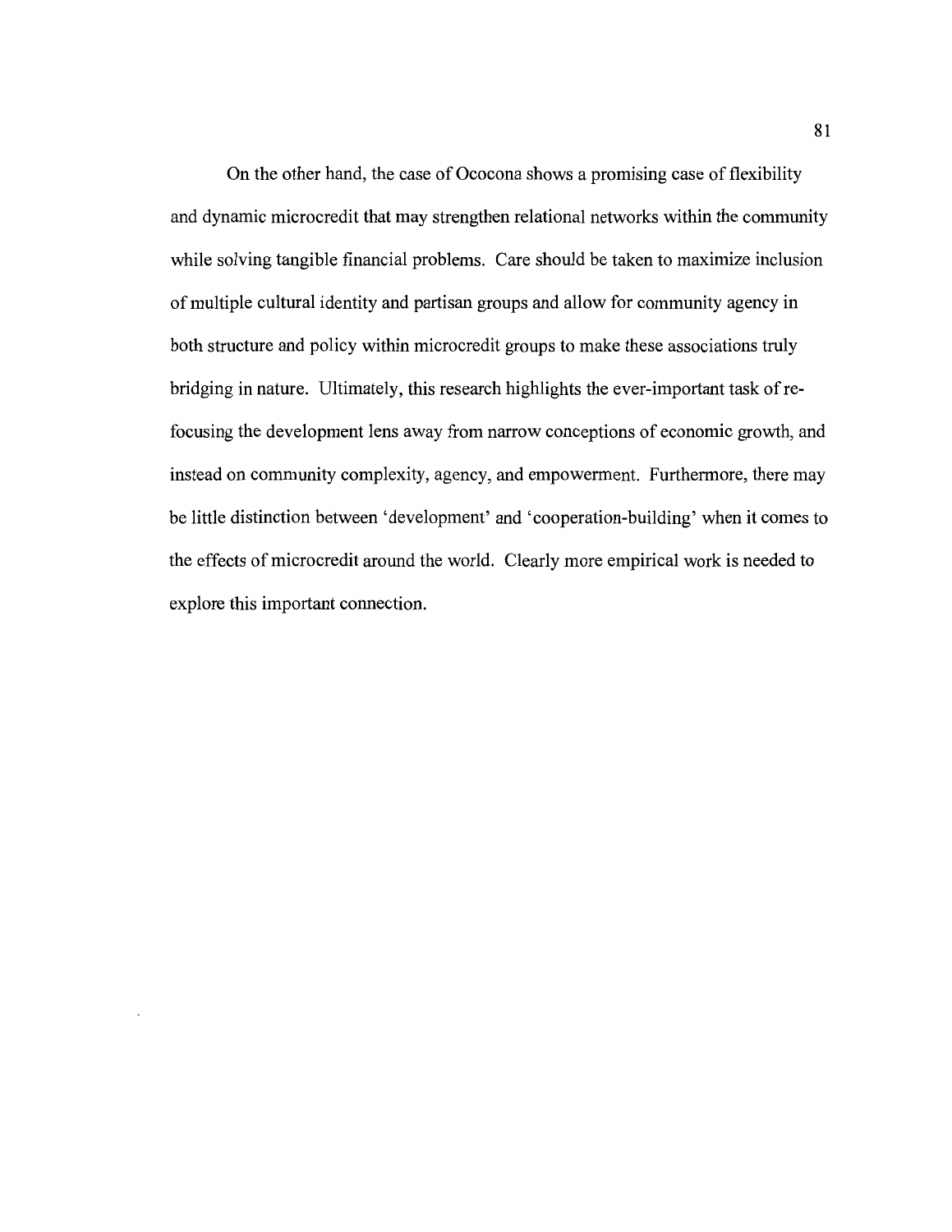# APPENDIX A

## **STRUCTURED INTERVIEW QUESTIONS**

- 1. How long have you been participating in the microcredit group?
- 2. Do any of your family members participate in this microcredit group?
- 3. Tell me about your experience with the microcredit group.
- 4. How have your interactions with the community changed as a result of your participation in the microcredit group?
- 5. How does the microcredit group interact with the community?
- 6. Do you think the microcredit group has benefited the community? How? Have there been benefits/problems to the community resulting from the microcredit group beyond financial assistance?
- 7. What does the rest of the community think about the microcredit group?
- 8. Does the microcredit group work with other community groups?
- 9. Does the microcredit group engage in community activities beyond providing financial assistance?
- 10. Do you participate in other groups or associations in the community? Which ones?
- 11. Do any of your family members participate in any community activities/organizations?
- 12. Does the microcredit group actively petition local government officials to take action?
- 13. How did the microcredit group involve itselfin the municipal elections last year?
- 14. In your opinion, what are the most serious problems facing the community?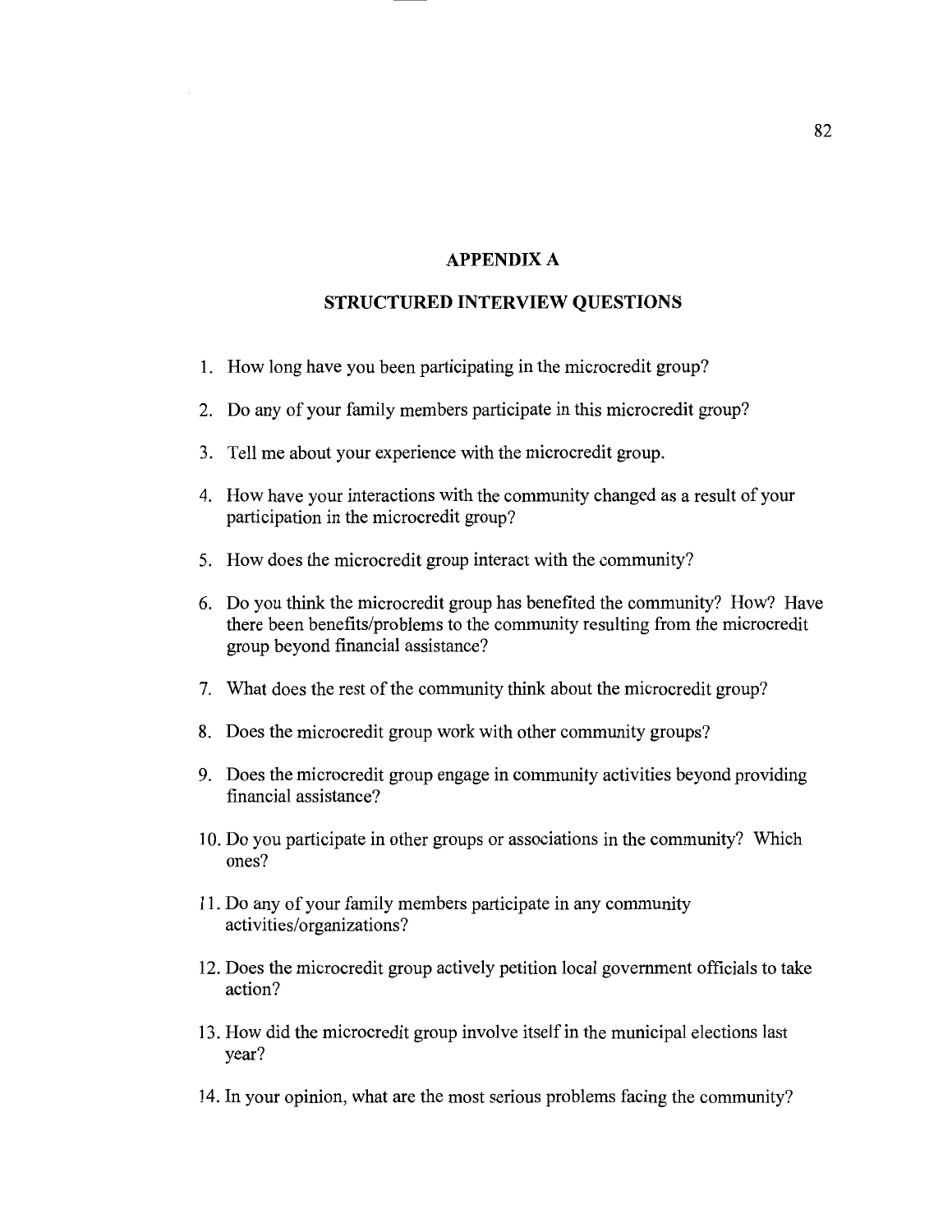- 15. In your opinion, in the past 3-5 years, has the level of trust between people in the community gone up, down, or stayed the same? Why do you think this is?
- 16. What do you think about the political parties that operate in the community?
- 17. Has there been conflict in the community over politics? What kind of conflict?
- 18. How do you feel political party conflict can be reduced to create more cooperation in the community, while still respecting political party affiliation?
- 19. Have you or your family been excluded from community organizations or activities? Explain.
- 20. Do you affiliate yourself with a political party? Which one? How do you feel about people from the opposing political party?
- 21. How does the community organize to solve problems? Can you provide some examples?
- 22. In your opinion, does the microcredit group assist in solving community problems? How? In any way beyond financial?
- 23. In your opinion, does microcredit increase or decrease conflict between political parties in the community? How?
- 24. Do you think microcredit is an effective form of community development? Why or why not?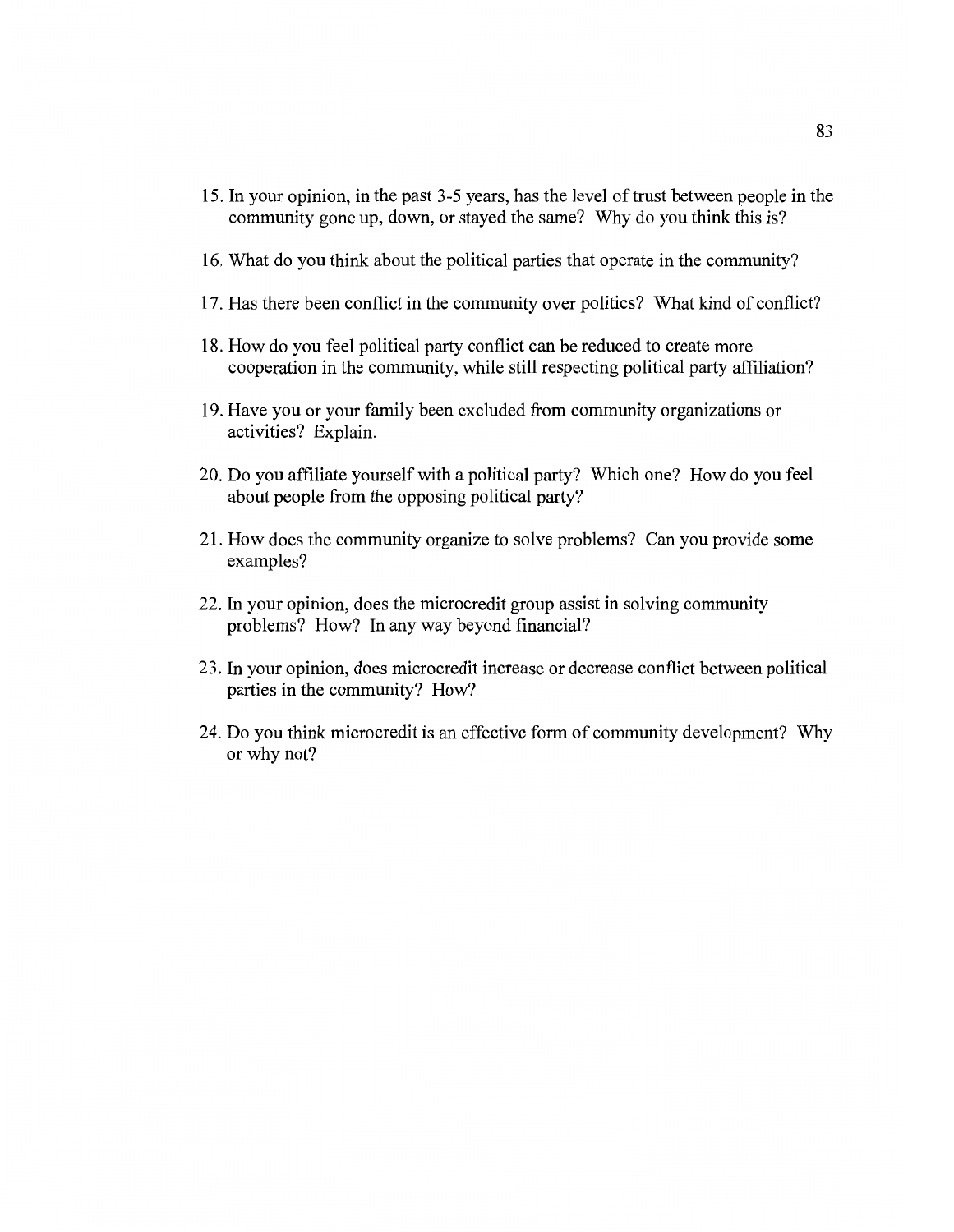### **APPENDIX B**

### **UNSTRUCTURED INTERVIEW QUESTIONS**

- 1. In your opinion, what are the most serious problems facing the community?
- 2. How does the community organize to solve problems?
- 3. Would you say that there is a lot of solidarity between families in this community? Why?
- 4. In your opinion, in the past 3-5 years, has the level of trust between people in the community gone up, down, or stayed the same? Why do you think this is?
- 5. In your opinion, what are the most important groups or organizations in the community? Why?
- 6. Do you participate in any association here in the community?
- 7. What is your opinion on the microcredit group? Does it help or hinder the community?
- 8. Has there been conflict due to politics in this community? During the municipal elections last year? What kind?
- 9. Compared to other communities do you think there is more or less conflict in this community?
- 10. Do you affiliate yourself with a political party? Which one? How do you feel about people from the opposing political party?
- 11. How do you feel political party conflict can be reduced to create more cooperation in the community, while still respecting political party affiliation?
- 12. In your opinion, does microcredit increase or decrease conflict between political parties in the community? How?
- 13. Are there any other strengths or weaknesses of the community that have not yet been discussed?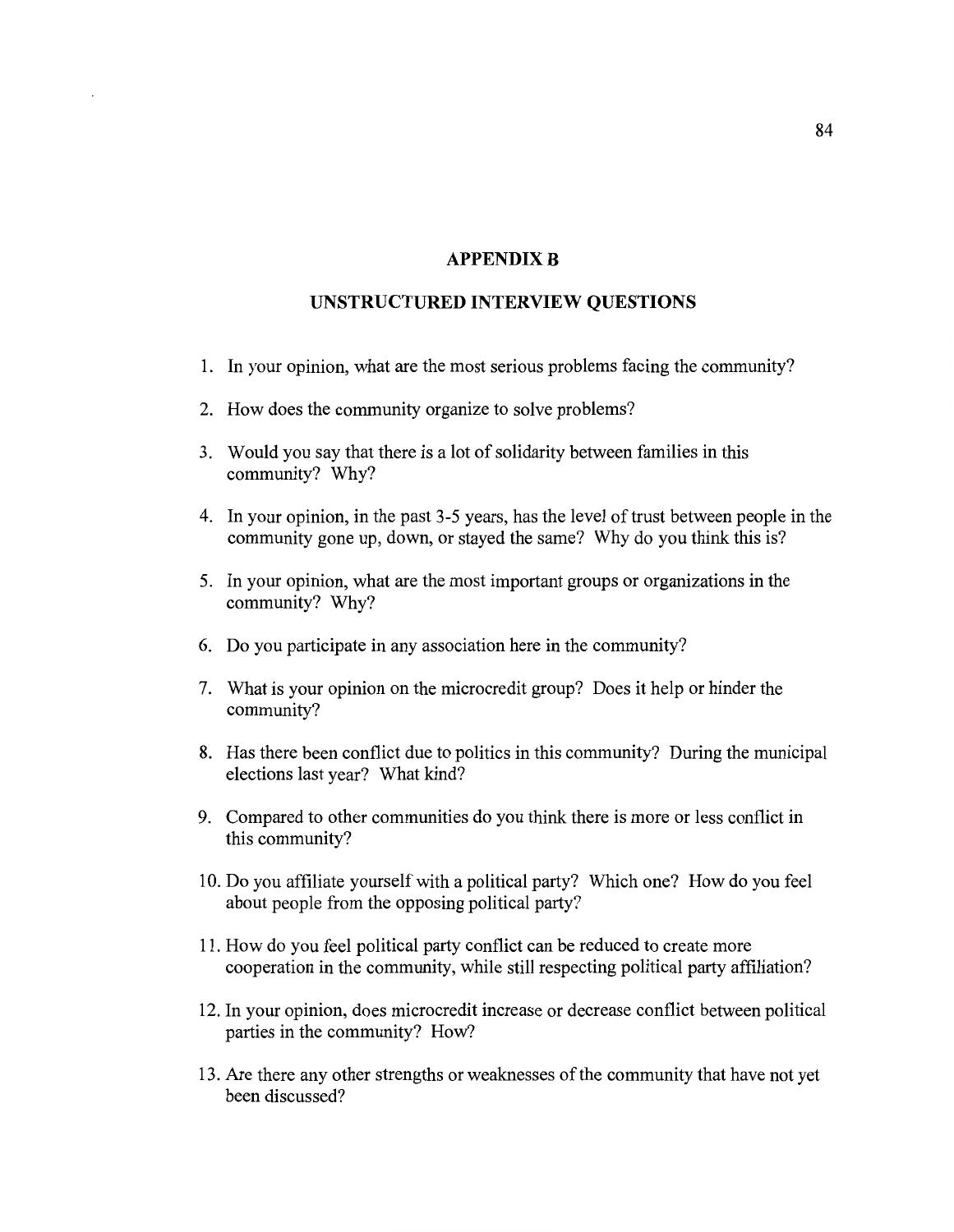#### **REFERENCES**

- Acevedo, A. (2006, September 18). Peso del sector informal en la creacion de empleo. *El Nuevo Diario.* Retrieved on December 16,2009 from http://impreso. elnuevodiario.com.ni/2006/09/18/economia/29209
- Alonso, A. (2004, November). Conforming Disconformity: Mestizaje, Hybridity, and the Aesthetics of Mexican Nationalism. *Cultural Anthropology,* 19(4), 459-490. Retrieved June 9, 2009, from Academic Search Premier database.
- Alvarez, W. (2008, July 14). Ortega en guerra contra financieras. La Prensa. Retrieved on April 15, 2010 from http://archivo.laprensa.com.ni/archivo/2008/julio/14/ noticias/politica/271630.shtml
- Amnesty International. (2008, November 24). *Political violence in Nicaragua out of control.* Retrieved on December 5, 2009 from http://www.amnesty.org/en/newsand-updates/news/political-violence-nicaragua-out-control-20081124
- Anderson, B. (1983). *Imagined Communities: Reflections on the Origin and Spread of Nationalism.* New York: Verso.
- Andrews, R. (2009, January). Civic Engagement, Ethnic Heterogeneity, and Social Capital in Urban Areas: Evidence from England. *Urban Affairs Review. 44(3).* Pp. 428-440.
- ASODENIC. (2010). *Grupos Solidarios.* Retrieved on January 3, 2010 from http://www.asodenic.org.ni
- Barnes, C. (2005). Weaving the Web: Civil-society roles in working with conflict and building peace. In Tongeren, P., Brenk, M., Hellema, M., Verhoeven, J. (Eds.) *People Building Peace II: Successful stories ofcivil society.* London: Lynne Reinner Publishers. Pp. 7-9.
- Beverley, J. (2009). Rethinking the Armed Struggle in Latin America. *Boundary* 2 (pp. 47-59). Retrieved from Academic Search Premier database.
- Bourdieu, P. (1991). *Language and symbolic power.* Edited and introduced by John B. Thompson. Cambridge: Polity Press. Pp. 230-251.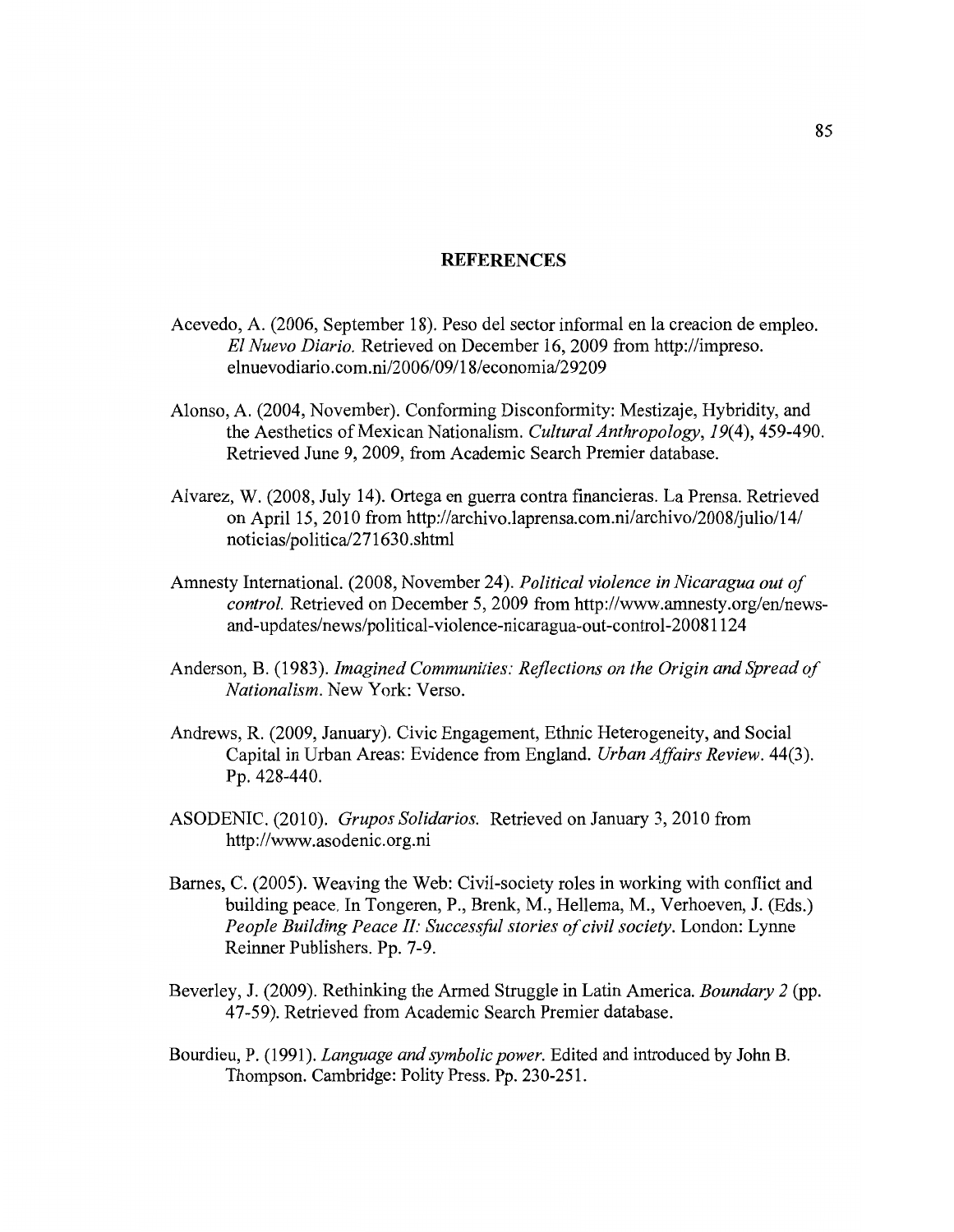- Bowden, B. (2006, April). Civil Society, the State, and the Limits to Global Civil Society. *Global Society.* 20(2). Pp. 155-178.
- Central Intelligence Agency [CIA]. (2009, November 29). *The World Factbook: Nicaragua.* Retrieved on November 30, 2009 from https://www.cia.gov/library/ pUblications/the-world-factbook/geos/nu.html
- Cerda, P.A. (2008, August 3). "Sapos y culebras" en el discurso de Ortega. *La Prensa.* Retrieved on December 1,2009 from hrtp://archivo.laprensa.com.ni/archivo/ 2008/agosto/03/noticias/nacionales/275350.shtml
- Cerda, A. & Uriarte, M.J. (2009, July 11). Pronostico nublado para unidad liberal. *La Prensa.* Retrieved on November 25, 2009 from http://archivo.laprensa.com.ni/archivo/2009/julio/11/noticias/politica/ 337795.shtml
- Cochran, C. (2002, Summer). Joseph and the Politics of Memory. *Review of Politics*. 64(3), pp. 421-444.
- Conzen, K., & Gerber, D. (1992, Fa1l92). The Invention of Ethnicity: A perspective from the U.S.A. *Journal of American Ethnic History*, 12(1), 3. Retrieved March 15,2009, from Religion and Philosophy Collection database.
- De La Cadena, M. (2005, May). Are Mestizos Hybrids? The Conceptual Politics of Andean Identities. *Journal ofLatin American Studies,* 37(2), 259-284. Retrieved June 9, 2009, doi:l0.l017/S0022216X05009004
- DeFilippis, 1. (2001). The Myth of Social Capital in Community Development. *Housing Policy Debate. 12(4).*
- El regreso de Sandino. (2002, February 21). *La Prensa.* Retrieved December 2, 2009 from http://archivo.laprensa.com.ni/archivo/2002/febrero/21/editorial/
- Escobar, A. (1995). *Encountering Development: The making and unmaking ofthe third world.* Princeton: Princeton University Press.

Ewest, G.C. (2009, August 5). BCIE amplia credito para Mipymes. *La Prensa.* P. 8A

**-----** (2008, July 22). Movimiento del no pago regresa. La Prensa. Retrieved on April 13,2010 from http://archivo.laprensa.com.ni/archivo/2009/enero/09/ noticias/politica/304975.shtml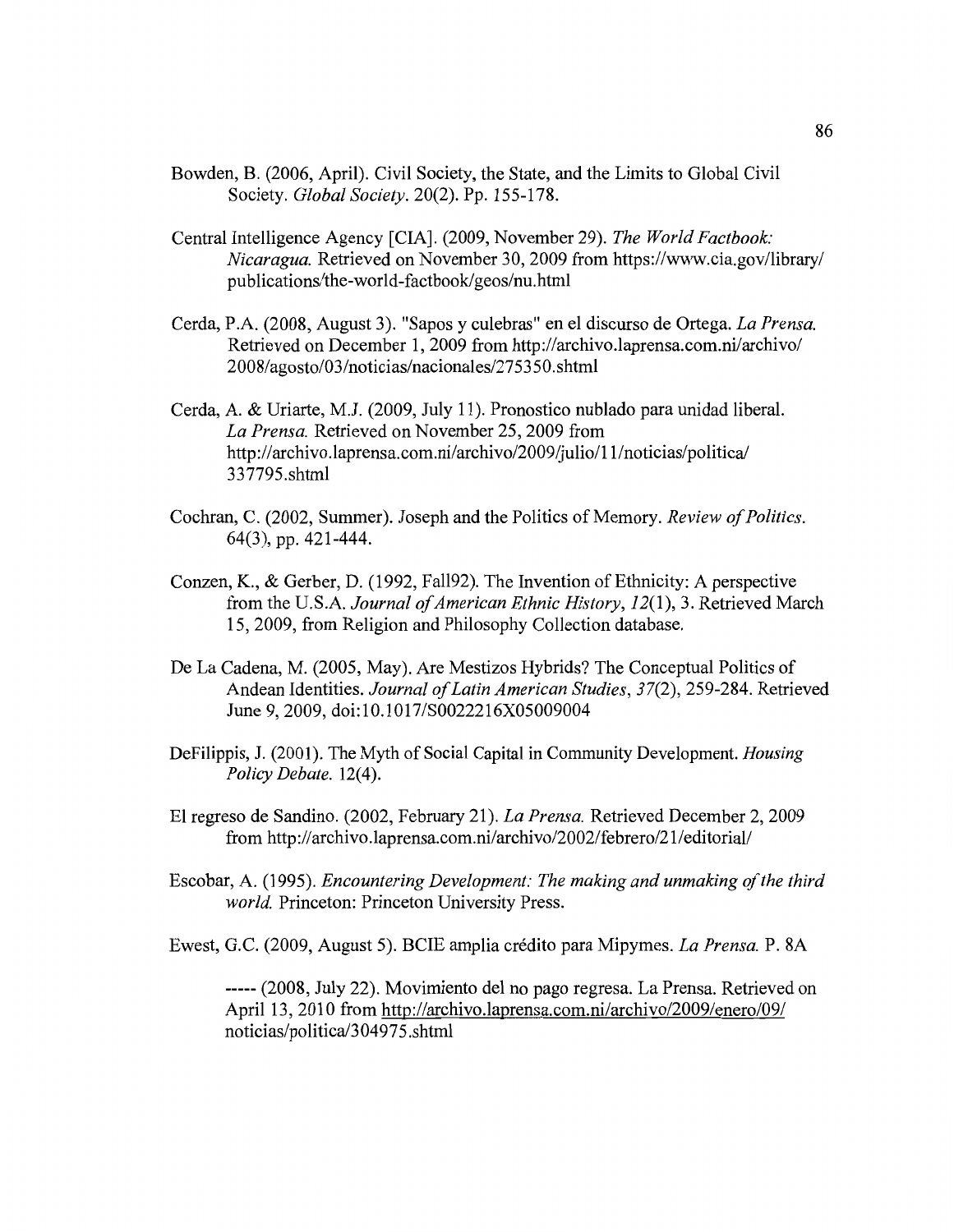- Fernando, N. (2006, May). Understanding and Dealing with High Interest Rates on Microcredit: A note to policy makers in the Asia and Pacific region. *Asian Development Bank.* Retrieved on January 25, 2010 from http://www.adb.org/documents/books/interest-rates-microcredit/microcreditunderstanding-dealing.pdf
- FINCA International. (2009). *Nicaragua.* Retrieved December 3, 2009 from http://www.villagebanking.org/site/c.erKPI2PCIOE/b.2678871/k.ED1F/ Nicaragua.htm
- Grossman, Z. (2003, Spring). Cowboy and Indian Alliances in the Northern Plains. *Agricultural History,* 77(2),355. Retrieved March 17,2009, from Academic Search Premier database.
- Herring, Hubert, *A History ofLatin America* -*from the Beginnings to the Present.* Alfred A. Knopf, New York, 1968. Ch. 28.
- Hobsbawm, E. and Ranger, T. eds. (1983). *The Invention ofTradition.* Cambridge: Cambridge University Press.
- Johnston, D. (2005). Faith-Based Organizations: The religious dimensions of peacebuilding. In Tongeren, P., Brenk, M., Hellema, M., Verhoeven, J. (Eds.) *People Building Peace II: Successful stories ofcivil society.* London: Lynne Reinner Publishers. Pp. 209-218.
- Kinzer, S. (1991). *Blood of Brothers: Life and war in Nicaragua.* Harvard University Press: Cambridge. Chap. 17
- Lacey, M. (2008, November 19). Claims ofa Rigged Vote Foment Bitter Protest in Nicaragua. *The New York Times.* Retrieved December 7,2009 from http://www.nytimes.com/2008/11/20/world/americas/20nicaragua.html?  $r=1$
- Laitin, D. (1986). *Hegemony and culture: politics and religious change among the Yoruba*. University of Chicago Press: Chicago.
- Lazaro, F. (2009, February 25) Chrislam. *Public Radio International.* Retrieved on March 16,2009 from http://www.pri.org/politics-society/religion/chrislam.html
- Lopez, L.L. (2009, August 31). Revolucion, causa de desaliento entre los nicas. *La Prensa.* Retrieved on December 1,2009 from http://archivo.laprensa.com.ni/ archivo/2009/agosto/31/noticias/nacionales/346589.shtml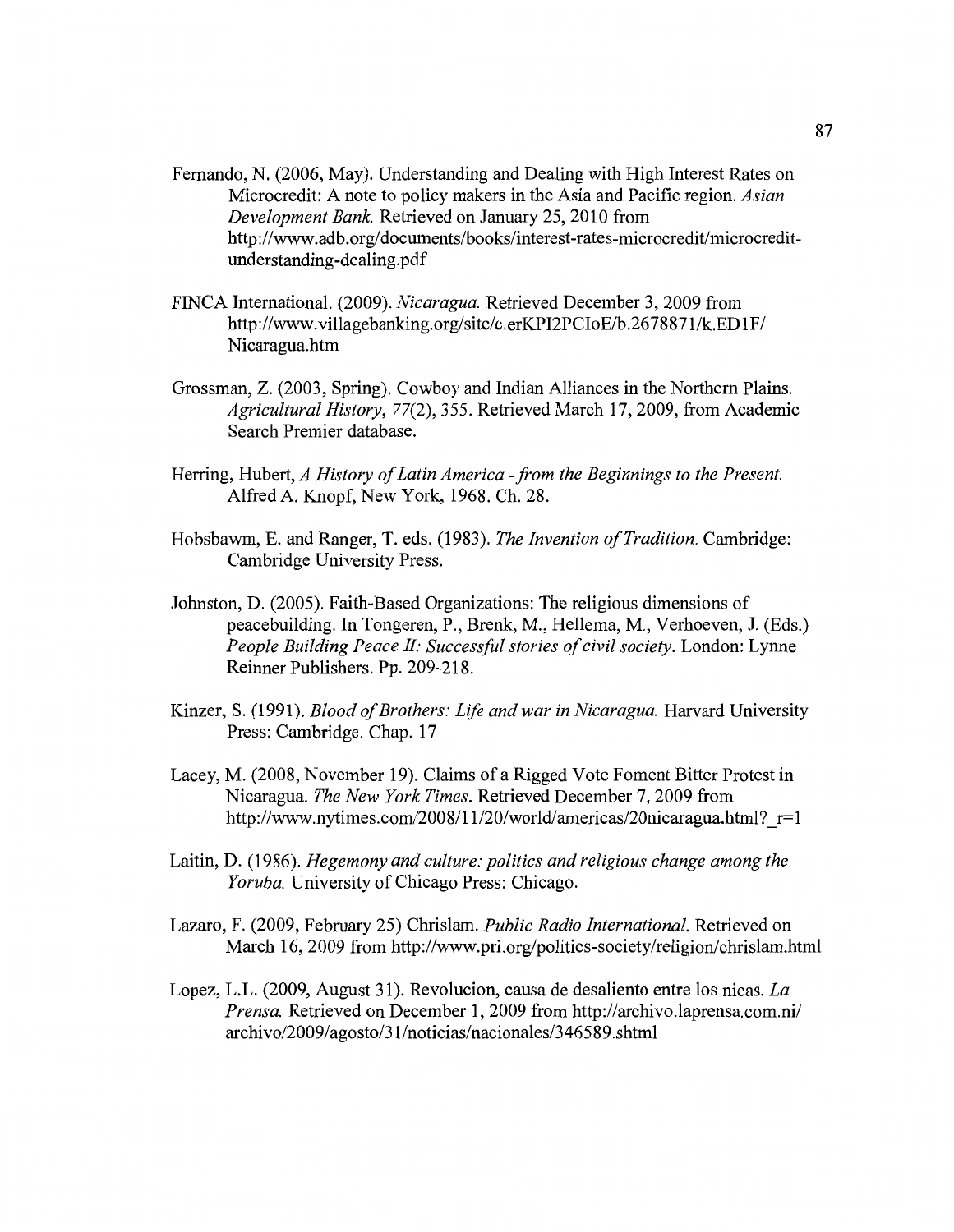- Luna, Y. (2008, August 6). Juventud fria y dispersa en 10 politico. *La Prensa.* Retrieved November 28,2009 from http://archivo.laprensa.com.ni/archivo/2008/agosto/ 06/noticias/politica/275790.shtml
- Martin, J. & Nakayama, T. (1999). Thinking Dialectically about Culture and Communication. *Communication Theory,* 9(1), pp. 1-25.
- McKeon, C. (2005). Civil Society: Participating in Peace Processes. In Tongeren, P., Brenk, M., Hellema, M., Verhoeven, J. (Eds.) *People Building Peace II: Successful stories of civil society.* London: Lynne Reinner Publishers. Pp. 567-575.
- Mitchell, A.D. & Bossert, T. J. (2006). Measuring dimensions of social capital: Evidence from surveys in poor communities in Nicaragua. *Social Science* & *Medicine.* 64. (2007). Pp. 50-63
- Mondak, J. & Mutz, D. (2001). Involuntary Association: How the workplace contributes to American civic life. Conference paper presented to the Midwest Political Science Association, Chicago, IL.
- Monterrey, C.E. (2000, July 12). Atlántico: ¿Cuál revolución liberal? *El Nuevo Diario.* Retrieved on November 25,2009 from http://archivo.elnuevodiario.com.ni/ 2000/julio/l2-julio-2000/nacional/naciona18.html
- Nagel, J. (1994, February). Constructing Ethnicity: Creating and recreating ethnic identiy and culture. *Social Problems* 41: 1. Pp. 152-176.
- Opportunity International Network (OIN). (2009). Homepage. Retrieved on January 3, 2010 from http://www.opportunity.org/Page.aspx?pid=193
- Pachico, E. (2009, October 28). "No Pago" Confronts Microfinance in Nicaragua. *North American Congress on Latin America.* Retrieved on January 25, 2010 from https://nac1a.org/node/6180
- Pickering, P. (2006, January). Generating Social Capital for Bridging Ethnic Divisions in the Balkans: Case studies of two Bosniak cities. *Ethnic and Racial Studies*. 29(1). Pp. 79-103.
- Putnam, R. (2000). *Bowling Alone: The collapse and revival ofAmerican community.* Simon and Schuster: New York.
- *lQue* diria Sandino? (2009, February 26). *La Prensa.* Retrieved on December 2,2009 from http://archivo.laprensa.com.ni/archivo/2009/febrero/26/noticias/editoria1/ 313096.shtml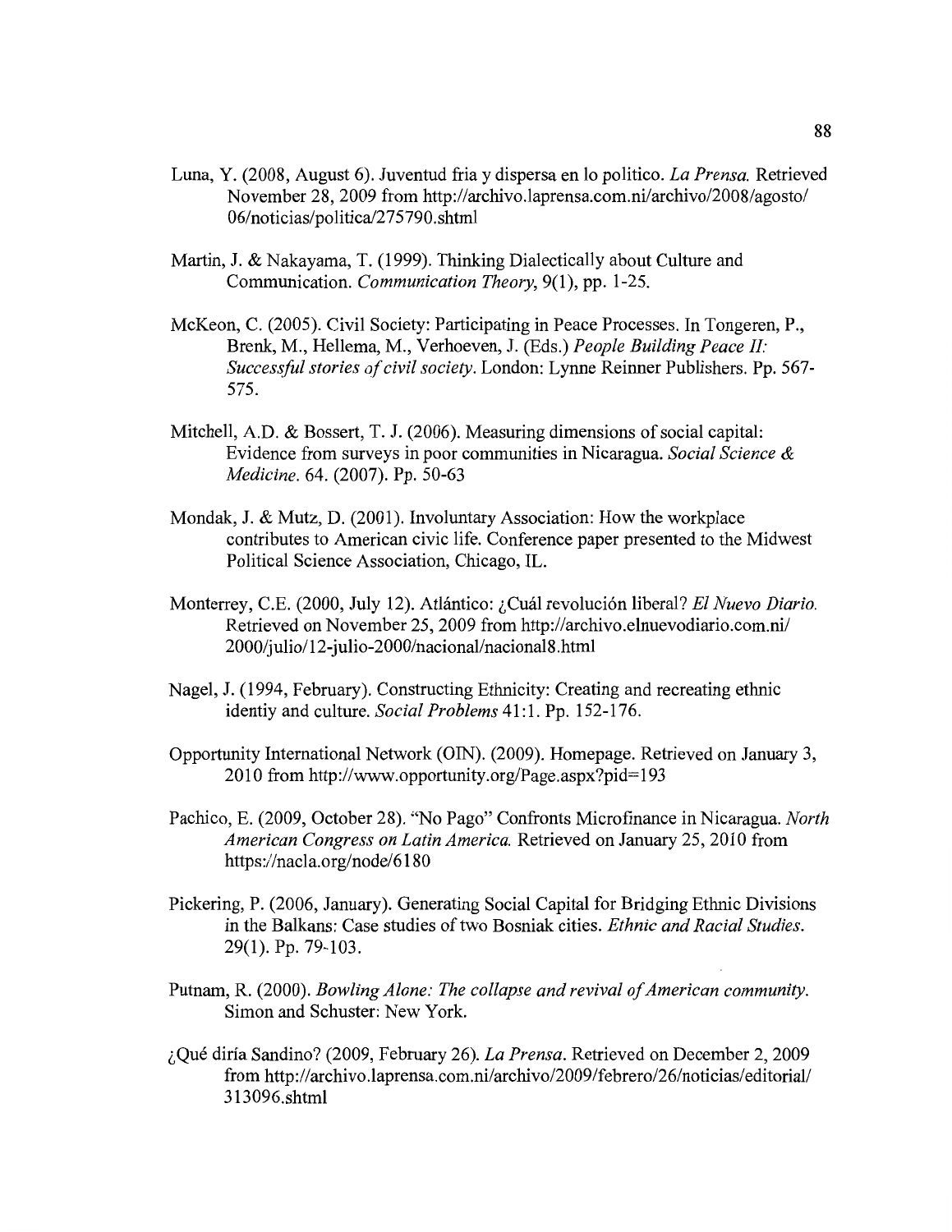- Rist, G. (2009). *The History ofDevelopment: From western origins to global faith.* New York: Zed Books.
- Robinson, W. 1. (1996). *Promoting polyarchy: Globalization, US intervention, and hegemony.* Cambridge studies in international relations, 48. Cambridge [England]: Cambridge University Press.
- Ryan, D. (2004, June). Americanisation and anti-Americanism at the periphery. *European Journal ofAmerican Culture,* 23(2), 111-124. Retrieved December 8, 2008, doi:10.1386/ejac.23.2.111/0
- Sandefur, R., & Laumann, E. (1998, November). A Paradigm for Social Capital. *Rationality* & *Society, 1*0(4),481-501. Retrieved December 9, 2008, from Academic Search Premier database.
- Schmidt, B. (2008, November 18). Election turns violent in Managua. *The Washington Times.* Retrieved December 2, 2008 from http://www.washingtontimes.com/news /2008/nov/19/election-turns-violentmanagua/
- Scott, 1. (1999). *Seeing Like a State: How certain schemes to improve the human condition have failed.* Yale University Press: New Haven and London
- Seligman, A. (1997). *The Problem ofTrust.* Princeton University Press: Princeton
- Sparrow, L. (2000). Beyond Multicultural Man: Complexities of identity. *International Journal ofIntercultural Relations.* 24: 2. Pp. 173-201.
- Tsuda, Y. (1999). The Hegemony of English and Strategies for Linguistic Pluralism. In M. Tehranian (Ed.), *Worlds Apart: Human security and global governance.* London: LB. Tauris. Pp. 153-167.
- US returns to meddling in Nicaragua. (2006, September 2). Canberra Times (Australia). Retrieved December 8, 2008 from Lexis-Nexis Academic.
- Varshney, A. (2002). *Ethnic Conflict and Civic Life: Hindus and Muslims in India.* Yale University Press: New Haven.
- Wade, P. (2005, May). Rethinking Mestizaje: Ideology and Lived Experience. *Journal ofLatin American Studies,* 37(2), 239-257. Retrieved June 10, 2009, from Academic Search Premier.